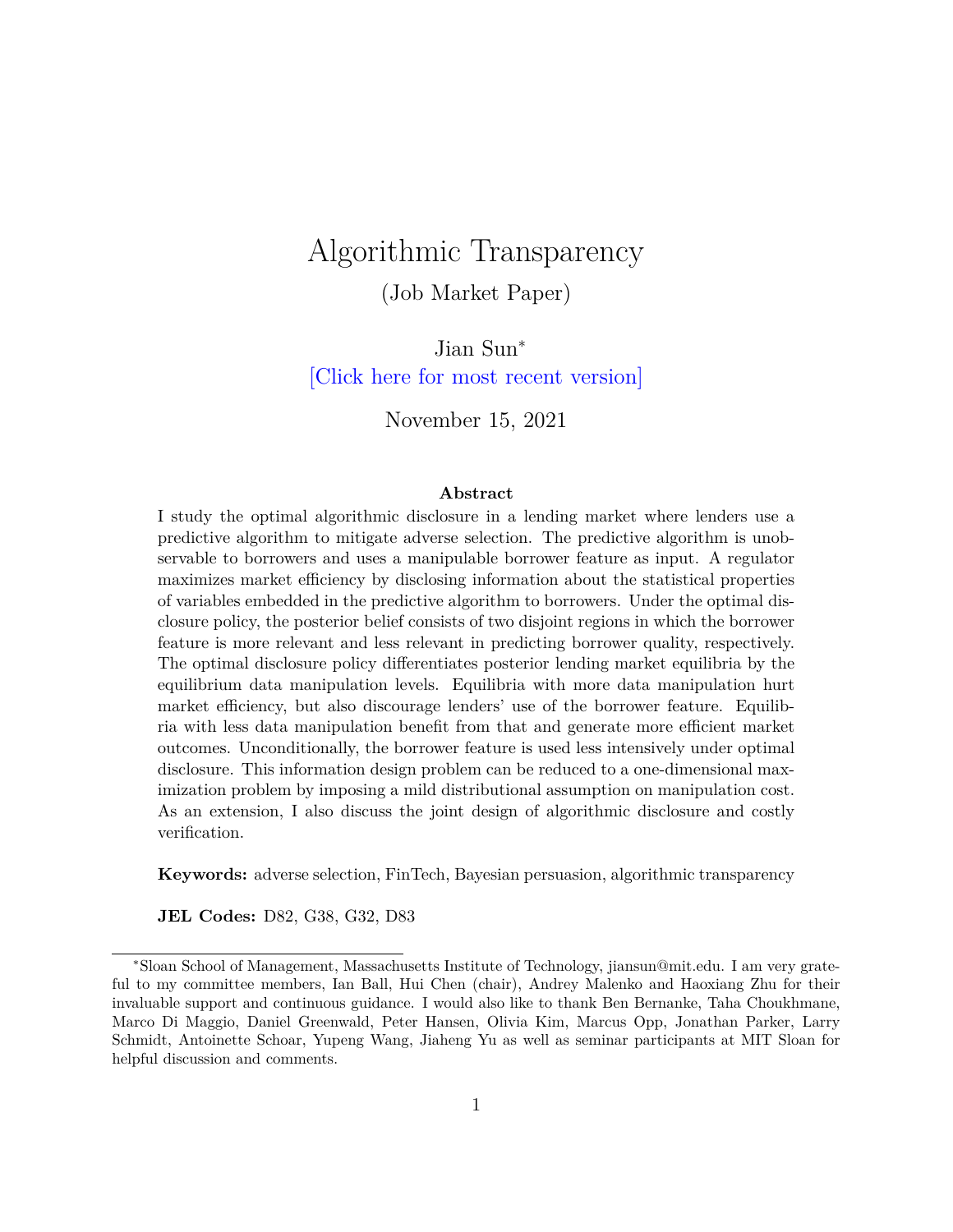# **1 Introduction**

Predictive algorithms have been widely used to mitigate adverse selection in various decision making processes, including hiring, college admission, and lending<sup>[1](#page-1-0)</sup>. In these settings, decision makers use predictive models that establish links between variables that are relevant in their decision making problems. For example, employers score resumes to predict capability, schools use results of standardized tests to predict academic potential, and FinTech lenders use alternative data to predict credit quality. In these examples, the exact relationship between input and output is opaque to the public, and economic agents (such as job candidates, students, and borrowers) have little information about that. With the development of big data and data processing technology, predictive algorithms have become more complex and nonintuitive, involving variables that have no obvious relationship with each other, and thus become even more opaque. A popular argument to justify this opaque nature of predictive algorithms is the extent to which they can be manipulated by "gaming the system", that is, when economic agents know more about the predictive model, they are more likely to change their behavior strategically, which hurts the informativeness of the input. Despite the importance of this question, the effects of algorithmic transparency/opacity on market outcomes is still underexplored in academic research. Although some of the recent regulations start to consider this issue<sup>[2](#page-1-1)</sup>, the motivation usually comes from concerns about fairness, and largely ignores the effects on market efficiency. Moreover, due to the limited understanding of the consequences of algorithmic transparency, there is still uncertainty about future regulation<sup>[3](#page-1-2)</sup>, which may add another layer of inefficiency.

To better understand this question, this paper studies the optimal disclosure of a predictive algorithm that maximizes market efficiency in a FinTech lending setup. There are three types of players in this model: borrowers, lenders, and a regulator. Borrowers have private types, which is either good or bad. There is a borrower feature, such as phone usage behavior or social media activities, that can be observed by lenders but can also be manipulated by borrowers privately and at cost. Borrower feature is perfectly correlated with borrower type if not manipulated. Each borrower owns a borrower-specific project that needs to be financed by lenders. The required initial investment is the same for all borrowers, and the project payoffs are independent random variables that depend on borrower type. A

<span id="page-1-0"></span><sup>1</sup>See [Bogen and Rieke](#page-38-0) [\(2018\)](#page-38-0) for algorithmic hiring, [Kizilcec and Lee](#page-40-0) [\(2020\)](#page-40-0) for algorithmic fairness in education, [Bruckner](#page-39-0) [\(2018\)](#page-39-0) and [Di Maggio et al.](#page-39-1) [\(2021\)](#page-39-1) for algorithmic lending.

<span id="page-1-1"></span><sup>&</sup>lt;sup>2</sup>"...company using algorithmic decision-making must know what data is used in its model and how that data is used to arrive at a decision and explain that to the consumer."—Federal Trade Commission;

<sup>&</sup>quot;Whenever personal data is subject to automated decision making, people have ....the right to an explanation"— General Data Protection Regulation

<span id="page-1-2"></span><sup>3</sup>For example, in June 2021, NCRC, Affirm, Lending Club, Oportun, PayPal Holdings Inc, Square and Varo Bank asked the Consumer Financial Protection Bureau (CFPB) to provide guidance on how it will apply disparate impact rules to any systems that use artificial intelligence (AI), machine learning (ML), algorithms, or alternative data to make lending decisions.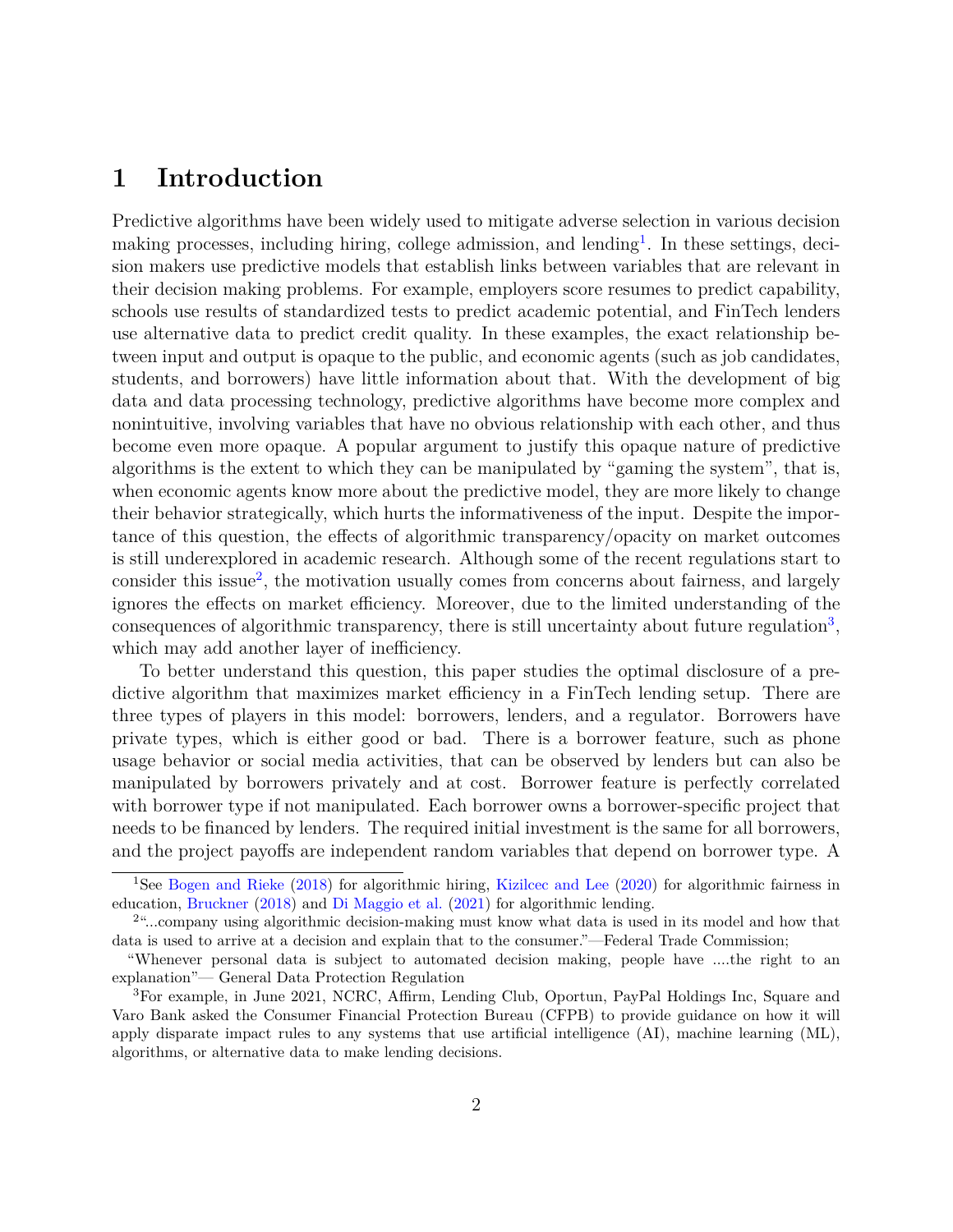predictive algorithm reveals the statistical properties of fundamental random variables in an economic environment. In this paper, the predictive algorithm is a mapping from borrower type to payoff distribution<sup>[4](#page-2-0)</sup>. Specifically, when projects are financed, bad type borrowers always receive zero payoff and thus always default, and good type borrowers will receive i.i.d. nonnegative random payoffs with the same cumulative distribution function indexed by a one-dimensional parameter: *relevance*, denoted by *ρ.* When the relevance is higher(lower), the expected value of the random payoff from good type borrowers is higher  $(lower)^5$  $(lower)^5$ . Borrowers do not observe the true value of the relevance but share a common belief about it. Lenders observe the exact value of it, which partially determines how to use borrower data in lending decisions. This two-sided private information, i.e., one side (lenders) privately observes the statistical properties of fundamental random variables in the economic environment, and the other side (borrowers) privately manipulates their data, is novel in the literature and is the key feature of this model.

The lending market equilibrium consists of the manipulation behavior of borrowers and the use of borrower data by lenders in lending decisions. The regulator can establish a disclosure rule and ask lenders to disclose any possible information about the true state of relevance to borrowers. It is clear that the lending market equilibrium is determined by the updated public belief in the relevance, so the market outcome depends on the choice of disclosure policy. In this paper, I consider the optimal design of a disclosure policy that maximizes market efficiency.

In this model, I focus on the informational role of algorithmic disclosure, but not the role as a commitment device. From the disclosure, borrowers receive new information about the true value of relevance, which updates their belief about the usefulness of their data. Lenders, on the other hand, cannot commit to how to use borrower data in their lending decisions. This lack of commitment problem turns out to be the source of the inefficiency in this model. Because lenders always make the most efficient use of borrower data, this ex post efficient use of borrower data gives borrowers excessive ex ante manipulation incentives, which in turn makes the feature noisier and also makes market outcome less efficient from the unconditional perspective. The optimal disclosure policy mitigates this problem and generates lower levels of data manipulation unconditionally.

I model this optimal disclosure problem as a Bayesian persuasion problem [\(Kamenica and](#page-40-1) [Gentzkow](#page-40-1) [\(2011\)](#page-40-1)), and characterize the optimal public disclosure of the relevance. First, I show that it is suboptimal to disclose nothing. In this no disclosure equilibrium, borrowers' manipulation behavior and lenders' lending decisions are jointly determined by the public

<span id="page-2-0"></span><sup>&</sup>lt;sup>4</sup>In practice, a predictive algorithm usually refers to a mapping from the observed data to the output but not the unobserved type to the output. In Section [3.7,](#page-21-0) I provide a discussion on the equivalence of these two views when algorithmic disclosure only plays an informational role but not serves as a commitment device, which is the feature of this model.

<span id="page-2-1"></span><sup>5</sup> In this paper, I use *relevance* and *relevance of the feature* interchangeably, because *ρ* measures how useful the feature is in lending decisions if there is no manipulation.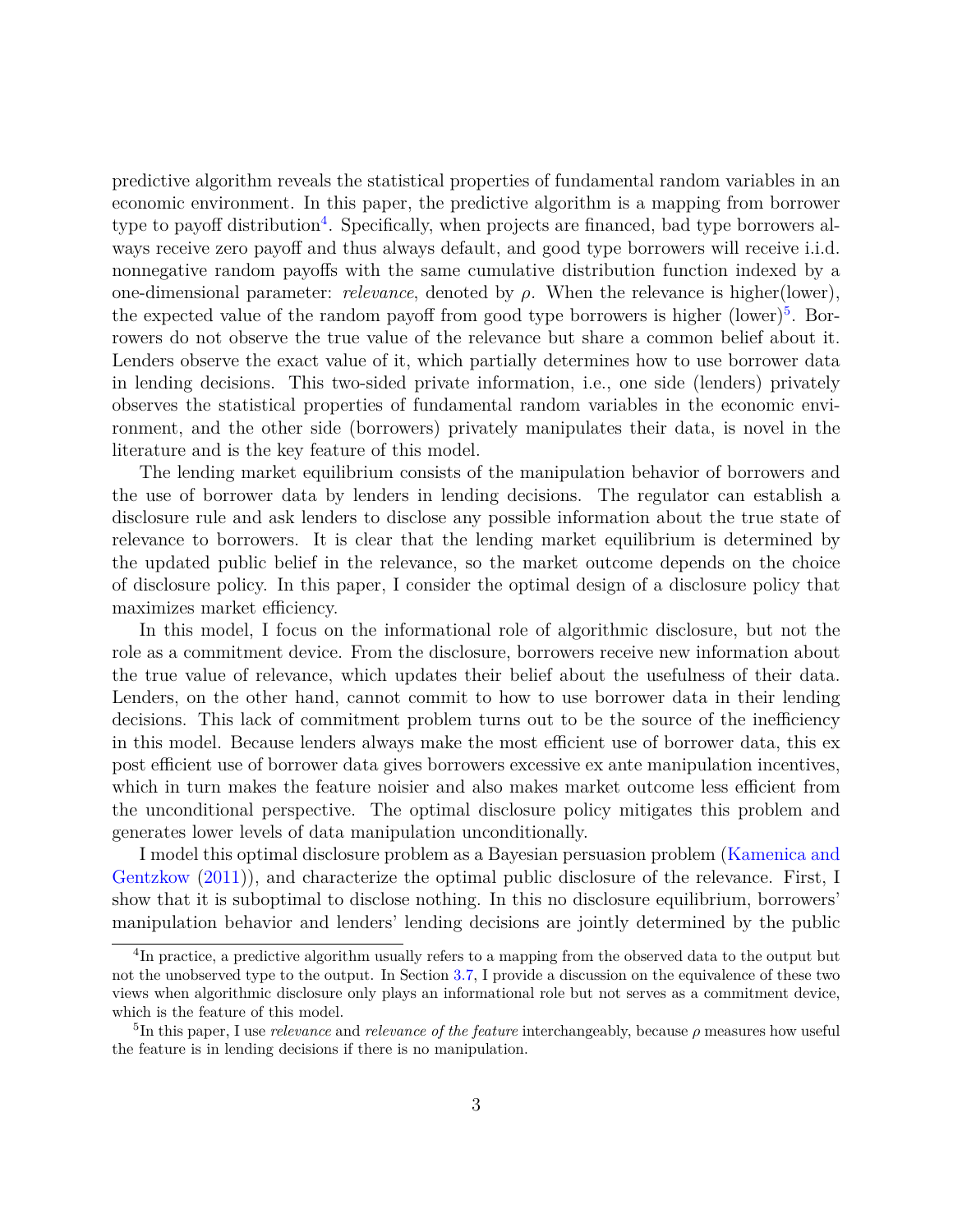prior belief about the relevance of the feature. Since lenders always make efficient lending decisions ex post using all information available, there must exist scenarios where the surplus from using the feature in lending decisions is small but positive, and the lenders choose to use it ex post because it is efficient to do so. However, this possibility gives borrowers extra incentives to manipulate their features ex ante, and hurts efficiency in other scenarios. This cross-state externality through data manipulation makes lenders use the feature too intensively in their lending decisions. Second, it is also suboptimal to disclose everything, and I show that this full transparency policy leads to the worst outcome. This result relies on our assumption that there are sufficiently many bad type borrowers, so the adverse section problem is severe when there is no borrower data available. The intuition is that when borrowers know exactly how relevant their feature is, they will choose their manipulation behavior such that in equilibrium lenders are indifferent between using the feature or not, and thus there is zero surplus from lending market, resulting in the worst market outcome.

The optimal disclosure policy features partial disclosure, and differentiates the posterior lending market equilibria by their equilibrium data manipulation levels. The regulator can implement the optimal disclosure policy by assigning a score to the feature based on its relevance. Notably, the score function is not monotone in relevance, that is, features with higher relevance may be assigned with lower scores. Under each score realization, the posterior belief about the relevance consists of two disjoint intervals, denoted as approval region and rejection region, respectively. The true relevance is either in the approval region in which manipulating feature can help to get financing, or in a rejection region in which lenders do not use the feature at all and therefore manipulation is useless. The relative fraction of these two regions in the posterior belief determines all the equilibrium outcomes, including the data manipulation level and loan approval rate. Specifically, for all the posterior equilibria, when the feature is used in lending decisions with higher probability, there will be more data manipulation, and lenders will use the feature only when the relevance is high enough.

Several economic implications follow accordingly. First, unconditionally, the use of the feature in lending decisions is monotone in relevance, i.e., there exists a cutoff such that lenders will use the feature in their lending decisions if and only if the true relevance is above the cutoff. This property is obviously true for any posterior equilibrium (no matter what the posterior belief is), but I show that it also holds unconditionally under the optimal disclosure policy. Second, under the optimal policy, the unconditional probability that the lenders use the feature in their lending decisions is strictly lower than that under the no disclosure equilibrium. This confirms our intuition that lenders use the feature too intensively without disclosure. Thirdly, compared to the no disclosure equilibrium, the "worst" posterior equilibrium under the optimal policy induces more manipulation, while the "best" posterior equilibrium induces less manipulation. This uncovers the intuition of why the optimal disclosure policy improves efficiency: although the worse equilibria induce more manipulation and hurt market efficiency, they also force lenders to have a higher standard for the use of the feature in their lending decisions, and in turn deter borrowers' manipulation incentives.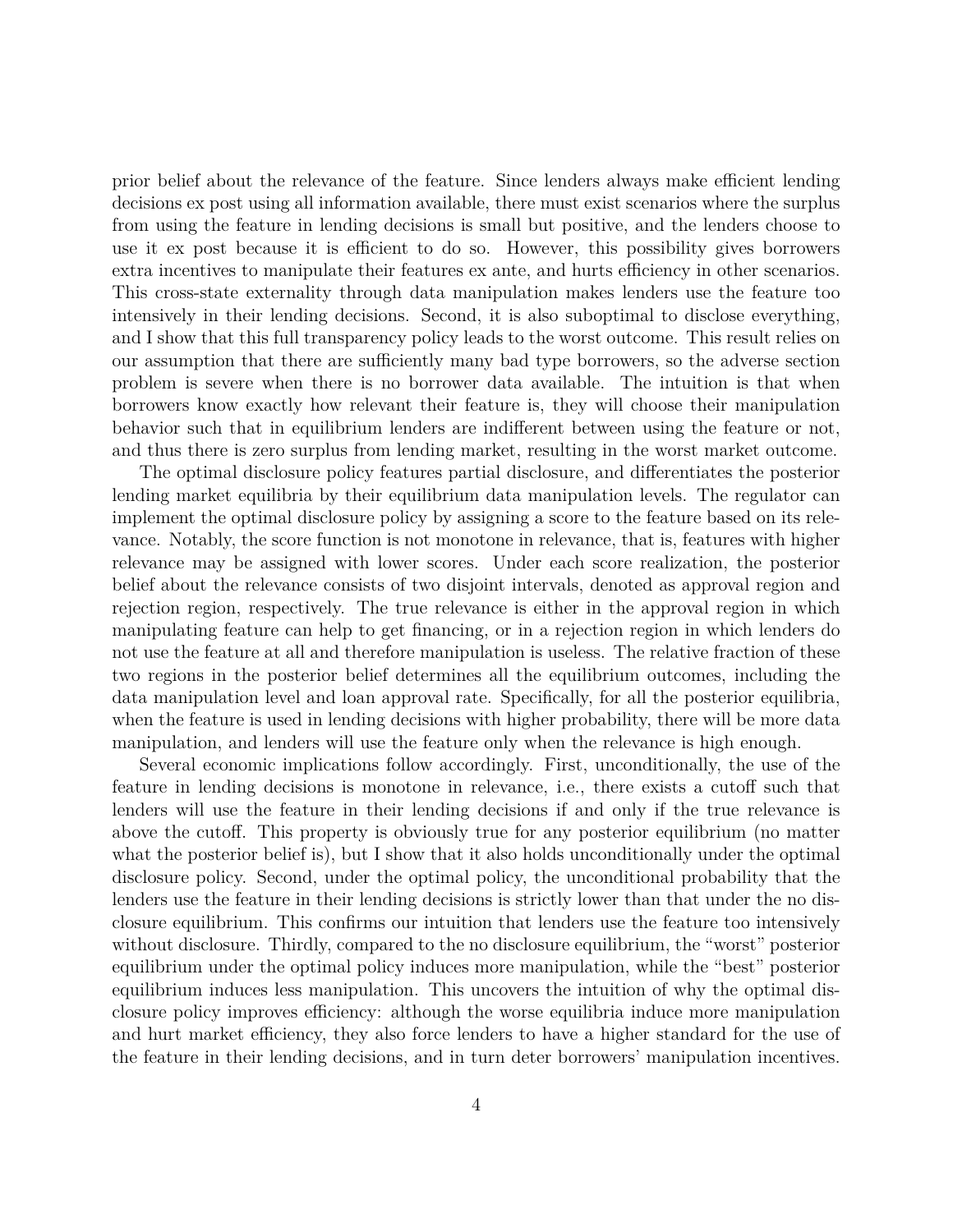Better equilibria benefit from this and induce less data manipulation. Unconditionally, there is less data manipulation, and the negative cross-state externality is mitigated.

With the general structure of the optimal policy, I also provide a closed-form characterization by imposing a mild distributional assumption on the borrowers' manipulation cost. In this case, the optimal score function consists of a discrete part, which induces the equilibrium with lowest level of data manipulation, and a continuous part with data manipulation level continuously moving from the lowest level to the highest level. Furthermore, for any posterior belief, the highest relevance in the rejection region is exactly the level at which the lenders break even. With this result, I can simplify the optimal disclosure problem to a onedimensional optimization problem, and the optimal score function is solved by an ordinary differential equation (ODE).

I also consider an extension with costly verification. In practice, lenders can verify the types of borrowers by manually reviewing their profiles, conducting interviews, and using various fraud detection techniques. In this extension, lenders can reveal the true type of any borrower with a linear cost function. I explore how costly verification interacts with algorithmic disclosure under the optimal policy. It turns out that in the optimal joint design, these two channels work as substitutes: verification is used when the relevance of the feature is higher than a threshold and disclosure becomes irrelevant in this case; otherwise, disclosure will be used and there is no verification in equilibrium. The optimal joint design can be implemented by two steps: The regulator first reveals if the relevance of the feature is above or below the threshold. If it is above the threshold, all lenders will verify all applicants with a positive probability; otherwise, the regulator reveals additional information under the updated belief and no verification will be used.

The rest of this paper is organized as follows. In this section, I continue to discuss related literature. Section 2 provides a simple model, and Section 3 introduces the general model. In Section 4, I discuss the source of friction and the intuition of improving market outcome from the no disclosure equilibrium. In Section 5, I discuss the results of the general model. Section 6 studies an extension where costly verification is available, and Section 7 concludes.

## **Related Literature**

This paper mainly contributes to three strands of the literature. First, there is a nascent but growing literature on the impact and regulation of algorithmic decision-making. Most of the existing research mainly focuses on fairness, bias, or discrimination (e.g. [Bartlett](#page-38-1) [et al.](#page-38-1) [\(2021\)](#page-38-1), [Milone](#page-40-2) [\(2019\)](#page-40-2), [Gillis and Spiess](#page-39-2) [\(2019\)](#page-39-2)[,Raghavan et al.](#page-40-3) [\(2020\)](#page-40-3)[,Coston et al.](#page-39-3) [\(2021\)](#page-39-3)). This paper contributes to the literature by considering the regulation on algorithmic disclosure from the perspective of market efficiency. A closely related paper that asks a similar question and also considers strategic manipulation of data is [Wang et al.](#page-40-4) [\(2020\)](#page-40-4). They consider both the correlational and causal observables in their model and only consider the full transparency and no disclosure policies. Compared to their work, my model only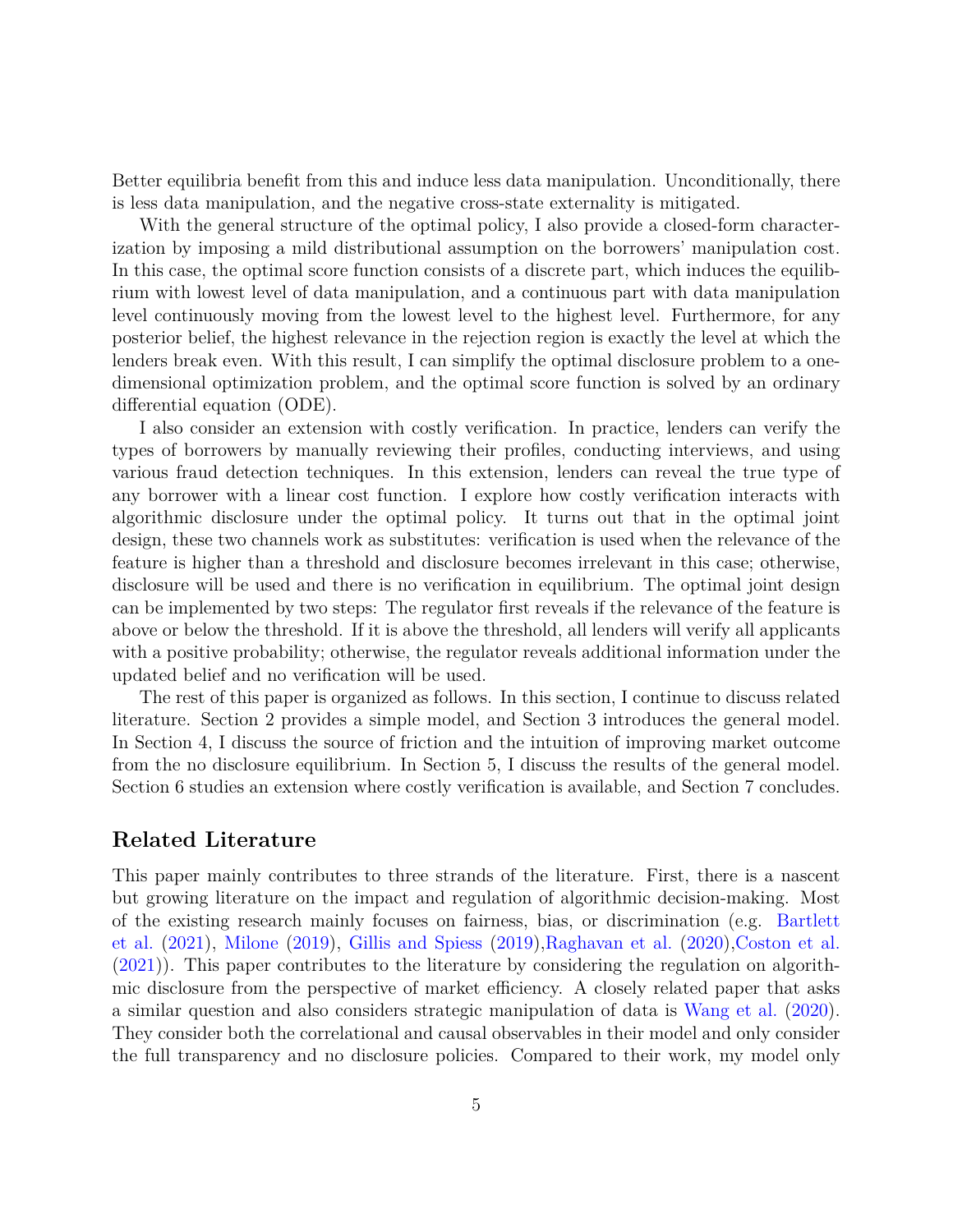considers correlational features as input in the predictive algorithm, and thus the fundamental frictions are different. Besides, I consider flexible disclosure policies, the results on the optimal design of algorithmic disclosure in my paper do not have a counterpart in their paper. Another theoretical paper that also focuses on algorithmic transparency and governance is [Blattner et al.](#page-38-2) [\(2021\)](#page-38-2). They consider the trade-off between model complexity and transparency and the role of algorithmic audit in regulating algorithms, which is different from my focus. [Björkegren et al.](#page-38-3) [\(2020\)](#page-38-3) examine the interplay between strategic manipulation of data and algorithmic transparency. Although the question in their paper is quite different from mine, the results in their field experiment empirically verify the existence of data manipulation when people know more about the algorithms. There is also a growing literature in computer science about algorithmic explainability or explainable AI [\(Bhatt et al.](#page-38-4) [\(2020\)](#page-38-4), [Carvalho et al.](#page-39-4) [\(2019\)](#page-39-4), [Lundberg and Lee](#page-40-5) [\(2017\)](#page-40-5), [Murdoch et al.](#page-40-6) [\(2019\)](#page-40-6)). But the computer science literature usually focuses on algorithmic audit and explainability which mainly consider the "black box" nature of machine learning algorithms, while my paper simplifies this "black box" nature and considers an information design question in a finance setting.

I also add to a growing literature on Bayesian persuasion [\(Kamenica](#page-39-5) [\(2019\)](#page-39-5) and [Berge](#page-38-5)[mann and Morris](#page-38-5) [\(2019\)](#page-38-5) provide excellent surveys) and its applications in finance. The way I model information structure follows [Kamenica and Gentzkow](#page-40-1) [\(2011\)](#page-40-1), and I consider a persuasion problem with continuous state as in [Dworczak and Martini](#page-39-6) [\(2019\)](#page-39-6). Methodologically, Bayesian persuasion problems with continuous states are in general not tractable, except for some special cases (for example, [Gentzkow and Kamenica](#page-39-7) [\(2016\)](#page-39-7), [Dworczak and](#page-39-6) [Martini](#page-39-6) [\(2019\)](#page-39-6), [Goldstein and Leitner](#page-39-8) [\(2018\)](#page-39-8)). In my model, the information designer's objective function depends on the entire distribution of posterior beliefs, and this question does not fit into any existing tractable framework. I obtain my theoretical results using a novel "guess and verify" method. There are many applications of Bayesian persuasion in finance literature, including shareholder voting [\(Malenko et al.](#page-40-7) [\(2021\)](#page-40-7)), security design [\(Szydlowski](#page-40-8) [\(2021\)](#page-40-8)), bank stress test [\(Goldstein and Leitner](#page-39-8) [\(2018\)](#page-39-8), [Goldstein and Leitner](#page-39-9) [\(2020\)](#page-39-9) [Inostroza](#page-39-10) [\(2019\)](#page-39-10), [Inostroza and Pavan](#page-39-11) [\(2021\)](#page-39-11), [Leitner and Williams](#page-40-9) [\(2020\)](#page-40-9)) and financial network [\(Huang](#page-39-12) [\(2020\)](#page-39-12)). This paper contributes to this literature by considering a new question (algorithmic disclosure) and provides a novel optimal signal structure.

Lastly, this project is related to the literature on strategic manipulation of data [\(Frankel](#page-39-13) [and Kartik](#page-39-13) [\(2019a\)](#page-39-13), [Frankel and Kartik](#page-39-14) [\(2019b\)](#page-39-14), [Ball](#page-38-6) [\(2019\)](#page-38-6)), or more broadly, the signaling models. The way I model private information on the borrower side is similar to [Frankel](#page-39-14) [and Kartik](#page-39-14) [\(2019b\)](#page-39-14). [Ball](#page-38-6) [\(2019\)](#page-38-6) considers a problem with multi-dimensional features, and shows that the optimal scoring rule underweights some features to deter data manipulation. All of these papers focus mainly on how committing to certain decision rules will improve efficiency. Relative to these work, I consider an information design question, and focus on how commitment on information structure (disclosure policy) will improve efficiency.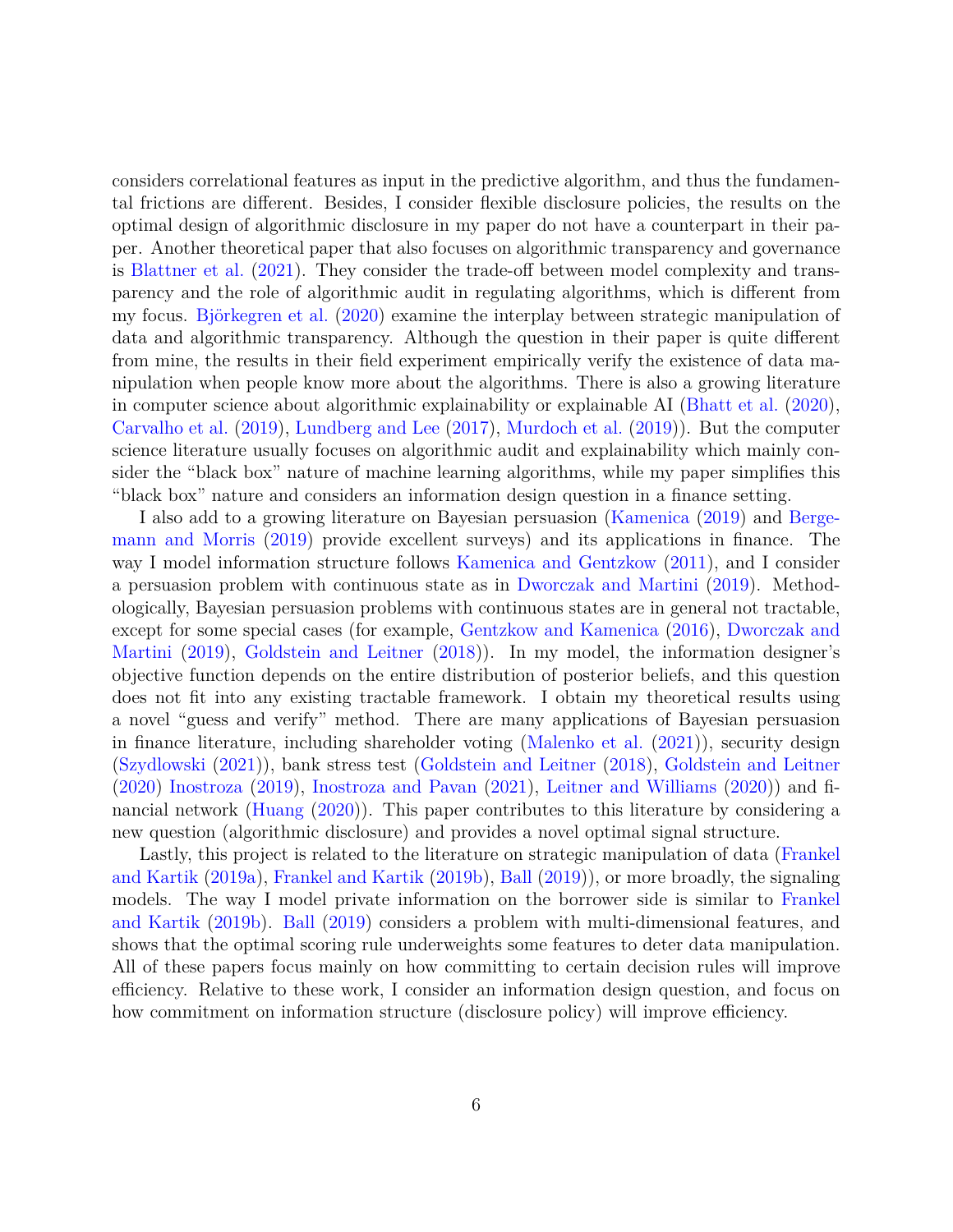# <span id="page-6-3"></span>**2 A Simple Model**

To fix ideas, let's consider a simple model. There is a competitive lending market with many identical lenders and a unit mass of borrowers. Each borrower *i* is endowed with zero initial wealth and a borrower-specific project which requires an initial investment *I* at time 0. The project generates a positive cash flow *V* if it succeeds, and zero if it fails. The probability of success is a random variable, and its distribution is formally introduced later. All the borrowers can get private benefit *b* if their own borrower-specific project is successfully financed regardless of the outcome.

There is a manipulable feature for each borrower, which takes two possible levels: High or Low. Borrowers who are born with High (Low) feature make up  $\mu$  (1 –  $\mu$ ) of the entire population, and they are called good (bad) type borrowers. Manipulating feature is possible for bad borrowers<sup>[6](#page-6-0)</sup>, and they can privately change their feature to High by paying a cost *c*. The manipulation cost *c* follows a uniform distribution on [0*,* 1] among the bad borrowers. A key assumption here is that manipulation behavior does not change borrower type. In this lending market, the only data that lenders can collect and observe is the the borrower feature after potential manipulation.

Probability of success depends on borrower type (good or bad). Specifically, bad borrowers always fail. For good borrowers, the probability of success *ρ* is drawn from a uniform distribution on [0, 1]. The true value of  $\rho$  is only observable to lenders, and all borrowers share the common prior about the distribution of *ρ*. In this example, we call *ρ* the *relevance* of the borrower feature, because it represents how relevant the borrower feature is in lending decisions when there is no manipulation. Besides, from the perspective of borrowers, the probability of success  $\rho$  is the only uncertain element in the mapping from borrower type to payoff distribution. In this example, let's impose the following assumption<sup>[7](#page-6-1)</sup>.

#### <span id="page-6-2"></span>**Assumption 1.** *(Severe Adverse Selection)*  $b \geq 1$  *and*  $\mu V \leq I$ *.*

Note that the manipulation cost follows  $c \sim U[0,1]$ , so  $b \geq 1$  implies that if lenders lend to borrowers with feature High with probability 1, the private benefit always dominates the manipulation cost for all bad borrowers, and thus all of them will choose to manipulate their features. And the second condition  $\mu V \leq I$  implies that lenders will never lend to any borrower if all bad type borrowers choose to manipulate their features. These two conditions jointly imply that in any equilibrium, not all bad borrowers choose to manipulate their features.

<span id="page-6-0"></span><sup>&</sup>lt;sup>6</sup>Here we only allow bad borrowers to manipulate their features for simplicity of exposition. But this assumption is not necessary. Even if we assume that good type borrowers can costly manipulate their features, they will never do this in equilibrium.

<span id="page-6-1"></span><sup>7</sup>We'll have a similar assumption in the main model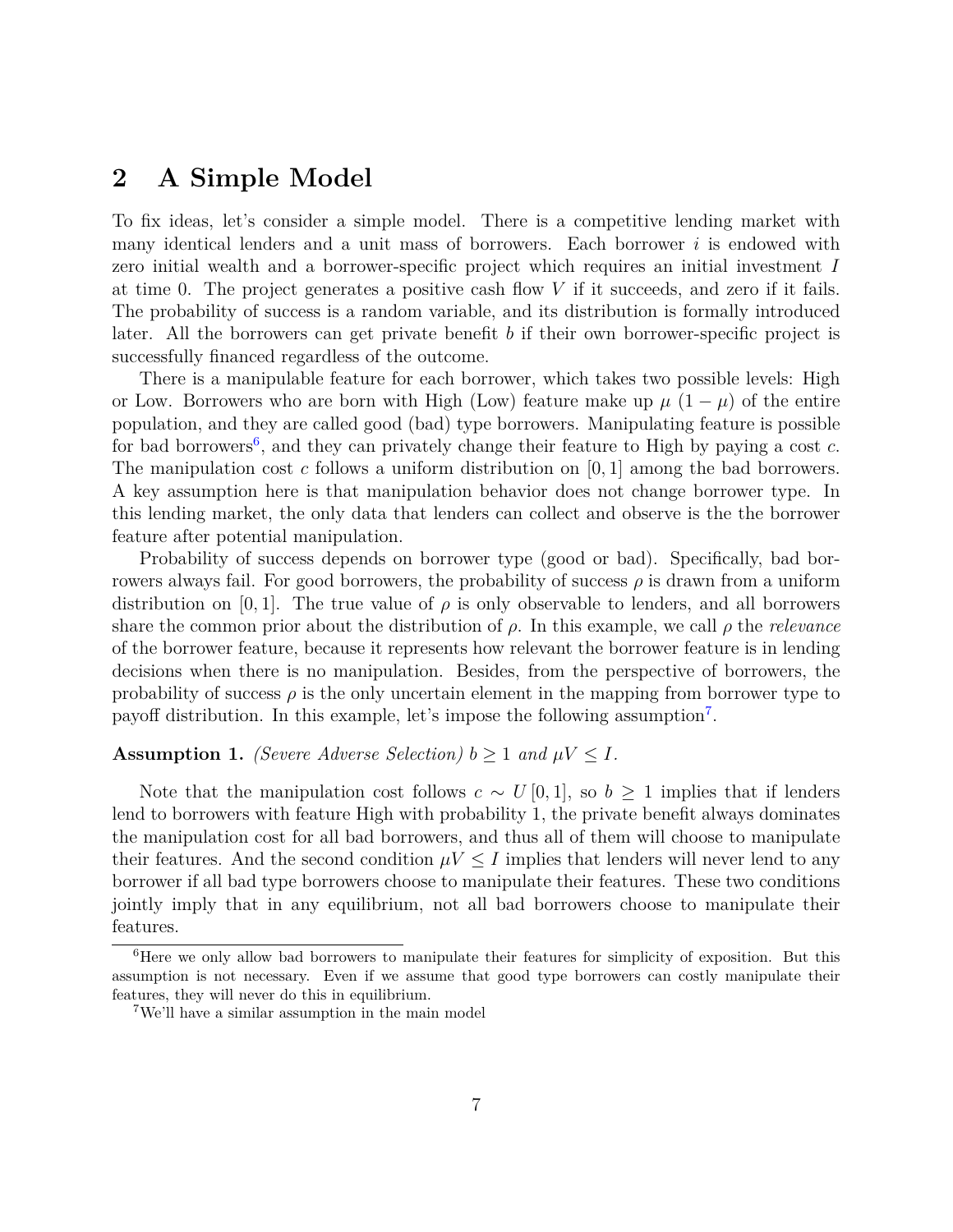#### **No Disclosure On The Relevance** *ρ*

First we consider the equilibrium when no additional information about  $\rho$  is disclosed to borrowers. Lenders can make their lending decisions based on the observed feature. The lending market is competitive, so lenders always make zero profit in equilibrium. In this case, it can be shown that there is a unique equilibrium which consists of two cutoffs  $\bar{c}_N$  and  $\rho_N$ , such that

- all bad type borrowers with manipulation cost lower than  $\bar{c}_N$  choose to manipulate their features to High;
- lenders will lend to borrowers with feature High if  $\rho > \rho_N$ .

For bad type borrowers with manipulation cost  $\bar{c}_N$ , the indifference condition is

$$
\mathrm{Prob}\left(\rho > \rho_N\right) \cdot b = \bar{c}_N,
$$

where Prob  $(\rho > \rho_N)$  is the probability that the loan application is approved for borrowers with feature High. For lenders, the total surplus from lending is zero when  $\rho = \rho_N$ , implying

$$
\mu \rho_N V = (\mu + (1 - \mu) \text{Prob} (c \le \bar{c}_N)) I.
$$

Based on our distributional assumptions, the unique solution of the equilibrium is

$$
\left(\rho_N = \frac{I}{\mu V + (1 - \mu)I}, \bar{c}_N = b \cdot \frac{\mu(V - I)}{\mu V + (1 - \mu)I}\right).
$$

Let

$$
k_N = (\mu + (1 - \mu) \text{Prob} (c \le \bar{c}_N)) I
$$

be the effective financing cost, then the lending market surplus (measured by the net value of all projects financed) is

$$
W_N = \int_{\rho_N}^1 (\mu \rho V - k_N) d\rho.
$$

For simplicity, let's take the following parameters:

$$
I = 3, V = 10, b = 1, \mu = 3/10,
$$

then the equilibrium variables are

$$
(\rho_N = 0.59, \bar{c}_N = 0.41, W_N = 0.25). \tag{1}
$$

Figure [1](#page-8-0) summarizes the above equilibrium. The green triangle in Figure [1](#page-8-0) is the surplus *W*<sub>N</sub>. In equilibrium, the expected payoff outweighs the cost only when  $\rho > 0.59$ , and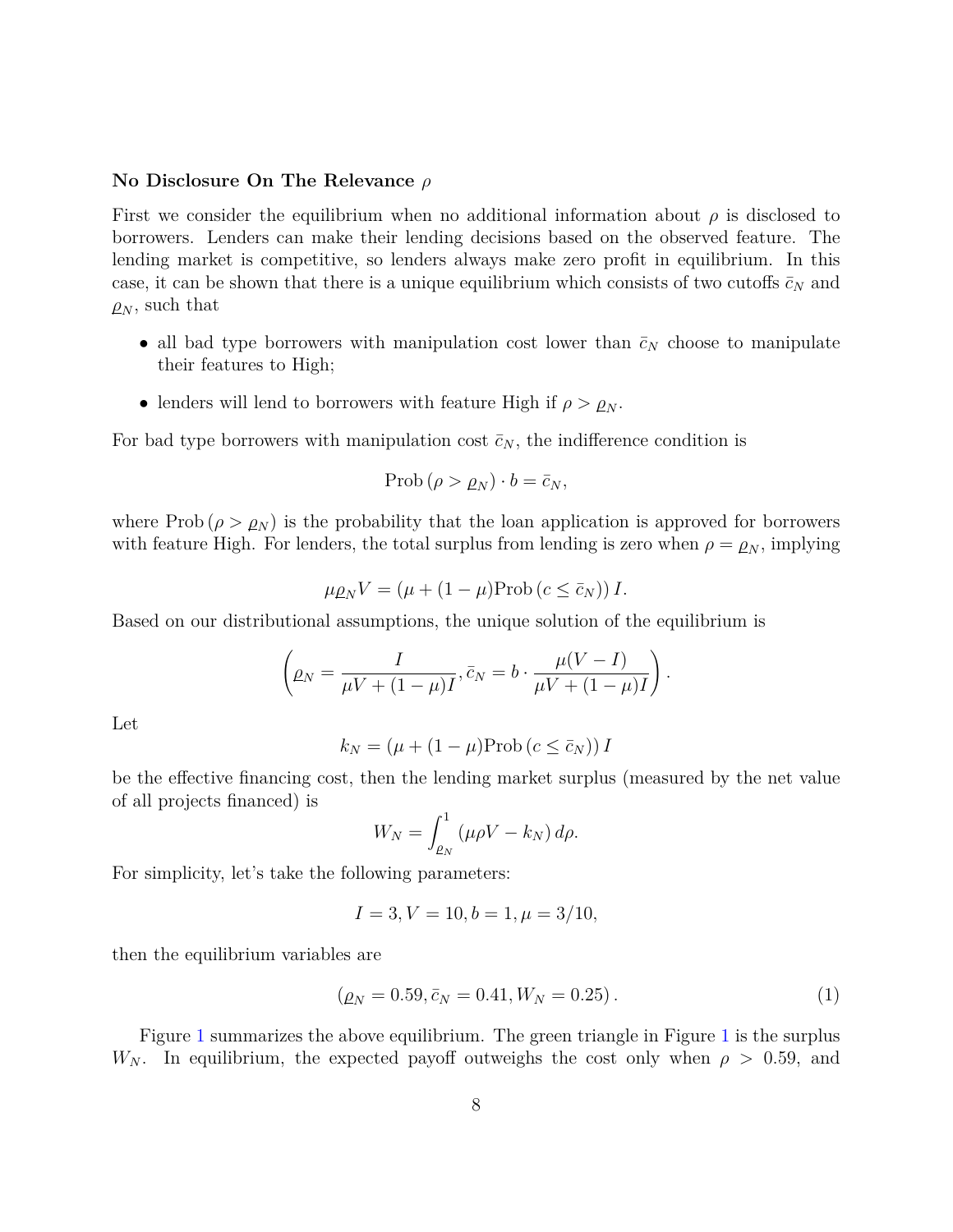borrowers with High feature are financed only when  $\rho$  is in this region. The green line on the horizontal axis represents the support of posterior belief. In this no disclosure equilibrium, the posterior belief is the same as the prior belief, and thus the support of the posterior belief is the interval [0*,* 1].



<span id="page-8-0"></span>Figure 1: Equilibrium–No Disclosure

#### **Full Transparency**

Another natural disclosure policy is full transparency which reveals the true state of *ρ* perfectly to borrowers. It turns out that the surplus equals to zero in this case, which leads to the worst market outcome. To see this, suppose the true relevance  $\rho$  satisfies  $\rho < \frac{I}{V}$ , then even only lending to good type borrowers is inefficient, and thus there will be no financing and the market outcome must be zero. For any  $\rho \geq \frac{I}{V}$  $\frac{I}{V}$ , we know in equilibrium, the probability that lenders lend to borrowers with feature High must be less than 1, which means that they must be indifferent between lending and not lending. Then the surplus also must be zero for any  $\rho \geq \frac{1}{V}$  $\frac{1}{V}$ .

#### **A Binary Color Signal**

Our question is, can a regulator achieve a strictly higher outcome by designing a signal about  $\rho$  and disclosing it to the market? The answer is yes. The definition of disclosure policy is formally introduced in Section [3.4,](#page-16-0) here let's take the numbers from the no disclosure example and consider the following specific score function which consists of two levels *R*(*ed*) and *B*(*lue*):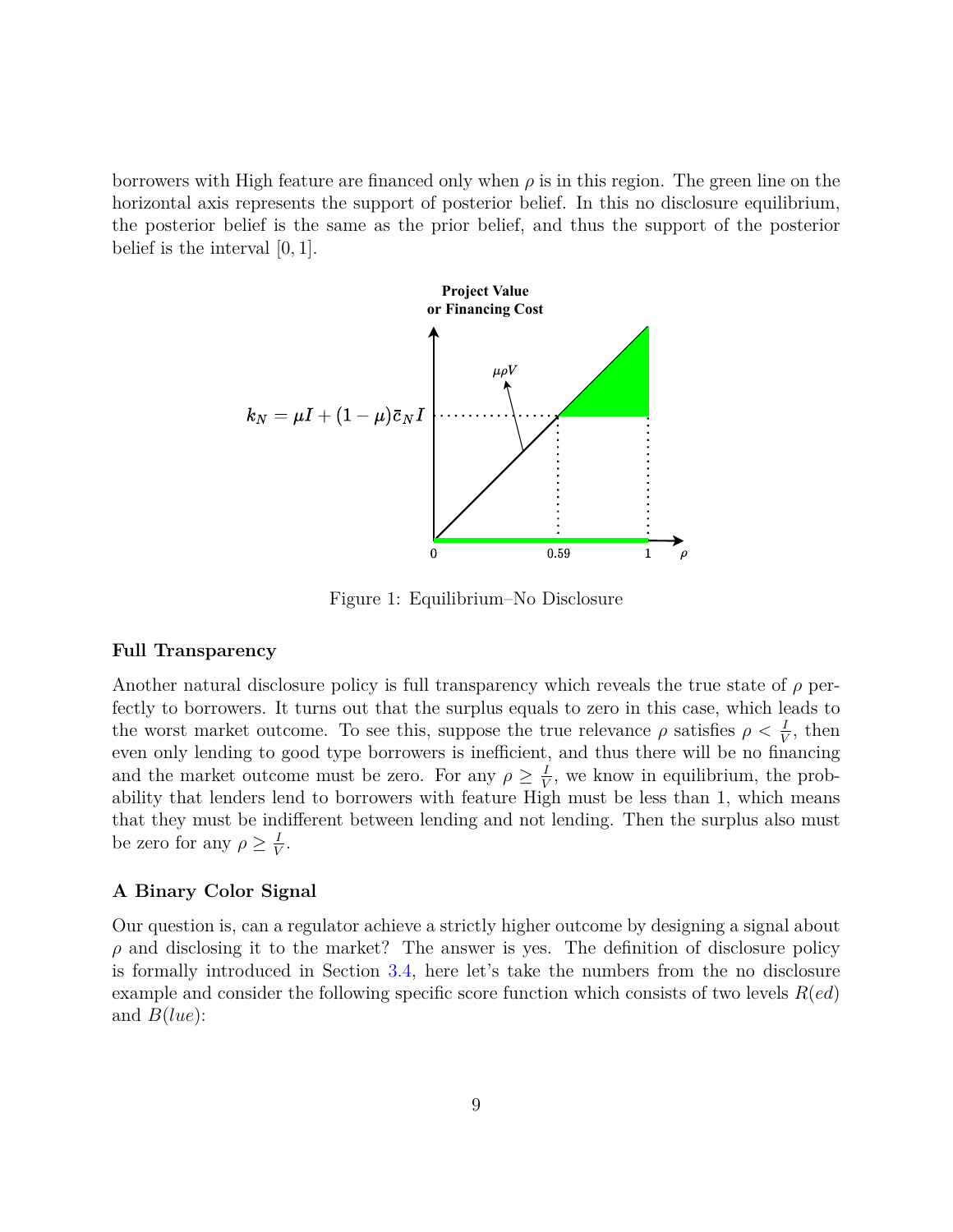

<span id="page-9-0"></span>Figure 2: The Color Signal

<span id="page-9-1"></span>
$$
s = \begin{cases} R(ed) & \text{if } \rho \in [0, 0.54) \cup (0.64, 0.91) \\ B(lue) & \text{if } \rho \in [0.54, 0.64] \cup [0.91, 1] \end{cases} .
$$
 (2)

This score function assigns colors to state of  $\rho$ , which is represented by Figure [2.](#page-9-0) It only reveals which region (Red or Blue) that the true state of  $\rho$  belongs to, and induces two possible posterior equilibria.

Specifically, if the signal realization is R, then the posterior belief about  $\rho$  is a uniform distribution on two disjoint intervals  $[0, 0.54) \cup (0.64, 0.91)$ , and it can be shown that the equilibrium outcomes are

$$
(\bar{c}_R = 0.34, \rho_R = 0.54, W_R = 0.19). \tag{3}
$$

Similarly, if the signal realization is  $B$ , the posterior belief about  $\rho$  is a uniform distribution on  $[0.54, 0.64] \cup [0.91, 1]$ , and the equilibrium outcomes are

$$
(\bar{c}_B = 0.48, \rho_B = 0.64, W_B = 0.09). \tag{4}
$$

Figure [3](#page-10-0) summarizes the surpluses of these two equilibria. The red trapezoid in the left graph represents the surplus on observing *R*, and the two red intervals on the horizontal line represent the support of the posterior belief. In this equilibrium, lenders will lend to borrowers with feature High only when  $\rho \in (0.64, 0.91)$ . Similarly, the right graph in Figure [3](#page-10-0) shows the surplus on observing *B*. The total surplus with this color signal [\(2\)](#page-9-1) is

$$
W_s = W_R + W_B = 0.19 + 0.09 = 0.28 > 0.25 = W_N.
$$

So the surplus improves.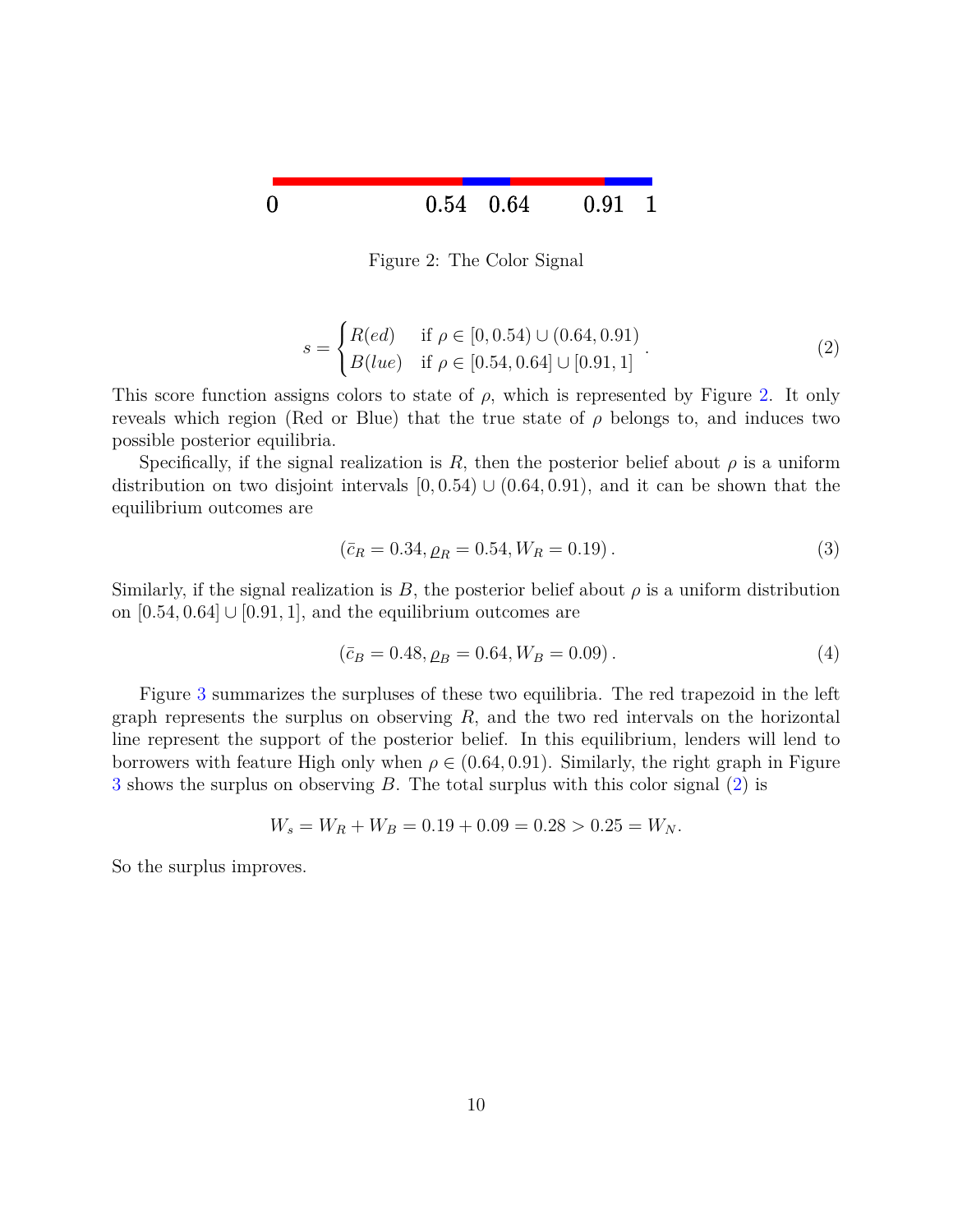

<span id="page-10-0"></span>Figure 3: Equilibrium–Score *R* and *B*

Our analysis shows that the binary color signal dominates both the no disclosure policy and full transparency policy. But what is the intuition behind this result? The result that full transparency policy is dominated is clear: when the exact information about the relevance of the feature is disclosed to the market, bad type borrowers will manipulate their features such that in equilibrium the surplus from using the borrower data in lending decisions is always zero, and all lenders are indifferent between using and not using the borrower data in their lending decisions. The inefficiency embedded in the no disclosure equilibrium is the lenders' lack of commitment problem, that is, lenders always make the most efficient use of borrower data ex post in their lending decisions. To see this, suppose in the no disclosure equilibrium, the regulator is able to "force" the lenders to use the feature in their lending decisions only when  $\rho$  is greater than an exogenous cutoff  $\rho_x = \rho_y + x$ , where  $x \ll 1$ . Then the bad type borrowers with manipulation cost

$$
c \le \bar{c}_x = b \cdot \text{Prob} \left( \rho \ge \rho_x \right)
$$

will choose to manipulate their features, and the total surplus is a function of the exogenous cutoff  $\rho_x$ :

$$
W(x) = \int_{\rho_x}^1 \left[ \mu \rho V - (\mu + (1 - \mu)(1 - \rho_x)) I \right] d\rho.
$$
 (5)

Note  $W(0) = W_N$ , then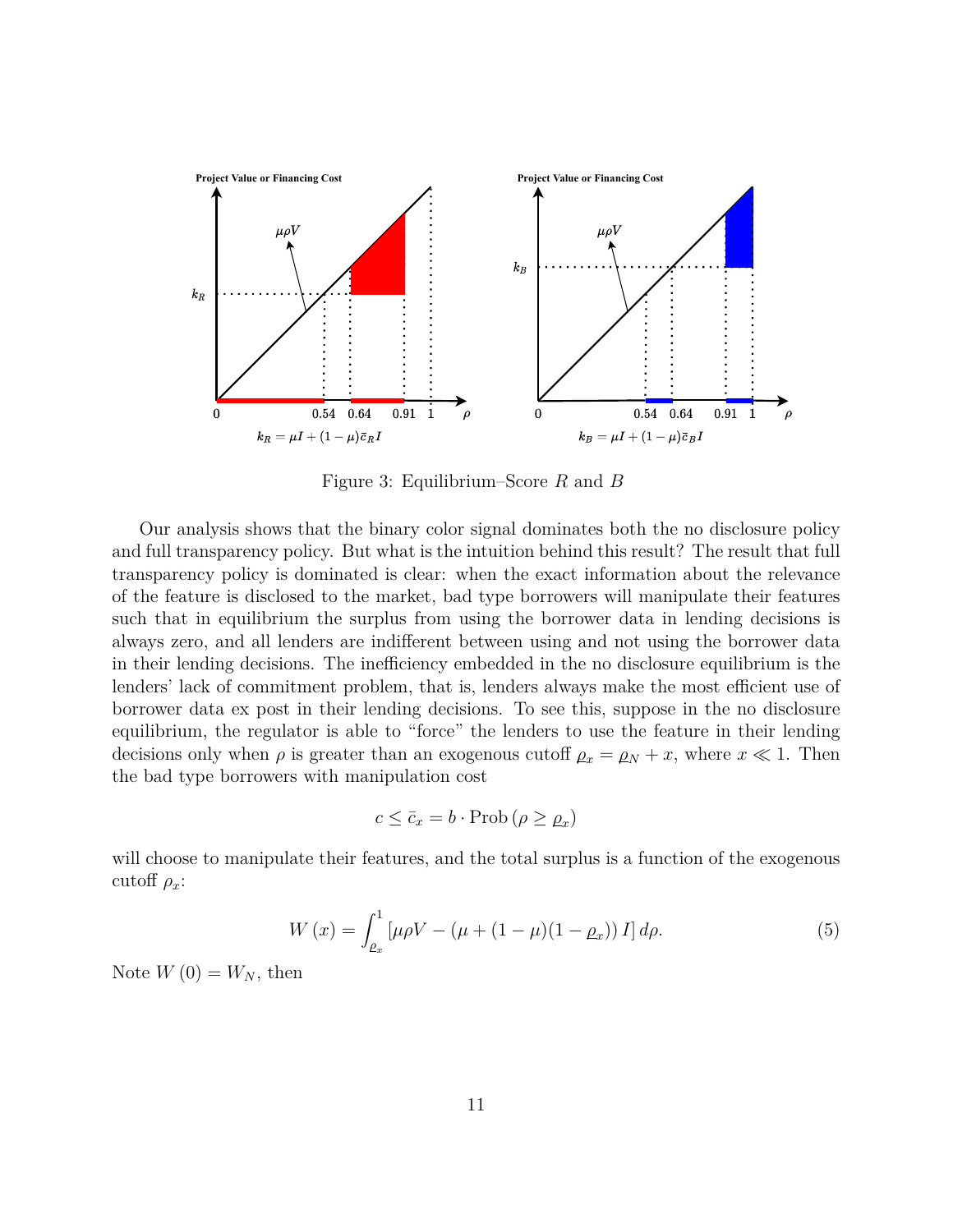$$
\frac{dW(x)}{dx}\Big|_{x=0} = -\left[\mu \rho_N V - \left(\mu + (1 - \mu)(1 - \rho_N)\right)I\right] + \int_{\rho_N}^1 (1 - \mu)Id\rho
$$
\n
$$
= \int_{\rho_N}^1 (1 - \mu)Id\rho > 0.
$$
\n(6)

<span id="page-11-0"></span>This is because the lender's equilibrium condition in the no disclosure equlibrium is

<span id="page-11-1"></span>
$$
[\mu \rho_N V - (\mu + (1 - \mu) (1 - \rho_N)) I] = 0.
$$
\n(7)

The result in [\(6\)](#page-11-0) shows that the equilibrium cutoff  $\rho_N$  is inefficiently low from the ex ante perspective. So the probability that the borrower data is used in lending decisions,  $(1 - \rho_N)$ , is inefficiently high. This result is based on condition [\(7\)](#page-11-1)*,*which is the ex post efficient use of borrower data in lending decisions. In equilibrium, when lenders use borrower data more often in some states ex post, more bad borrowers will choose to manipulate their features ex ante, and the effective financing cost will increase for all other states from the ex ante perspective. This cross-state externality makes no disclosure equilibrium inefficient. In the first order derivative  $(6)$ , when lenders increase their lending cutoff by x, the approval probability decreases by

$$
\text{Prob}\left(\rho > \rho_N\right) - \text{Prob}\left(\rho > \rho_x\right) = x
$$

from the perspective of bad type borrowers, then the fraction of bad type borrowers who would like to manipulate decreases by

$$
\text{Prob}\left(c \leq \bar{c}_N\right) - \text{Prob}\left(c \leq \bar{c}_x\right) = x,
$$

implying that the effective financing cost decreases by

$$
(1 - \mu) I \cdot x.
$$

Then the total cost saving from all states  $\rho > \rho_N$  is

$$
\int_{\rho_N}^1 (1 - \mu) I d\rho \cdot x
$$

which corresponds to the last term in  $(6)$ .

To mitigate the excess manipulation, the signal [\(2\)](#page-9-1) defers lenders' use of borrower data by differentiating the two lending market equilibria by data manipulation levels. To see this, upon observing *B*, in equilibrium we have

$$
\bar{c}_B = 0.48 > \bar{c}_N = 0.41,
$$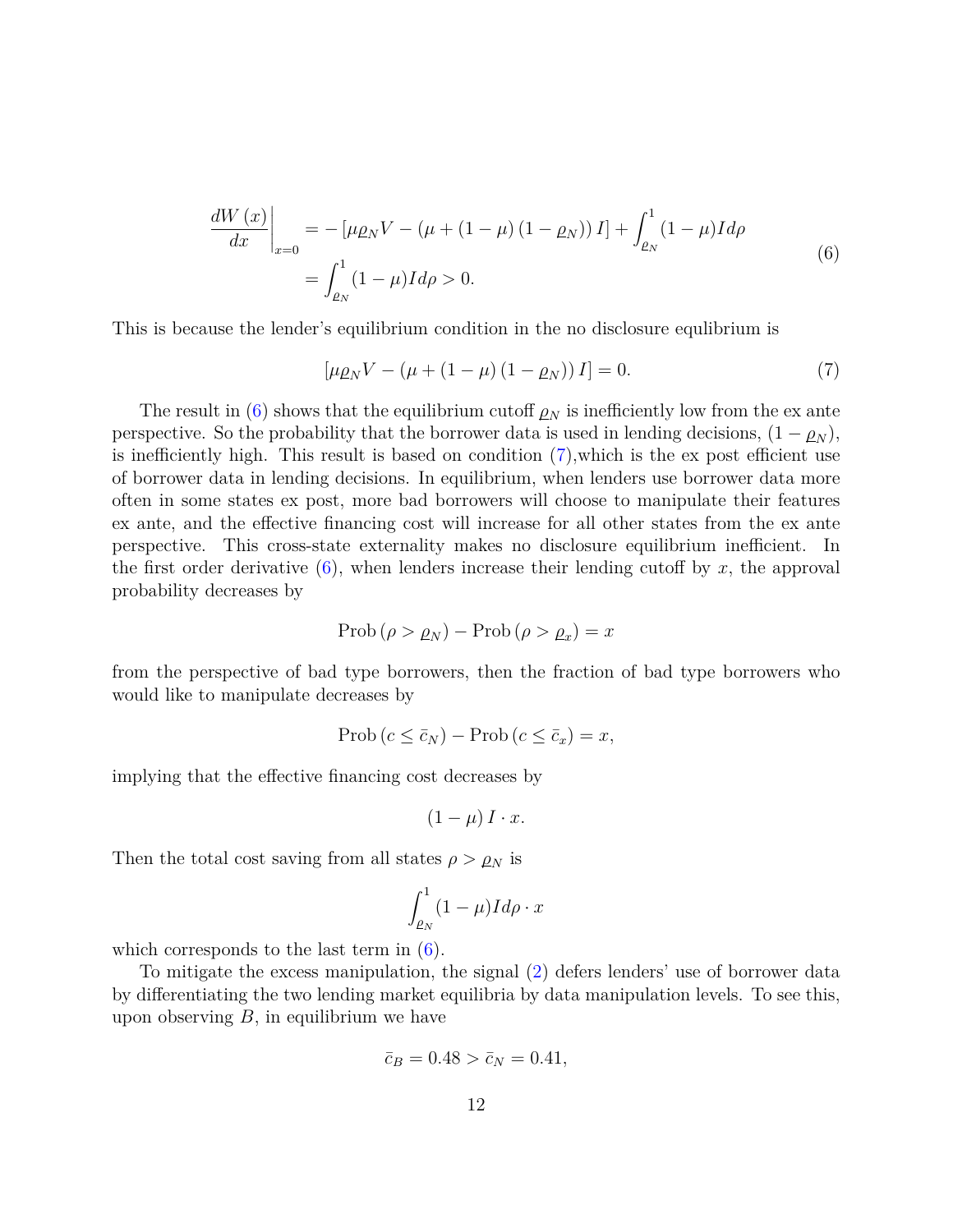which means there are more bad type borrowers manipulating their features compared to the no disclosure equilibrium. As a result, lenders have a more stringent lending standard, and lend to borrowers with feature High when  $\rho > \rho_B = 0.64$ , which is greater than the cutoff in the no disclosure equilibrium ( $\rho_N = 0.59$ ). Then the lenders will not use borrower data in their lending decisions when  $\rho \in [0.59, 0.64]$  under signal *B*. But note this is the region when lenders lend to borrowers with feature High in the no disclosure equilibrium. For  $s = R$ , there is less manipulation compared to the no disclosure equilibrium because  $\bar{c}_R = 0.34 < 0.41 = \bar{c}_N$ , and borrower data is used by lenders only when  $\rho \in (0.64, 0.91)$ .

Unconditionally, with the binary color signal, the feature is used when  $\rho > 0.64$ , while it is  $\rho > \rho_N = 0.59$  in the no disclosure equilibrium. So the feature is used less frequently with the binary color signal. Intuitively, by differentiating the two equilibria by data manipulation levels, the "worse" equilibrium  $(s = B)$  effectively guarantees that the feature will not be used in cases when it was indeed used in no disclosure equilibrium, and the "better" equilibrium  $(s = R)$  has lower level of data manipulation and generates more efficient outcome.

Actually this binary color signal is optimal among all binary signals. In the main model, I'll consider a general space of disclosure policies. But this binary color signal has several notable properties that are still robust in the optimal disclosure policy in the main model. First, there exists a threshold ( $\rho^* = 0.64$ ), such that unconditionally, the feature is used in lending decisions if and only if the true state is above the threshold. It is clear that this cutoff property always holds for any posterior equilibria, and here I show it also holds unconditionally. The intuition is clear: the relevance  $\rho$  represents how useful borrower feature is in lending decisions. When  $\rho$  is higher, borrowers with feature High are of better qualities and will have higher probability of success. Then it is efficient to lend to borrowers with feature High when the true relevance *ρ* is higher. Second, for any score realization (*R* or *B*), the support of posterior belief is always a union of two disjoint intervals. These two intervals correspond to lenders' equilibrium lending decisions. The interval below  $\rho^*$  represents the rejection region, and the lenders will reject all borrowers when the true relevance is in this region; while the interval above  $\rho^*$  represents the approval region and lenders will lend to all borrowers with feature High when the true relevance is in this region. Thirdly, the unconditional probability of using the feature in lending decisions is less than that in the no disclosure equilibrium, implying that the feature is used less intensively with optimal disclosure. Lastly, the binary color signal induces two posterior equilibria, with one equilibrium (*B*) having a higher data manipulation level than the no disclosure equilibrium, and the other one (*R*) having a lower data manipulation level. All of these properties still hold in the optimal disclosure policy in the main model.

# **3 The Main Model**

The main model is a generalization of the simple model.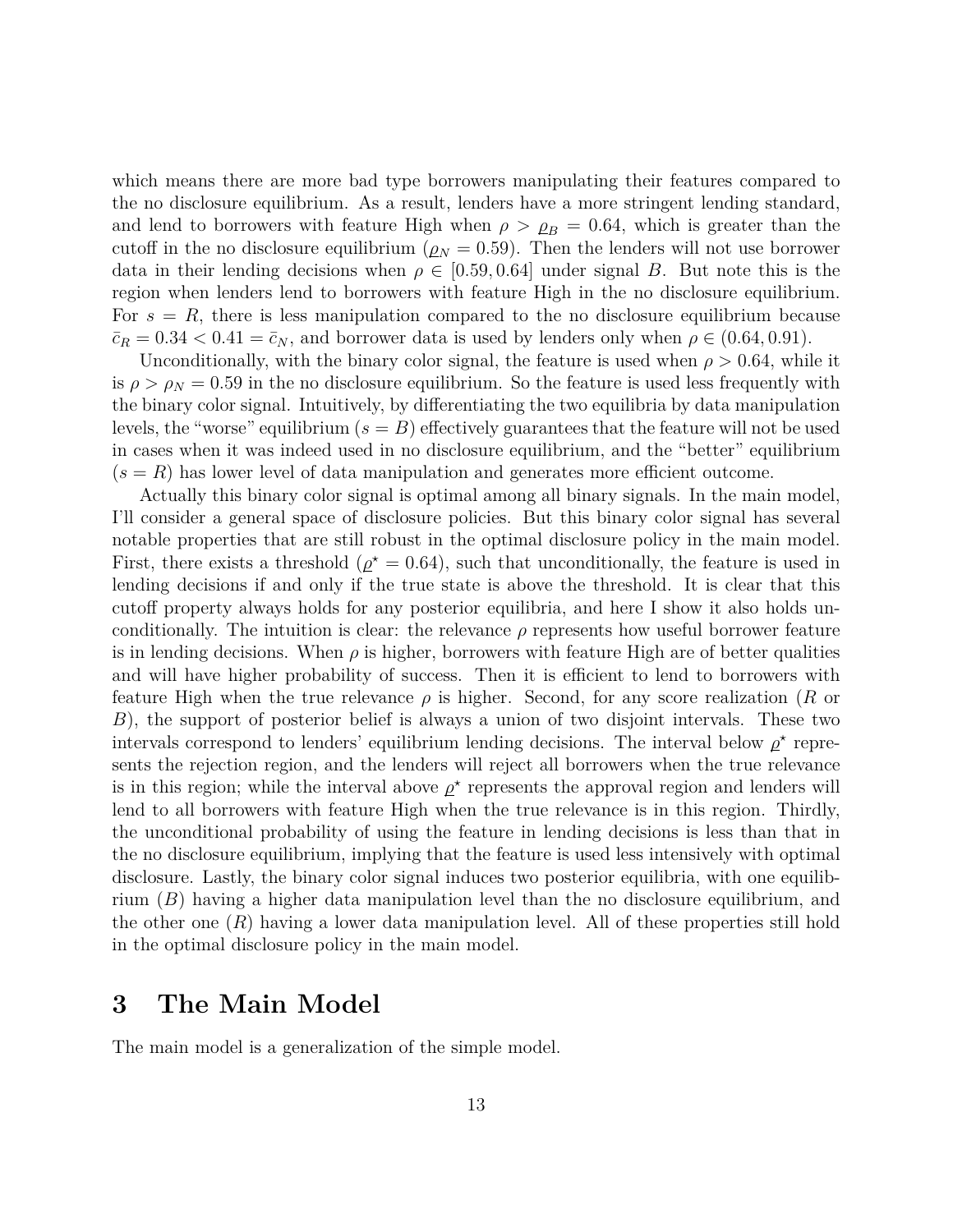### **3.1 Players**

There are three types of players in this model: a unit mass of borrowers, *N*(*>* 1) lenders, and a regulator. All players are risk neutral. We model borrowers in a similar way as the agents in [Frankel and Kartik](#page-39-14) [\(2019b\)](#page-39-14). Borrowers have two-dimensional private information: **quality** type  $\theta \in \{G(ood), B(ad)\}\$ , and (manipulation) **cost** type *c*. For the joint distribution of  $(\theta, c)$ , I assume the unconditional probability of good type borrowers in the population is

$$
\text{Prob}\left(\theta = G\right) = \mu > 0.
$$

And the conditional probability  $c|\theta$  is

<span id="page-13-3"></span>
$$
c|\theta \begin{cases} \equiv \infty & \text{if } \theta = G \\ \sim F_c(\cdot) & \text{if } \theta = B \end{cases}
$$
 (8)

where  $F_c(\cdot)$  is the cumulative distribution function for a continuous random variable defined on  $[0, \bar{c}]^8$  $[0, \bar{c}]^8$ . Assume  $F'_c(x) > 0$  and  $F''_c(x)$  is bounded for all  $x \in [0, \bar{c}]$ 

All lenders are identical and operate in a competitive lending market. At time 0, each borrower *i* receives a borrower-specific project (project *i*) and has zero initial wealth. Each project *i* requires an initial investment *I*; otherwise it fails, and is liquidated with zero liquidation value. If project *i* is financed at time 0, it will generate a nonnegative random payoff  $\tilde{V}_i^9$  $\tilde{V}_i^9$  at  $t=1$ , and the realization of the random payoff is publicly observable. Besides, borrower *i* also receives a constant nontransferable private benefit *b* if the project is successfully financed. Any project can be financed by at most one lender.

If the project *i* is financed by lender *j* with debt face value  $D_j^i$ , then when the payoff  $\tilde{V}_i$ is realized, borrower *i* receives

$$
\max\left\{\tilde{V}_i-D_j^i,0\right\}+b,
$$

lender *j* receives

$$
\min\left\{\tilde{V}_i, D^i_j\right\} - I,
$$

and the regulator's payoff (surplus) is the total outcome of lending market, which is<sup>[10](#page-13-2)</sup>

$$
\tilde{V}_i-I.
$$

<span id="page-13-0"></span><sup>&</sup>lt;sup>8</sup>Here I assume  $c|\theta = G \equiv \infty$  for simplicity of exposition. Actually  $c|\theta = G$  is irrelevant for all of my results. For example, we can assume  $c|\theta \sim F_c(\cdot)$  for both  $\theta \in \{G, B\}$ , and all the results will be the same.

<span id="page-13-1"></span><sup>&</sup>lt;sup>9</sup>For expositional convenience, we sometimes use  $\tilde{V}$  to represent the random payoff for an arbitrary borrower.

<span id="page-13-2"></span> $10$ Note that the private benefit is not included in the regulator's utility, but this assumption is not crucial. Actually the key result, that partial disclosure is optimal, is still robust even if we include private benefit in the regulator's payoff function.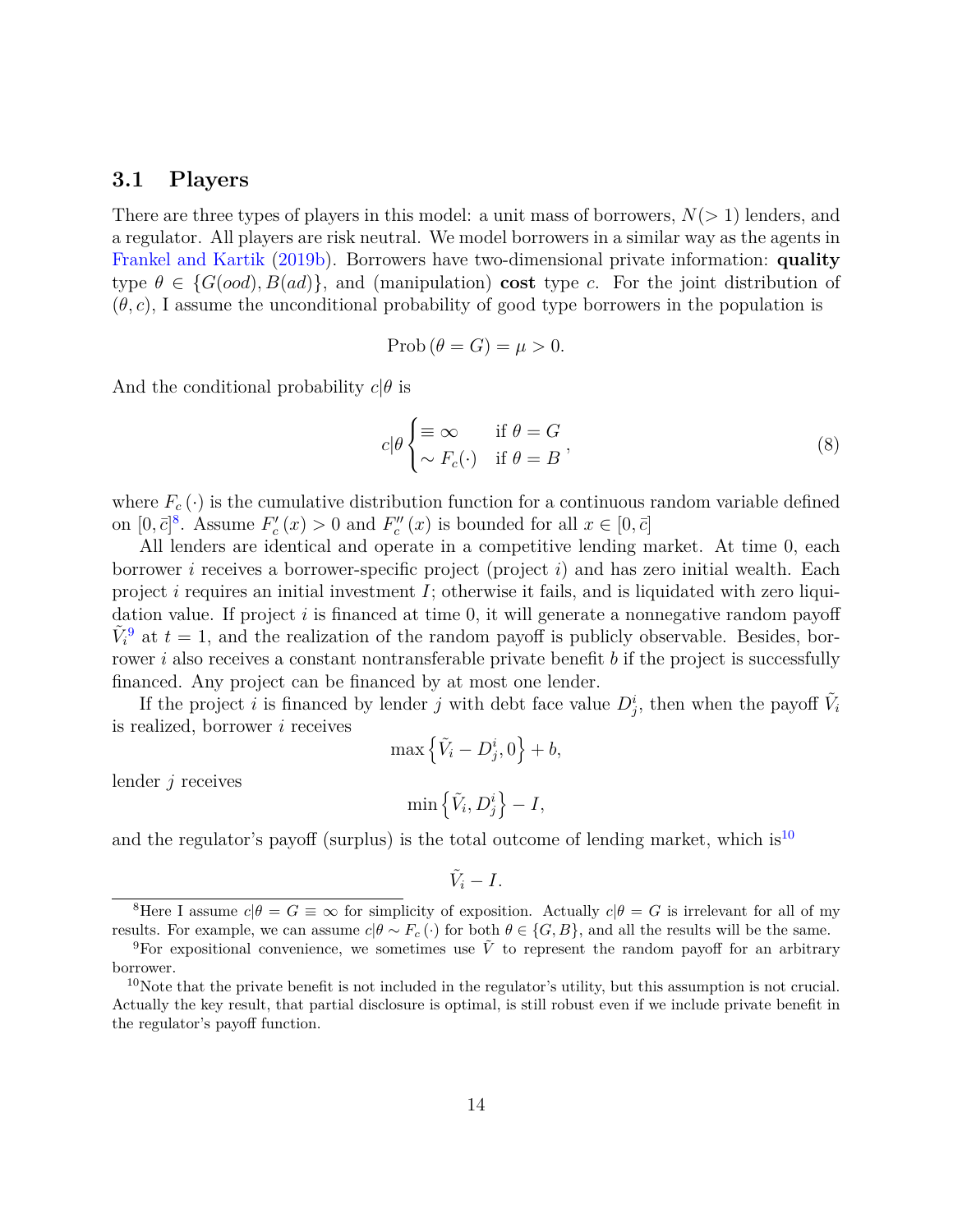## **3.2 Predictive Algorithm**

For each borrower *i*, his quality type  $\theta_i$  is informative about his random payoff  $\tilde{V}_i$ . Specifically, when  $\theta_i = B$ ,  $\tilde{V}_i \equiv 0$ , i.e., bad type borrowers always fail. When  $\theta_i = G$ ,  $\tilde{V}_i$  is a nonnegative, continuous random variable on  $[0, \bar{V}]$ , with cumulative distribution function  $F(\cdot)$ . The key feature of our model is that  $F(\cdot)$  is drawn from a family of distribution functions  $\{F_\rho(\cdot)\}_{{\rho\in\mathcal{P}}}$ , where  $\mathcal P$  is a subset of R. Intuitively, since bad type borrowers always fail,  $\rho$  effectively measures how the quality type  $\theta$  can be used to predict payoff distribution. Throughout the paper, I call *ρ* the *relevance*. In practice, machine learning algorithms adopted by FinTech lenders are hard to explain and interpret and can rarely be summarized by a one-dimensional parameter. In this paper, since I focus on disclosure instead of explainability (which is the primary focus of the computer science literature, see [Lundberg and Lee](#page-40-5) [\(2017\)](#page-40-5)), I abstract away the "black box" feature of the predictive algorithms and assume them to be summarized by a one-dimensional parameter *ρ*.

The relevance  $\rho$  is drawn from a continuous distribution with cumulative (probability) distribution function  $\Pi_0(\rho)$  ( $\pi_0(\rho)$ ). Without loss of generality, we assume  $\rho$  is drawn from a uniform distribution in  $[0, 1]^{11}$  $[0, 1]^{11}$  $[0, 1]^{11}$ , so  $\mathcal{P} = [0, 1]$ . The key assumption of our model is that  $\rho$ is only observable to all lenders but not borrowers, and we assume all borrowers share the common prior belief about the distribution of *ρ*.

Let

$$
m(\rho) = \mathbb{E}(\tilde{V}|G,\rho) = \int_0^{\bar{V}} v \cdot dF_{\rho}(v)
$$

be the expected payoff from any good type borrower if he is successfully financed. Then we impose the following assumptions on  $m(\rho)$ :

<span id="page-14-1"></span>**Assumption 2.** *m* (*ρ*) *satisfies the following conditions:*

- *1. m* (*ρ*) *is continuous and strictly increasing;*
- 2.  $m(0) = 0$  and  $m(1) > I$ ;
- *3.*  $\mu m(1) \leq I$ .

The first assumption is mainly for expositional convenience; relaxing this assumption does not affect our main results. In the second assumption,  $m(0) = 0$  is also mainly for expositional convenience so we can relax it without changing the main results.  $m(1) > I$ is to make sure that when  $\rho = 1$ , it is efficient to lend to good type borrowers, otherwise it is always efficient to reject any borrower and the equilibrium becomes trivial. The last assumption means that the adverse selection in the market is severe and it is inefficient to lend to all borrowers, this assumption helps to establish a clear benchmark, but my main results do not rely on this specific assumption.

<span id="page-14-0"></span><sup>&</sup>lt;sup>11</sup>Note that for any continuous random variable x with cumulative distribution function  $T(\cdot)$ , the new variable  $y = T(x)$  always follows a uniform distribution on [0, 1].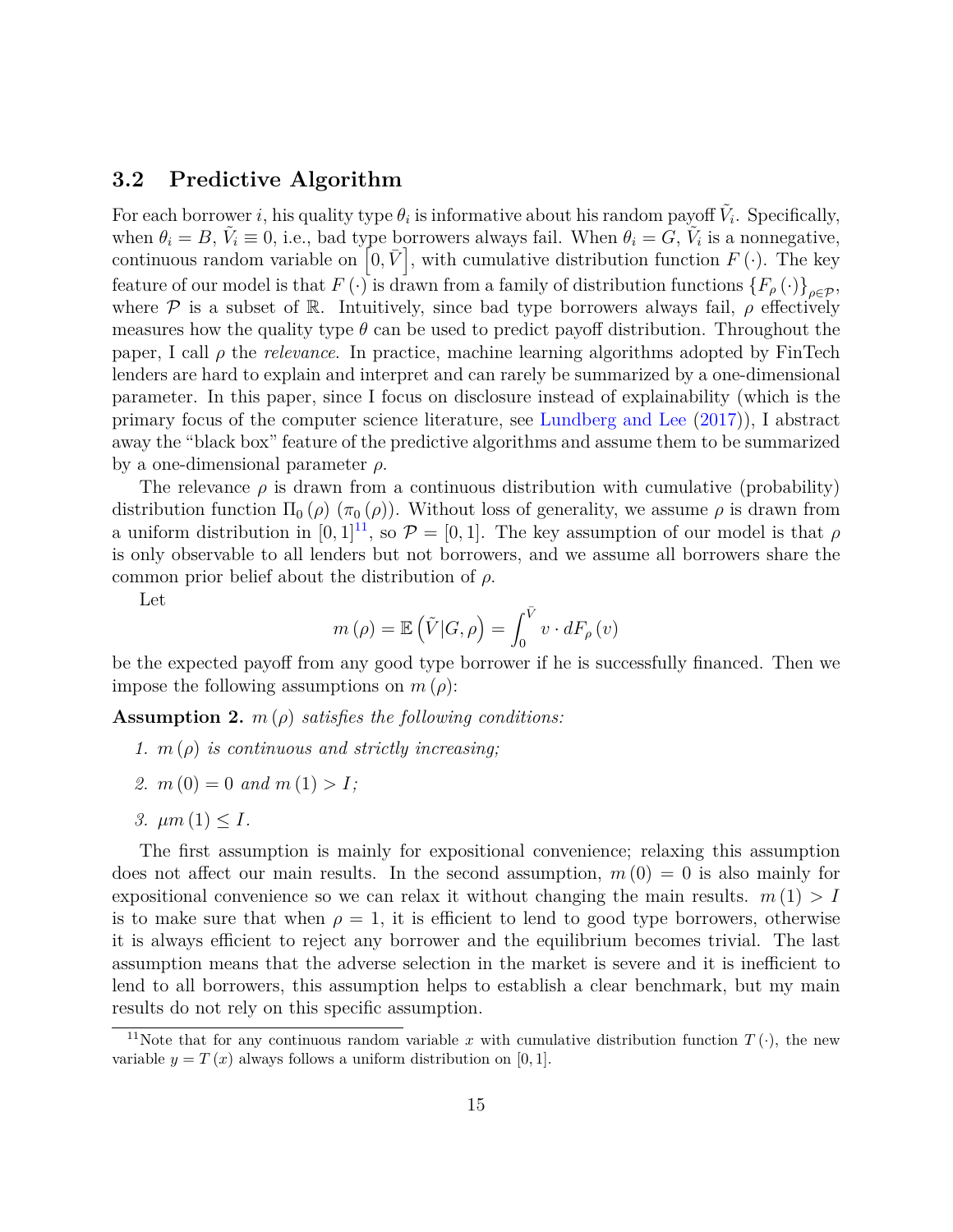# **3.3 Feature and Manipulation**

Although the quality type is informative about borrowers' riskness, it is the private information of borrowers, and thus can not be directly used by lenders in their lending decisions. There is a feature  $\hat{\theta} \in {\{\hat{G}, \hat{B}\}}$  for each borrower and can be publicly observed by lenders. If borrowers do not manipulate their features,  $\hat{\theta} = \hat{G}(\hat{B})$  if  $\theta = G(B)$ , i.e., borrower feature  $\hat{\theta}$  can perfectly reveal borrower type  $\theta$ . However, each borrower can change his feature to the other value by privately paying the non-pecuniary manipulation cost *c*. The cost structure is introduced in [\(8\)](#page-13-3). Intuitively, good type borrowers are not able to manipulate their features, while bad type borrowers can manipulate their features by paying cost *c*, which follows a continuous distribution on  $[0, \bar{c}]$  with cumulative distribution function  $F_c(\cdot)$ . The assumption that good type borrowers are not able to manipulate their features is actually redundant. We can show that good type borrowers will never manipulate in equilibrium even if they have finite manipulation cost (see Appendix [A\)](#page-41-0).

In equilibrium, lenders use the feature  $\theta$  to assess borrowers' riskness, but the informativeness of the feature  $\hat{\theta}$  is determined by bad type borrowers' manipulation behavior. Lenders' lending decisions and bad type borrowers' data manipulation levels are jointly determined in equilibrium.

A key assumption in this model is that manipulation behavior does not change borrower type, i.e., the distribution of  $V$  is not influenced by the manipulation behavior, so feature  $\hat{\theta}$  only plays an informational role. This assumption is motivated by the "gaming the system" concern in the algorithmic transparency debate. For example, lenders find variables that can predict default risk using historical training data and machine learning algorithms, which focus more on correlation but not causation between input and output. If borrowers strategically change their behavior, their true riskness does not change but the predictive algorithm may become less effective.

I impose the following assumption which also shows up in Assumption [1](#page-6-2) in the simple model.

#### <span id="page-15-0"></span>**Assumption 3.**  $b \geq \overline{c}$ .

This assumption implies that if lenders lend to  $\hat{G}$  borrowers for sure, then all of the bad type borrowers will choose to manipulate and the borrower feature becomes useless. This assumption, together with the condition  $\mu m(1) \leq I$  in Assumption [2,](#page-14-1) jointly imply that in any equilibrium not all bad type borrowers choose to manipulate their features. This result that helps to characterize the optimal policy, but my main results can easily be extended to the case when this condition is violated.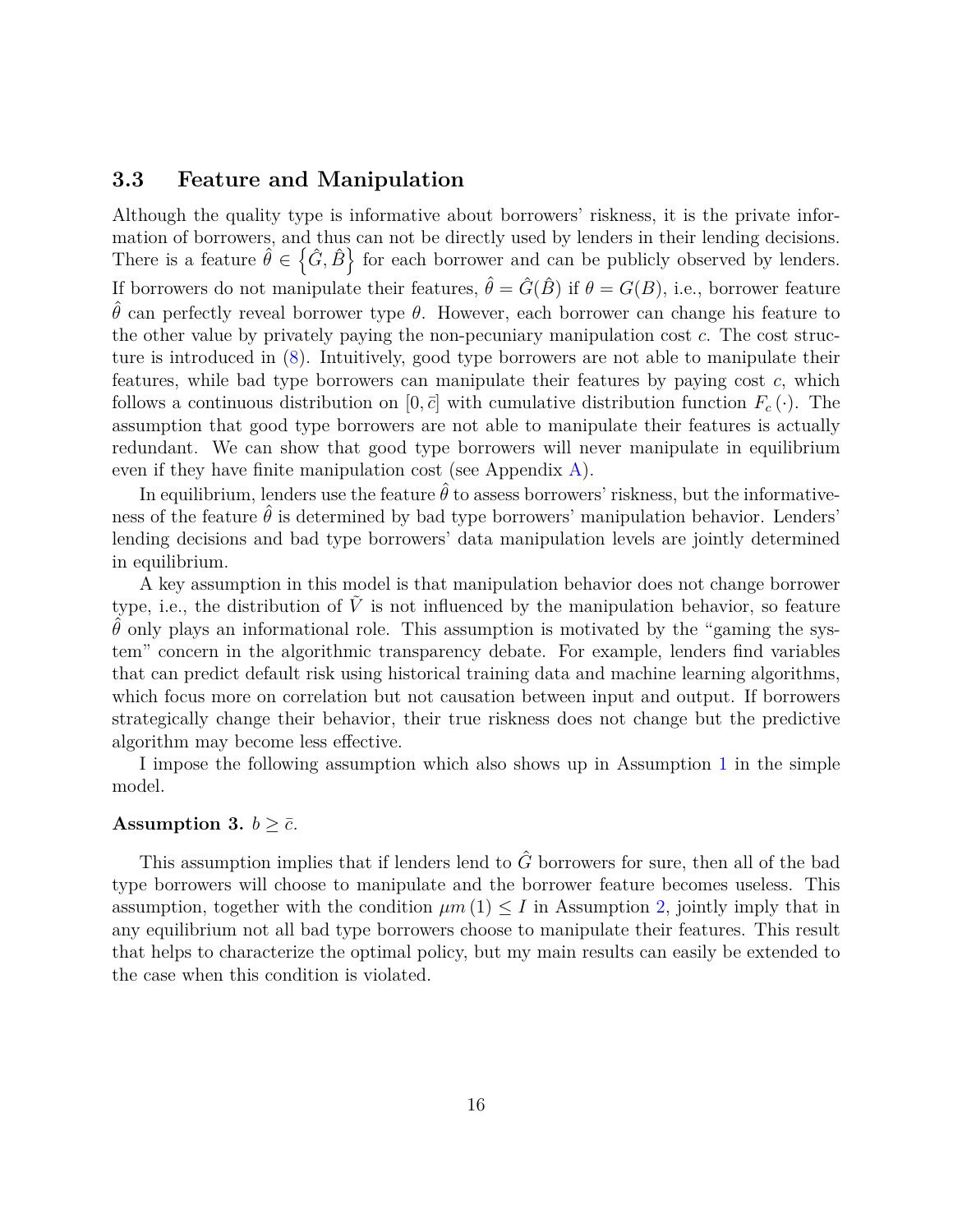### <span id="page-16-0"></span>**3.4 Disclosure Policy**

This project primarily focuses on the public disclosure of the relevance *ρ*. Although its realization is unobservable to borrowers, we consider the scenario in which the regulator can publicly reveal some information about the true state of  $\rho$  to all borrowers before they choose their manipulation behavior. Below is the formal definition of a disclosure policy.

<span id="page-16-2"></span>**Definition 3.1.** A disclosure policy  $(S, \tilde{\sigma})$  consists of a signal space S and a mapping  $\tilde{\sigma}$ from the realization  $\rho \in \mathcal{P} = [0, 1]$  to a distribution over signal space  $\mathcal{S}$ :

$$
\tilde{\sigma}\left(s|\rho\right):[0,1]\to\Delta\left(\mathcal{S}\right).
$$

So  $\tilde{\sigma}(s|\rho)$  is the (generalized) probability distribution function<sup>[12](#page-16-1)</sup> of *s* conditional on state *ρ*. The regulator publicly announces the disclosure rule and then draws a realization of *s* based on it. After observing the realization *s*, all borrowers can update their beliefs on the distribution of *ρ* by Bayesian updating and then choose their manipulation strategies.

A special case of policies defined in Definition [3.1](#page-16-2) is the deterministic policy. For these policies, the signal realization conditional on any state  $\rho$  is deterministic, so the conditional probability can be summarized by a deterministic function. Below is the definition of a deterministic policy. For notational simplicity, let's denote  $\delta(x)$  as the Dirac function<sup>[13](#page-16-3)</sup>.

**Definition 3.2.** A disclosure policy  $(\mathcal{S}, \tilde{\sigma})$  is deterministic if for any  $\rho \in [0, 1]$ , the signal realization is deterministic, i.e., there exists a **message function**

$$
\sigma:[0,1]\to S,
$$

such that

$$
\tilde{\sigma}\left(s|\rho\right) = \delta\left(s - \sigma\left(\rho\right)\right).
$$

Throughout this paper, when there is no confusion, we use  $(S, \sigma)$  to represent a deterministic disclosure policy with signal space  $S$  and message function  $\sigma$ . To gain more intuitions on how disclosure policies work, note that the full transparency can be implemented by a deterministic policy with signal space  $S = [0, 1]$ , and the message function  $\sigma$  is

$$
\sigma\left(\rho\right)=\rho.
$$

$$
\delta(x) = \begin{cases} \infty & \text{if } x = 0 \\ 0 & \text{if } x \neq 0 \end{cases},
$$

and  $\int_{-\infty}^{+\infty} \delta(x) dx = 1$ .

<span id="page-16-1"></span><sup>&</sup>lt;sup>12</sup>See [Ziółkowski](#page-40-10) [\(2009\)](#page-40-10) for discussion on generalized probability distribution function.

<span id="page-16-3"></span><sup>&</sup>lt;sup>13</sup>A Dirac function  $\delta(x)$  is defined as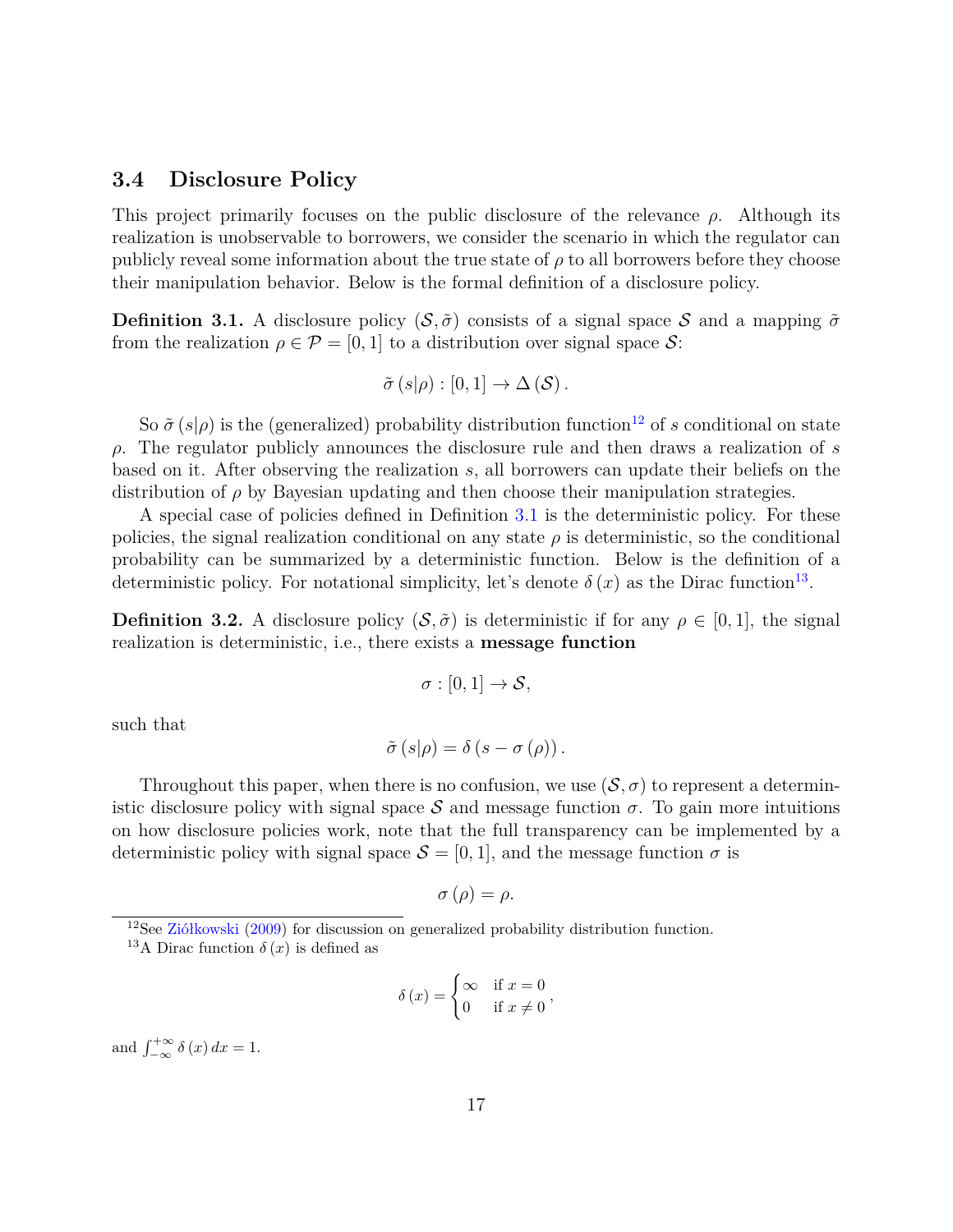In this case, the regulator assigns a unique signal  $s = \rho$  to each state  $\rho$ . When borrowers observe a realization *s*, the public belief will be updated and it is sure that the true state of relevance  $\rho$  is  $\rho = s$ . This disclosure policy effectively reveals all information about the true state of  $\rho$ . Another example is the no disclosure policy, i.e., the regulator does not reveal any information. It can also be implemented by a deterministic policy with only one element in the signal space. Then borrowers will always observe the same realization no matter what the true state of relevance  $\rho$  is, and thus they will learn nothing from the signal and no information is revealed by this disclosure policy.

A more complex but also commonly used signal structure is the cutoff disclosure, i.e, the regulator only reveals whether the true state of relevance  $\rho$  is above a threshold  $\hat{\rho}$  or not. In this case, the disclosure can be implemented by a deterministic policy with two elements in the signal space  $S = \{s_L, s_H\}$ , and the message function  $\sigma(\rho)$  is

$$
\sigma(\rho) = \begin{cases} s_L & \text{if } \rho \in [0, \hat{\rho}] \\ s_H & \text{if } \rho \in (\hat{\rho}, 1] \end{cases}.
$$

So the regulator discloses  $s_H$  if  $\rho > \hat{\rho}$  and  $s_L$  otherwise. Then borrowers can only learn if the true state of relevance  $\rho$  is above the threshold  $\hat{\rho}$  or not.

The main advantage of modeling information disclosure in this way is the flexibility. Intuitively, the information structure defined in Definition [3.1](#page-16-2) summarizes all possible ways of disclosing information, which also sheds light on the boundary of the pure information channel on mitigating manipulation in this problem.

Once we have a general signal structure  $(S, \tilde{\sigma})$ , it will induce a distribution of posterior beliefs  $\{f(s), \pi(\rho|s)\}_{s\in\mathcal{S}}$ , where *f* (*s*) is the (generalized) density function of the random variable *s*, and  $\pi(\rho|s)$  is the public posterior belief (probability distribution function) of  $\rho$ conditional on observing the public signal realization *s*. To get sharp predictions on the optimal disclosure policy, we impose the following technical restriction on the posterior beliefs $14$ :

**Criterion 1.** We focus on disclosure policies such that for any *s*, and any  $\rho \in \text{supp } (\pi (\rho | s))$ , *there exists a closed set*  $B_{s,\rho} \subset \text{supp} (\pi (\rho | s))$ *, such that*  $\rho \in B_{s,\rho}$  *and*  $\mathbb{E} (\mathbb{1}_{B_{s,\rho}} (\rho) | s) > 0$ *, where*  $\mathbb{1}_A(x)$  *is the indicator function:* 

$$
\mathbb{1}_A(x) = \begin{cases} 1 & \text{if } x \in A, \\ 0 & \text{if } x \notin A. \end{cases}
$$

<span id="page-17-0"></span> $14$ This technical restriction is not important. In our model, any zero-measure change on the disclosure policy doesn't change the expected payoff. This restriction is to rule out some optimal policies that are almost the same as the optimal policies we characterize later.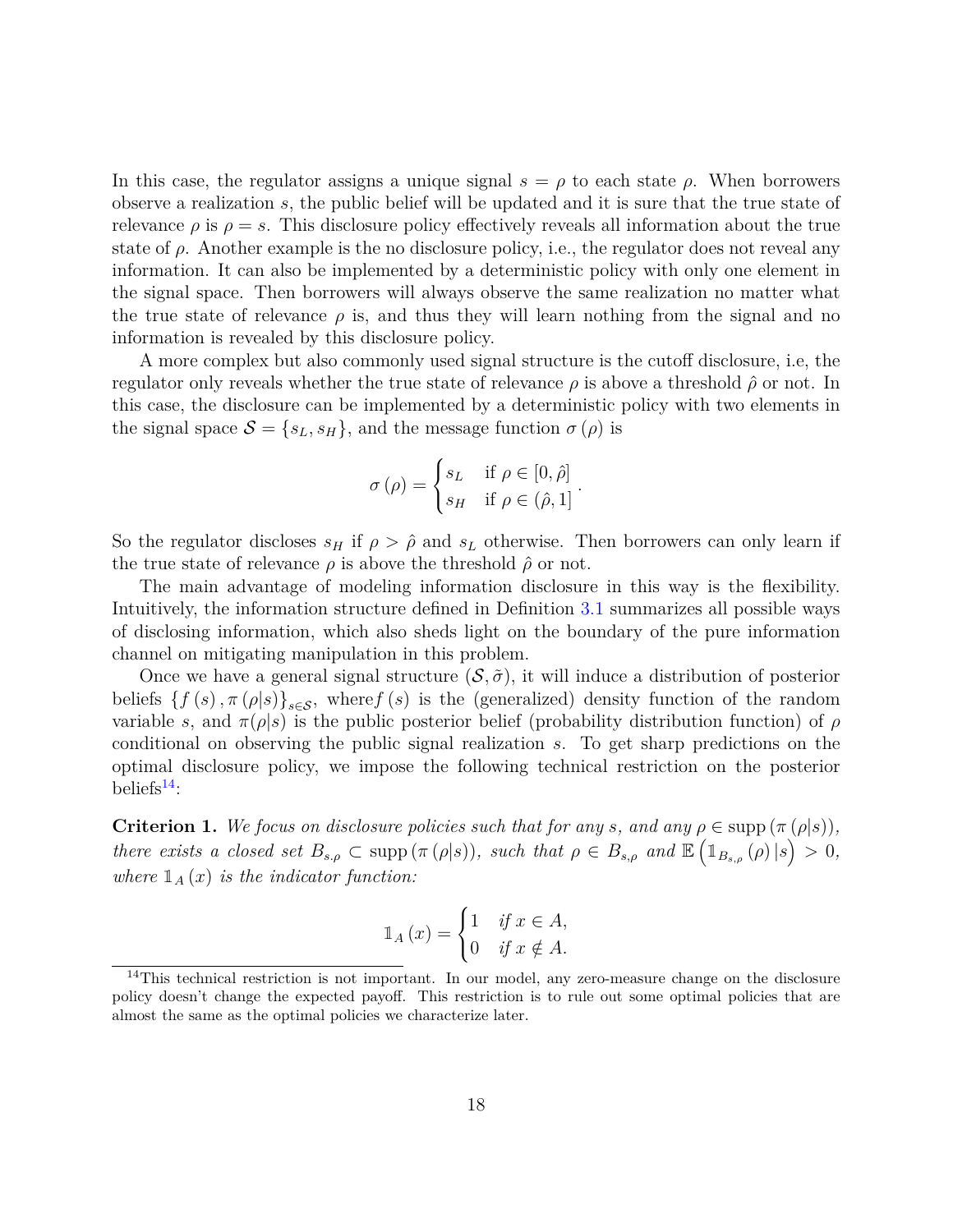The distribution of posteriors  $\{\pi(\rho|s)\}_{s\in\mathcal{S}}$  must satisfy a necessary condition<sup>[15](#page-18-0)</sup>:

<span id="page-18-1"></span>
$$
\int_{s} \pi (\rho | s) f (s) ds = \mathbb{1}_{[0,1]} (\rho).
$$
 (9)

This is also known as the Bayes-plausible condition [\(Kamenica and Gentzkow](#page-40-1) [\(2011\)](#page-40-1)). The interpretation is that the average of all posterior beliefs must be consistent with the prior belief. Then following the literature, instead of working with the signal structures directly, I work with distributions of posterior beliefs that satisfy condition [\(9\)](#page-18-1) and [16](#page-18-2)

$$
\int_{s} f\left(s\right) ds = 1.
$$

## **3.5 Lending Market**

There are  $N > 1$  identical lenders operating in a competitive lending market, then in equi-librium all lenders make zero profit<sup>[17](#page-18-3)</sup>. The lending market equilibrium consists of the bad type borrowers' manipulation strategies and lenders' lending decisions. We only focus on symmetric equilibria in which all lenders choose the same strategy in equilibrium.

When the regulator commits to a disclosure policy  $(S, \tilde{\sigma})$ , for each signal realization  $s \in S$ , we call the lending market induced by this signal realization *s* the *subgame s*. Before exploring how  $(\mathcal{S}, \tilde{\sigma})$  will change the market outcome, we solve the model backwards and first consider the lending market equilibrium under an arbitrary posterior belief.

Suppose updated public belief of  $\rho$  is  $\pi(\rho|s)$ . For any borrower *i* and lender *j*, let  $\left(I_i^{s,\hat{\theta}}\right)$  $\hat{B}_{j}^{s,\hat{\theta}},D_{j}^{s,\hat{\theta}}$ be the lender's strategy and  $\gamma_i^s$  be the borrower's manipulation decision where

- 1.  $I_j^{s,\hat{\theta}} \in [0,1]$  represents the probability that lender *j* approves the loan application from  $\hat{\theta}$  borrowers, and  $D_i^{s,\hat{\theta}}$  $j_j^{s,t}$  represents the face value of the debt conditional on approval;
- 2.  $\gamma_i^s \in \{0, 1\}$  represents the probability that borrower *i* manipulates his feature  $\hat{\theta}_i$ .

It's clear that  $\gamma_i^s = 0$  for all good type borrowers in any equilibrium because they have infinite manipulation cost, so the good type borrowers are passive in our model and do not play any strategic role. For all lenders, they'll never lend to  $\hat{B}$  borrowers, as those must be

<span id="page-18-0"></span><sup>&</sup>lt;sup>15</sup>The RHS of the condition represents the density of the prior belief of  $\rho$ , which is 1 under the uniform distribution on [0*,* 1].

<span id="page-18-3"></span><span id="page-18-2"></span><sup>&</sup>lt;sup>16</sup>These two conditions are necessary conditions, and I'll verify the existence of the optimal policy later.

<sup>&</sup>lt;sup>17</sup>This is not the key assumption of our model. Actually we can consider a model with a monopoly lender, and the results on the optimal disclosure polices are the same, as long as there is no screening by contracts. This is because in this model, the regulator wants to maximize the total surplus from financing activities, while market structure only changes the distribution of surplus but not the total surplus.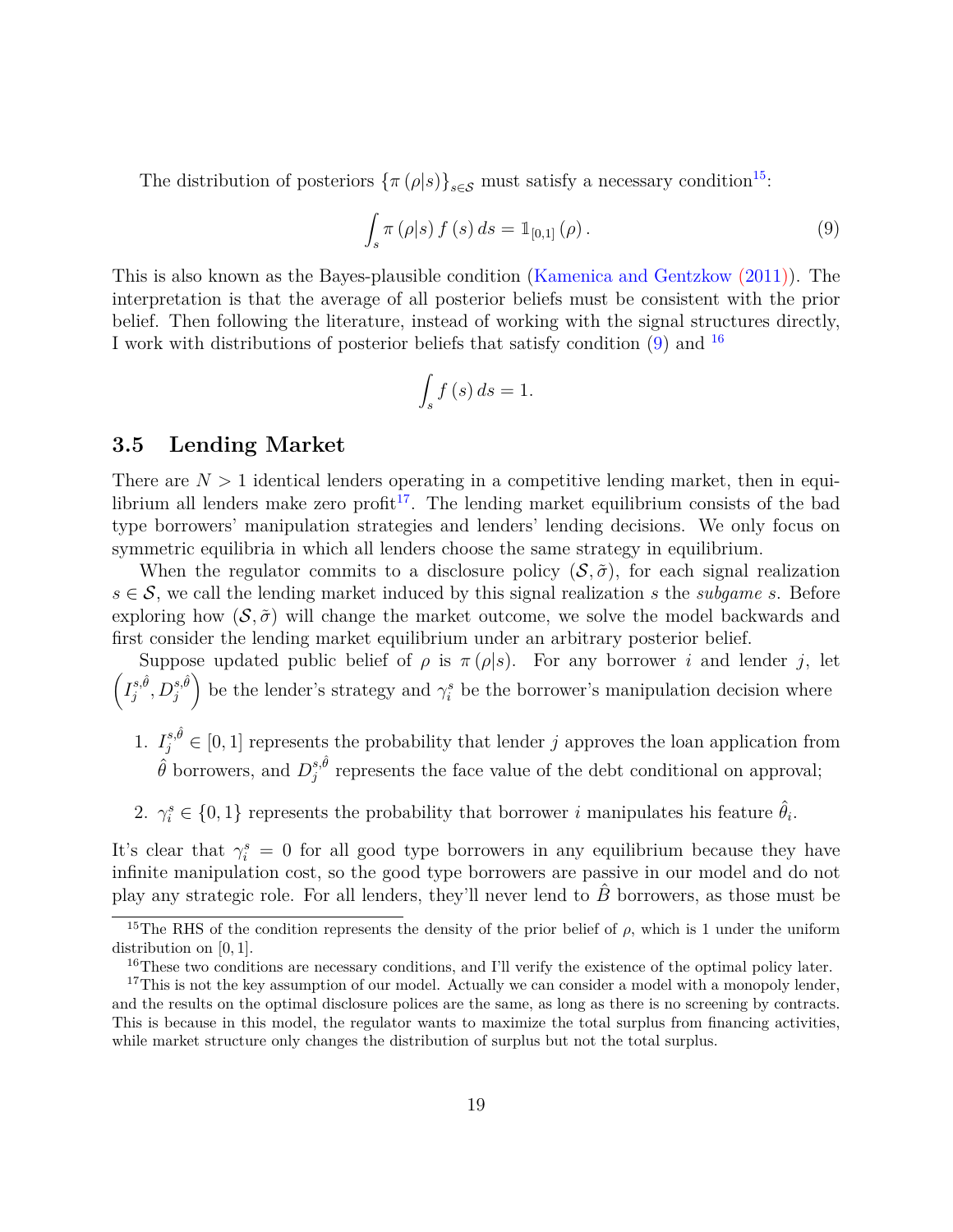bad type borrowers who will default with probability 1. So we must have  $I_j^{s,\hat{B}} = 0$ , and the choice of  $D_j^{s,\hat{B}}$  becomes irrelevant.

Let  $k_s$  be the total (effective) financing cost of lending to  $\hat{G}$  borrowers, since all projects require the same initial investment,  $\frac{k_s}{I}$  is the measure of  $\hat{G}$  borrowers and  $\left(\frac{k_s}{I} - \mu\right)$  is the measure of bad type borrowers who choose to manipulate their features. For a lender *j*, she lends to  $\tilde{G}$  borrowers only if

$$
\mu m\left(\rho\right) - k_s \geq 0.
$$

Then any lender  $j$ 's lending decision can be summarized by<sup>[18](#page-19-0)</sup>

$$
I_j^{s,\hat{G}}(\rho) \begin{cases} = 1 & \text{if } \rho > \rho_s \\ \in [0,1] & \text{if } \rho = \rho_s \\ = 0 & \text{if } \rho < \rho_s \end{cases}
$$

where

<span id="page-19-1"></span>
$$
\rho_s = m^{-1} \left( \frac{k_s}{\mu} \right). \tag{10}
$$

Since we only focus on symmetric equilibrium, in equilibrium we must have  $\mathbb{E}\left(I_i^{s,\hat{G}}\right)$ *j*  $=$  $\mathbb{E}\left(I_{k}^{s,\hat{G}}\right)$ *k* for any  $j, k$ . For simplicity, let  $I^s$  represent the equilibrium approval decision under signal *s*.

For a bad type borrower with private manipulation cost  $c_i$ , since he always fails, the only benefit he may get from the deal is the private benefit *B*, so he chooses to manipulate only if

$$
\mathbb{E}(I^s) \cdot B \geq c_i.
$$

Then it's clear that the bad type borrowers' manipulation strategy can be characterized by a cutoff  $\bar{c}_s$ , such that all bad type borrowers with manipulation cost  $c \leq \bar{c}_s$  choose to manipulate their features, where

<span id="page-19-2"></span>
$$
\bar{c}_s = \mathbb{E}\left(I^s\right) \cdot b. \tag{11}
$$

Moreover, in equilibrium, we must have

<span id="page-19-3"></span>
$$
k_s = [\mu + (1 - \mu) F_c (\bar{c}_s)] I.
$$
 (12)

Then the equilibrium of the subgame *s* is characterized by [\(10\)](#page-19-1),[\(11\)](#page-19-2), and [\(12\)](#page-19-3). Below is the formal definition of an equilibrium for any subgame *s*:

<span id="page-19-4"></span><span id="page-19-0"></span><sup>&</sup>lt;sup>18</sup>In equilibrium, the debt face value  $D_j^{s,\hat{G}}$  must satisfy the zero-profit condition:  $\mu \mathbb{E} \left[ \min \left\{ \tilde{V}, D_j^{s, \hat{G}} \right\} | \theta = G \right] = k_s$ . However, in our model, the debt face value only affects the distribution of surplus between lenders and borrowers and does not change the regulator's payoff (the surplus). So in this paper, we'll only focus on the approval decision.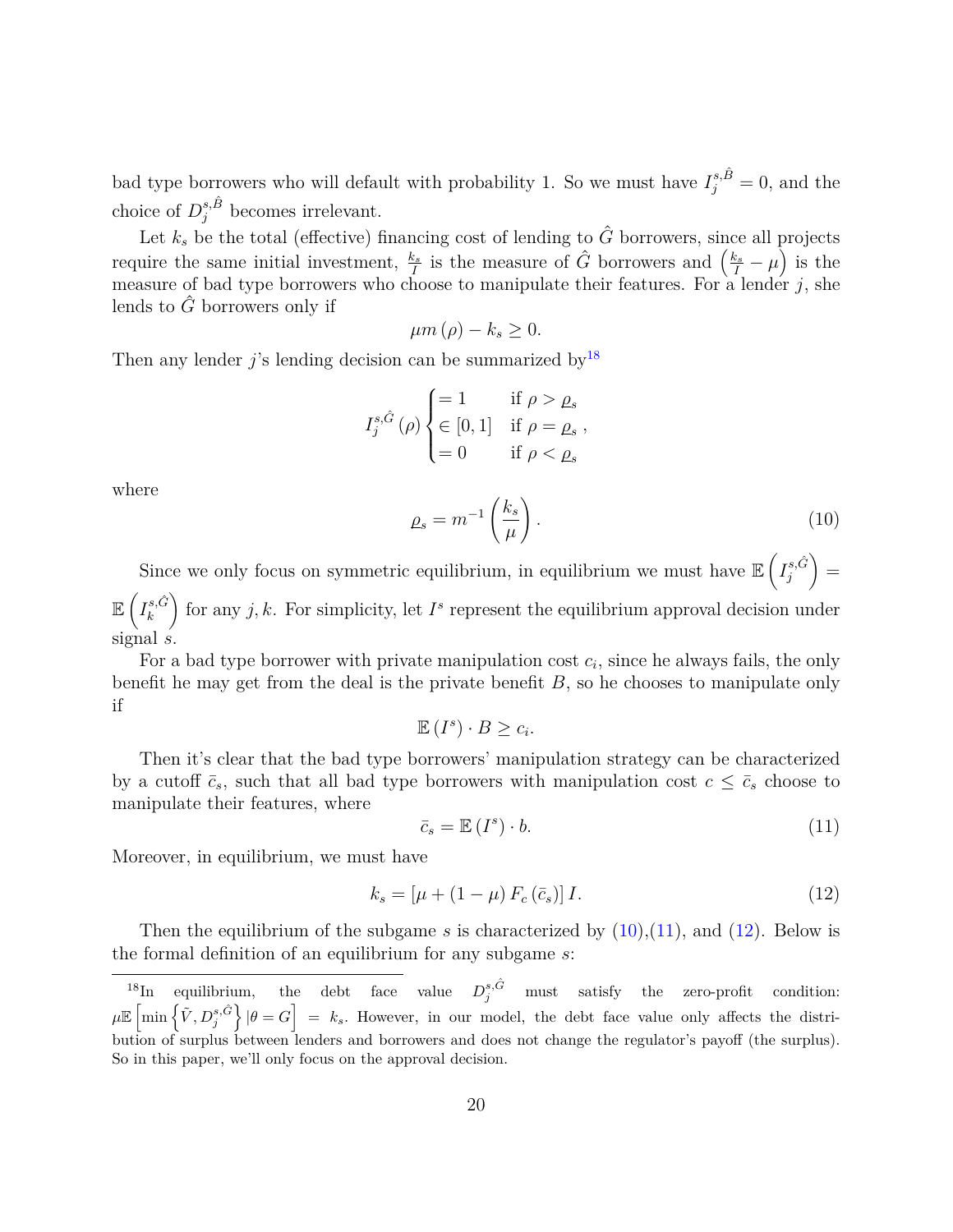**Definition 3.3.** An equilibrium of subgame *s* is a triple  $(k_s, \rho_s, \bar{c}_s)$ , and a function  $I^s$ , where  $k_s$  is the total cost of financing  $\hat{G}$  borrowers,  $\rho_s$  is the cutoff in lending approval decisions,  $\bar{c}_s$  is the cutoff in bad type borrowers' manipulation decisions, and  $I^s$  is the probability that  $\hat{G}$  borrowers are financed, such that the following conditions are satisfied:

1. Lender optimization: 
$$
I^s \begin{cases} = 1 & \text{if } \rho > \rho_s \\ \in [0, 1] & \text{if } \rho = \rho_s, \text{ where } \rho_s = m^{-1} \left( \frac{k_s}{\mu} \right); \\ = 0 & \text{if } \rho < \rho_s \end{cases}
$$

- 2. Borrower optimization:  $\bar{c}_s = \mathbb{E}(I^s) \cdot B;$
- 3. Consistency:  $k_s = [\mu + (1 \mu) F_c(\bar{c}_s)] I$ .

The regulator's utility in this subgame is all the surplus generated from the financing activities, which is

$$
W_s = \mathbb{E}\left[\left(\mu m\left(\rho\right) - k_s\right)^+\right].
$$

Then her unconditional expected utility is

$$
W = \int_{s \in \mathcal{S}} W_s f(s) \, ds,
$$

which is the expected surplus across all subgames. Then the regulator's information design problem is the following

$$
\underset{\{S,\{f(s),\pi(\rho|s)\}_{s\in\mathcal{S}}\}}{\text{maximize}} W = \int_{s\in\mathcal{S}} \mathbb{E}\left[ (\mu m\,(\rho) - k_s)^+ \,|s\right] f\,(s) \,ds\tag{13}
$$

subject to

$$
\int_{s \in S} f(s) ds = 1,
$$
\n(14)\n
$$
\int_{s \in S} \pi(\rho|s) f(s) ds = \mathbb{1}_{\rho \in [0,1]},
$$

$$
J_{s \in S}
$$
  
\n
$$
F_c \left( b \cdot \text{Prob} \left( \rho > m^{-1} \left( \frac{k_s}{\mu} \right) | s \right) \right) \le \frac{\mu}{1 - \mu} \left( \frac{k_s}{\mu} - 1 \right)
$$
  
\n
$$
\le F_c \left( b \cdot \text{Prob} \left( \rho \ge m^{-1} \left( \frac{k_s}{\mu} \right) | s \right) \right).
$$
\n(16)

The solution to the regulator's problem is not unique, but in Section [5,](#page-25-0) we'll discuss and characterize the general properties of the optimal policies. The above regulator's problem is known as a Bayesian persuasion problem with continuous states. Bayesian persuasion models with continuous states are in general not tractable, except for some special cases [\(Gentzkow and Kamenica](#page-39-7) [\(2016\)](#page-39-7), [Dworczak and Martini](#page-39-6) [\(2019\)](#page-39-6)). The regulator's problem in this paper does not fit into any existing tractable framework and I solve this model using a 'guess and verify' method.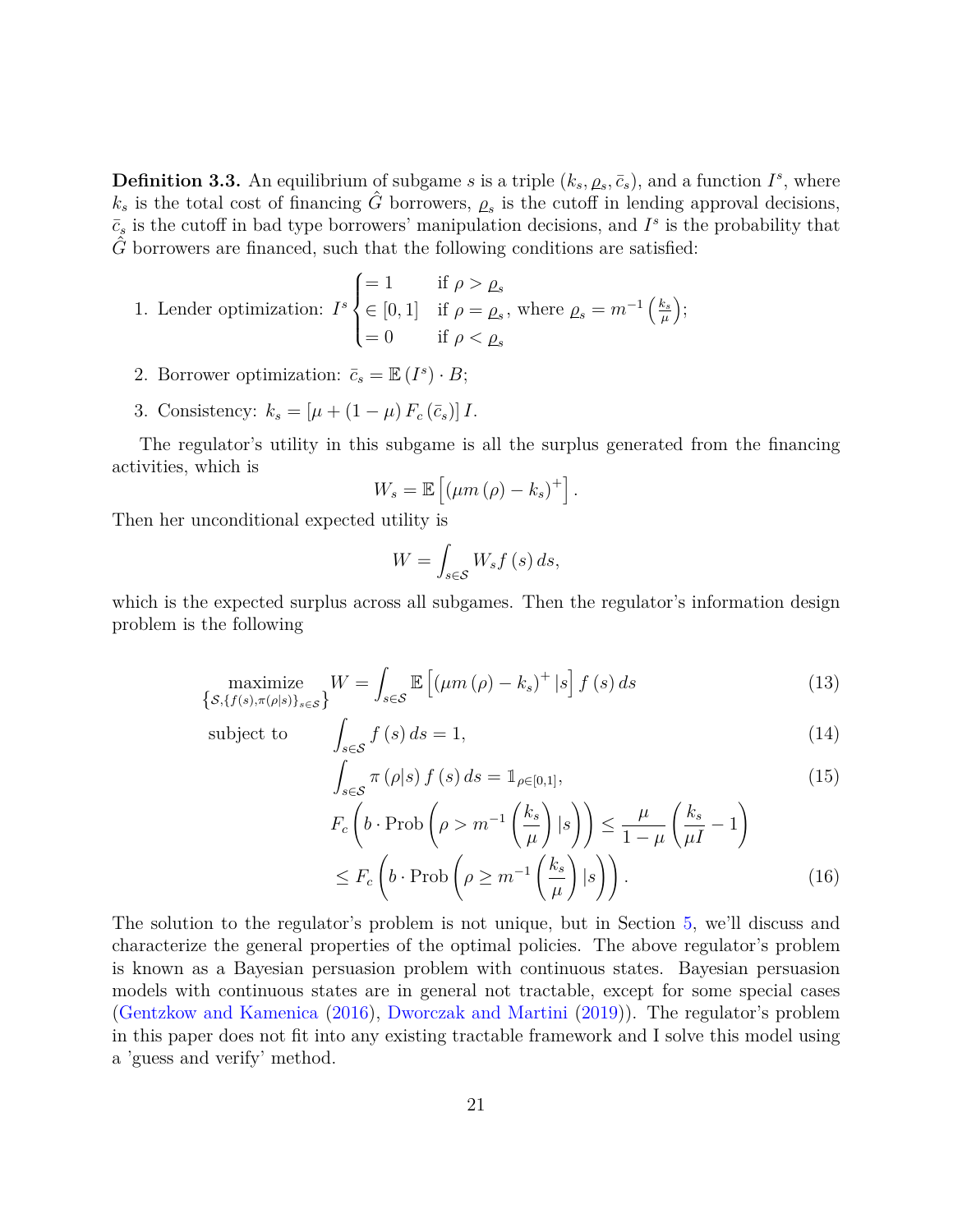

<span id="page-21-1"></span>Figure 4: Timeline

# **3.6 Timeline**

We summarize all the key ingredients of the model in Figure [4.](#page-21-1) All events occur in the following order:

- 1. the regulator chooses a signal structure  $(S, \tilde{\sigma})$ ; and Nature chooses the realization of *ρ*;
- 2. signal realization *s* is revealed, and is publicly observable to all the borrowers;
- 3. borrowers choose their manipulation strategies;
- 4. all lenders make their lending decisions simultaneously, and borrowers decide which contract to accept;
- 5. all random variables are realized, and all players receive their payoffs.

# <span id="page-21-0"></span>**3.7 Discussion of the Assumptions**

1. The notion of predictive algorithm. In practice, predictive algorithm usually refers to the mapping from observed input (which is the borrower feature after potential manipulation in this model) to the output (which is the future payoff distribution in this model). In this paper, I consider the disclosure policy from a pure informational perspective and it cannot serve as a commitment device. This means that, when lenders disclose their predictive algorithm, they are able to flexibly change their predictive algorithms privately as a response to the borrowers' manipulation behavior. Focusing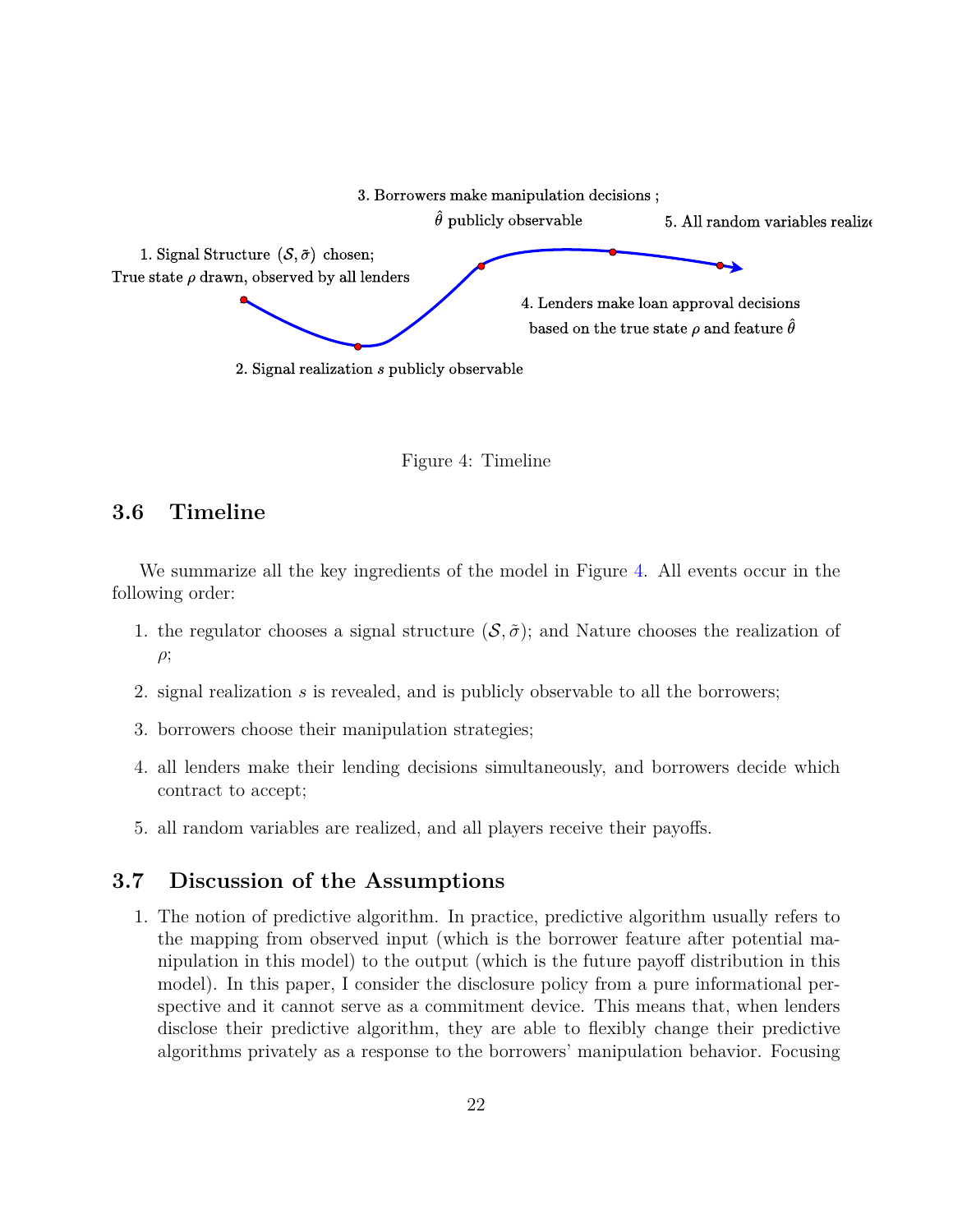on the informational role of a predictive algorithm, disclosing information about the predictive algorithm is equivalent to disclosing the fundamental statistical properties of the random variables in the economic environment, which is the mapping from the borrower type to future payoff distribution in this model. By rational expectation, the manipulation behavior and lending decision rules are known by all players in equilibrium.

- 2. Disclosure vs regulating decision rules. In this paper, the disclosure is about the statistical properties of variables in the economy, and the regulator is not able to monitor or regulate lenders' lending decisions directly (for example, how they use certain variables in lending decisions). This feature is motivated by the challenge of regulating algorithmic lending in practice. First, although some regulations aim at regulating lending decisions directly (for example, prohibit the use of certain variables in lending decisions), the motivation usually comes from concerns on fairness and discrimination, and thus the regulation is independent of the statistical nature of the variables and easy to implement. With the focus on market surplus, in this paper, regulating lending decisions will depend on the statistical natural of variables, which is hard to monitor and implement. Second, regulating lending decisions by monitoring the use of certain variables may not be effective, because they can easily be deduced from other variables that correlate highly with them, known as the 'reconstruction problem' [\(Kleinberg et al.](#page-40-11) [\(2018\)](#page-40-11)). Thirdly, the algorithms are dynamic and adjust over time depending on the availability of data and data processing technology, which makes it harder to monitor and regulate their decision rules directly.
- 3. Lending market structure. In this model, I assume all lenders are identical and the lending market is competitive. This assumption is mainly for expositional convenience. The regulator cares about the total surplus generated from all financing activities, but not the distribution of the surplus between borrowers and lenders. In this model, market structure only changes the distribution of surplus among borrowers and lenders but not the total surplus. In an extreme case with a monopoly lender, if the lender does not use differentiated contracts to screen borrowers<sup>[19](#page-22-0)</sup>, then all the results about optimal disclosure policies remain the same, and the only difference is the distribution of surplus between borrowers and lenders.
- 4. Bad type borrowers always fail. In the model, I assume the bad type borrowers always fail, and thus the only benefit they can receive from financing their projects is the private benefit. This is to simplify the lending market equilibrium, and make the analysis more concentrated on the disclosure side. Relaxing this assumption may

<span id="page-22-0"></span> $19$ In Appendix, I show that in our baseline model, lenders will not screen borrowers using differentiated contracts.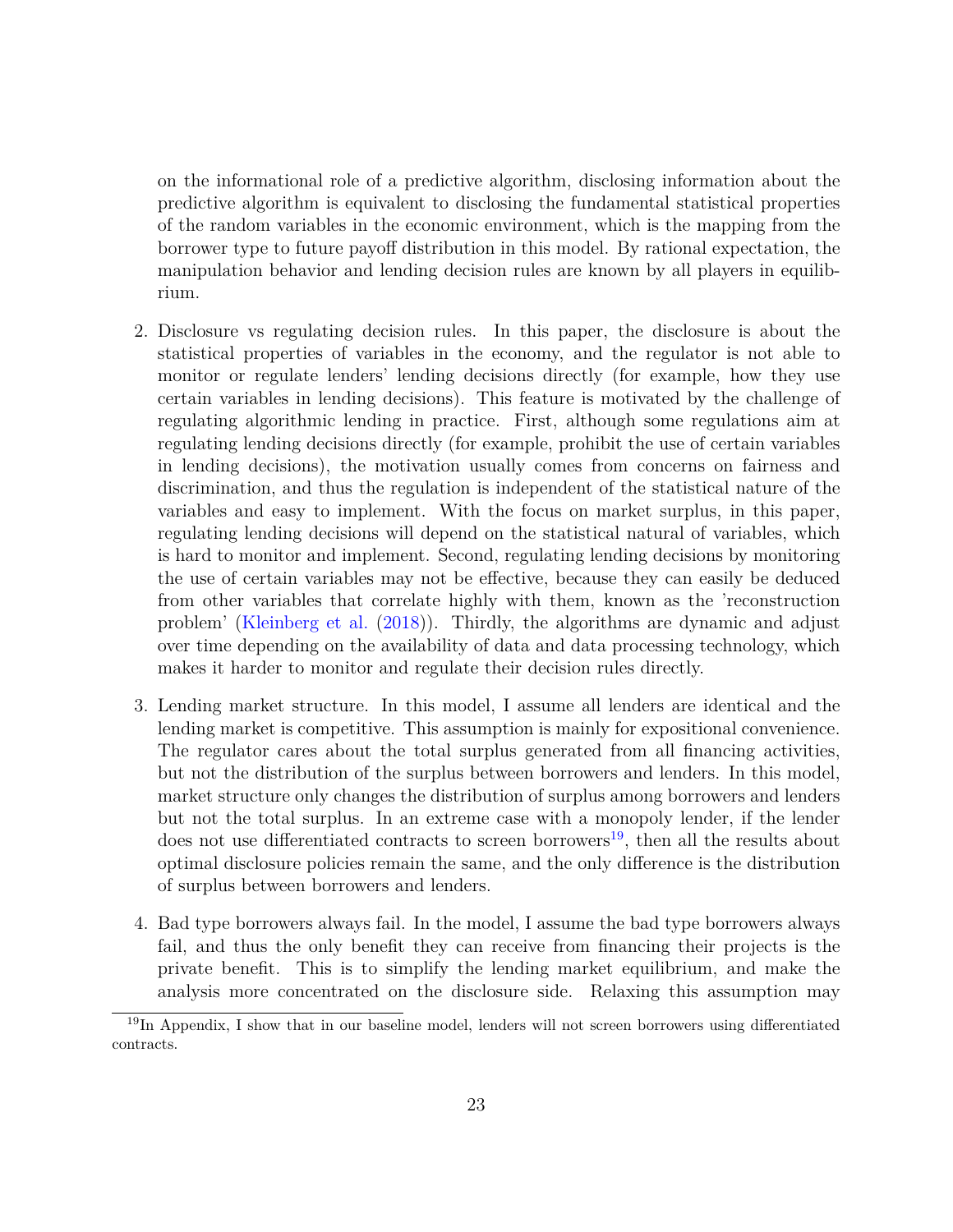make the regulator's problem messy and intractable, but our key result, that partial disclosure policy is optimal, is still robust.

5. Only bad type borrowers are able to manipulate. In the model, I assume that only bad type borrowers are able to manipulate their features. But allowing good type borrowers to manipulate their features does not change the results. The key reason is that in equilibrium,  $\hat{B}$  borrowers are always viewed as a worse group than  $\hat{G}$  borrowers because bad type borrowers can always be  $\hat{B}$  borrowers with no cost. Then good type borrowers have no incentive to manipulate and mimic the bad type. But this result relies on the assumption that the space of  $\hat{\theta}$  is binary. In a model with general feature space, the good type borrowers may be able to signal their type by paying cost and differentiating themselves from the bad type borrowers further.

# <span id="page-23-0"></span>**4 The Lack of Commitment Problem and the Inefficiency of No Disclosure**

The only friction in our model is the adverse selection due to endogenous data manipulation behavior. Bad type borrowers change their manipulation behavior as a best response to the updated public belief on the relevance  $\rho$ . For the optimal policy, a natural guess would be that the regulator shouldn't disclose any information about the relevance *ρ* to the public and make it as opaque as possible. In this case, the lending market equilibrium is characterized by  $(k_N, \rho_N, \bar{c}_N)$ , and the regulator's payoff is

$$
W_N = \int_{\rho_N}^1 (\mu m \, (\rho) - k_N) \, d\rho.
$$

However, in this scenario, the use of the feature  $\hat{\theta}$  is too intensive from the regulator's perspective, and thus it creates too much manipulation unconditionally. This result comes from the lenders' lack of commitment problem: they always make the most efficient use of borrower data ex post. To see this, suppose the regulator can 'force' all lenders to choose a higher lending cutoff  $\rho_N + x$  ( $x \ll 1$ ), so the lenders only use feature  $\hat{\theta}$  in their lending decisions when the relevance  $\rho > \rho_N + x$ . From the perspective of borrowers, the feature  $\hat{\theta}$ will be used with lower probability, and thus discourage their manipulation incentives. The marginal change of regulator's payoff is

<span id="page-23-1"></span>
$$
\left. \frac{dW}{dx} \right|_{x=0} = -\left(\mu m\left(\rho_N\right) - k_N\right) + \int_{\rho_N}^1 \left(-\frac{dk_N}{dx} \bigg|_{x=0}\right) d\rho. \tag{17}
$$

In equilibrium we must have  $-\frac{dk_N}{dr}$ *dx*  $\left| \right|_{x=0}$  < 0, because the more stringent lending cutoff discourages borrowers' manipulation incentives, which in turn decreases the total financing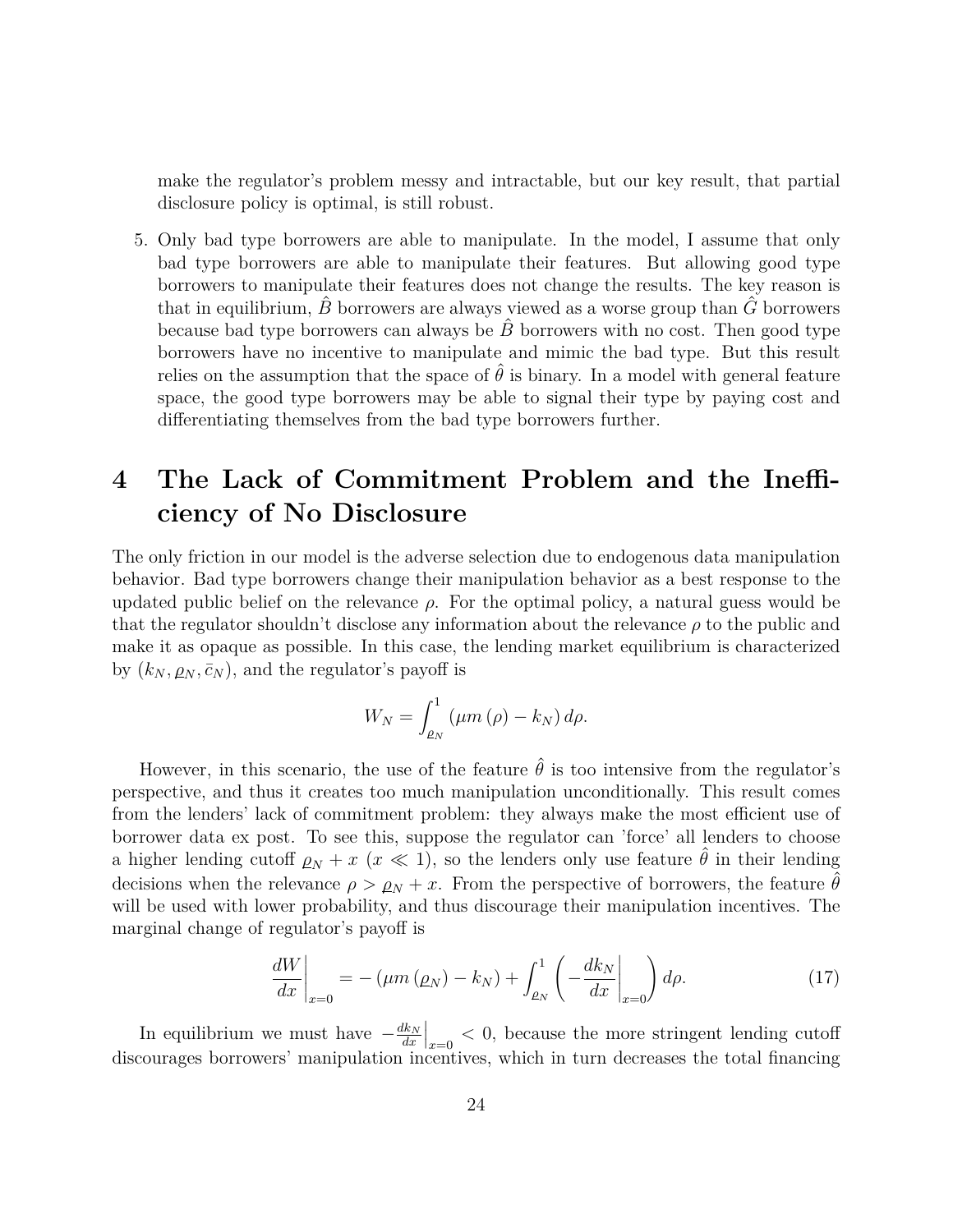cost. Besides, the ex post efficiency in the lending market equilibrium implies

$$
\mu m\left(\rho_N\right)-k_N=0,
$$

this is the lenders' break-even condition at  $\rho = \rho_N$  in the no disclosure equilibrium. The above two observations jointly imply that

$$
\left. \frac{dW}{dx} \right|_{x=0} > 0.
$$

This suggests that 'forcing' lenders to use the feature less frequently improves the outcome of the lending market. Similar results show up in other economics settings where the information receivers commit to underweight some variables in decision rules to deter manipulation and improve efficiency (for example, [Ball](#page-38-6) [\(2019\)](#page-38-6)).

Although committing to the lending decisions is impossible in our model, the regulator can mitigate (average) manipulation behavior by disclosing information about the true state of relevance  $\rho$ . This leads to our first key result: the suboptimality of no disclosure equilibrium.

<span id="page-24-0"></span>**Proposition 4.1.** *There exists a disclosure policy*  $(S, \tilde{\sigma})$  *with total surplus W, such that*  $W > W_N$ .

Proposition [4.1](#page-24-0) challenges the conventional wisdom that making algorithms more transparent will always hurt efficiency because of the "gaming the system" concern. This is not true even if only correlational features are used in the predictive algorithm. The key to Proposition [4.1](#page-24-0) is to find a disclosure policy under which the lenders will use feature  $\theta$  less frequently from the ex ante perspective, which will deter manipulation of the feature  $\theta$ .

To gain intuitions on how it works, suppose the regulator designs a deterministic disclosure policy with three elements in the signal space  $S = \{s_1, s_2, s_3\}$ , and the message function is

$$
\sigma\left(\rho\right)=s_{1}\mathbb{1}_{A_{1}}\left(\rho\right)+s_{2}\mathbb{1}_{A_{2}}\left(\rho\right)+s_{3}\mathbb{1}_{A_{3}}\left(\rho\right)
$$

where  $A_1$ ,  $A_2$ , and  $A_3$  are (unions of) intervals shown on Figure [5.](#page-25-1) The above disclosure policy effectively discloses which set of  $A_1$ ,  $A_2$ , and  $A_3$  that the true state belongs to. When signal *s*<sup>*i*</sup> is disclosed to the borrowers, updated belief  $\pi(\rho|s_i)$  is a uniform distribution conditional on set  $A_i$ . The boundaries of the intervals are chosen such that:

1. the equilibrium of subgame *s*<sup>1</sup> is the same as the no disclosure equilibrium, i.e.,

$$
(k_1, \rho_1, \bar{c}_1) = (k_N, \rho_N, \bar{c}_N);
$$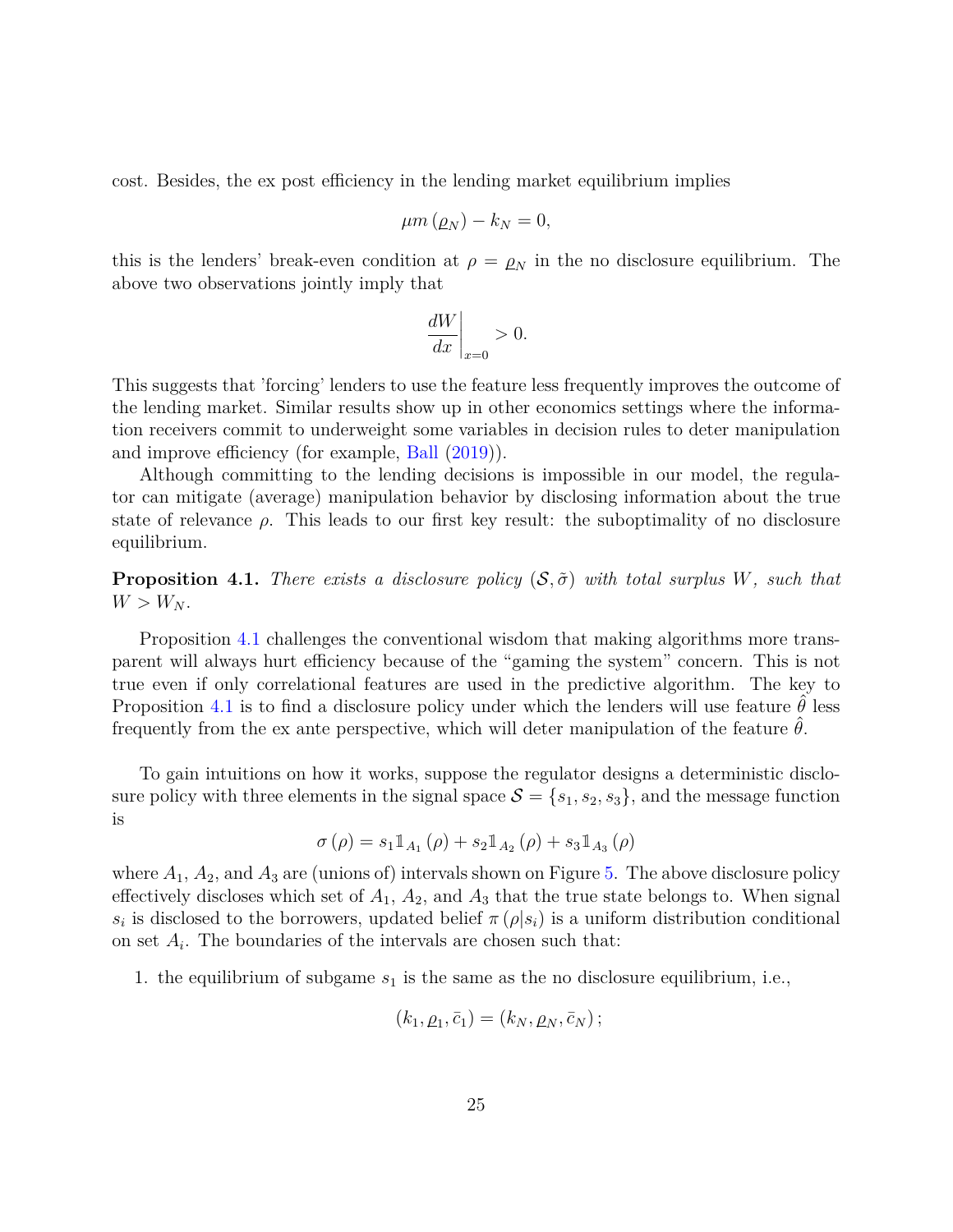

<span id="page-25-1"></span>Figure 5: Suboptimality of No Disclosure Policy

- 2.  $A_2 = [\rho_N, \rho_N + x]$ , where  $x \ll 1$ ;
- 3.  $A_3 = [0, 1] A_1 \cup A_2$ .

The equilibrium of subgame  $s_1$  is the same as the no disclosure equilibrium, so it has no effect on the change of regulator's payoff. The signal  $s_2$  reveals that the true state is in the interval  $[\rho_N, \rho_N + x]$ . Note that the equilibrium condition

$$
\mu m\left(\rho_N\right) - k_N = 0
$$

implies the surplus when  $\rho \in [\rho_N, \rho_N + x]$  is close to zero in the no disclosure equilibrium. And in the equilibrium of subgame *s*2, the surplus must be nonnegative, then the change of regulator's payoff is also negligible in this case. When  $s_3$  is disclosed, in the equilibrium of subgame  $s_3$ , the probability of financing  $\hat{G}$  borrowers is lower than that in the no disclosure equilibrium (note that  $\tilde{G}$  borrowers will be financed only if the true state is in the right interval of *A*3), which mitigates the manipulation incentives of bad type borrowers and improves the market surplus. Then the net effect of marginally increasing lending cutoff is positive.

# <span id="page-25-0"></span>**5 General Properties of Optimal Policies**

In this section, I discuss the general properties of the optimal policies.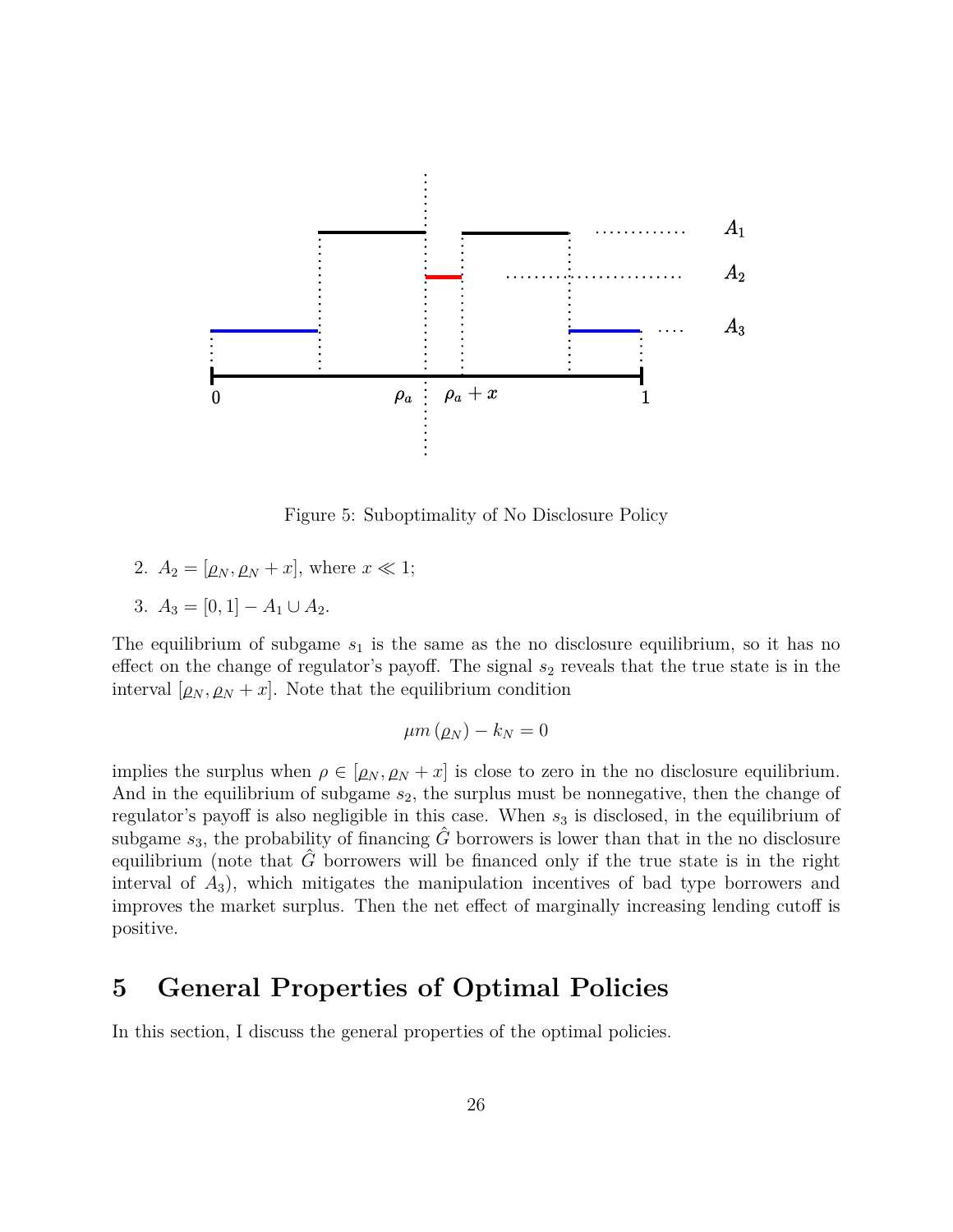## **5.1 Structure of The Optimal Policies**

We already show that no disclosure is suboptimal in Section [4.](#page-23-0) Another natural guess for the optimal disclosure policy is full transparency, i.e., disclosing all information about the relevance  $\rho$  to the public. We can show that full transparency leads to the worst outcome, and thus it must be suboptimal.

<span id="page-26-0"></span>**Lemma 5.1.** *Suppose W<sup>F</sup> is the regulator's payoff when she makes the true state of relevance*  $\rho$  *fully transparent, then*  $W_F = 0$ .

Note that the regulator's payoff must be nonnegative. Lemma [5.1](#page-26-0) implies that disclosing all information about the true state of relevance  $\rho$  leads to the regulator's worst payoff, so it must be suboptimal. The intuition behind the result is straightforward: when bad type borrowers know perfectly about the true state of relevance  $\rho$ , then in equilibrium, the data manipulation level satisfies that there is zero surplus from financing  $\hat{G}$  borrowers, and lenders are indifferent between using and not using borrower data in lending decisions. This result is consistent with the popular argument that disclosing too much information about the predictive model hurts efficiency.

Proposition [4.1](#page-24-0) and Lemma [5.1](#page-26-0) jointly imply that the optimal disclosure policy must feature partial disclosure. Before exploring the properties of the optimal policy, we show all the subgame equilibria are ranked by equilibrium variables.

<span id="page-26-1"></span>**Lemma 5.2.** For any disclosure policy  $(S, \tilde{\sigma})$ , and any two signal realizations  $s_1$  and  $s_2$ , we *must have*

$$
k_{s_1} \lessgtr k_{s_2} \Longleftrightarrow \bar{c}_{s_1} \lessgtr \bar{c}_{s_2} \Longleftrightarrow \rho_{s_1} \lessgtr \rho_{s_2},
$$

*where*  $(k_{s_1}, \rho_{s_1}, \bar{c}_{s_1})$  *and*  $(k_{s_2}, \rho_{s_2}, \bar{c}_{s_2})$  *are defined in Definition [3.3.](#page-19-4)* 

When more bad type borrowers manipulate their features, adverse selection is more severe in the pool of *G* borrowers, and the quality type  $\theta$  needs to be a more relevant variable (higher  $\rho$ ) in identifying borrowers with better quality in lending decisions. Another observation related to Lemma  $5.2$  is that if there exist two signal realizations  $s_1$ ,  $s_2$  such that

$$
(k_{s_1}, \rho_{s_1}, \bar{c}_{s_1}) = (k_{s_2}, \rho_{s_2}, \bar{c}_{s_2}),
$$

then "combining" these two signal realizations together does not change the equilibrium outcome. The following lemma is a formal statement of this result.

<span id="page-26-2"></span>**Lemma 5.3.** For an optimal signal structure  $(S, \tilde{\sigma})$  with distribution of posterior beliefs  ${f (s), \pi (\rho | s)}_{s \in S}$ *, if there exist two distinct realizations*  $s_1, s_2 \in S$ *, such that* 

$$
(k_{s_1}, \rho_{s_1}, \bar{c}_{s_1}) = (k_{s_2}, \rho_{s_2}, \bar{c}_{s_2}),
$$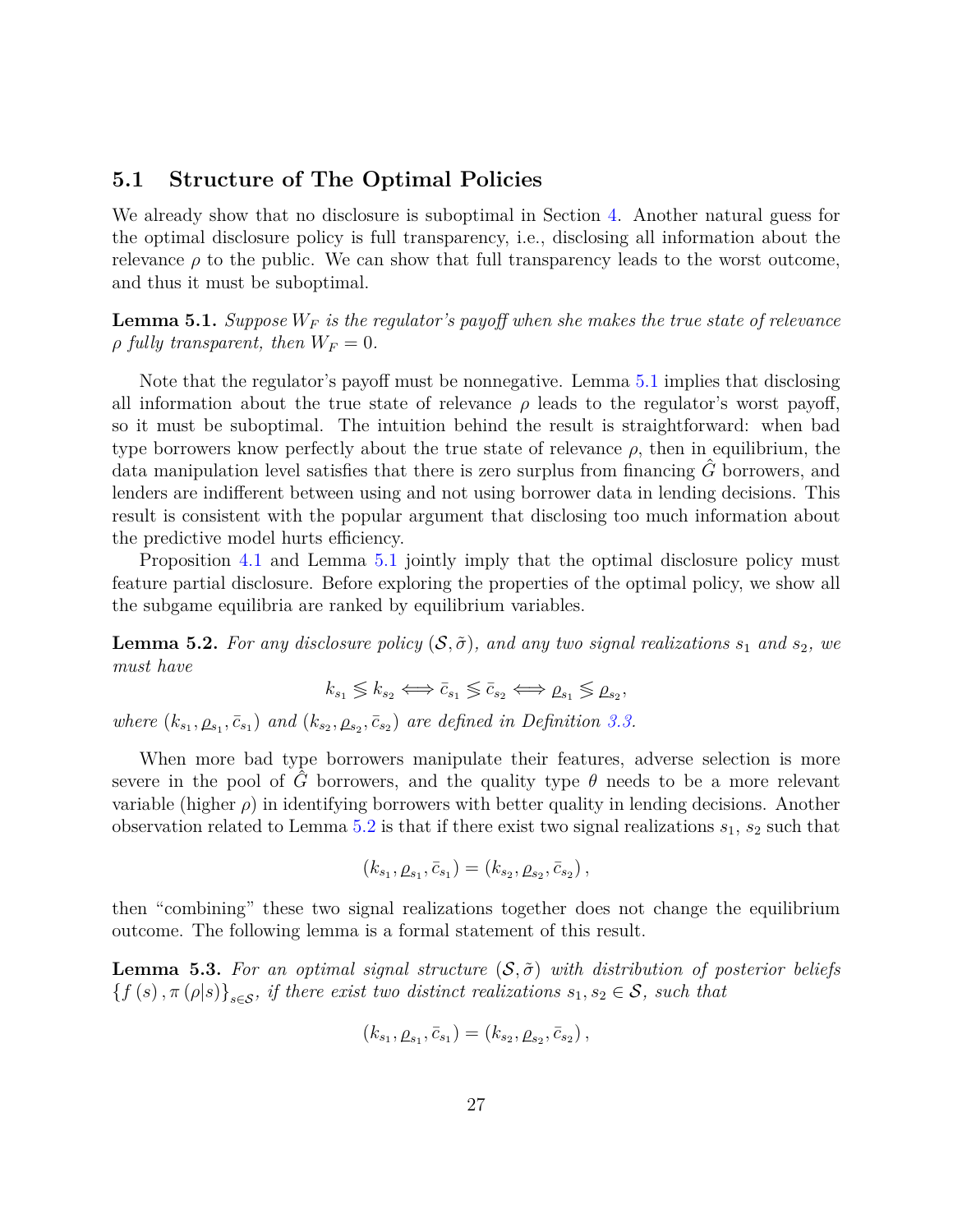*then the signal structure*  $(S', \tilde{\sigma}')$  *is also optimal, where*  $\{s'_0\} \notin S$  *and*  $(S', \tilde{\sigma}')$  *is defined by* 

$$
\mathcal{S}' = \{s_0'\} \cup \mathcal{S} \setminus \{s_1, s_2\}
$$

*and*

$$
\tilde{\sigma}'\left(s|\rho\right) = \tilde{\sigma}\left(s|\rho\right) \mathbbm{1}_{\mathcal{S}\backslash\{s_1,s_2\}}\left(s\right) + \left(\tilde{\sigma}\left(s_1|\rho\right) + \tilde{\sigma}\left(s_2|\rho\right)\right) \mathbbm{1}_{\left\{s_0'\right\}}\left(s\right)
$$

*for all*  $\rho \in [0,1]$  *and*  $s \in S'$ .

Lemma [5.3](#page-26-2) is very intuitive. When there are two signal realizations  $s_1$  and  $s_2$  that lead to the equivalent equilibria, then instead of disclosing these two signal realizations separately, we can simply disclose that "the realization is either  $s_1$  or  $s_2$ ", and the equilibrium outcome will be unchanged. Based on this observation, without loss of generality, we impose the following restriction on optimal policies:

<span id="page-27-1"></span>**Criterion 2.** We focus on policies  $(S, \tilde{\sigma})$  such that for any  $s_1, s_2 \in S$  and  $s_1 \neq s_2$ , the *lending market equilibria satisfy*  $(k_{s_1}, \rho_{s_1}, \bar{c}_{s_1}) \neq (k_{s_2}, \rho_{s_2}, \bar{c}_{s_2})$ .

Based on the above criterion and the suboptimality of no disclosure equilibrium, the optimal policy must differentiate the subgame equilibria by the data manipulation levels (and other equilibrium variables), which is measured by  $\bar{c}_s$ . The next lemma shows that data manipulation exists in all subgame equilibria, so there is no first best outcome for any subgame. And an implication of the lemma is that it is never optimal to confirm that a feature is not used in lending decisions for sure.

<span id="page-27-0"></span>**Lemma 5.4.** *(Manipulation in all states) Suppose*  $(S, \tilde{\sigma})$  *is an optimal policy. Then for almost all*  $s \in S$ *, we must have* 

$$
k_s > I, \rho_s > m^{-1}(I), \bar{c}_s > 0.
$$

Lemma [5.4](#page-27-0) rules out some disclosure policies. For example, suppose the regulator chooses a disclosure policy that reveals whether the relevance  $\rho$  is below  $m^{-1}(I)$  or not. Note that for any  $\rho < m^{-1}(I)$ , it is inefficient to finance any borrowers, then there will be no loan approved and no manipulation. On the other hand, if  $\rho > m^{-1}(I)$  is revealed,  $\hat{G}$  borrowers will be financed and the unique lending market equilibrium is determined by conditions in Definition [3.3.](#page-19-4) This disclosure policy violates the result in Lemma [5.4,](#page-27-0) and thus it is inefficient. This is because compared to the no disclosure equilibrium, the regulator does not gain anything from states  $\rho \leq m^{-1}(I)$  as she still only receives zero payoff, but more people will choose to manipulate in states  $\rho > m^{-1}(I)$ , as signal  $\rho > m^{-1}(I)$  confirms the high relevance of the feature  $\hat{\theta}$  and incentivizes more manipulation. This cutoff policy is dominated by the no disclosure policy, which effectively pools these two signals together. Actually, as we will discuss later, in the optimal policy, we want to mix low states (where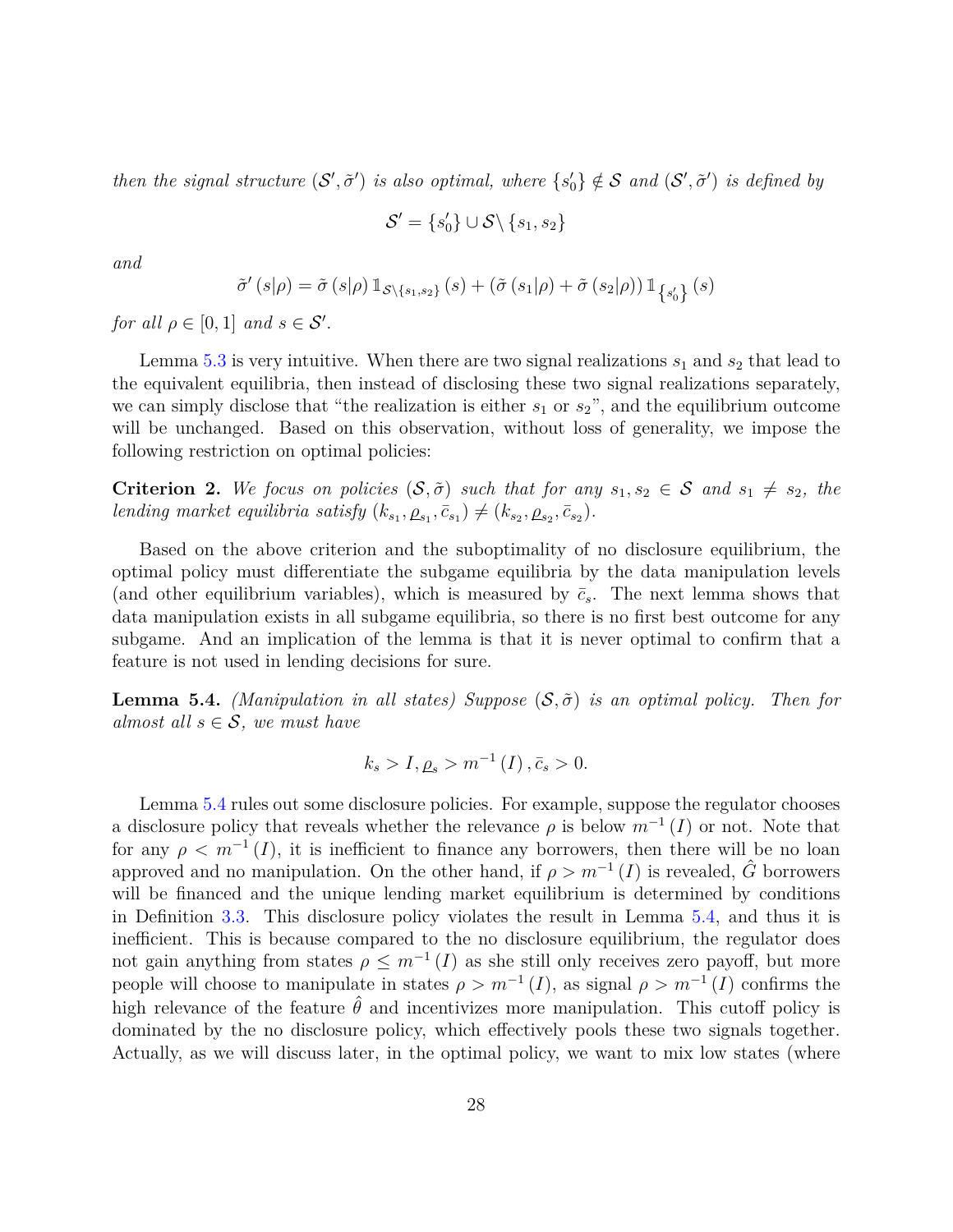

<span id="page-28-0"></span>Figure 6: Efficiency

relevance  $\rho$  is low) with high states (where relevance  $\rho$  is high) and preserve uncertainty of the true state of relevance  $\rho$  in all posterior equilibria.

The second necessary condition of optimal policy features ex ante cutoff of lending decisions. Note that under any subgame  $s$ , the loan applications from  $\hat{G}$  borrowers will be approved if the relevance  $\rho$  is high enough, i.e., when  $\rho > \rho_s$ . This means that the lending decision is always a cutoff decision ex post, and this is a natural result in equilibrium: the feature  $\hat{\theta}$  is more useful when  $\rho$  is higher. It turns out that this condition is also satisfied ex ante under the optimal disclosure policy. The following lemma states this result.

<span id="page-28-1"></span>**Lemma 5.5.** *(Ex ante lending cutoff)* Suppose that  $(S, \tilde{\sigma})$  *is an optimal policy, with induced distribution of posteriors*  $\{f(s), \pi(\rho|s)\}_{s \in \mathcal{S}}$ *, then there must exist a constant*  $\rho^* \in (0,1)$ *, such that for almost all*  $s \in S$ ,  $\hat{G}$  *borrowers are financed if and only if* 

$$
\rho \in (\underline{\rho}^\star, 1] \cap \operatorname{supp} (\pi (\rho | s)).
$$

Figure [6](#page-28-0) explains Lemma [5.5](#page-28-1) by showing three specific signal realizations *s*1, *s*2, and *s*3. The colored regions represent the posterior beliefs under these three signals, and cutoffs  $\rho_{s_1}$ ,  $\rho_{s_2}$  and  $\rho_{s_3}$  represent lenders' equilibrium lending cutoffs in these three equilibria. Consider signal  $s_1$  with  $\rho_{s_1} > \rho^*$ . Since in the subgame  $s_1$ ,  $\hat{G}$  borrowers will not be financed if  $\rho \leq \rho_{s_1}$ , Lemma [5.5](#page-28-1) implies that

$$
supp (\pi (\rho |s_1)) \cap (\rho^*, \rho_{s_1}] = \emptyset.
$$

Similar results can be obtained for all other signal realizations.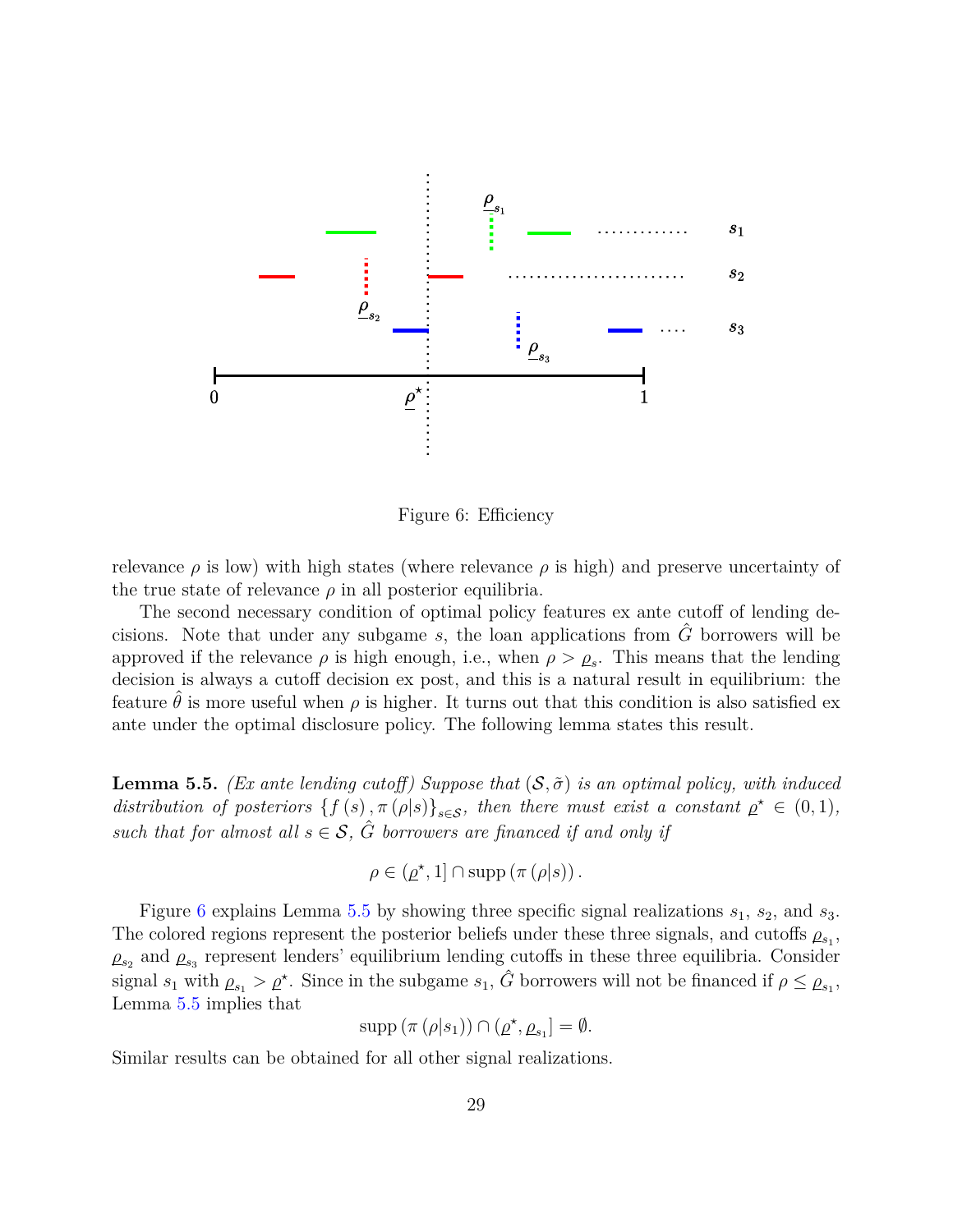Then from the unconditional (ex ante) perspective,  $\hat{G}$  borrowers will be financed if and only if

$$
\rho > \underline{\rho}^*.
$$

This condition confirms the efficiency of optimal policies, in which lenders utilize the feature  $\hat{\theta}$  if and only if the relevance  $\rho$  is high enough. Besides, note that for almost all subgame *s*, Lemma [5.5](#page-28-1) implies that, in equilibrium we have

$$
\sup \left\{ \sup \left( \pi \left( \rho | s \right) \right) \cap [0, \rho^{\star}] \right\} \leq \rho_s \leq \inf \left\{ \sup \left( \pi \left( \rho | s \right) \right) \cap (\rho^{\star}, 1] \right\}.
$$

Then the support of the posterior belief is divided into two parts: the rejection region

$$
\operatorname{supp} (\pi (\rho | s)) \cap [0, \underline{\rho}^{\star}]
$$

in which all loan applications are rejected, so the lending decision is independent of borrower data; and the approval region

$$
supp (\pi (\rho |s)) \cap (\underline{\rho}^*, 1]
$$

in which  $\hat{G}$  borrowers are financed, so the lending decision making is dependent on borrower data. The following lemma shows that, without loss of generality, we can focus on deterministic disclosure policies in which both regions are intervals for all posterior equilibria, and all subgames are ranked by the equilibrium data manipulation levels.

<span id="page-29-0"></span>**Lemma 5.6.** For any optimal disclosure policy  $(S, \tilde{\sigma})$ , there must exist a deterministic opti*mal policy*  $(S, \sigma)$  *with the same signal space* S. Let  $\{ \tilde{f}(s), \tilde{\pi}(\rho|s) \}$  $\int_{s \in \mathcal{S}}$  and  $\{f(s), \pi(\rho|s)\}_{s \in \mathcal{S}}$ *be the distribution of posteriors for the policy*  $(S, \tilde{\sigma})$  *and*  $(S, \sigma)$  *respectively, and let*  $(\tilde{k}_s, \tilde{\rho}_s, \tilde{\bar{c}}_s)$ 

*and*  $(k_s, \rho_s, \bar{c}_s)$  *be equilibrium outcomes for the policy*  $(S, \tilde{\sigma})$  *and*  $(S, \sigma)$  *respectively. Then the following properties hold:*

- 1.  $f(s) = \tilde{f}(s)$  and  $(\tilde{k}_s, \tilde{\rho}_s, \tilde{\bar{c}}_s) = (k_s, \rho_s, \bar{c}_s)$  for almost all s, and the ex ante lending *cutoffs defined in Lemma [5.5](#page-28-1) are the same under these two policies, denoted as*  $\rho^*$ ;
- *2. for almost all*  $s \in S$ *, both*

$$
supp (\pi (\rho | s)) \cap [0, \underline{\rho}^{\star}]
$$

*and*

$$
supp (\pi (\rho |s)) \cap (\rho ^\star, 1]
$$

*are non-empty intervals;*

*3. for almost all*  $s_1, s_2 \in S$  *with*  $\bar{c}_{s_1} < \bar{c}_{s_2}$ ,

<span id="page-29-1"></span>
$$
\sup\left\{\sup\left(\pi\left(\rho|s_1\right)\right)\cap\left[0,\underline{\rho}^\star\right]\right\}\leq\inf\left\{\sup\left(\pi\left(\rho|s_2\right)\right)\cap\left[0,\underline{\rho}^\star\right]\right\}\tag{18}
$$

*and*

<span id="page-29-2"></span>
$$
\sup \left\{ \sup \left( \pi \left( \rho | s_1 \right) \right) \cap \left( \underline{\rho}^\star, 1 \right] \right\} \le \inf \left\{ \sup \left( \pi \left( \rho | s_2 \right) \right) \cap \left( \underline{\rho}^\star, 1 \right] \right\}. \tag{19}
$$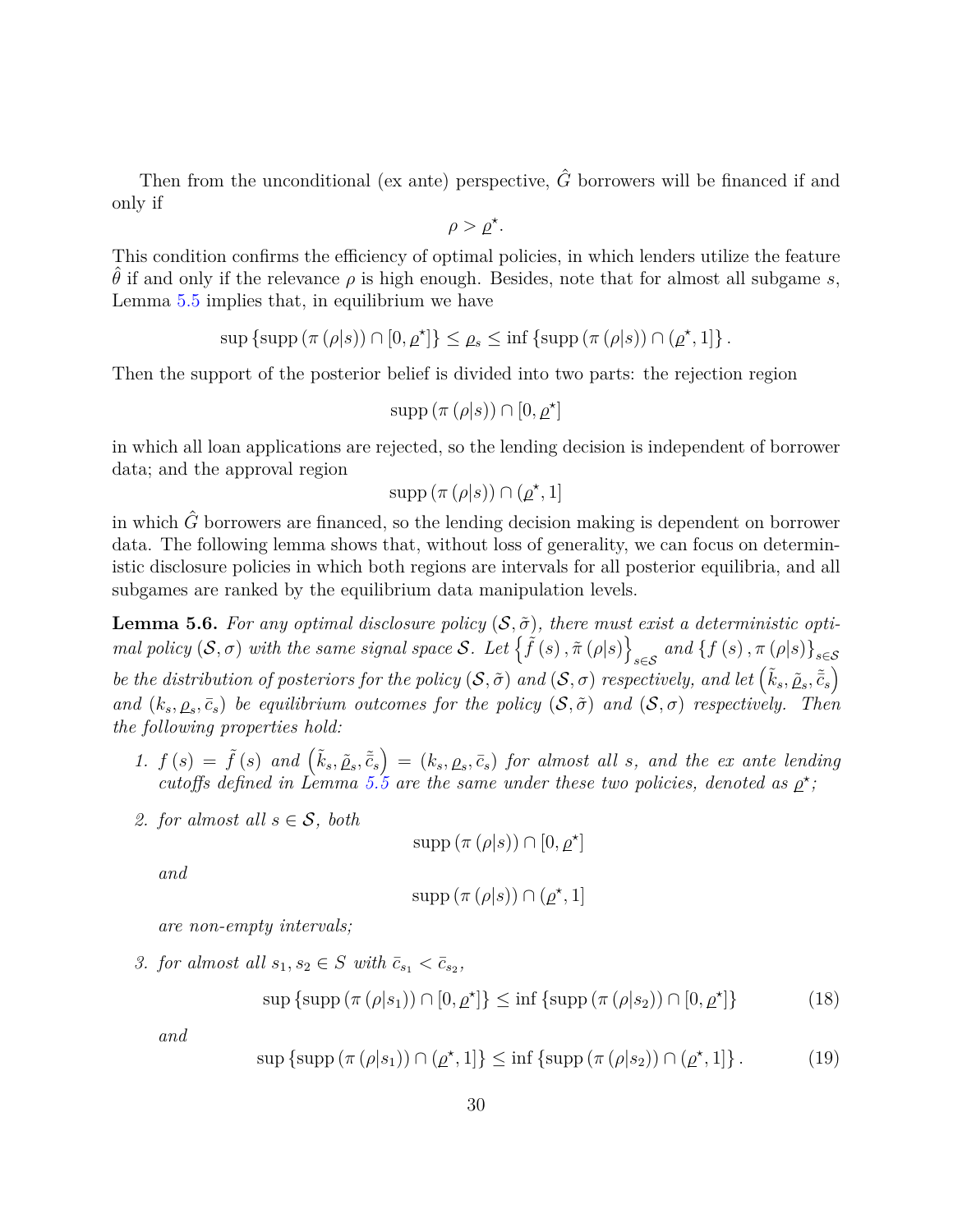Lemma [5.6](#page-29-0) simplifies the space of optimal disclosure policies. It shows that, for any optimal policy  $(\mathcal{S}, \tilde{\sigma})$ , we can find a payoff-equivalent deterministic policy  $(\mathcal{S}, \sigma)$  which induces the same posterior lending market equilibria. And for the deterministic optimal disclosure policy, the posterior belief always consists of two intervals representing the rejection region and the approval region. For almost all signal realizations, the posterior equilibria are ranked by the equilibrium data manipulation levels (measured by  $\bar{c}_s$ ). Based on the above observations, we characterize the structure of an optimal disclosure policy in the following theorem.

<span id="page-30-0"></span>**Theorem 5.1.** *There exists a deterministic optimal policy*  $(S, \sigma)$  *which consists of* 

- *1. a signal space*  $S \subset [\bar{c}_{\min}, \bar{c}_{\max}]$ ;
- *2. a* message function  $\sigma$  *and cutoff*  $\rho^* \in (0,1)$  *such that both*

$$
\sigma|_{[0,\underline{\rho}^\star]}:[0,\underline{\rho}^\star]\to\mathcal{S}
$$

*and*

$$
\sigma|_{(\underline{\rho}^\star,1]}:(\underline{\rho}^\star,1]\to\mathcal{S}
$$

*are weakly increasing functions with the same range.*

*Under this optimal policy, for any subgame s, the equilibrium cutoff of data manipulation cost is*  $\bar{c}_s = s$ *, and*  $\hat{G}$  *borrowers will be financed if and only if*  $\rho > \rho^*$  *for all s.* 

Here we select a specific signal space such that the message sent to borrowers is actually the recommended data manipulation decision. Upon observing signal realization *s*, bad type borrowers are recommended to manipulate their features if and only if their manipulation cost satisfies  $c \leq s$ . Note that in Theorem [5.1](#page-30-0) we only characterize the general structure of the optimal message function  $\sigma$  but not provide the exact functional form of it.

Figure [7](#page-31-0) is a graphical illustration of Theorem [5.1.](#page-30-0) For each signal realization *s* (for example, the signal  $s = \bar{c}_{min}$  or  $\bar{c}_{24}$ , the posterior belief is a union of two disjoint intervals<sup>[20](#page-30-1)</sup> which can always be separated by the cutoff  $\rho^*$ . These two disjoint intervals represent the rejection region and approval region in lending decisions. For example, the red intervals represent the posterior belief of signal  $s = \bar{c}_{\min}$ , and when the true state of  $\rho$  is in the red region, the recommended cutoff of data manipulation cost  $\bar{c}_{\text{min}}$  is sent to the borrowers. Upon observing the signal  $s = \bar{c}_{\min}$ , bad type borrowers update their belief and choose to manipulate their features if their manipulation cost satisfies  $c \leq \bar{c}_{\min}$ .

The optimal message function consists of two parts, denoted as

$$
\sigma_L = \left. \sigma \right|_{[0,\underline{\rho}^\star]}
$$

<span id="page-30-1"></span><sup>20</sup>Note that a single point is also a closed interval.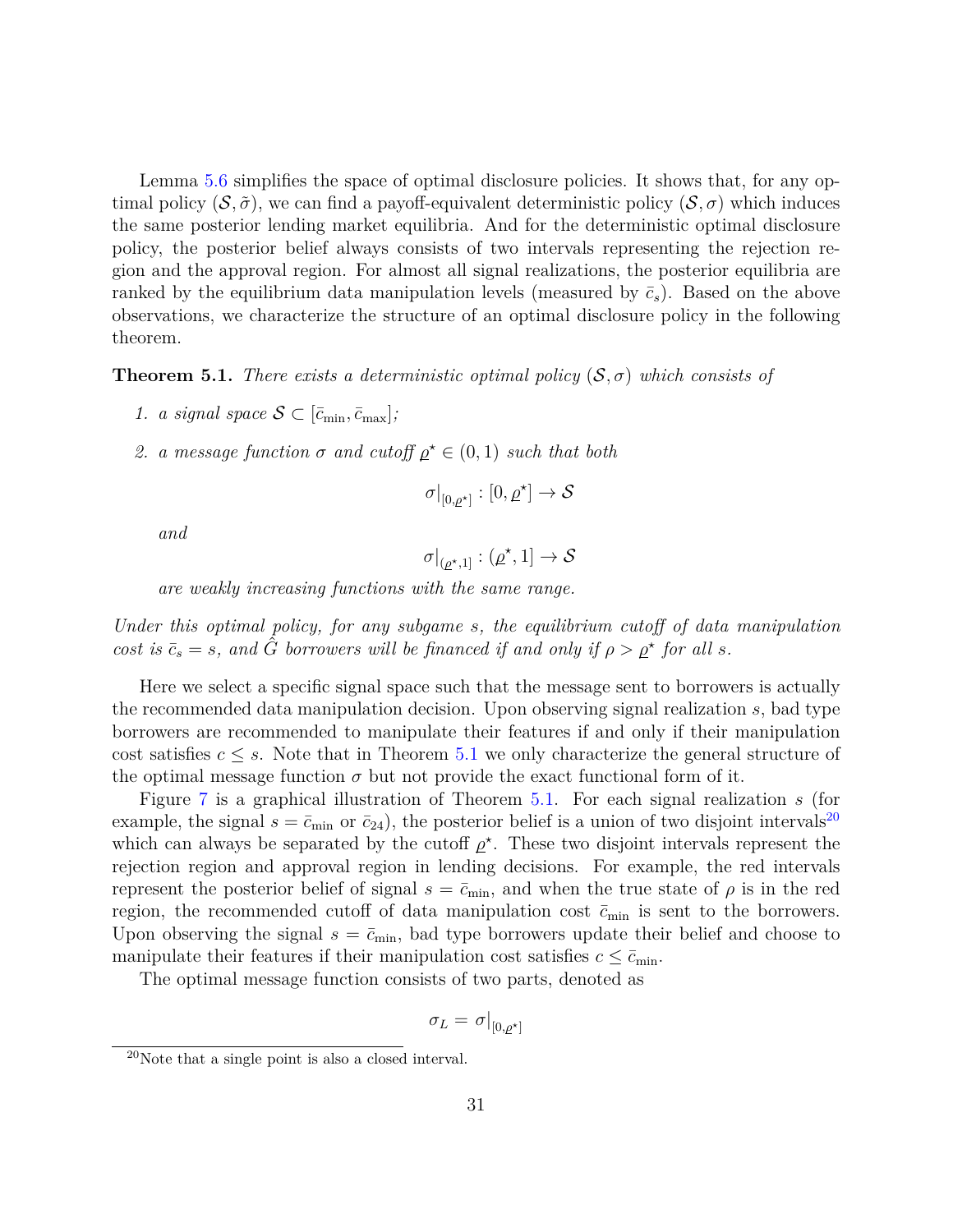

<span id="page-31-0"></span>Figure 7: Graphical Illustration of Theorem [5.1](#page-30-0)

and

$$
\sigma_R = \left. \sigma \right|_{(\underline{\rho}^\star,1]}.
$$

Then  $\sigma$ <sup>*L*</sup> ( $\rho$ ) and  $\sigma$ <sup>*R*</sup> ( $\rho$ ) can be viewed as the message functions for the rejection region and approval region respectively. For any  $s \in \text{Ran}(\sigma_L) = \text{Ran}(\sigma_R)^{21}$  $s \in \text{Ran}(\sigma_L) = \text{Ran}(\sigma_R)^{21}$  $s \in \text{Ran}(\sigma_L) = \text{Ran}(\sigma_R)^{21}$ ,  $\sigma_L^{-1}(s)$  (or  $\sigma_R^{-1}(s)$ ) can either be an interval with positive length or a single point. In the first case, the signal is discrete and the equilibrium approval probability for  $\hat{G}$  borrowers is

$$
\frac{\operatorname{Prob}\left(\sigma_R^{-1}\left(s\right)\right)}{\operatorname{Prob}\left(\sigma_L^{-1}\left(s\right)\right) + \operatorname{Prob}\left(\sigma_R^{-1}\left(s\right)\right)}.
$$

In the second case, the signal is continuous, and the equilibrium approval probability for  $\hat{G}$ borrowers is $^{22}$  $^{22}$  $^{22}$ 

$$
\frac{\frac{1}{\sigma_R'\!\left(\sigma_R^{-1}(s)\right)}}{\frac{1}{\sigma_L'\!\left(\sigma_L^{-1}(s)\right)}+\frac{1}{\sigma_R'\!\left(\sigma_R^{-1}(s)\right)}},
$$

<span id="page-31-2"></span><span id="page-31-1"></span> $^{21}$ Ran(*f*) means the range of a function *f*.

$$
f(s) = \frac{1}{\tilde{\sigma}'_L(\tilde{\sigma}_L^{-1}(s))} + \frac{1}{\tilde{\sigma}'_R(\tilde{\sigma}_R^{-1}(s))},
$$

where  $\frac{1}{\tilde{\sigma}'_L(\tilde{\sigma}_L^{-1}(s))}$  and  $\frac{1}{\tilde{\sigma}'_R(\tilde{\sigma}_R^{-1}(s))}$  represent the weights of the rejection region and approval region, respectively.

 $^{22}$ In this case, the probability of observing a specific signal is always zero. Then the distribution of signal is represented by a density function *f* (*s*):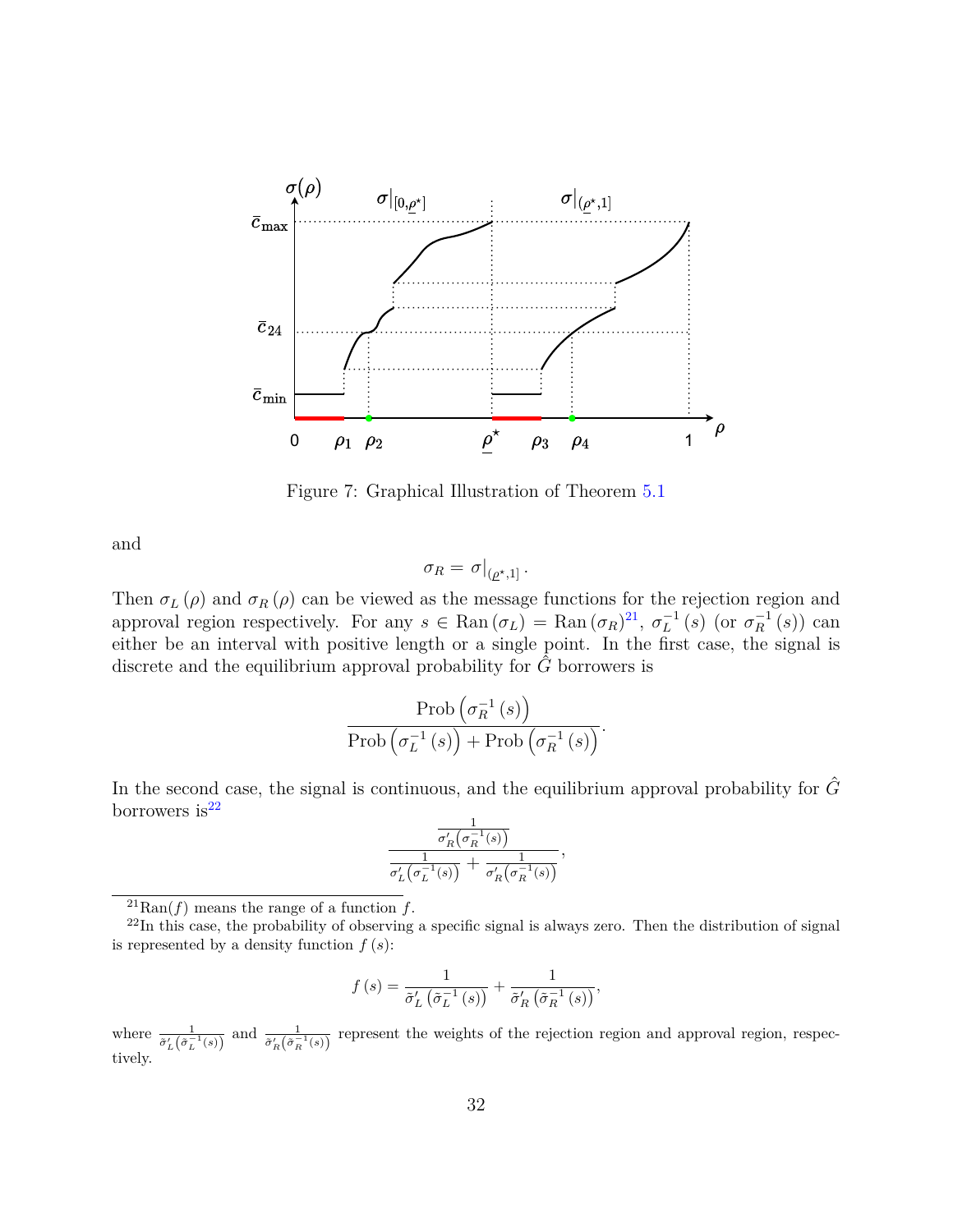where  $\frac{1}{\sigma'_R(\sigma_R^{-1}(s))}$  $\begin{pmatrix} 1 \end{pmatrix}$  $\sigma_L' \big( \sigma_L^{-1} (s) \big)$ is an analog of Prob  $(\sigma_R^{-1}(s))$   $(Prob(\sigma_L^{-1}(s)))$  in the previous case.

# **5.2 Properties of Optimal Policies**

In this subsection, we discuss some properties of the posterior equilibria. First, the prior belief of  $\rho$  is  $\rho \sim U[0, 1]$ , then unconditionally, the probability that  $\hat{G}$  borrowers are financed is

$$
\text{Prob}\left(\rho > \underline{\rho}^{\star}\right) = 1 - \underline{\rho}^{\star}.
$$

Similarly, in the no disclosure equilibrium, the probability that  $\hat{G}$  borrowers are financed is

$$
\mathrm{Prob}\left(\rho > \rho_N\right) = 1 - \rho_N.
$$

The following Proposition shows that  $\hat{G}$  borrowers are financed less frequently under the optimal disclosure policy compared to the no disclosure case.

<span id="page-32-0"></span>**Proposition 5.1.** *Suppose*  $\rho^*$  *is the cutoff described in Lemma [5.5,](#page-28-1) then*  $\rho^* > \rho_N$ *.* 

Proposition [5.1](#page-32-0) implies that borrower data are used less frequently under the optimal disclosure policy compared to the no disclosure case, which confirms our intuition why no disclosure equilibrium is suboptimal, and why it can be improved. In the no disclosure equilibrium, the feature  $\hat{\theta}$  is used too intensively, resulting in too much manipulation. To mitigate this problem, the regulator prefers the feature  $\hat{\theta}$  to be used less frequently, and this is achieved by the optimal policy.

The second property is about the data manipulation levels in posterior equilibria.

#### <span id="page-32-1"></span>**Proposition 5.2.**  $\bar{c}_{\text{max}} > \bar{c}_N > \bar{c}_{\text{min}}$ .

 $\bar{c}_{\text{max}}$  and  $\bar{c}_{\text{min}}$  represents the highest and lowest equilibrium cutoffs of manipulation cost among all posterior equilibria. Proposition [5.2](#page-32-1) explains the idea of differentiation of posterior equilibria. In the equilibrium with highest data manipulation level  $(\bar{c}_s = \bar{c}_{\text{max}})$ , a higher  $\rho$  is required for the feature  $\hat{\theta}$  to be used in lending decisions, and this deters the use of borrower data in this subgame equilibrium. The cost is the higher data manipulation level, and thus lenders have to finance more bad type borrowers, while the benefit is the less use of borrower data which discourages data manipulation unconditionally. As we discussed in Section [4,](#page-23-0) the positive effect dominates and surplus improves.

<span id="page-32-2"></span>The last property is about the surplus in the posterior equilibria. Note in Section [4,](#page-23-0) we show that the inefficiency comes from states when  $\rho$  is close to  $\rho_N$  (see condition [\(17\)](#page-23-1)). In these states the regulator's payoff is small, so the benefit of financing *G*ˆ borrowers cannot justify the negative externality it imposes on other states. The following Proposition shows that, to mitigate the negative externality, the surplus from lending activities must be large enough for any posterior equilibrium that occurs with positive probability.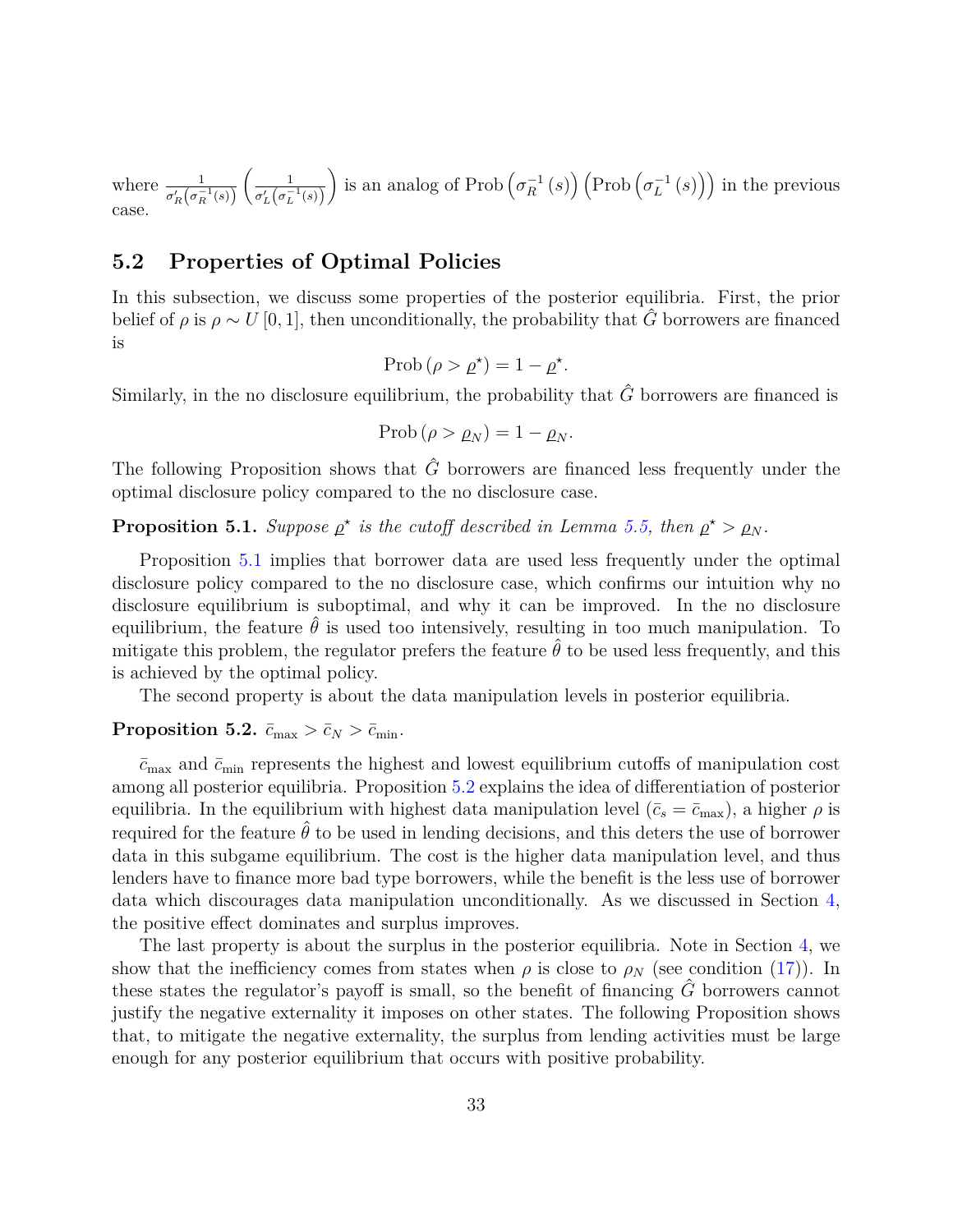**Proposition 5.3.** *(Positive surplus) Under any optimal policy characterized in Theorem [5.1,](#page-30-0)* for any  $\epsilon > 0$ , there exists  $\delta > 0$ , such that for any posterior equilibrium with signal *realization s satisfying*

$$
Prob(s) > \epsilon,
$$

*the surplus from lending must be greater than*  $\delta$  *for any*  $\rho > \rho^*$ *.* 

### **5.3 A Closed-Form Characterization**

I characterize the general structure of optimal policies in Theorem [5.1,](#page-30-0) while leaving the functional form of message function  $\sigma(\cdot)$  unsolved. In this subsection, I provide a closedform characterization of the optimal policy by imposing a distributional assumption on the manipulation cost.

<span id="page-33-1"></span>**Assumption 4.**  $xF_c(x)$  has at most one inflection point<sup>[23](#page-33-0)</sup> on [0,  $\bar{c}$ ].

Many commonly used distribution functions satisfy Assumption [4,](#page-33-1) including truncated normal distribution, uniform distribution, truncated exponential distribution, Beta distribution, Gamma distribution, Weibull distribution, etc. Since *xF<sup>c</sup>* (*x*) is locally convex around  $x = 0$ , Assumption [4](#page-33-1) means that  $xF_c(x)$  is either a weakly convex function on [0,  $\bar{c}$ ], or there exists  $\tilde{c} \in (0,\bar{c})$  such that  $xF_c(x)$  is weakly convex on  $[0,\tilde{c}]$  and weakly concave on  $[\tilde{c}, \bar{c}]$ . With this assumption, the optimal policy has a simpler structure. In Theorem [5.1,](#page-30-0) the message is the recommended data manipulation decision, while in the following theorem, without loss of generality, I choose a different signal space to make the results simpler.

<span id="page-33-2"></span>**Theorem 5.2.** *When Assumption [4](#page-33-1) is satisfied, there exists a deterministic optimal policy* (S*, σ*) *characterized by*

- *1. three cutoffs*  $(\rho_a, \rho^*, \rho_b)$  *satisfying*  $0 < \rho_a < \rho^* < \rho_b < 1$ ;
- 2. *a signal space*  $S = [\rho_a, \rho^{\star}].$
- 3. a continuous, strictly increasing function  $\gamma : [\rho_b, 1] \to [\rho_a, \rho^{\star}]$  satisfying  $\gamma (\rho_b) = \rho_a$  and  $\gamma(1) = \rho^*$ , such that the message functions  $\sigma(\rho)$  is

$$
\sigma|_{[0,\rho^*]} = \begin{cases} \rho_a & \text{if } \rho \in [0,\rho_a] \\ \rho & \text{if } \rho \in (\rho_a, \rho^*] \end{cases}
$$

*and*

$$
\sigma|_{(\rho^*,1]} = \begin{cases} \rho_a & \text{if } \rho \in (\rho^*, \rho_b] \\ \gamma(\rho) & \text{if } \rho \in (\rho_b, 1] \end{cases}.
$$

<span id="page-33-0"></span> $23$ Inflection points are points where the function changes concavity.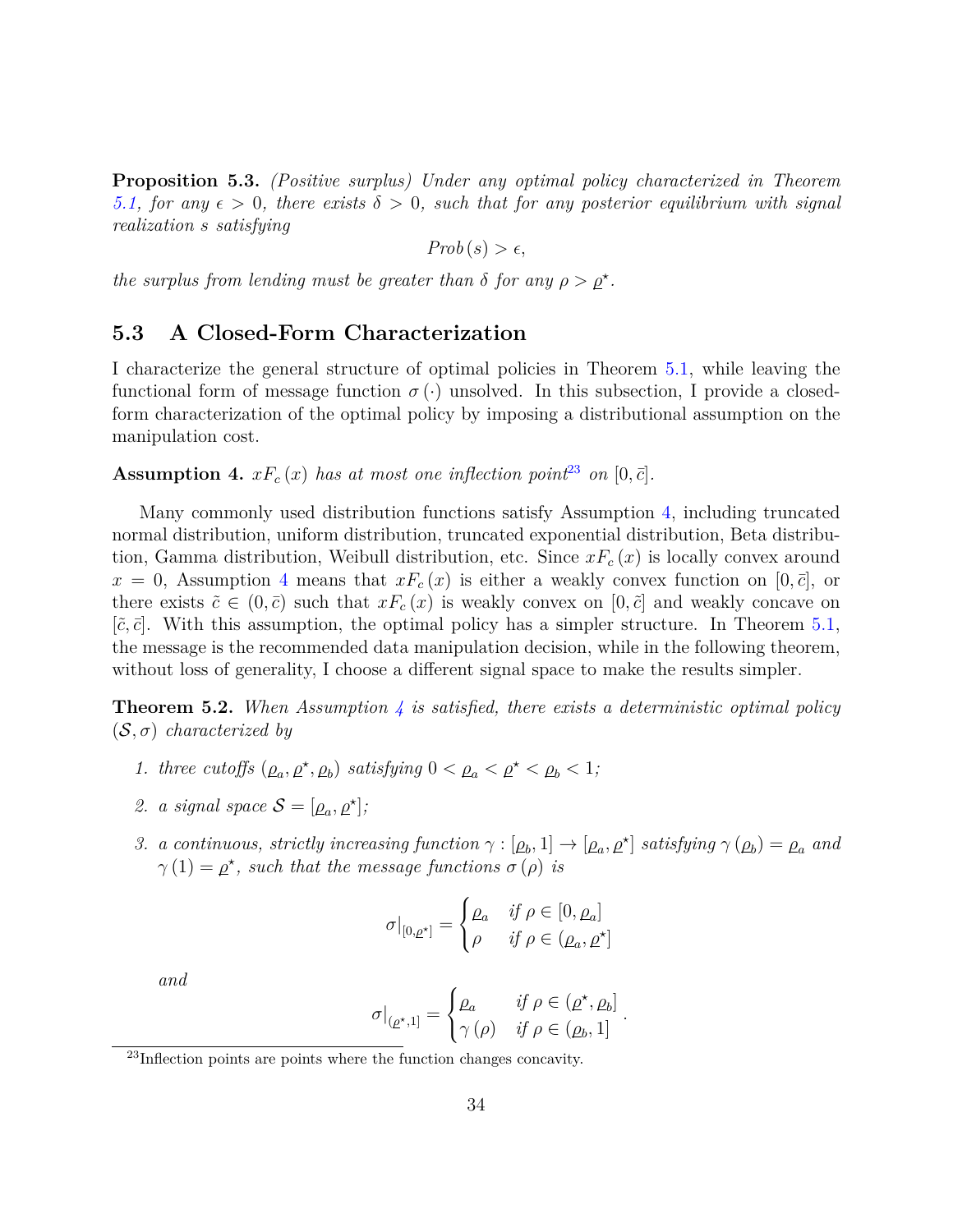

Figure 8: A closed-form characterization

*For any*  $s \in S$ , the equilibrium data manipulation decision  $\bar{c}_s$  *satisfies* 

$$
\mu m\left(s\right) = \left(\mu + \left(1 - \mu\right) F_c\left(\bar{c}_s\right)\right) I.
$$

The optimal policy is a simplified version of our general result in Theorem [5.1.](#page-30-0) Both  $\sigma|_{[0,\rho^*]}$  and  $\sigma|_{(\rho^*,1]}$  are continuous and consist of a flat region and a strictly increasing region. In the signal space  $S = [\rho_a, \rho^{\star}], s = \rho_a$  is a discrete signal and the posterior belief is a uniform distribution conditional on  $[0, \rho_a] \cup (\rho^*, \rho_b]$ . For any  $s \in (\rho_a, \rho^*]$ , the signal is continuous. Let  $x = \gamma^{-1}(s)$ , then the posterior distribution of relevance  $\rho$  is a lottery<sup>[24](#page-34-0)</sup> with binary outcomes:

$$
\left\langle \left(\gamma(x),x\right),\frac{\left(\gamma'(x),1\right)}{\gamma'(x)+1}\right\rangle.
$$

For any subgame *s*, the equilibrium lending cutoff  $\rho$ <sup>*s*</sup> satisfies the following condition:

<span id="page-34-1"></span>**Lemma 5.7.** *Under the deterministic optimal disclosure policy*  $(S, \sigma)$  *characterized in Theorem* [5.2,](#page-33-2) *for any*  $s \in S$ , *we must have*  $\rho_s = \sup \{ \sup(\pi(\rho|s)) \cap [0, \rho^*] \}.$ 

This means that the lending cutoff  $\rho_s$  is chosen such that it equals the highest value in the rejection region. Lemma [5.7](#page-34-1) and all equilibrium conditions jointly imply that for all  $\rho \in (\rho_b, 1]$ , the function  $\gamma(\rho)$  satisfies the following ODE:

$$
m(\gamma(\rho)) = 1 + \frac{1 - \mu}{\mu} F_c \left( b \cdot \frac{1}{1 + \gamma'(\rho)} \right), \tag{20}
$$

<span id="page-34-0"></span><sup>&</sup>lt;sup>24</sup>A lottery  $\langle (x_1, x_2, ... x_N), (p_1, p_2, ... p_N) \rangle$  is a discrete random variable with probability function Prob  $(x = x_i) = p_i$ .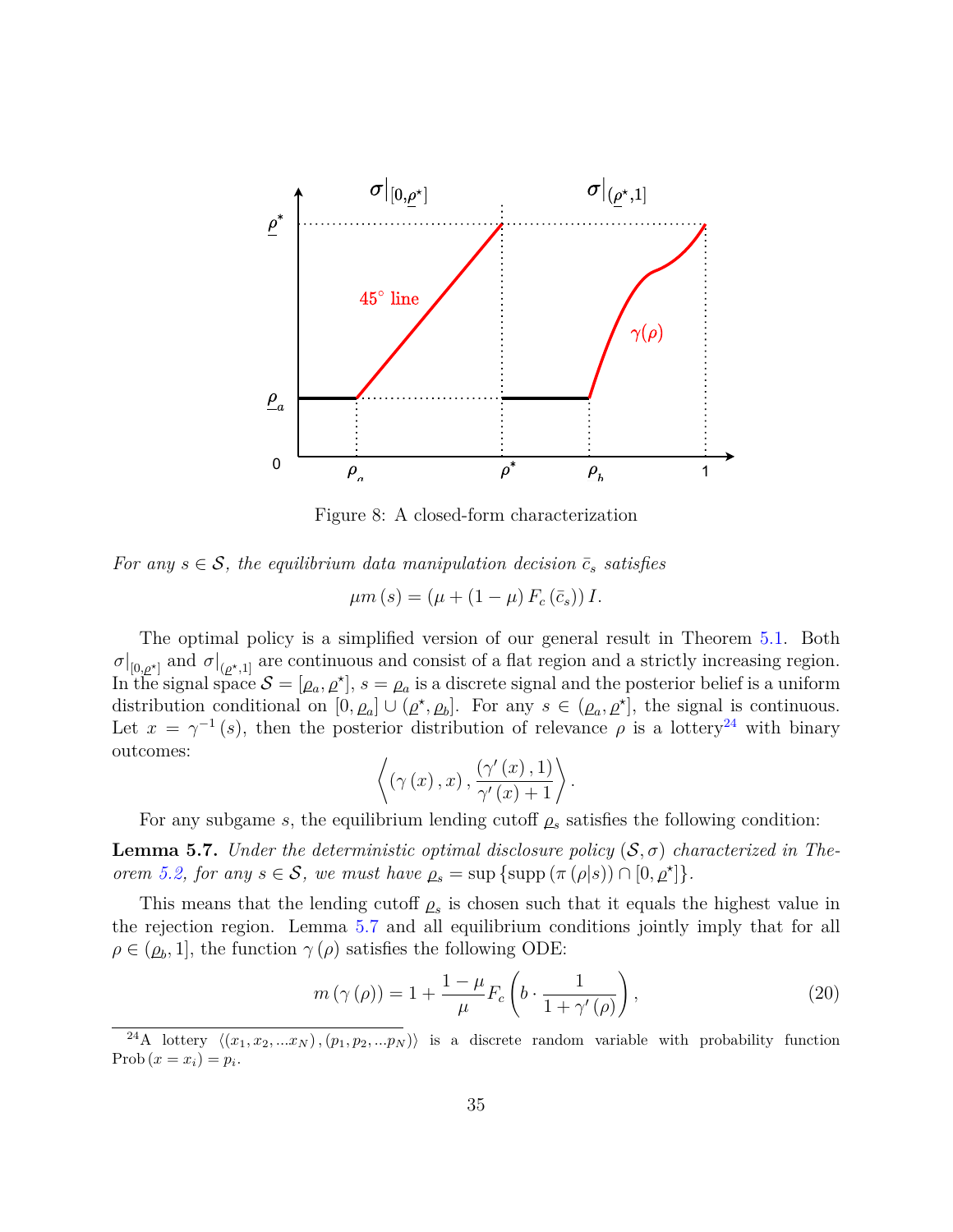with boundary conditions

$$
\gamma(\rho_b) = \rho_a
$$
 and  $\gamma(1) = \rho^*$ .

The equilibrium condition under the discrete signal  $s = \rho_a$  implies

$$
\gamma'(\rho_b) = \frac{\rho_a}{\rho_b - \rho^*}.
$$

With the above characterization, all of  $\gamma(\rho)$ ,  $\rho_a$  and  $\rho_b$  can be solved as a function of the ex ante lending cutoff  $\rho^*$ , so the equilibrium is uniquely determined by a single variable  $\rho^*$ . Then we can reduce the original infinite-dimensional optimization problem to a onedimensional problem. The regulator's problem becomes

maximize 
$$
\int_{\rho^*}^1 m(x) dx - \int_{\rho_b}^1 m(\gamma(x)) dx - (\rho_b - \rho^*) m(\rho_a)
$$
  
\nsubject to  $m(\gamma(x)) = 1 + \frac{1 - \mu}{\mu} F_c \left( b \cdot \frac{1}{1 + \gamma'(x)} \right),$   
\n $\gamma(\rho_b) = \rho_a, \gamma(1) = \rho^*,$   
\n $\gamma'(\rho_b) = \frac{\rho_a}{\rho_b - \rho^*}.$  (21)

# **6 Extension: Costly Fraud Detection**

In the main model, all bad type borrowers' manipulation decisions are unobservable to lenders. In practice, lenders can also costly identify fraudulent activities using various methods, which is another way of mitigating adverse selection. In this extension, I consider how the disclosure policy interacts with fraud detection in the regulator's problem.

Assume all lenders have the identical linear cost function of fraud detection, i.e., each lender can verify and reveal any borrower's true type by paying cost  $t > 0$ . Once the type of a borrower is verified, it becomes public information. To consider the optimal disclosure policy with this fraud detection technology, note that for any equilibrium with posterior belief  $\pi(\rho|s)$  and total financing cost  $k_s$ , the net value of verifying a *G* borrower's true type is

$$
W_V = \max\left\{\frac{\mu I}{k_s} \left(m\left(\rho\right) - I\right), 0\right\} - t.
$$

And the net value of not verifying the borrower's true type is

$$
W_{NV} = \max \left\{ \frac{\mu I}{k_s} m\left(\rho\right) - I, 0 \right\}.
$$

Figure [9](#page-36-0) compares  $W_V$  and  $W_{NV}$ . When  $t > I\left(1 - \frac{\mu I}{k_0}\right)$ *ks*  $),$ 

 $W_{NV} > W_{V}$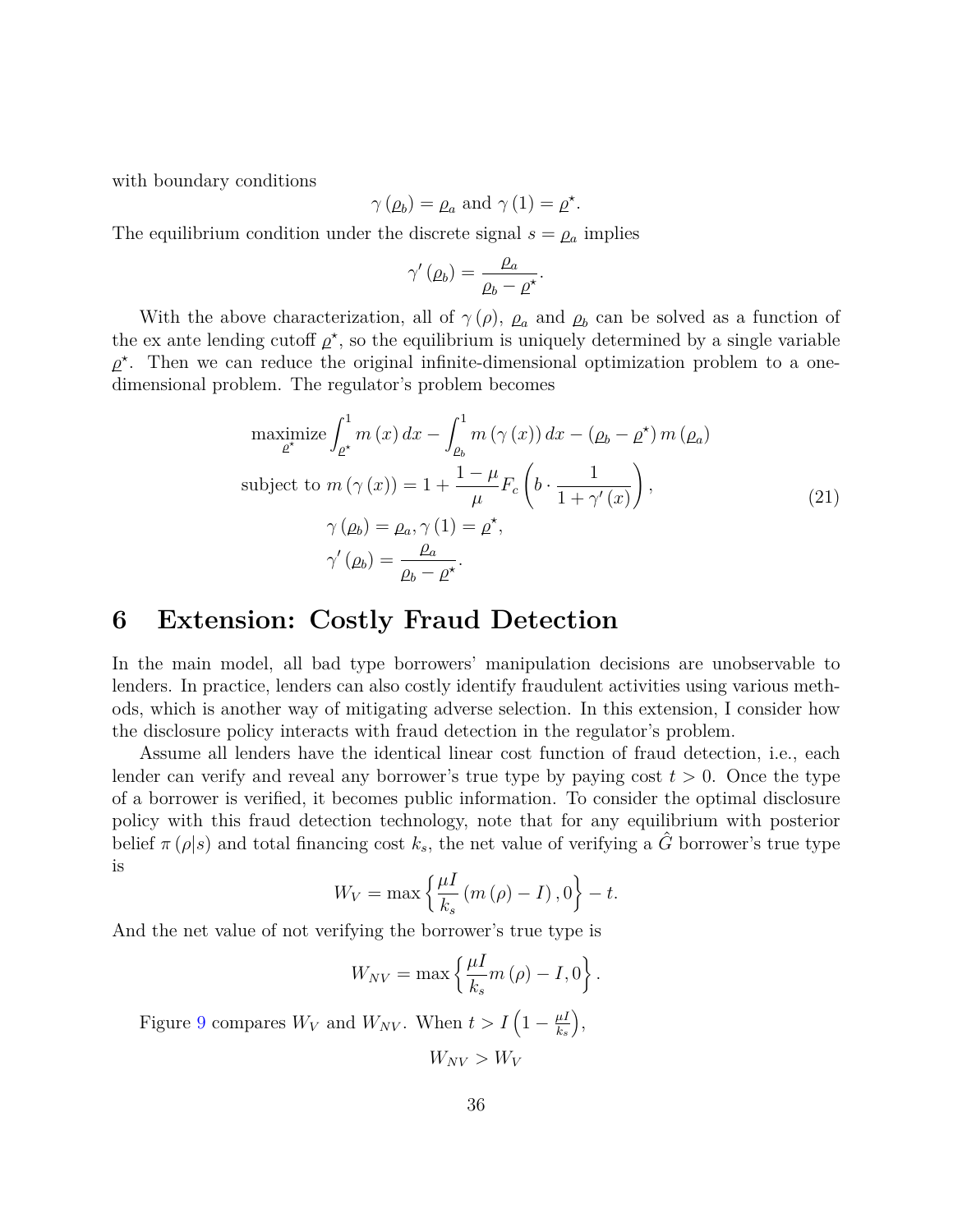

<span id="page-36-0"></span>Figure 9:  $W_N$  vs  $W_{NV}$ 

for all  $\rho$ , then in this case, lenders will never verify any borrower's true type.

When  $t < I\left(1-\frac{\mu I}{k}\right)$ *ks* ,

$$
W_{NV} < W_V \Longleftrightarrow \rho > \rho_e,
$$

where  $\rho_e$  solves

$$
\frac{\mu I}{k_s} \left( m \left( \rho_e \right) - I \right) - t = 0.
$$

Then lenders will verify  $\hat{G}$  borrowers with probability 1 when  $\rho > \rho_e$ , and lend to  $\hat{G}$  borrowers only when they pass the verification. However, this cannot be an equilibrium because in this case no bad type borrower has the incentive to manipulate (since approval is possible only when they pass the verification). As a best response, lenders have no incentive to verify, which is a contradiction.

When  $t = I\left(1 - \frac{\mu I}{k}\right)$ *ks*  $\big)$ ,  $\rho_e$  solves

$$
\mu m\left(\rho_e\right) - k_s = 0,
$$

so  $\rho_e = \rho_s$ . Moreover,

$$
W_{NV} = (>)W_V \Longleftrightarrow \rho \ge (>)\rho_e.
$$

In this case, lenders are indifferent between verifying or not when  $\rho \ge \rho_s$ , and will lend to  $\hat{G}$ borrowers only when  $\rho \geq \rho_s$ .

In summary, if in subgame *s*, lenders verify any borrower's true type with positive probability, we must have

$$
t = I\left(1 - \frac{\mu I}{k_s}\right) \Longleftrightarrow k_s = k^v = \frac{\mu I^2}{I - t}.
$$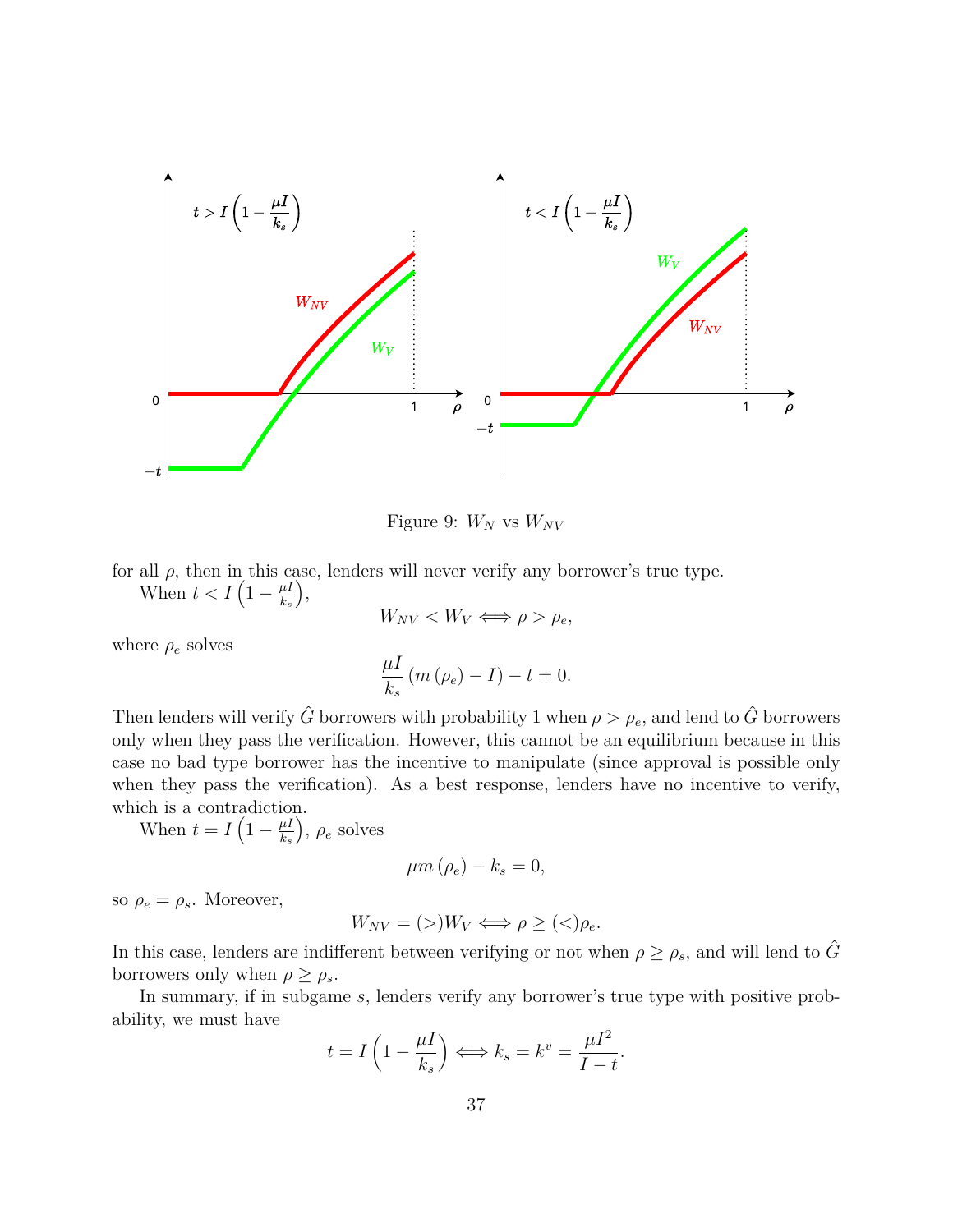And the data manipulation level  $\vec{c}^v$  is

$$
k^{v} = (\mu + (1 - \mu) F_c(\bar{c}^{v})) I \Longleftrightarrow \bar{c}^{v} = F_c^{-1} \left( \frac{\mu t}{(1 - \mu) (I - t)} \right).
$$

In this subgame, when  $\rho \geq m^{-1} \left(\frac{k^v}{\mu}\right)$ *µ* ), lenders verify  $\hat{G}$  borrowers' true types with positive probability and lend to those who are not verified or verified to be good type borrowers. The verification probability  $p^{v25}$  $p^{v25}$  $p^{v25}$  satisfies the condition that bad type borrowers with cost  $\bar{c}^v$ break even.

The following theorem presents the optimal disclosure policy with verification and confirms the robustness of our baseline result.

<span id="page-37-1"></span>**Theorem 6.1.** With costly verification, there exists  $t^v$  such that

- *1.* when  $t \geq t^v$ , lenders will never use verification, and the optimal disclosure policy will *not change;*
- 2. when  $t < t^v$ , there exists  $\rho^v \in (0,1)$ , such that the optimal disclosure is characterized *as two steps:*
	- *(a) The regulator first reveals if the true state*  $\rho$  *is above*  $\rho^v$  *or not.*
	- *(b)* If the true state  $\rho > \rho^v$ , then the lenders will verify all  $\hat{G}$  borrowers with probability  $p^v = 1 - \frac{\bar{c}^v}{B}$  $\frac{\bar{c}^v}{B}$ , and lend to  $\hat{G}$  borrowers who are not verified or verified to be good *type borrowers.*
	- *(c)* If the true state  $\rho \in [0, \rho^v]$ , then information about  $\rho$  is disclosed according to *a policy*  $(S^v, \sigma^v)$ , where  $(S^v, \sigma^v)$  *is an optimal disclosure policy characterized in Theorem* [5.1](#page-30-0) *with prior belief*  $\rho \sim U[0, \rho^v]$ *.*

Theorem [6.1](#page-37-1) shows that the disclosure policy and verification technology interact in a simple way: when the relevance  $\rho$  is sufficiently high  $(\rho > \rho^v)$ , only verification is used to disincentivize manipulation behavior, and disclosure becomes irrelevant; while when the relevance  $\rho$  is not high enough  $(\rho \leq \rho^v)$ , only disclosure policy is used to disincentivize the manipulation behavior and verification technology is never used.

# **7 Conclusion**

I study the optimal algorithmic disclosure in a lending market. FinTech lenders use privately observed predictive algorithms to help make lending decisions. The input of the predictive

<span id="page-37-0"></span><sup>&</sup>lt;sup>25</sup>Here I assume  $p^v$  to be constant for simplicity. The choice of verification probability  $p^v$  can depend on the true state  $\rho$ , and thus is not unique.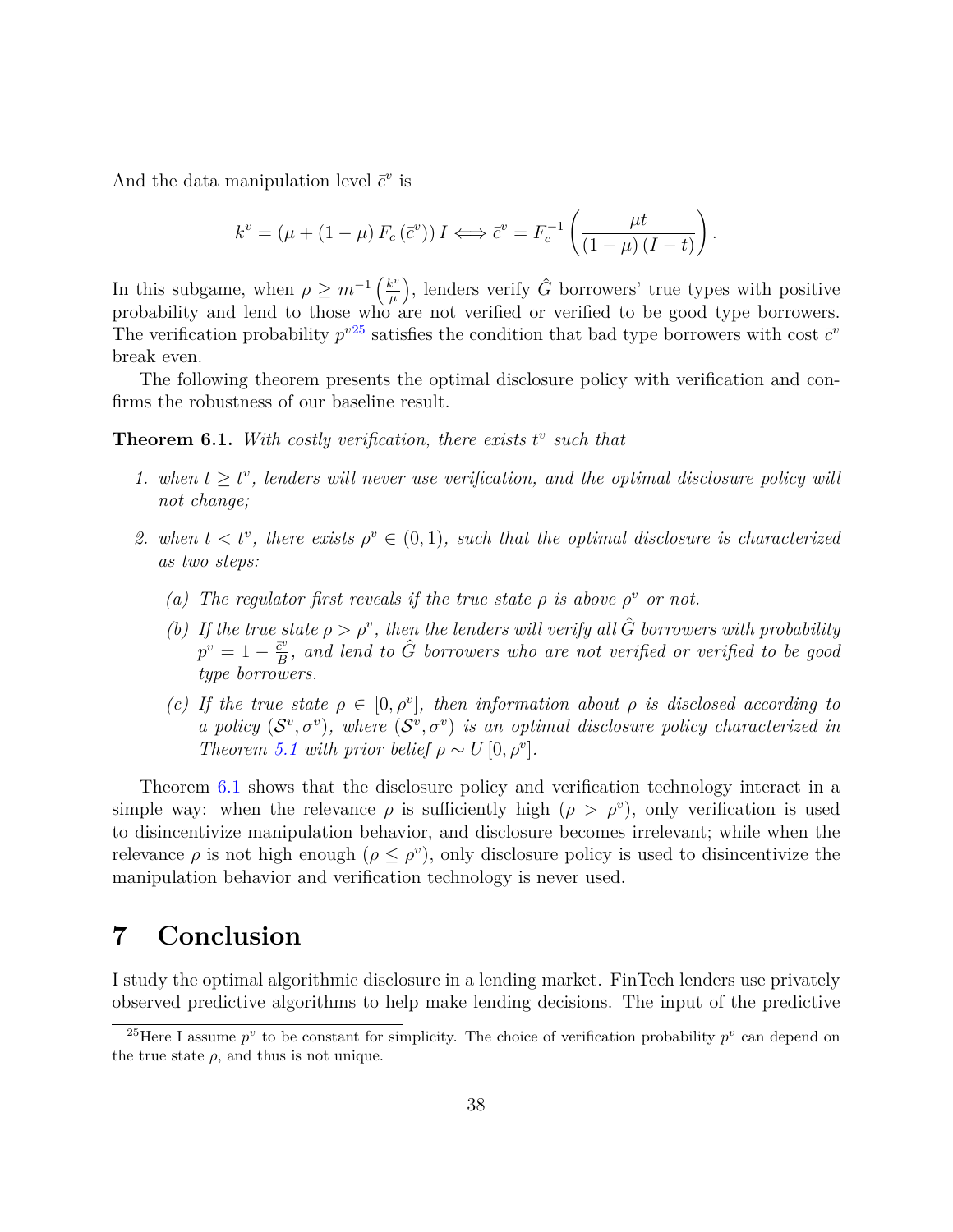algorithm is the data collected from borrowers, which is subject to a strategic manipulation problem. In the optimal public disclosure, the information about the predictive algorithm should be partially disclosed to the borrowers, which differentiates the posterior lending market equilibira by data manipulation levels. Under the optimal disclosure policy, lenders use borrower data less intensively in their lending decisions which decreases the average data manipulation level and improves efficiency.

There are some potential directions for future research. First, in my model, I abstract away the screening channel using contracts in the lending market. The joint design of information and contract will be a natural question for future research. Second, the feature in my model is a binary variable, and it will be interesting to consider a model with a general space for input. In a general model, all types of borrowers may signal their types by costly manipulation, and the interaction between the signaling and information design is also interesting. Thirdly, this paper mainly focuses on efficiency but not the distribution of surplus. Since fairness is also a crucial part of the regulator's objective, it will be interesting to consider the optimal algorithmic disclosure that achieves a particular surplus distribution. Finally, all lenders use the same predictive algorithm in my model, but it is natural to consider the setting where lenders use different but correlated algorithms, and in this case, algorithmic disclosure may change the lending market structure.

# **References**

<span id="page-38-6"></span>Ball, I. (2019). Scoring strategic agents. *arXiv preprint arXiv:1909.01888* .

- <span id="page-38-1"></span>Bartlett, R., A. Morse, R. Stanton, and N. Wallace (2021). Consumer-lending discrimination in the fintech era. *Journal of Financial Economics*.
- <span id="page-38-5"></span>Bergemann, D. and S. Morris (2019). Information design: A unified perspective. *Journal of Economic Literature 57* (1), 44–95.
- <span id="page-38-4"></span>Bhatt, U., A. Xiang, S. Sharma, A. Weller, A. Taly, Y. Jia, J. Ghosh, R. Puri, J. M. Moura, and P. Eckersley (2020). Explainable machine learning in deployment. In *Proceedings of the 2020 Conference on Fairness, Accountability, and Transparency*, pp. 648–657.
- <span id="page-38-3"></span>Björkegren, D., J. E. Blumenstock, and S. Knight (2020). Manipulation-proof machine learning. *arXiv preprint arXiv:2004.03865* .
- <span id="page-38-2"></span>Blattner, L., S. Nelson, and J. Spiess (2021). Unpacking the black box: Regulating algorithmic decisions. *arXiv preprint arXiv:2110.03443* .
- <span id="page-38-0"></span>Bogen, M. and A. Rieke (2018). Help wanted: An examination of hiring algorithms, equity, and bias.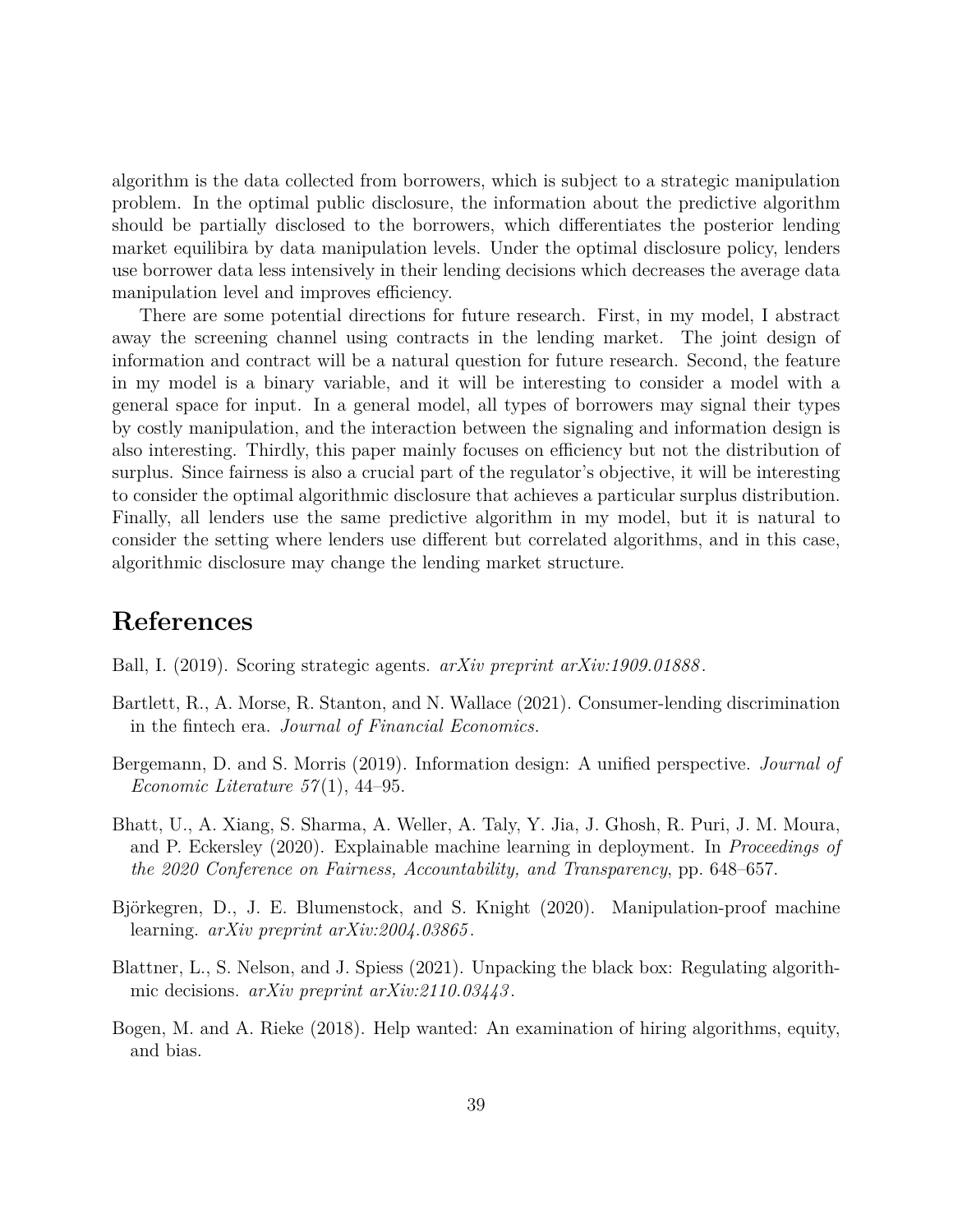- <span id="page-39-0"></span>Bruckner, M. A. (2018). The promise and perils of algorithmic lenders' use of big data. *Chi.-Kent L. Rev. 93*, 3.
- <span id="page-39-4"></span>Carvalho, D. V., E. M. Pereira, and J. S. Cardoso (2019). Machine learning interpretability: A survey on methods and metrics. *Electronics 8* (8), 832.
- <span id="page-39-3"></span>Coston, A., A. Rambachan, and A. Chouldechova (2021). Characterizing fairness over the set of good models under selective labels. *arXiv preprint arXiv:2101.00352* .
- <span id="page-39-1"></span>Di Maggio, M., D. Ratnadiwakara, and D. Carmichael (2021). Invisible primes: Fintech lending with alternative data. *Available at SSRN 3937438* .
- <span id="page-39-6"></span>Dworczak, P. and G. Martini (2019). The simple economics of optimal persuasion. *Journal of Political Economy 127* (5), 1993–2048.
- <span id="page-39-13"></span>Frankel, A. and N. Kartik (2019a). Improving information from manipulable data. *Journal of the European Economic Association*.
- <span id="page-39-14"></span>Frankel, A. and N. Kartik (2019b). Muddled information. *Journal of Political Economy 127* (4), 1739–1776.
- <span id="page-39-7"></span>Gentzkow, M. and E. Kamenica (2016). A rothschild-stiglitz approach to bayesian persuasion. *American Economic Review 106* (5), 597–601.
- <span id="page-39-2"></span>Gillis, T. B. and J. L. Spiess (2019). Big data and discrimination. *The University of Chicago Law Review 86* (2), 459–488.
- <span id="page-39-8"></span>Goldstein, I. and Y. Leitner (2018). Stress tests and information disclosure. *Journal of Economic Theory 177*, 34–69.
- <span id="page-39-9"></span>Goldstein, I. and Y. Leitner (2020). Stress tests disclosure: Theory, practice, and new perspectives.
- <span id="page-39-12"></span>Huang, J. (2020). *Optimal stress tests in financial networks*. Ph. D. thesis, Duke University.
- <span id="page-39-10"></span>Inostroza, N. (2019). Persuading multiple audiences: An information design approach to banking regulation. *Available at SSRN 3450981* .
- <span id="page-39-11"></span>Inostroza, N. and A. Pavan (2021). Persuasion in global games with application to stress testing.
- <span id="page-39-5"></span>Kamenica, E. (2019). Bayesian persuasion and information design. *Annual Review of Economics 11*, 249–272.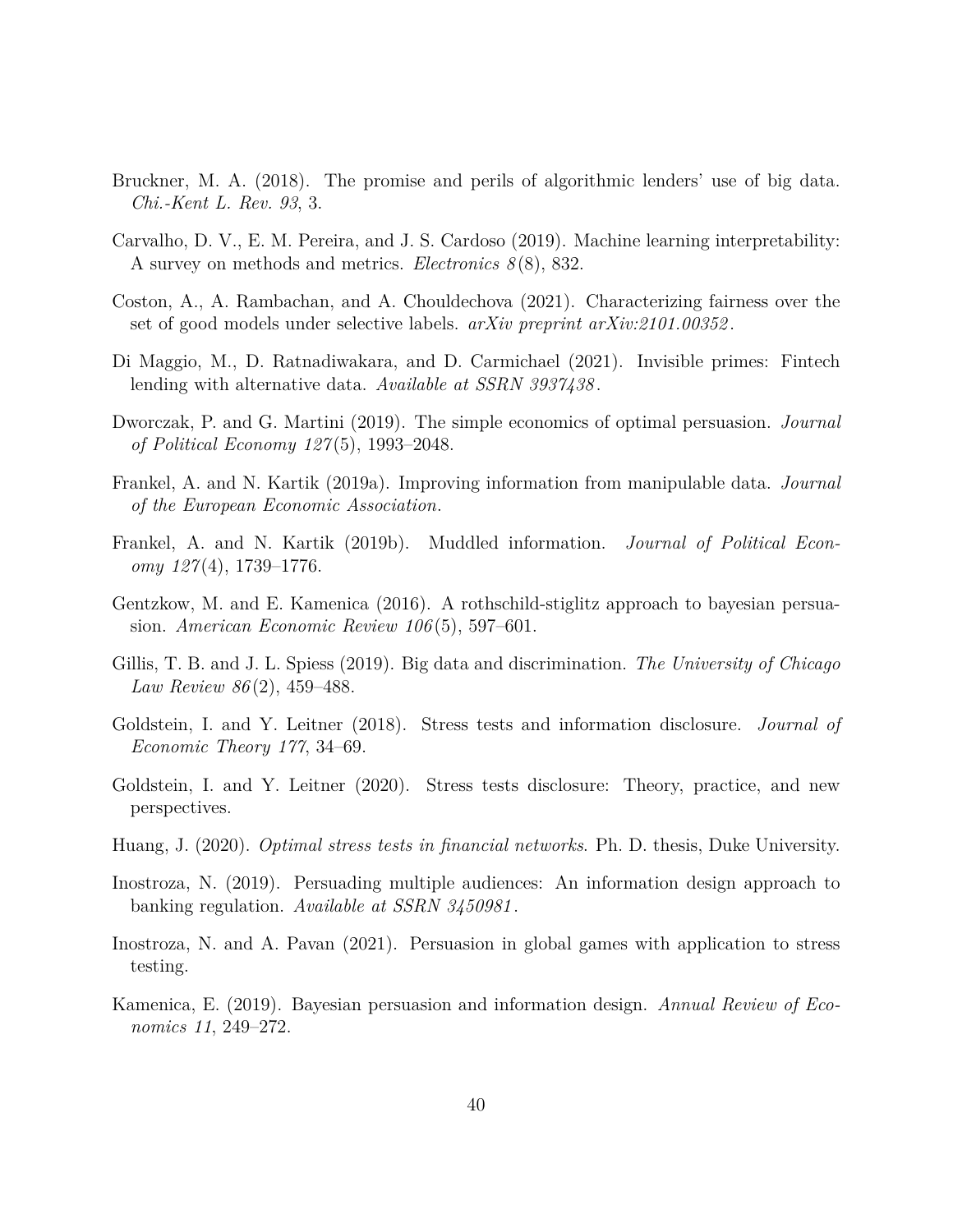- <span id="page-40-1"></span>Kamenica, E. and M. Gentzkow (2011). Bayesian persuasion. *American Economic Review 101* (6), 2590–2615.
- <span id="page-40-0"></span>Kizilcec, R. F. and H. Lee (2020). Algorithmic fairness in education. *arXiv preprint arXiv:2007.05443* .
- <span id="page-40-11"></span>Kleinberg, J., J. Ludwig, S. Mullainathan, and A. Rambachan (2018). Algorithmic fairness. In *Aea papers and proceedings*, Volume 108, pp. 22–27.
- <span id="page-40-9"></span>Leitner, Y. and B. Williams (2020). Model secrecy and stress tests. *Available at SSRN 3606654* .
- <span id="page-40-5"></span>Lundberg, S. M. and S.-I. Lee (2017). A unified approach to interpreting model predictions. In *Proceedings of the 31st international conference on neural information processing systems*, pp. 4768–4777.
- <span id="page-40-7"></span>Malenko, A., N. Malenko, and C. S. Spatt (2021). Creating controversy in proxy voting advice. *Available at SSRN 3843674* .
- <span id="page-40-2"></span>Milone, M. (2019). Smart lending. *Unpublished working paper*.
- <span id="page-40-6"></span>Murdoch, W. J., C. Singh, K. Kumbier, R. Abbasi-Asl, and B. Yu (2019). Definitions, methods, and applications in interpretable machine learning. *Proceedings of the National Academy of Sciences 116* (44), 22071–22080.
- <span id="page-40-3"></span>Raghavan, M., S. Barocas, J. Kleinberg, and K. Levy (2020). Mitigating bias in algorithmic hiring: Evaluating claims and practices. In *Proceedings of the 2020 conference on fairness, accountability, and transparency*, pp. 469–481.
- <span id="page-40-8"></span>Szydlowski, M. (2021). Optimal financing and disclosure. *Management Science 67* (1), 436– 454.
- <span id="page-40-4"></span>Wang, Q., Y. Huang, S. Jasin, and P. V. Singh (2020). Algorithmic transparency with strategic users. *Available at SSRN 3652656* .
- <span id="page-40-10"></span>Ziółkowski, M. (2009). Generalization of probability density of random variables. *Scientific Issues of Jan Długosz University in Częstochowa. Mathematics 14*, 163–172.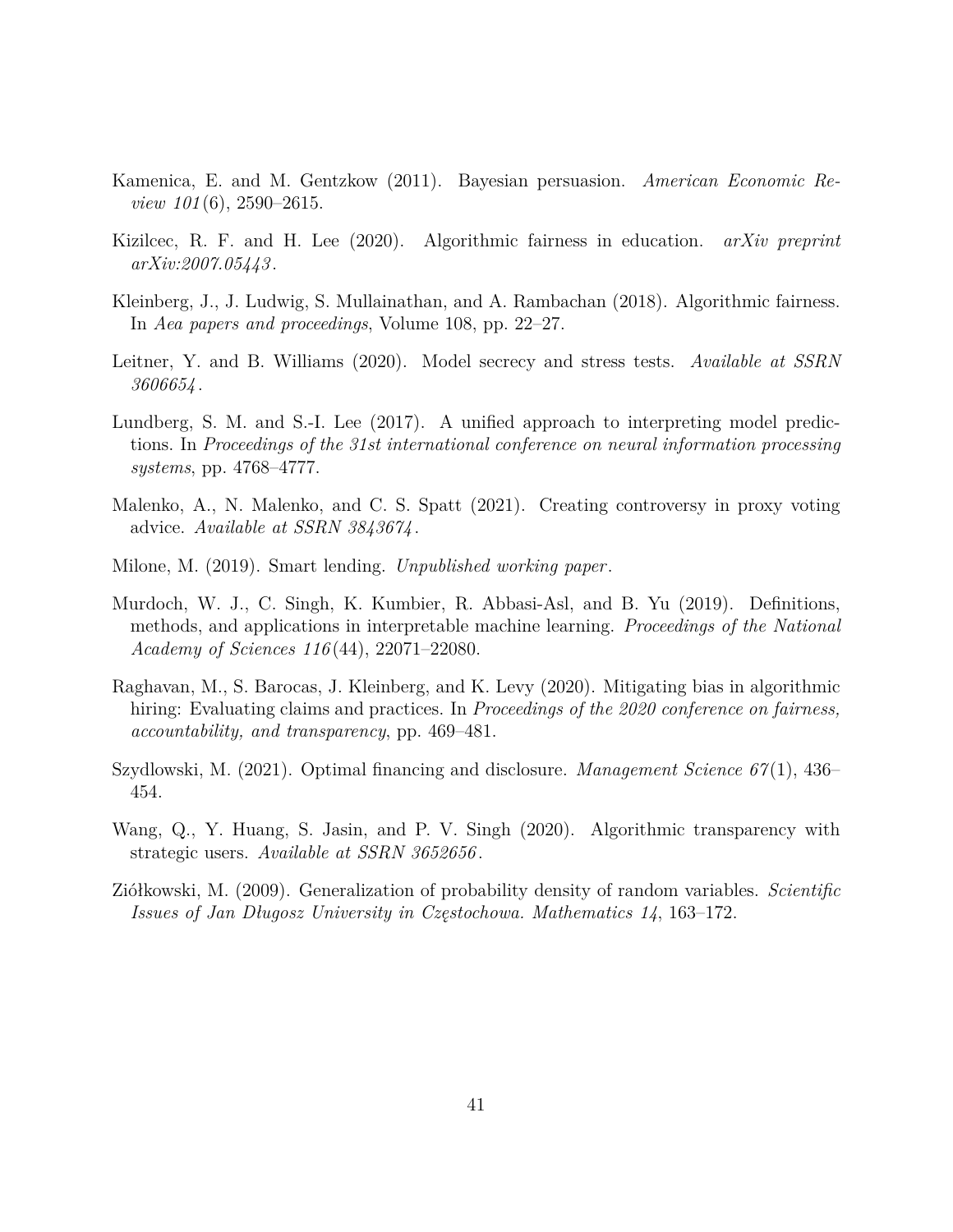# **Appendix**

# <span id="page-41-0"></span>**A When All Borrowers Can Manipulate**

In this section, we consider the case that all borrowers can manipulate their features  $\hat{\theta}$ , while keeping the space of feature to be binary. In this section, we show that in any lending market equilibrium, the good type borrowers never manipulate their features.

Suppose any borrower can manipulate his characteristic by paying cost  $c_i$ , i.e., a good (bad) type borrower can change his characteristic to  $\hat{\theta} = \hat{B}$  ( $\hat{\theta} = \hat{G}$ ) by paying cost  $c_i$ , which follows a continuous distribution  $D^{\theta}(c)$ , for  $\theta \in \{G, B\}$ . So the distribution of manipulation cost is type-dependent. Similar to our baseline model, *c<sup>i</sup>* is observable to borrowers but not to lenders. Under posterior belief  $\pi(\rho|s)$ , for borrowers with type  $\theta \in \{G, B\}$ , denote lender *j*'s lending decision as  $\left\{I_i^{s,\hat{\theta}}\right\}$  $\left\{\begin{matrix} s,\hat{\theta} \\ \rho \end{matrix}\right\}$ ,  $D_j^{s,\hat{\theta}}(\rho)$ , where  $I_j^{s,\hat{\theta}}$  $j_j^{s,\theta}(\rho) \in [0,1]$  represents the probability that lender *j* approves the loan applications from borrowers with feature  $\hat{\theta}$  conditional on the true state being  $\rho$  and the signal disclosed to borrowers being *s*; and  $D_i^{s,\hat{\theta}}$  $j^{s,\theta}(\rho)$  represents the face value of debt that lender *j* offers to borrowers with feature  $\hat{\theta}$ , conditional on the true state being *ρ* and the signal disclosed to borrowers being *s*. We only focus on symmetric equilibria.

Similar to the baseline model, in this extension, the borrowers' manipulation strategy is summarized by a cutoff  $\bar{c}^{\theta}$ , such that borrowers with type  $\theta$  will choose to manipulate if and only if their manipulation cost type  $c_i$  is no greater than  $\bar{c}^{\theta}$ . The following lemma shows that the good type borrowers will never manipulate in any subgame equilibrium, so our assumption in the baseline model that good type borrowers are not able to manipulate is without loss of generality.

**Lemma A.1.** *Given*  $\pi(\rho|s)$ *, in any equilibrium,*  $I_i^{s,\hat{B}}$  $j_j^{s,B}(\rho) = 0$  *for all j and*  $\rho \in supp(\pi(\rho|s)),$ and no good type borrower chooses to manipulate, i.e.,  $\bar{c}^G = 0$ .

*Proof.* Suppose the posterior belief is  $\pi(\rho|s)$ , and in equilibrium, all lenders choose  $\left\{I_i^{s,\hat{\theta}}\right\}$  $\left\{ \begin{matrix} s,\hat{\theta}\ (\rho)\ ,D_{j}^{s,\hat{\theta}}\ (\rho)\ \end{matrix} \right\} .$ Then the fraction of borrowers with different types and features are summarized in the following table:

|              | $\theta = 0$                         | $=$ $\beta$                          |
|--------------|--------------------------------------|--------------------------------------|
| $\theta = G$ | $I-F_c\left({\bar c}^G\right)$       | $\mu F_c$ ( $\bar{c}^G$              |
| $\theta = B$ | $(1-\mu) F_c \left(\bar{c}^B\right)$ | $'$ $\bar{z}B$<br>$-\mu$ ,<br>$-r_c$ |

Table 1: Fraction of borrowers.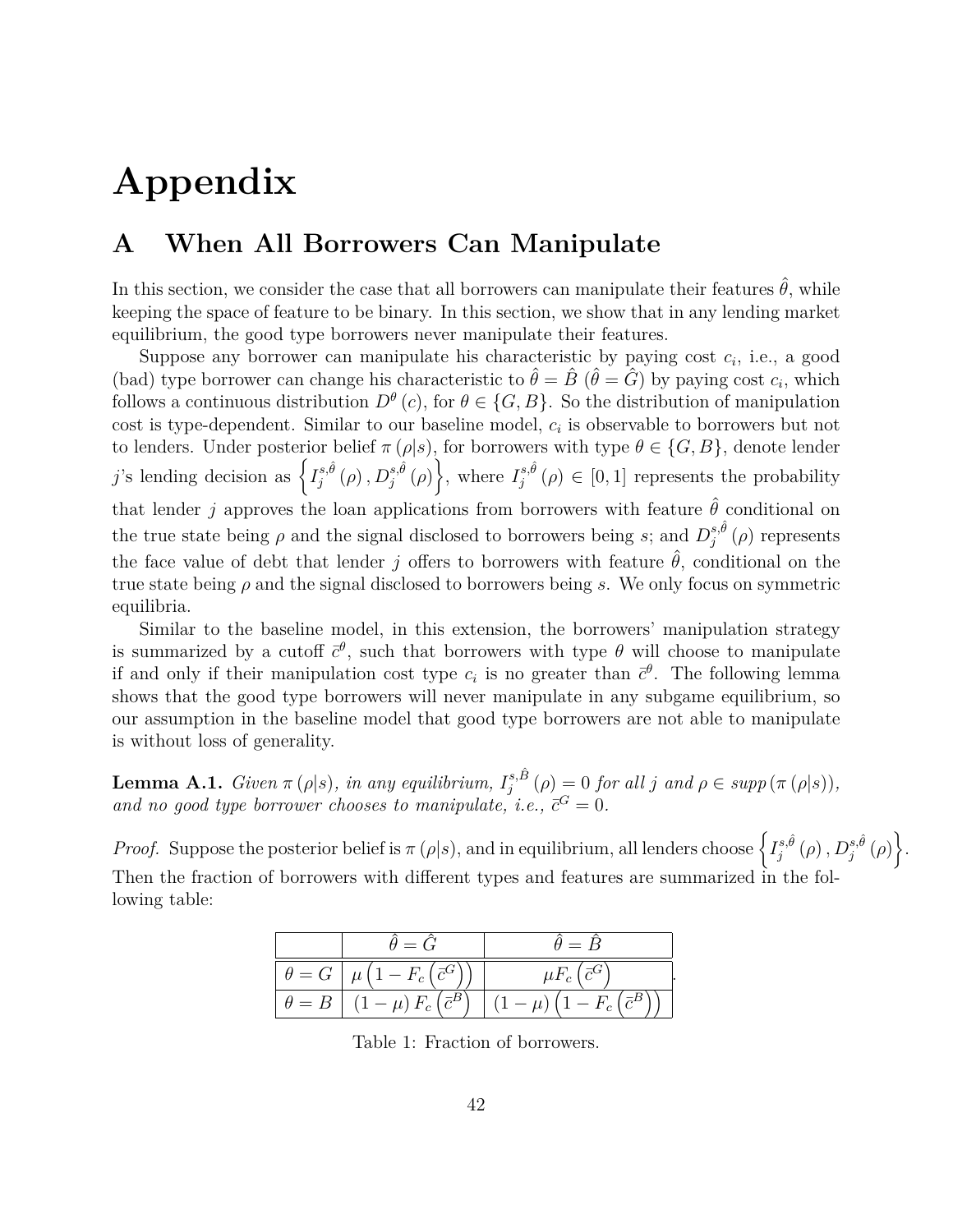In equilibrium, lenders will lend to borrowers with feature  $\hat{\theta} = \hat{G}$  if and only if  $\rho \geq \rho^G$ , where  $\rho^G$  is solved by

<span id="page-42-0"></span>
$$
\mu\left(1 - F_c\left(\bar{c}^G\right)\right) m\left(\rho^G\right) - \left[\mu\left(1 - F_c\left(\bar{c}^G\right)\right) + (1 - \mu) F_c\left(\bar{c}^B\right)\right] I = 0. \tag{22}
$$

And for all  $\rho \geq \rho^G$ , the equilibrium debt contract  $D^{s,\hat{G}}(\rho)$  is solved by

<span id="page-42-2"></span>
$$
\mathbb{E}\left(\min\left\{\tilde{V}, D^{s,\tilde{G}}\left(\rho\right)\right\} \big| s, \rho, \theta = G\right) - \frac{\mu\left(1 - F_c\left(\bar{c}^G\right)\right) + (1 - \mu) F_c\left(\bar{c}^B\right)}{\mu\left(1 - F_c\left(\bar{c}^G\right)\right)} I = 0. \tag{23}
$$

Similarly, lenders will lend to borrowers with feature  $\hat{\theta} = \hat{B}$  if and only if  $\rho \geq \rho^B$ , where  $\rho^B$ is solved by

<span id="page-42-1"></span>
$$
m\left(\underline{\rho}^B\right) - \frac{\mu F_c\left(\overline{c}^G\right) + (1-\mu)\left(1 - F_c\left(\overline{c}^B\right)\right)}{\mu F_c\left(\overline{c}^G\right)}I = 0.
$$
\n(24)

And for all  $\rho \geq \rho^B$ , the equilibrium debt contract  $D^{s,\hat{B}}(\rho)$  is solved by

<span id="page-42-3"></span>
$$
\mathbb{E}\left(\min\left\{\tilde{V}, D^{s,\hat{B}}\left(\rho\right)\right\} \big|s,\rho,\theta=G\right) - \frac{F_c\left(\bar{c}^G\right) + (1-\mu)\left(1 - F_c\left(\bar{c}^B\right)\right)}{\mu F_c\left(\bar{c}^G\right)}I = 0. \tag{25}
$$

If  $\rho^G \ge \rho^B$ , from [\(22\)](#page-42-0) and [\(24\)](#page-42-1), we have

$$
\frac{\mu\left(1-F_c\left(\bar{c}^G\right)\right)+(1-\mu) F_c\left(\bar{c}^B\right)}{\mu\left(1-F_c\left(\bar{c}^G\right)\right)} \geq \frac{\mu F_c\left(\bar{c}^G\right)+(1-\mu)\left(1-F_c\left(\bar{c}^G\right)\right)}{\mu F_c\left(\bar{c}^G\right)}.
$$

However, in this case, for all the bad type borrowers, it's strictly profitable not to manipulate, which means in equilibrium we must have  $\bar{c}^B = 0$ , and thus

$$
\frac{\mu\left(1 - F_c\left(\bar{c}^G\right)\right) + (1 - \mu) F_c\left(\bar{c}^B\right)}{\mu\left(1 - F_c\left(\bar{c}^G\right)\right)} = 1 < \frac{\mu F_c\left(\bar{c}^B\right) + (1 - \mu)}{\mu F_c\left(\bar{c}^B\right)},
$$

a contradiction!

If  $\rho^G < \rho^B$ , by [\(22\)](#page-42-0) and [\(24\)](#page-42-1), we must have

$$
\frac{\mu\left(1-F_c\left(\bar{c}^G\right)\right)+(1-\mu) F_c\left(\bar{c}^B\right)}{\mu\left(1-F_c\left(\bar{c}^G\right)\right)} < \frac{\mu F_c\left(\bar{c}^G\right)+(1-\mu)\left(1-F_c\left(\bar{c}^G\right)\right)}{\mu F_c\left(\bar{c}^G\right)},
$$

substitute this condition into [\(23\)](#page-42-2) and [\(25\)](#page-42-3), we can show that, for any  $\rho \geq \rho^B$  we must have  $D^{s,\hat{B}}(\rho) > D^{s,\hat{G}}(\rho)$ .

Then for all good type borrowers, manipulating is strictly dominated by not manipulating, and thus in equilibrium we must have  $\bar{c}^G = 0$ .

So in this equilibrium we must have  $\bar{c}^G = 0$ , which is the same as our baseline model. Then allowing all borrowers to manipulate their features doesn't change the equilibrium for any posterior belief  $\pi(\rho, s)$ , and thus it doesn't change our results.  $\Box$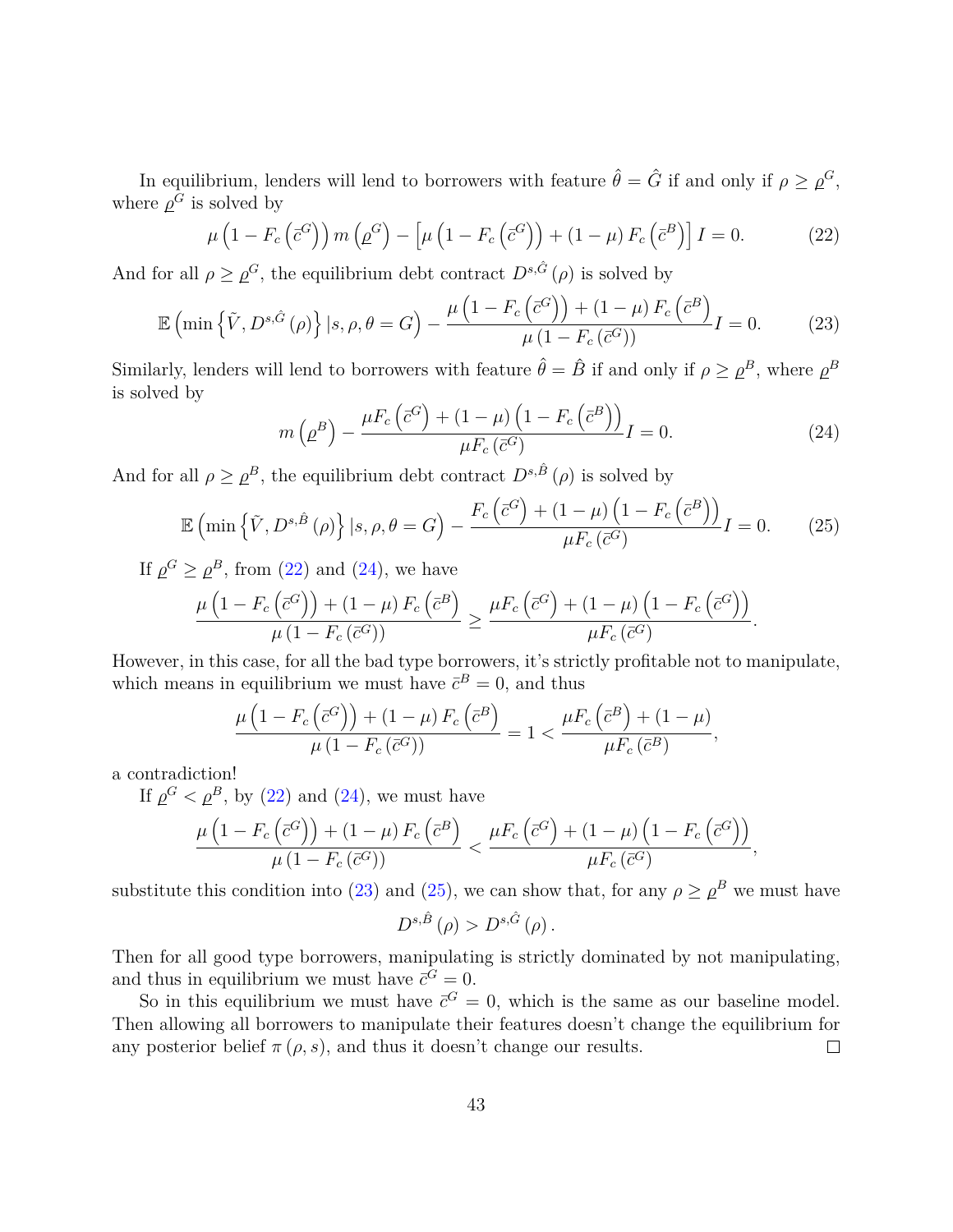# **B Proofs**

# **B.1 Proofs in Section [2](#page-6-3)**

#### **No Disclosure On The Relevance** *ρ*

Based on the distributional assumptions on the manipulation cost *c* and the relevance, the two equilibrium conditions are

$$
\quad\text{and}\quad
$$

$$
B\left(1-\rho_N\right)=\bar{c}_N
$$

$$
\mu \rho_N V = (\mu + (1 - \mu)\bar{c}_N) I.
$$

The unique solution is

$$
\left(\rho_N=\frac{I}{\mu V+(1-\mu)I},\bar{c}_N=B\cdot\frac{\mu(V-I)}{\mu V+(1-\mu)I}\right).
$$

#### **Full Transparency**

In this case, when  $\rho \geq \frac{I}{V}$  $\frac{I}{V}$ , the surplus from lending to  $\hat{G}$  borrowers must be zero. To see this, if lenders lend to  $\hat{G}$  borrowers for sure, since  $B \geq 1$ , all of the bad type borrowers must choose to manipulate their features. In this case, it's not profitable to lend to  $\hat{G}$  borrowers for any  $\rho < 1$  because  $\mu V \leq I$ , a contradiction!

## **B.2 Proof of Proposition [4.1](#page-24-0)**

The no disclosure policy is implemented by a signal  $(S, \tilde{\sigma})$  with only one element in the signal space  $S = \{s_N\}$ , and the mapping  $\tilde{\sigma}(s|\rho)$  is trivial. The lending market equilibrium is characterized by  $(k_N, \rho_N, \bar{c}_N)$  which satisfy conditions in Definition [3.3](#page-19-4) under the prior belief of  $\rho$ . Let the regulator's payoff be  $W_N$  in the no disclosure case. Now let's consider the following deterministic disclosure policy  $(S', \sigma')$ , where  $S' = \{s'_1, s'_2\}$ , and

$$
\sigma'(\rho) = \begin{cases} s'_1 & \rho \in [0, \rho'_1] \cup [\rho_N, \rho_N + \epsilon_1] \cup [1 - \epsilon_2, 1] \\ s'_2 & \rho \in (\rho'_1, \rho_N) \cup (\rho_N + \epsilon_1, 1 - \epsilon_2) \end{cases}
$$

where  $\rho'_1 < \rho_N$  satisfies

$$
\frac{\text{Prob}\left(\rho \in [\rho_N, \rho_N + \epsilon_1] \cup [1 - \epsilon_2, 1]\right)}{\text{Prob}\left(\rho \in [0, \rho'_1] \cup [\rho_N, \rho_N + \epsilon_1] \cup [1 - \epsilon_2, 1]\right)} = \bar{c}_N.
$$

Denote the equilibria under signals  $s'_1$  and  $s'_2$  as  $(k_{s'_1}, \rho_{s'_1}, \bar{c}_{s'_1})$  $\int$  and  $\left(k_{s'_{2}}, \rho_{s'_{2}}, \bar{c}_{s'_{2}}\right)$  , respectively, it's easy to verify

$$
(k_{s'_1}, \rho_{s'_1}, \bar{c}_{s'_1}) = (k_{s'_2}, \rho_{s'_2}, \bar{c}_{s'_2}) = (k_N, \rho_N, \bar{c}_N).
$$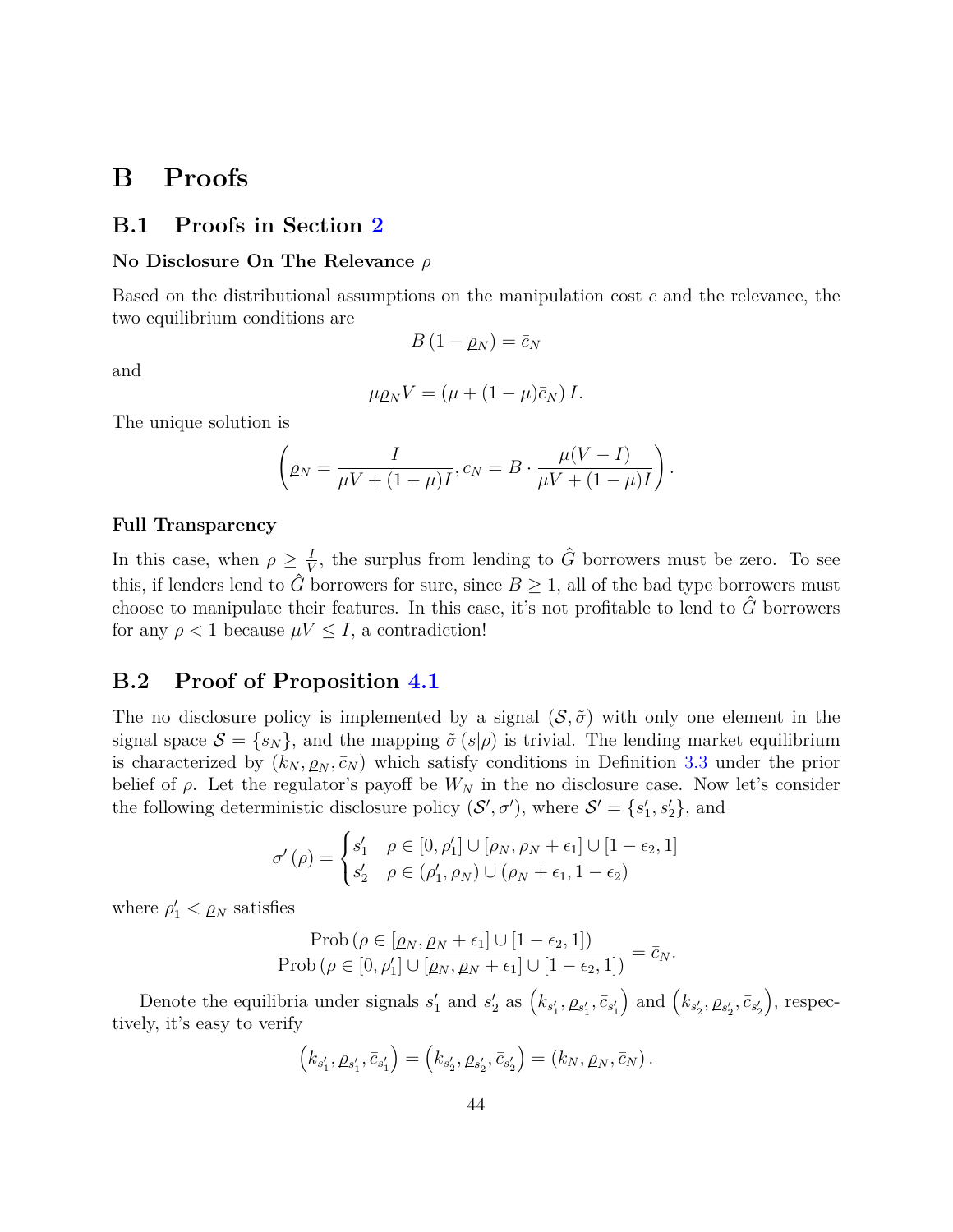Then introducing the policy  $(S', \sigma')$  doesn't change the regulator's payoff, i.e.,  $W_N = W'$ , where the regulator's payoff under disclosure policy  $(S', \sigma')$  can be written as

$$
W' = \text{Prob}\left(\rho \in [0, \rho'_1] \cup [\rho_N, \rho_N + \epsilon_1] \cup [1 - \epsilon_2, 1]\right) \cdot \mathbb{E}^{s'_1} \left[ \left(\mu \tilde{V} - \left(\mu + (1 - \mu) F_c \left(\bar{c}_{s'_1}\right)\right) I\right) \cdot \mathbb{1}_{\left\{\rho \ge \rho_{s'_1}\right\}} \right]
$$
\n
$$
+ \text{Prob}\left(\rho \in (\rho'_1, \rho_N) \cup (\rho_N + \epsilon_1, 1 - \epsilon_2)\right) \cdot \mathbb{E}^{s'_2} \left[ \left(\mu \tilde{V} - \left(\mu + (1 - \mu) F_c \left(\bar{c}_{s'_2}\right)\right) I\right) \cdot \mathbb{1}_{\left\{\rho \ge \rho_{s'_2}\right\}} \right]
$$
\n
$$
(26)
$$

Then, let's construct a new disclosure policy based on  $(S', \sigma')$ , and show that the new disclosure policy increases regulator's payoff. Let's consider the deterministic disclosure policy  $(S'', \sigma'')$ , with  $S'' = \{s''_1, s''_2, s''_3\}$ , and

$$
\sigma'' = \begin{cases} s_1'' & \rho \in [\rho_N, \rho_N + \epsilon_1] \\ s_2'' & \rho \in [0, \rho_1'] \cup [1 - \epsilon_2, 1] \\ s_3'' & \rho \in (\rho_1', \rho_N) \cup (\rho_N + \epsilon_1, 1 - \epsilon_2) \end{cases}
$$

<span id="page-44-1"></span><span id="page-44-0"></span>*.*

The signal realization  $s_3''$  is "equivalent" to the signal realization  $s_2'$  in disclosure policy  $(S', \sigma')$ , both induce the same posterior belief in  $(\rho'_1, \rho_N) \cup (\rho_N + \epsilon_1, 1 - \epsilon_2)$ . The difference is that policy  $(S'', \sigma'')$  further reveals if the true state is in  $[\rho_N, \rho_N + \epsilon_1]$  or not. Note that the regulator's payoff in state  $[\rho_N, \rho_N + \epsilon_1]$  is close to zero in the no disclosure case, as  $\rho_N$  is the equilibrium cutoff in lending decisions. So revealing this information only changes the regulator's payoff marginally in states  $\rho \in [\rho_N, \rho_N + \epsilon_1]$ . However, the increase in regulator's payoff is non-trivial. Note that the approval probability is lower under  $s_2''$  compared to the no disclosure case, so the equilibrium data manipulation level is lower under  $s_2''$ . As what we will show later, this is the dominating effect thus the regulator's payoff increases under the disclosure policy  $(S'', \sigma'')$ . To see this, note that the regulator's payoff under  $(S'', \sigma'')$  is

$$
W'' = \text{Prob}\left(\rho \in [\rho_N, \rho_N + \epsilon_1]\right) \cdot \mathbb{E}^{s''_1} \left[ \left(\mu \tilde{V} - \left(\mu + (1 - \mu) F_c \left(\bar{c}_{s''_1}\right)\right) I\right) \cdot \mathbb{1}_{\left\{\rho \ge \rho_{s''_1}\right\}} \right]
$$
  
+ 
$$
\text{Prob}\left(\rho \in [0, \rho'_1] \cup [1 - \epsilon_2, 1]\right) \cdot \mathbb{E}^{s''_2} \left[ \left(\mu \tilde{V} - \left(\mu + (1 - \mu) F_c \left(\bar{c}_{s''_2}\right)\right) I\right) \cdot \mathbb{1}_{\left\{\rho \ge \rho_{s''_2}\right\}} \right]
$$
  
+ 
$$
\text{Prob}\left(\rho \in (\rho'_1, \rho_N) \cup (\rho_N + \epsilon_1, 1 - \epsilon_2)\right) \cdot \mathbb{E}^{s''_3} \left[ \left(\mu \tilde{V} - \left(\mu + (1 - \mu) F_c \left(\bar{c}_{s''_3}\right)\right) I\right) \cdot \mathbb{1}_{\left\{\rho \ge \rho_{s''_3}\right\}} \right]
$$
  
(27)

It's obvious that the last term in  $(27)$  is equal to the last term in  $(26)$ , because equilibria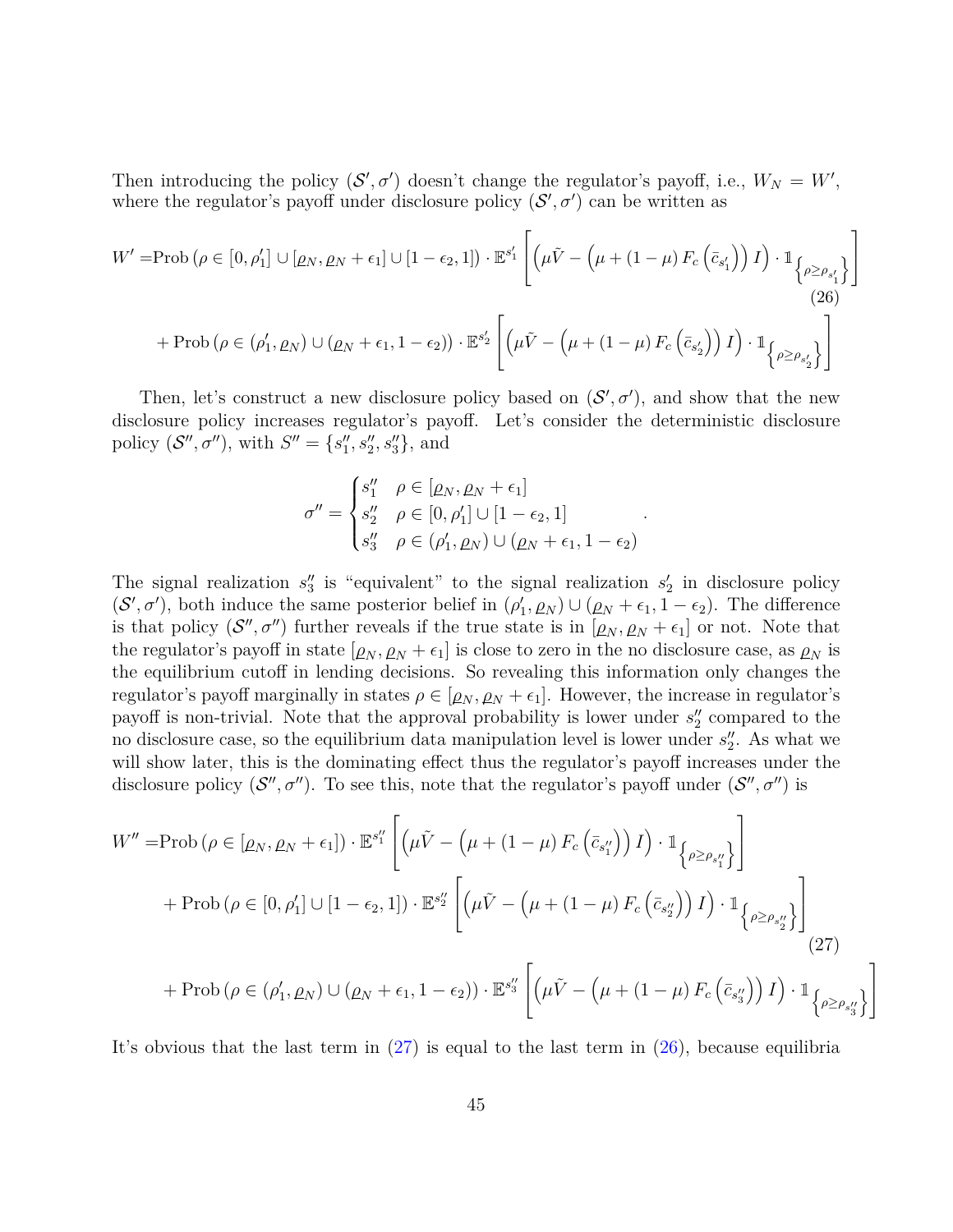under signal realizations  $s_3''$  and  $s_2'$  are the same. Then

$$
W'' - W'
$$
\n
$$
= \text{Prob}\left(\rho \in [\rho_N, \rho_N + \epsilon_1]\right) \cdot \mathbb{E}^{s_1''} \left[ \left(\mu \tilde{V} - \left(\mu + (1 - \mu) F_c \left(\bar{c}_{s_1''}\right)\right) I\right) \cdot \mathbb{1}_{\left\{\rho \ge \rho_{s_1''}\right\}} \right]
$$
\n
$$
+ \text{Prob}\left(\rho \in [0, \rho'_1] \cup [1 - \epsilon_2, 1]\right) \cdot \mathbb{E}^{s_2''} \left[ \left(\mu \tilde{V} - \left(\mu + (1 - \mu) F_c \left(\bar{c}_{s_2''}\right)\right) I\right) \cdot \mathbb{1}_{\left\{\rho \ge \rho_{s_2''}\right\}} \right]
$$
\n
$$
- \text{Prob}\left(\rho \in [0, \rho'_1] \cup [\rho_N, \rho_N + \epsilon_1] \cup [1 - \epsilon_2, 1]\right) \cdot \mathbb{E}^{s_1'} \left[ \left(\mu \tilde{V} - \left(\mu + (1 - \mu) F_c \left(\bar{c}_{s_1'}\right)\right) I\right) \cdot \mathbb{1}_{\left\{\rho \ge \rho_{s_1'}\right\}} \right]
$$
\n
$$
\ge \text{Prob}\left(\rho \in [0, \rho'_1] \cup [1 - \epsilon_2, 1]\right) \cdot \mathbb{E}^{s_2''} \left[ \left(\mu \tilde{V} - \left(\mu + (1 - \mu) F_c \left(\bar{c}_{s_2''}\right)\right) I\right) \cdot \mathbb{1}_{\left\{\rho \ge \rho_{s_2''}\right\}} \right]
$$
\n
$$
- \text{Prob}\left(\rho \in [0, \rho'_1] \cup [\rho_N, \rho_N + \epsilon_1] \cup [1 - \epsilon_2, 1]\right) \cdot \mathbb{E}^{s_1'} \left[ \left(\mu \tilde{V} - \left(\mu + (1 - \mu) F_c \left(\bar{c}_{s_1'}\right)\right) I\right) \cdot \mathbb{1}_{\left\{\rho \ge \rho_{s_1'}\right\}} \right]
$$

Note that  $\rho_{s_1'} = \rho_N$ , we know

$$
\text{Prob}\left(\rho \in [0,\rho_1'] \cup [\rho_N, \rho_N + \epsilon_1] \cup [1 - \epsilon_2, 1]\right) \cdot \mathbb{E}^{s_1'} \left[ \left(\mu \tilde{V} - \left(\mu + (1 - \mu) F_c \left(\bar{c}_{s_1'}\right)\right) I\right) \cdot \mathbb{1}_{\left\{\rho \ge \rho_{s_1'}\right\}} \right]
$$
\n
$$
= \frac{\text{Prob}\left(\rho \in [\rho_N, \rho_N + \epsilon_1]\right) \cdot \mathbb{E}\left[\left(\mu \tilde{V} - \left(\mu + (1 - \mu) F_c \left(\bar{c}_N\right)\right) I\right) | \rho \in [\rho_N, \rho_N + \epsilon_1]\right]}{\text{+Prob}\left(\rho \in [1 - \epsilon_2, 1]\right) \cdot \mathbb{E}\left[\left(\mu \tilde{V} - \left(\mu + (1 - \mu) F_c \left(\bar{c}_N\right)\right) I\right) | \rho \in [1 - \epsilon_2, 1]\right]}
$$

Then

$$
W'' - W' = \text{Prob}\left(\rho \in [1 - \epsilon_2, 1]\right) \cdot \left[ (1 - \mu) I \left( F_c \left( \bar{c}_N \right) - F_c \left( \bar{c}_{s_2''} \right) \right) \right]
$$
  
- 
$$
\text{Prob}\left(\rho \in [\rho_N, \rho_N + \epsilon_1]\right) \cdot \mathbb{E}\left[ \left( \mu \tilde{V} - (\mu + (1 - \mu) F_c \left( \bar{c}_N \right)) I \right) \mid \rho \in [\rho_N, \rho_N + \epsilon_1] \right].
$$

In the equilibrium of subgame  $s_1''$ ,

$$
\bar{c}_{s_2''} = \frac{\text{Prob}\left(\rho \in [1 - \epsilon_2, 1]\right)}{\text{Prob}\left(\rho \in [0, \rho_1'] \cup [1 - \epsilon_2, 1]\right)}
$$

$$
= \frac{\bar{c}_N - x}{1 - x}
$$

where

$$
x = \frac{\text{Prob}(\rho \in [\rho_N, \rho_N + \epsilon_1]) \cdot (1 - \bar{c}_N)}{\text{Prob}(\rho \in [0, \rho'_1])}.
$$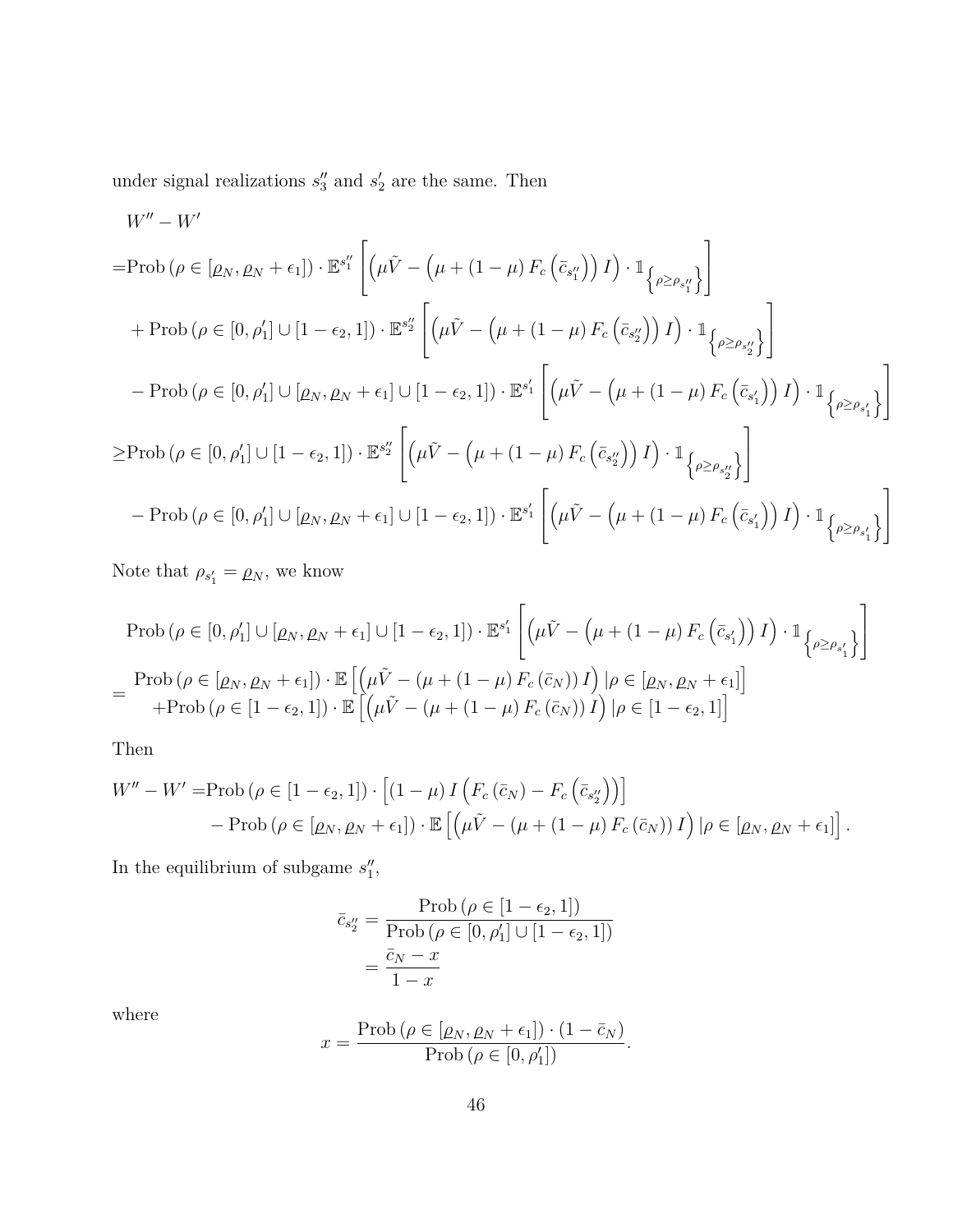Consider the case when fixing  $\epsilon_2$ , and let  $\epsilon_1 \to 0$ , then  $x \to 0$  and  $\bar{c}_{s''_2} = \bar{c}_N - x(1 - \bar{c}_N) + o(x)$ .

$$
W'' - W'
$$
\n
$$
= \text{Prob}\left(\rho \in [\rho_N, \rho_N + \epsilon_1]\right) \cdot \left[\begin{array}{c} \text{Prob}\left(\rho \in [1 - \epsilon_2, 1]\right) \cdot \frac{(1 - \mu)I\left(F_c(\bar{c}_N) - F_c\left(\bar{c}_{s_2''}\right)\right)}{\text{Prob}\left(\rho \in [\rho_N, \rho_N + \epsilon_1]\right)} - \\\\ \mathbb{E}\left[\left(\mu\tilde{V} - (\mu + (1 - \mu) F_c(\bar{c}_N)) I\right) | \rho \in [\rho_N, \rho_N + \epsilon_1]\right] \\\\ \approx \text{Prob}\left(\rho \in [\rho_N, \rho_N + \epsilon_1]\right) \cdot \left[\begin{array}{c} \frac{\text{Prob}\left(\rho \in [1 - \epsilon_2, 1]\right)(1 - \bar{c}_N)}{\text{Prob}\left(\rho \in [0, \rho'_1]\right)} \cdot \frac{(1 - \mu)I(F_c(\bar{c}_N) - F_c(\bar{c}_N - x(1 - \bar{c}_N)))}{x} - \\\\ \mathbb{E}\left[\left(\mu\tilde{V} - (\mu + (1 - \mu) F_c(\bar{c}_N)) I\right) | \rho \in [\rho_N, \rho_N + \epsilon_1]\right] \\\\ \approx \text{Prob}\left(\rho \in [\rho_N, \rho_N + \epsilon_1]\right) \cdot \left[\begin{array}{c} \frac{\text{Prob}\left(\rho \in [1 - \epsilon_2, 1]\right)(1 - \bar{c}_N)^2(1 - \mu)I}{\text{Prob}\left(\rho \in [0, \rho'_1]\right)} \cdot F_c'(\bar{c}_N) - \\\\ \mathbb{E}\left[\left(\mu\tilde{V} - (\mu + (1 - \mu) F_c(\bar{c}_N)) I\right) | \rho \in [\rho_N, \rho_N + \epsilon_1]\right] \end{array}\right].
$$

Since  $\epsilon_1 \rightarrow 0$ , we must have

$$
\mathbb{E}\left[\left(\mu\tilde{V}-(\mu+(1-\mu)F_c(\bar{c}_N))I\right)|\rho\in[\rho_N,\rho_N+\epsilon_1]\right]\to 0,
$$

because the equilibrium condition in the no disclosure case is

$$
\mathbb{E}\left[\left(\mu\tilde{V}-(\mu+(1-\mu)F_c(\bar{c}_N))I\right)|\rho=\rho_N\right]=0.
$$

With  $F'_c(\bar{c}_N) > 0$ , then we must have

$$
W''-W'>0
$$

which means that the no disclosure policy is dominated by our new disclosure policy  $(S'', \sigma'')$ .

# **B.3 Proof of Lemma [5.1](#page-26-0)**

The full disclosure policy  $(S, \sigma)$  can be implemented by space  $S = [0, 1]$  and a deterministic message function  $\sigma(\rho) = \rho$ . In this case, the true state  $\rho$  is perfectly revealed to the public. Denote  $\rho$  as the solution of

$$
m\left( \rho \right) =I,
$$

For any  $s = \rho > m^{-1}(I)$ , the lending market equilibrium of subgame *s*,  $(k_s, \rho_s, \bar{c}_s)$ , must satisfy  $\rho_s = \rho$ , and thus

<span id="page-46-0"></span>
$$
\mu m\left(\rho\right) - k_s = 0.\tag{28}
$$

To see this, suppose  $\mu(\rho) > k_s$ , in equilibrium all  $\hat{G}$  borrowers must be approved, and all bad type borrowers must choose to manipulate because of Assumption [3.](#page-15-0) Then the regulator's payoff of financing all  $\hat{G}$  borrowers is

$$
\mu m\left(\rho\right) - I \leq \mu m\left(1\right) - I \leq 0,
$$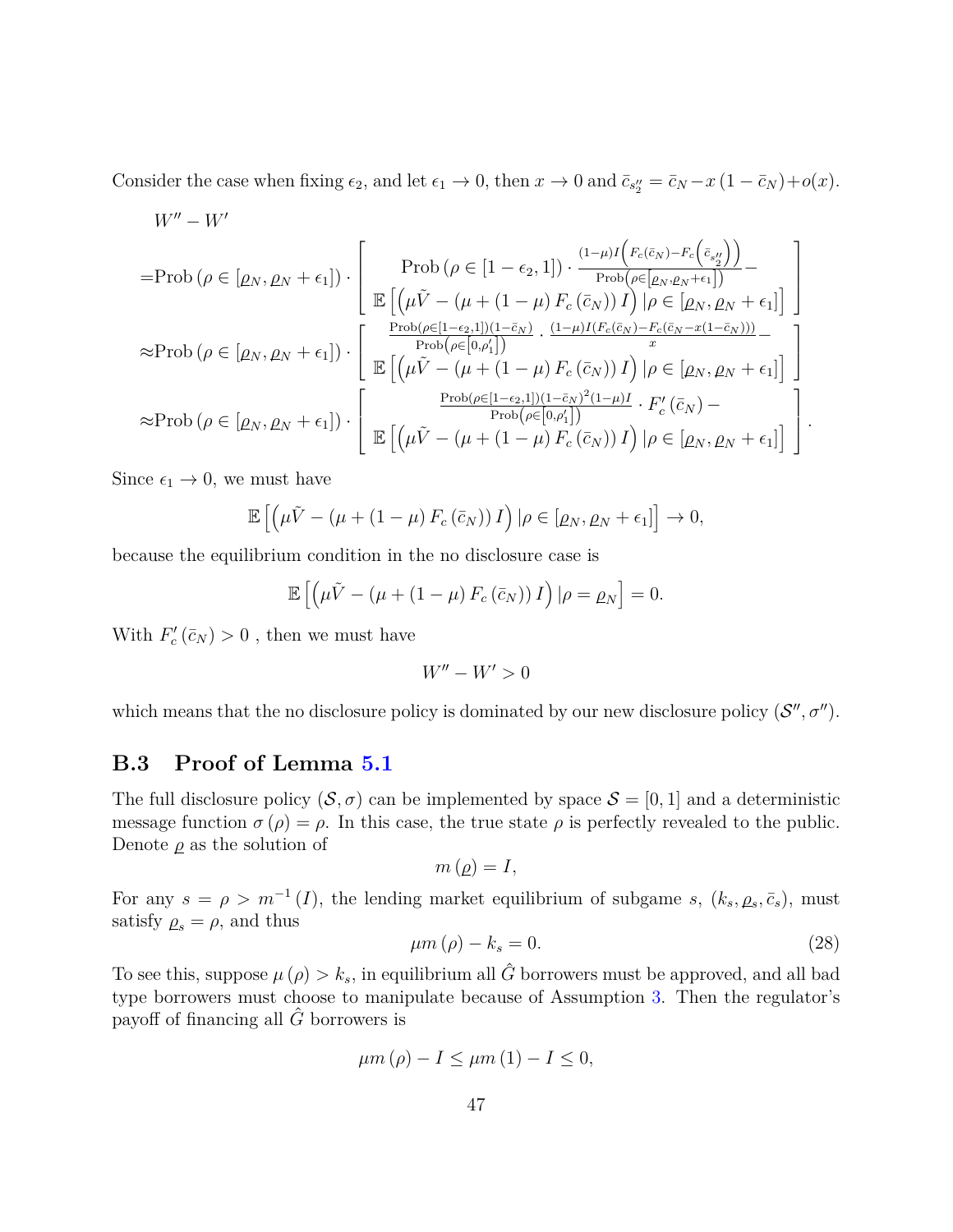and the equality holds only when  $\rho = 1$ . As as result, lenders will not lend to  $\hat{G}$  borrowers for all  $\rho < 1$ , a contradiction. So in equilibrium condition [\(28\)](#page-46-0) must hold. And this condition implies that the regulator's payoff is zero.

Next, it's obvious that when  $\rho \leq \rho$ , lender will never lend to any borrowers. In summary, regulator's payoff is zero for any  $s \in S$  thus the regulator's total payoff is  $W_F = 0$  under full disclosure policy.

### **B.4 Proof of Lemma [5.2](#page-26-1)**

The results are directly derived from the definition of lending market equilibrium. For any two equlibria  $(k_{s_1}, \rho_{s_1}, \bar{c}_{s_1})$  and  $(k_{s_2}, \rho_{s_2}, \bar{c}_{s_2})$ , the first condition in Definition [3.3](#page-19-4)

$$
\mu m\left(\rho_s\right) = k_s
$$

implies

<span id="page-47-0"></span>
$$
k_{s_1} \ge k_{s_2} \Longleftrightarrow \rho_{s_1} \ge \rho_{s_2},\tag{29}
$$

because  $m(\cdot)$  is an increasing function. The third condition

$$
k_s = \left[\mu + \left(1 - \mu\right) F_c\left(\bar{c}_s\right)\right] I
$$

implies that

<span id="page-47-1"></span>
$$
k_{s_1} \ge k_{s_2} \Longleftrightarrow \bar{c}_{s_1} \ge \bar{c}_{s_2}.\tag{30}
$$

Then  $(29)$  and  $(30)$  complete the proof.

### **B.5 Proof of Lemma [5.3](#page-26-2)**

We just need to verify that the regulator's payoff is unchanged under the new disclosure policy  $(S', \tilde{\sigma}')$ . Notice that

$$
\tilde{\sigma}'(s|\rho) = \tilde{\sigma}(s|\rho)
$$

for any  $\rho \in [0,1]$  and  $s \in \mathcal{S} \setminus \{s_1, s_2\} = \mathcal{S}' \setminus \{s'_0\}$ . Then for any  $s \in \mathcal{S} \setminus \{s_1, s_2\} = \mathcal{S}' \setminus \{s'_0\}$ , the posterior beliefs are the same under the two policies, i.e., for any  $s \in S \setminus \{s_1, s_2\} = S' \setminus \{s'_0\},\$ we have

$$
\pi(\rho|s) = \pi'(\rho|s).
$$

So the lending market equilibira are the same for any  $s \in S \setminus \{s_1, s_2\} = S' \setminus \{s'_0\}$  in these two policies. Besides, the regulator's payoff from signal realization  $s_0'$  in the new disclosure policy is the sum of that under signal realizations  $s_1$  and  $s_2$  in policy  $(\mathcal{S}, \sigma)$ , this is because the lending market equilibrium under  $s_0$ ,  $s_1$  and  $s_2$  are all the same, and the probability of observing  $s'_0$  in the new policy is the sum of the probabilities of observing  $s_1$  and  $s_2$  in policy  $(\mathcal{S}, \tilde{\sigma})$ . Since policy  $(\mathcal{S}, \tilde{\sigma})$  is optimal, the new policy  $(S', \tilde{\sigma}')$  must also be optimal.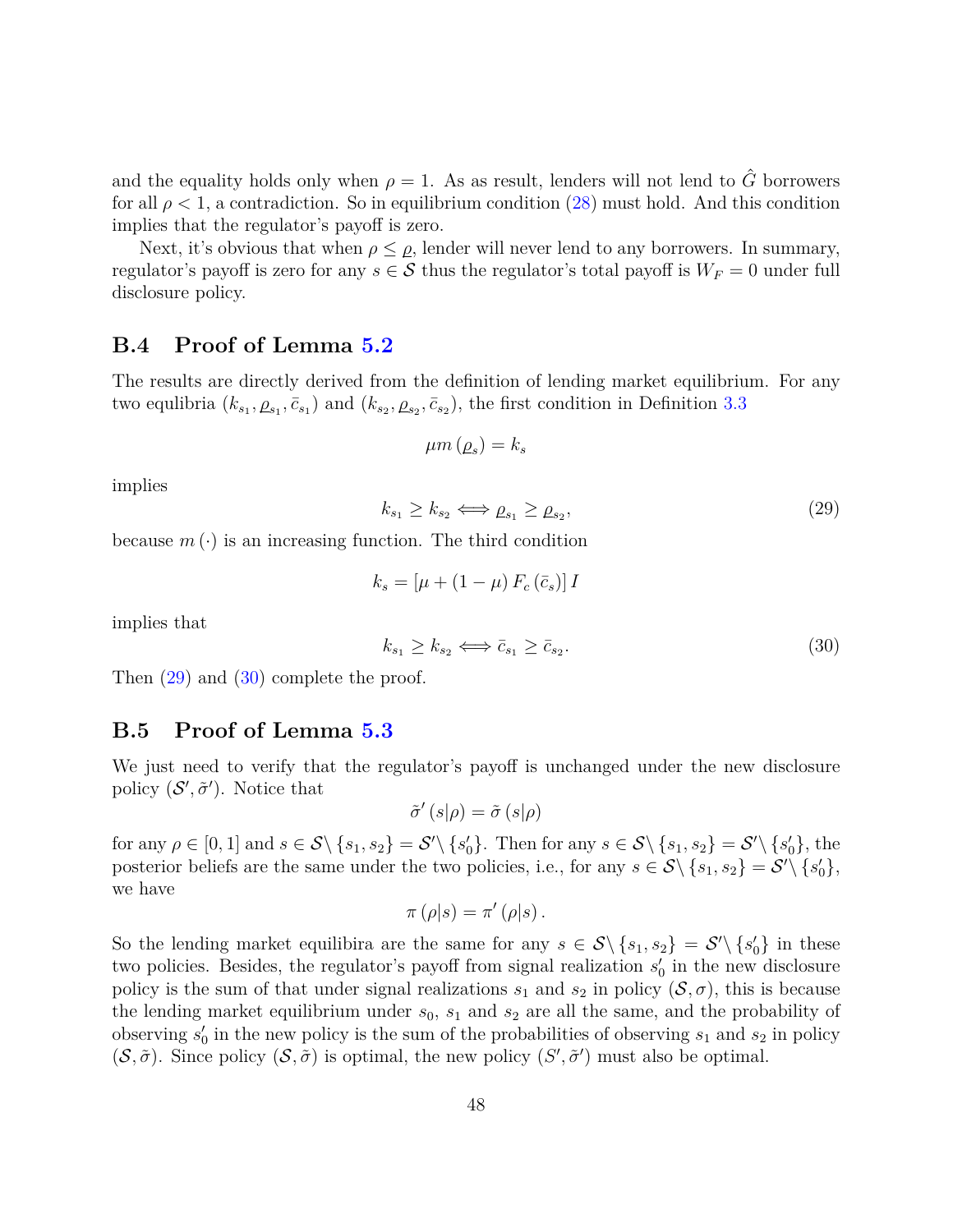# **B.6 Proof of Lemma [5.4](#page-27-0)**

Given any policy  $(S, \tilde{\sigma})$  with distribution of posteriors  $\{f(s), \pi(\rho|s)\}_{s\in S}$ , for any subgame *s*,

$$
\bar{c}_s = 0 \Longleftrightarrow \rho_s = m^{-1}(I) \Longleftrightarrow k_s = I.
$$

In this equilibrium, there is no manipulation, and lenders always reject all loan applications. The posterior belief must satisfy

$$
\sup \{\sup \left(\pi\left(\rho|s\right)\right)\}\leq m^{-1}\left(I\right).
$$

Since  $m(1) > I$ , there must exist at least one signal realization  $s_1$ , such that

$$
\bar{c}_{s_1} > 0.
$$

Suppose there also exists another signal realization *s*2, such that

$$
\bar{c}_{s_2}=0.
$$

Here assume both the probabilities of  $s_1$  and  $s_2$  are positive<sup>[26](#page-48-0)</sup>, then let's consider a new policy  $(S', \sigma')$  with distribution of posteriors  $\{f'(s), \pi'(\rho|s)\}_{s \in S'}$ , signal space  $S' = \{s'_0\} \cup$  $\mathcal{S}\backslash \{s_1, s_2\}$ , and

$$
\tilde{\sigma}'\left(s|\rho\right) = \tilde{\sigma}\left(s|\rho\right) \mathbbm{1}_{\mathcal{S}\backslash\{s_1,s_2\}}\left(s\right) + \left(\tilde{\sigma}\left(s_1|\rho\right) + \tilde{\sigma}\left(s_2|\rho\right)\right) \mathbbm{1}_{\{s_0'\}}\left(s\right).
$$

Obviously, any signal realization  $s \in \mathcal{S} \backslash \{s_1, s_2\}$  must exist in the signal spaces of both disclosure polices, and induce the same lending market equilibrium. Besides, for signal realization  $s'_0$  in  $(S', \sigma')$  and  $\{s_1 \cdot s_2\}$  in  $(S, \sigma)$ , we have

$$
f'(s_0) = f(s_1) + f(s_2),
$$

and

$$
\pi'(\rho|s'_0) = \frac{1}{f(s_1) + f(s_2)} (f(s_1)\pi(\rho|s_1) + f(s_2)\pi(\rho|s_2)).
$$

The equilibrium conditions in Definition [3.3](#page-19-4) implies that  $\bar{c}_s$  satisfies

$$
\operatorname{Prob}\left(\rho \ge m^{-1}\left(\frac{\left[\mu + \left(1 - \mu\right)F_c\left(\bar{c}_s\right)\right]I}{\mu}\right) \mid s\right) \ge \frac{\bar{c}_s}{B} \ge \operatorname{Prob}\left(\rho > m^{-1}\left(\frac{\left[\mu + \left(1 - \mu\right)F_c\left(\bar{c}_s\right)\right]I}{\mu}\right) \mid s\right)
$$

Note that

$$
\Pi\left(\rho|s_0'\right) > \Pi\left(\rho|s_1\right)
$$

<span id="page-48-0"></span> $^{26}$ The proof for the case when the signal is continuous is similar, in that case, we just need to deal with density functions.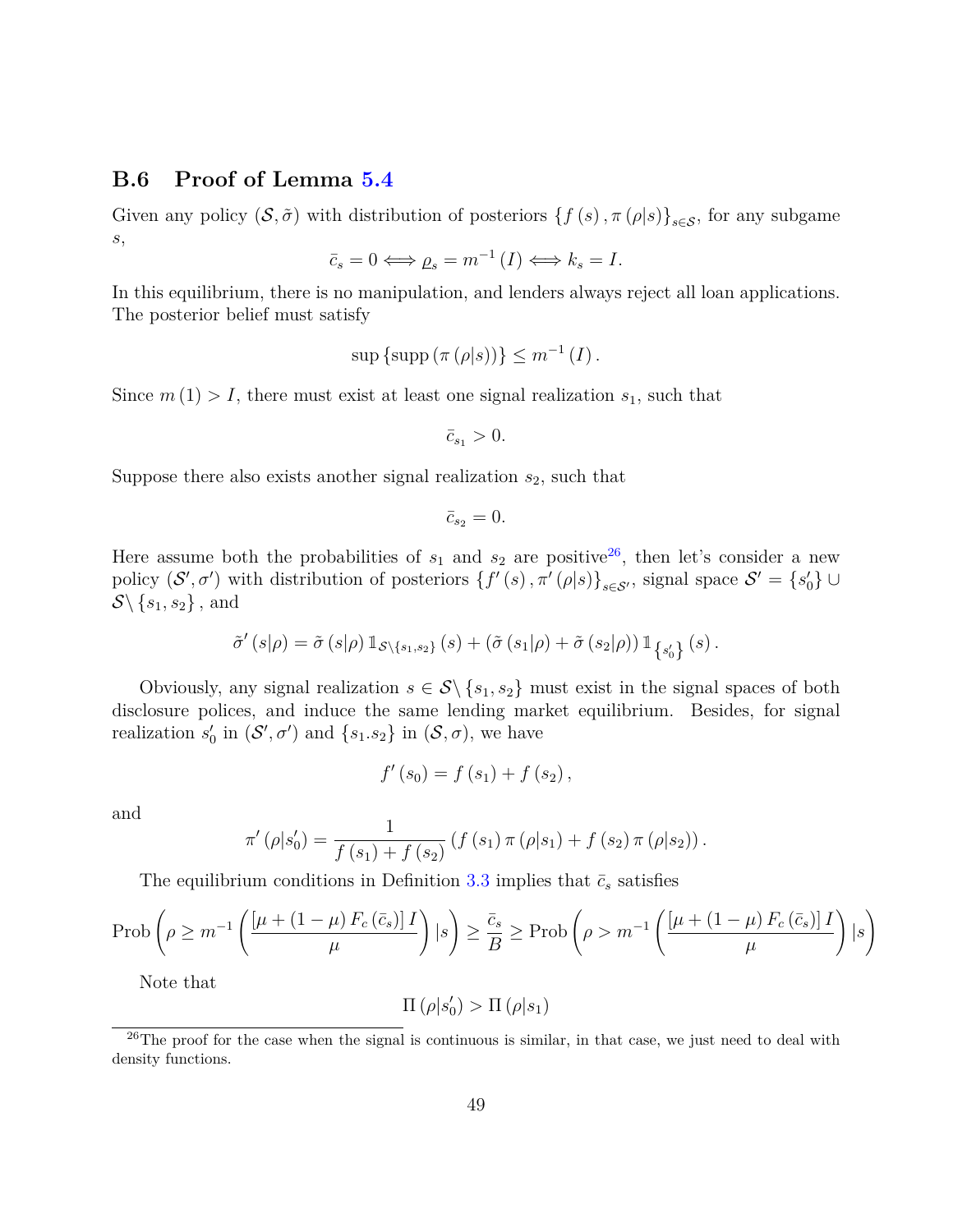for any  $\rho > m^{-1}(I)$ , and both  $m^{-1}(\cdot)$  and  $F_c(\cdot)$  are increasing functions, we conclude that

$$
\bar{c}_{s_0'}<\bar{c}_{s_1}.
$$

Since the regulator's payoff is always zero for any  $\rho \leq m^{-1}(I)$ , the difference of regulator's payoffs under  $(S', \sigma')$  and  $(S, \sigma)$  is

$$
W' - W = \frac{f(s'_0) \mathbb{E}^{s'_0} \left[ \left( \mu \tilde{V} - (\mu + (1 - \mu) F_c \left( \bar{c}_{s'_0} \right) \right) I \right] \mathbb{1}_{\left( \rho_{s'_0}, 1 \right] \cap \text{supp}(\pi(\rho|s'_0))} (s) \right]}{f(s_1) \mathbb{E}^{s_1} \left[ \left( \mu \tilde{V} - (\mu + (1 - \mu) F_c \left( \bar{c}_{s_1} \right)) I \right) \mathbb{1}_{\left( \rho_{s_1}, 1 \right] \cap \text{supp}(\pi(\rho|s_1))} (s) \right]} = \frac{f(s_1) \mathbb{E}^{s_1} \left[ \left( \mu \tilde{V} - (\mu + (1 - \mu) F_c \left( \bar{c}_{s'_0} \right)) I \right) \mathbb{1}_{\left( \rho_{s'_0}, 1 \right] \cap \text{supp}(\pi(\rho|s'_0))} (s) \right]}{f(s_1) \mathbb{E}^{s_1} \left[ \left( \mu \tilde{V} - (\mu + (1 - \mu) F_c \left( \bar{c}_{s_1} \right)) I \right) \mathbb{1}_{\left( \rho_{s_1}, 1 \right] \cap \text{supp}(\pi(\rho|s_1))} (s) \right]}.
$$

Since  $\bar{c}_{s_0} < \bar{c}_{s_1}$  and  $m^{-1}(I) < \rho_{s'_0} < \rho_{s_1}$ , we have

$$
(\rho_{s'_0}, 1] \cap \mathrm{supp} (\pi (\rho | s'_0)) = (\rho_{s_1}, 1] \cap \mathrm{supp} (\pi (\rho | s_1)),
$$

and thus

$$
W'-W>0.
$$

# **B.7 Proof of Lemma [5.5](#page-28-1)**

Suppose there exists an optimal disclosure policy  $(S, \tilde{\sigma})$  and it induces the distribution of posteriors  $\{f(s), \pi(\rho|s)\}_{s\in\mathcal{S}}$ . If S is a singleton, then the policy is simply the no information policy. In this case, let  $\rho^* = \rho_N$  and this lemma is obviously true. Otherwise, if the statement is not true, there must exist  $s_1, s_2 \in \mathcal{S}$ , with lending market equilibria  $(k_{s_1}, \rho_{s_1}, \bar{c}_{s_1})$  and  $(k_{s_2}, \rho_{s_2}, \bar{c}_{s_2})$ , such that

$$
\rho_1 > \rho_2,
$$

$$
\rho_1 \in [0, \rho_{s_1}] \cap \mathrm{supp} (\pi (\rho | s_1))
$$

and

$$
\rho_2 \in (\underline{\rho}_{s_2}, 1] \cap \mathrm{supp} (\pi (\rho | s_2)).
$$

Then there must exist intervals  $B_1$ ,  $B_2^2$ , such that

$$
\rho_1 \in B_1 \subset [0, \rho_{s_1}] \cap \mathrm{supp} (\pi (\rho | s_1)),
$$

<span id="page-49-0"></span><sup>27</sup>Note that a single point is also a closed interval.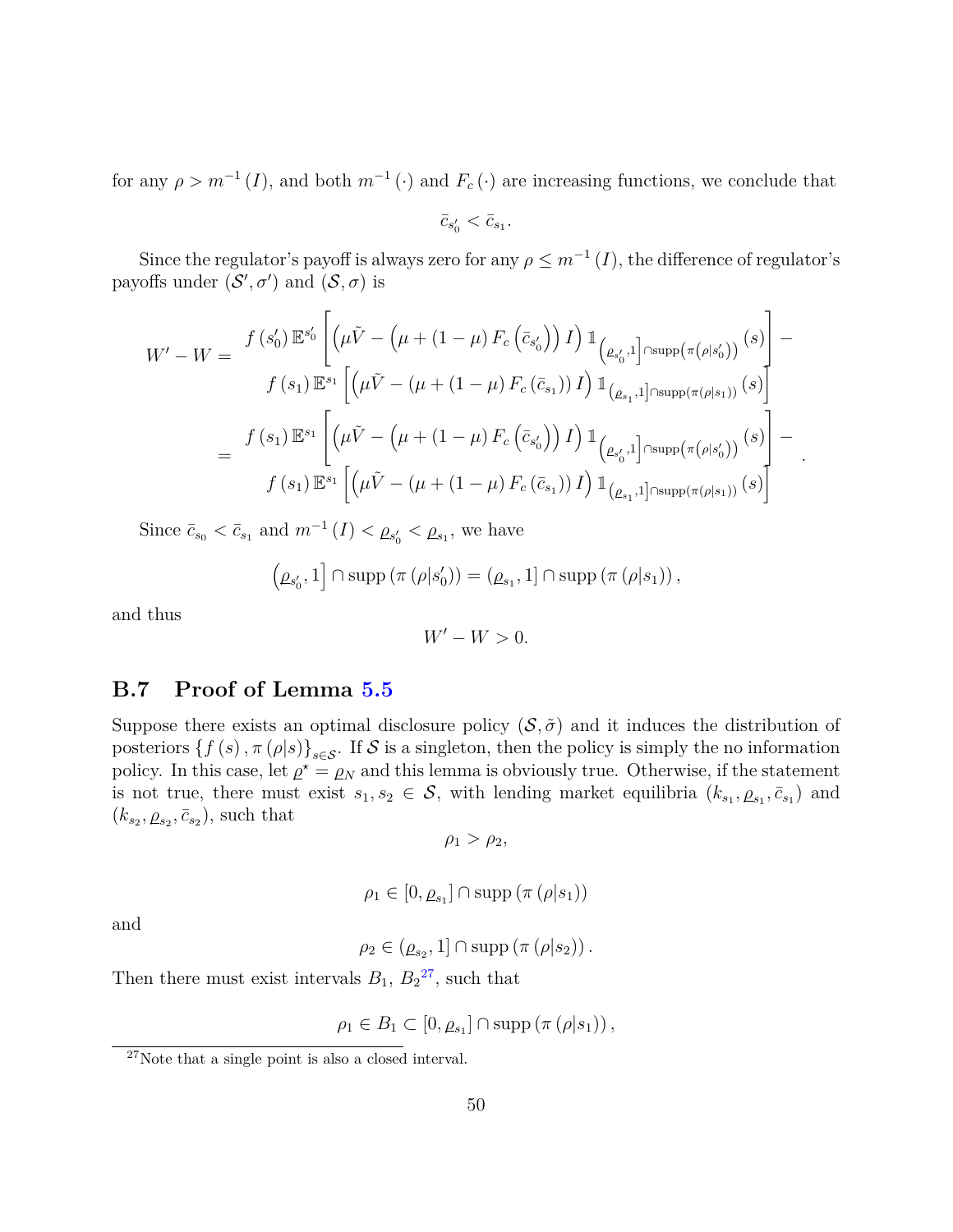$\rho_2 \in B_2 \subset (\underline{\rho}_{s_2}, 1] \cap \text{supp} (\pi (\rho | s_2))$ ,

 $\inf B_1 > \sup B_2$ 

$$
\mathrm{Prob}\left(B_1|s_1\right)=K_1>0,
$$

and

$$
Prob (B_2|s_2) = K_2 > 0.
$$

For this proof, let's assume both  $s_1$  and  $s_2$  occur with positive probability, then  $f(s_1)$ and  $f(s_s)$  represent the associated probabilities. The other case is when either  $s_1$  or  $s_2$  occur with zero probability and  $f(s_1)$  or  $f(s_2)$  represent the density functions. The proof strategy is basically the same.

In this case, if  $f(s_1) K_1 \geq f(s_2) K_2$ , then let's consider the following distribution of posteriors:  $\{\hat{f}(s), \hat{\pi}(\rho|s)\}\$  $\hat{\mathcal{S}} = \mathcal{S}, \hat{f}(s) = f(s)$ , and

$$
\hat{\pi}(\rho|s) = \begin{cases}\n\pi \left\{ \rho|s_1 \right\} + \frac{f(s_2)}{f(s_1)} \pi \left\{ \rho|s_2 \right\} \mathbb{1}_{B_2}(\rho) - \frac{f(s_2)K_2}{f(s_1)K_1} \pi \left\{ \rho|s_1 \right\} \mathbb{1}_{B_1} & \text{if } s = s_1 \\
\pi \left\{ \rho|s_2 \right\} - \pi \left\{ \rho|s_2 \right\} \mathbb{1}_{B_2} + \frac{K_2}{K_1} \pi \left\{ \rho|s_1 \right\} \mathbb{1}_{B_1} & \text{if } s = s_2 \\
\pi \left( \rho|s \right) & \text{o.w.}\n\end{cases}
$$

We can check that  $\{\hat{f}(s), \hat{\pi}(\rho|s)\}\$  $s∈S$ <sup>is Bayes-plausible, and there exists a disclosure policy</sup>  $(\hat{S}, \hat{\sigma})$  that induces this distribution of posteriors. But now in the new policy  $(\hat{S}, \hat{\sigma})$ ,  $\rho_2 \notin$ supp ( $\pi$  ( $\rho$ | $s_2$ )). And the regulator's payoff is weakly increasing under the new policy  $(\hat{S}, \hat{\sigma})$ because

- 1.  $\hat{f}(s) = f(s)$  for all  $s \in \hat{\mathcal{S}} = \mathcal{S}$ ;
- 2. the lending market equilibria  $(k_s, \rho_s, \bar{c}_s)$  are the same under the two policies for any  $s \in \mathcal{S} = \overline{\mathcal{S}}$
- 3. the regulator's payoff under any signal realizations except for  $s_2$  is unchanged;
- 4. the regulator's payoff under signal realization  $s_2$  increases.

The last point holds because with the new disclosure policy  $(\hat{S}, \hat{\sigma})$ , under the signal realization  $s_2$ , the equilibrium variables  $(k_{s_2}, \rho_{s_2}, \bar{c}_{s_2})$  is the same compared to that with policy  $(\mathcal{S}, \sigma)$ , so the total financing cost is unchanged, which is  $k_s$ . But the total payoff generated from projects increases by

$$
f(s_2) \cdot K_2 \cdot \left[ \mathbb{E} \left[ \mu m \left( \rho \right) \vert s_1, B_1 \right] - \mathbb{E} \left[ \mu m \left( \rho \right) \vert s_2, B_2 \right] \right]
$$

which is positive because inf  $B_1 > \sup B_2$ .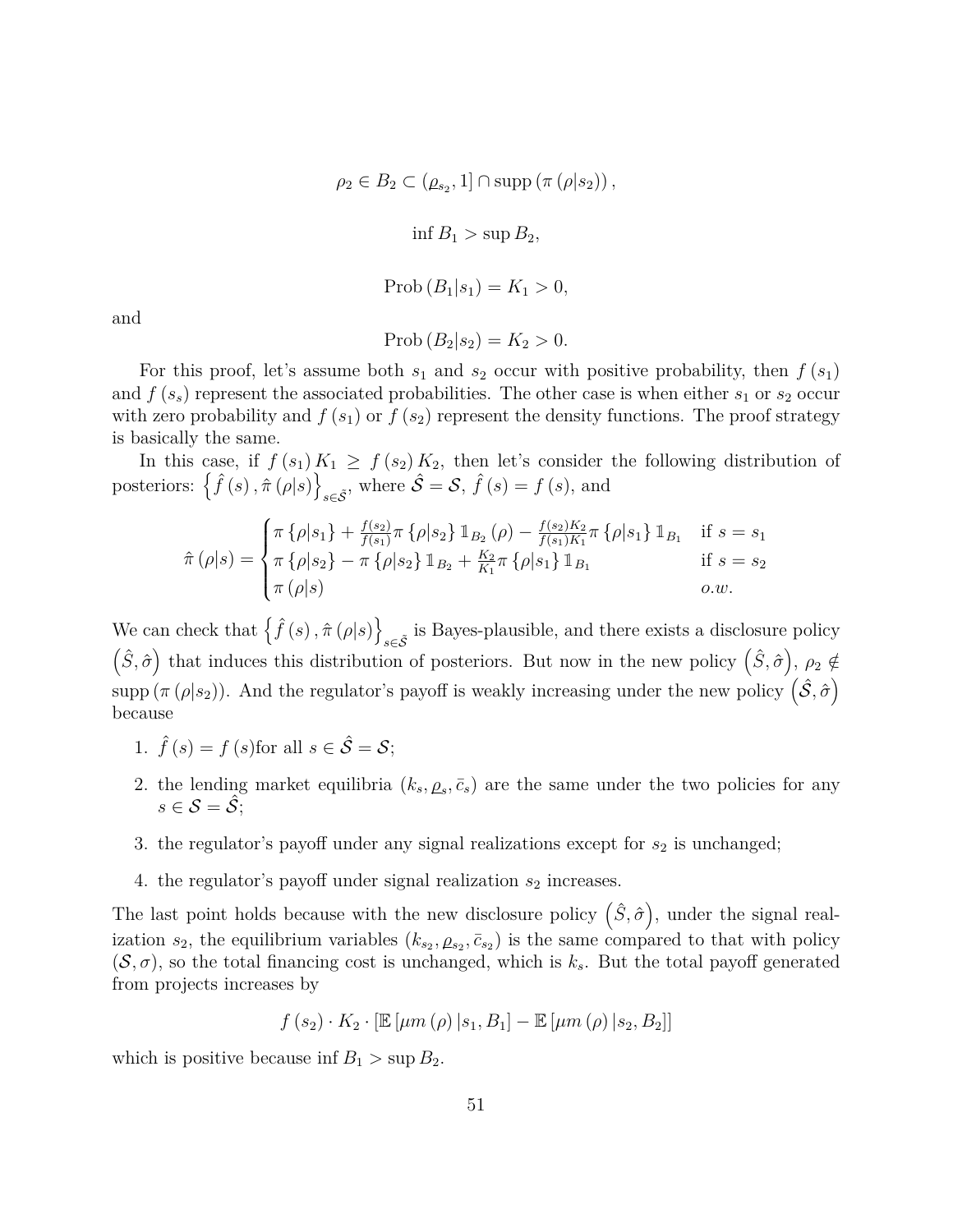# **B.8 Proof of Lemma [5.6](#page-29-0)**

For the optimal disclosure policy  $(S, \tilde{\sigma})$ , if S is a singleton, this lemma is obviously true. Otherwise, there exist two different signals  $s_1$  and  $s_2$  with probabilities(densities)  $f(s_1)$  and  $f(s_2)$ , respectively. For simplicity, let's assume that both  $f(s_1)$  and  $f(s_2)$  are positive, the proof for other cases are basically the same. Denote the lending market equilibrium variables  $\left(\tilde{k}_{s_1}, \tilde{\rho}_{s_1}, \tilde{\bar{c}}_{s_1}\right)$  and  $\left(\tilde{k}_{s_2}, \tilde{\rho}_{s_2}, \tilde{\bar{c}}_{s_2}\right)$  under these two signals. Without loss of generality, let's assume  $\tilde{\rho}_{s_1} < \tilde{\rho}_{s_2}$ . Denote the ex ante lending cutoff as  $\rho^*$  in this case. Suppose for  $s_1, s_2$ , the condition

<span id="page-51-2"></span>
$$
\sup \left\{ \sup \left( \tilde{\pi} \left( \rho | s_1 \right) \right) \cap \left( \underline{\rho}^\star, 1 \right] \right\} \le \inf \left\{ \sup \left( \tilde{\pi} \left( \rho | s_2 \right) \right) \cap \left( \underline{\rho}^\star, 1 \right] \right\} \tag{31}
$$

is not satisfied, let

$$
B = \left[ \inf \left\{ \mathrm{supp} \left( \tilde{\pi} \left( \rho | s_2 \right) \right) \cap \left( \underline{\rho}^{\star}, 1 \right] \right\}, \mathrm{sup} \left\{ \mathrm{supp} \left( \tilde{\pi} \left( \rho | s_1 \right) \right) \cap \left( \underline{\rho}^{\star}, 1 \right] \right\} \right].
$$

Then there must exist two non-negative functions  $v_1, v_2$ , such that

<span id="page-51-0"></span>
$$
\tilde{f}(s_1) v_1(\rho) + \tilde{f}(s_2) v_2(\rho) = \tilde{f}(s_1) \tilde{\pi} \{ \rho | s_1 \} \cdot \mathbb{1}_B(\rho) + \tilde{f}(s_2) \tilde{\pi} \{ \rho | s_2 \} \cdot \mathbb{1}_B(\rho) , \tag{32}
$$

$$
\sup \{\sup (v_1(\rho)) \cap (\rho^*, 1]\} \le \inf \{\sup (v_2(\rho)) \cap (\rho^*, 1]\}
$$

and

<span id="page-51-1"></span>
$$
\int v_1(\rho) d\rho = \int \pi \left\{ \rho | s_1 \right\} \cdot \mathbb{1}_B(\rho) d\rho. \tag{33}
$$

 $\left\{\hat{f}(s), \hat{\pi}(\rho|s)\right\}$ Now let's consider the following distribution of posterior beliefs with signal space  $S$ :  $\sum_{s \in \mathcal{S}}$ , where  $\hat{f}(s) = f(s)$  and

$$
\hat{\pi}(\rho|\tilde{s}) = \begin{cases}\n\tilde{\pi}\left\{\rho|s_1\right\} - \tilde{\pi}\left\{\rho|s_1\right\} \cdot \mathbb{1}_B(\rho) + v_1(\rho) & \text{if } \tilde{s} = s_1 \\
\tilde{\pi}\left\{\rho|s_2\right\} - \tilde{\pi}\left\{\rho|s_2\right\} \mathbb{1}_B(\rho) + v_2(\rho) & \text{if } \tilde{s} = s_2 \\
\tilde{\pi}(\rho|s) & o.w.\n\end{cases}
$$

We can check that the new distribution of posteriors  $\{\hat{f}(s), \hat{\pi}(\rho|s)\}\$  $s \in S$  is still Bayesplausible, because

$$
\int v_1(\rho) d\rho = \int \tilde{\pi} {\rho |s_1} \cdot \mathbb{1}_B(\rho) d\rho
$$

and

$$
\int v_2(\rho) d\rho = \int \tilde{\pi} {\rho |s_2} \cdot \mathbb{1}_B(\rho) d\rho.
$$

The second condition is a direct result of [\(32\)](#page-51-0) and [\(33\)](#page-51-1). And we can check that  $\{\hat{f}(s), \hat{\pi}(\rho|s)\}$ *s*∈S can be induced by a disclosure policy  $(S, \hat{\sigma})$ . Now the condition [\(31\)](#page-51-2) is not violated anymore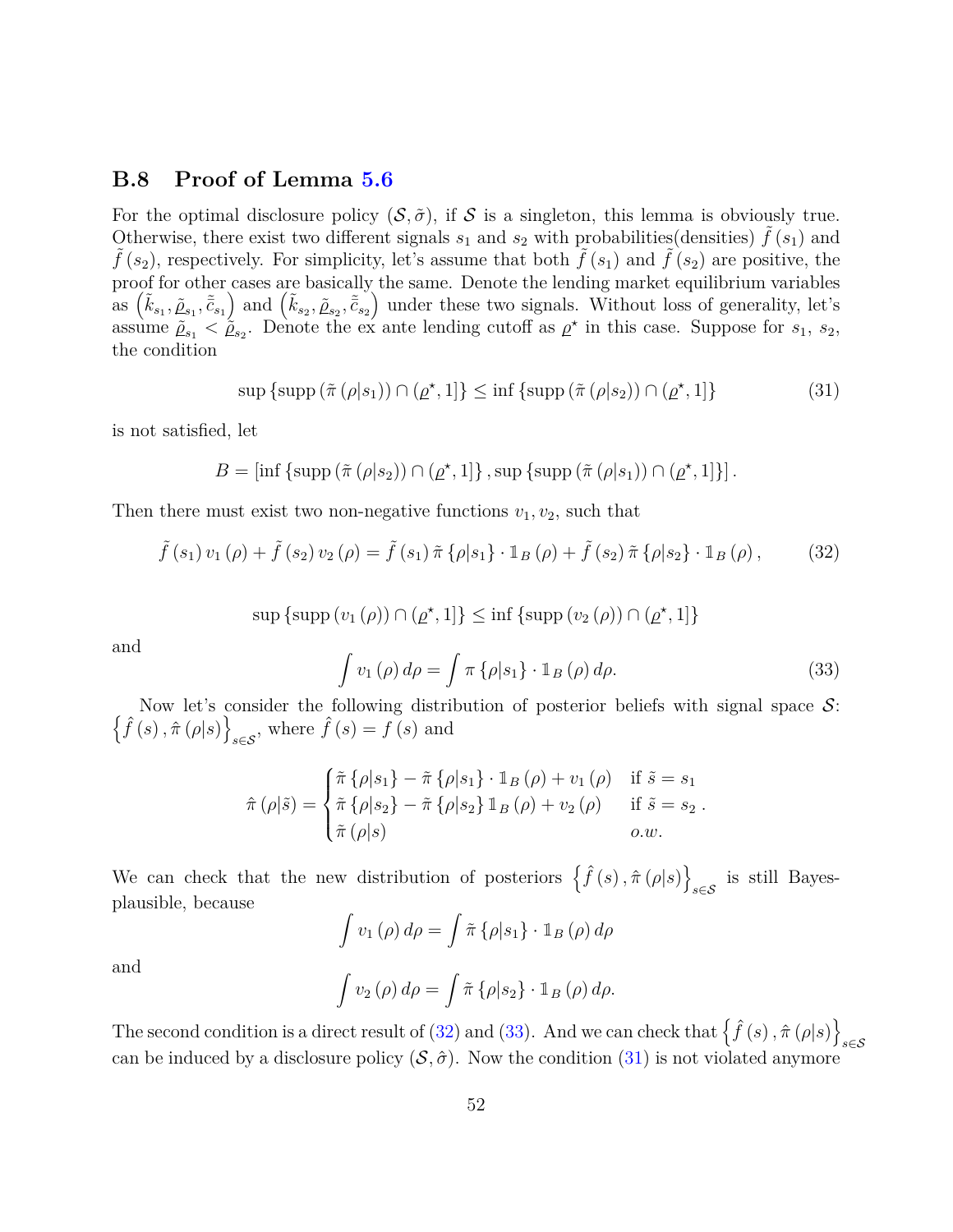in the new policy. Then we just need to show that the regulator's payoff is unchanged under the new policy, and thus it is still optimal. To see this, with policy  $(S, \tilde{\sigma})$ , we know under posterior belief  $\tilde{\pi}(\rho|s_1)$ 

$$
\mathrm{Prob}^{(\mathcal{S}, \tilde{\sigma})} \left( \rho > \rho_{s_1} | s_1 \right) = \frac{\bar{c}_{s_1}}{B}.
$$

Note that since  $\rho_{s_1} < \rho_{s_2}$ , we know

$$
\inf \{\supp (\pi (\rho | s_2)) \cap (\rho^*, 1]\} \geq \rho_{s_2} > \rho_{s_1}.
$$

Then for any  $\rho \in B$ , we must have  $\rho > \rho_{s_1}$ . Then under posterior belief  $\hat{\pi}(\rho|s_1)$ , we know

$$
\text{Prob}^{(\mathcal{S},\hat{\sigma})}(\rho > \rho_{s_1}|s_1) = \text{Prob}^{(\mathcal{S},\tilde{\sigma})}(\rho > \rho_{s_1}|s_1) - \int \tilde{\pi} \left\{ \rho |s_1 \right\} \cdot \mathbb{1}_B(\rho) d\rho + \int v_1(\rho) d\rho
$$

$$
= \text{Prob}^{(\mathcal{S},\tilde{\sigma})}(\rho > \rho_{s_1}|s_1)
$$

$$
= \frac{\bar{c}_{s_1}}{B}.
$$

The second equality comes from condition [\(33\)](#page-51-1). Based on this, we can check all other equilibrium conditions are also satisfied, and this implies  $(\hat{\phi}_{s_1}, \hat{\rho}_{s_1}, \hat{\Delta}_{s_1}) = (\phi_{s_1}, \rho_{s_1}, \Delta_{s_1}).$ Similarly, we can check  $(\tilde{k}_s, \tilde{\rho}_s, \tilde{\bar{c}}_s) = (k_s, \rho_s, \bar{c}_s)$ . For all other  $s \in \mathcal{S} \setminus \{s_1, s_2\}$ , it's obvious that the lending market equilibria are all the same under these two disclosure policies. Then we can easily show that the regulator's payoff is the same under those two policies.

The proof strategy still works if condition [\(33\)](#page-51-1) is not satisfied in the optimal policy  $(S, \sigma)$ . Besides, note that the third property in Lemma [5.6](#page-29-0) implies the second property in Lemma [5.6,](#page-29-0) and these two jointly imply that the disclosure policy must be deterministic. Since all the posterior lending market equilibira are the same, the ex ante lending cutoff  $\rho^*$  must be unchanged.

### **B.9 Proof of Theorem [5.1](#page-30-0)**

Lemma [5.6](#page-29-0) shows that for any optimal policy, there exists a deterministic optimal policy  $(\mathcal{S}, \sigma)$  that induces almost equivalent lending market equilibria. Our Criterion [2](#page-27-1) implies that for any two distinct signal realizations  $s_1, s_2 \in \mathcal{S}$ , we must have

$$
\bar{c}_{s_1} \neq \bar{c}_{s_2}.
$$

Then we consider a new signal space  $S' = [\bar{c}_{\min}, \bar{c}_{\max}]$ , where

$$
\bar{c}_{\min}\text{=}\!\inf_{s\in\mathcal{S}}\left\{ \bar{c}_{s}\right\}
$$

and

$$
\bar{c}_{\max} = \sup_{s \in \mathcal{S}} \left\{ \bar{c}_s \right\},\,
$$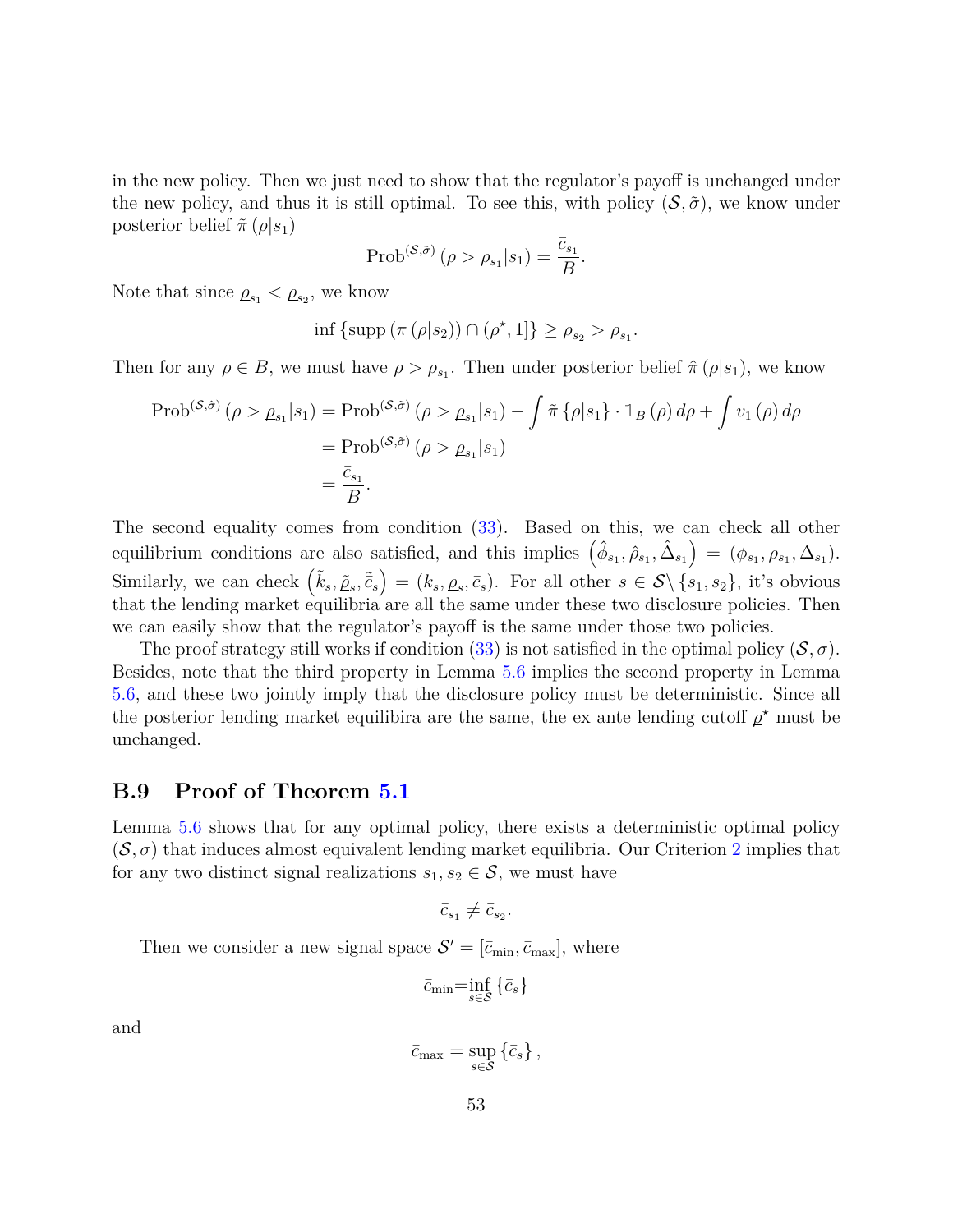and a message function

$$
\sigma'(\rho) = \bar{c}_{\sigma(\rho)}.
$$

Then obviously  $(S', \sigma')$  is also a deterministic optimal policy, with the same lending market equilibira as  $(S, \sigma)$ . And the cutoff  $\rho^*$  will be the same under these two optimal policies. For any two signals  $s'_1, s'_2 \in \mathcal{S}'$ , and  $s'_1 < s'_2$  where both  $\sigma'^{-1}(s'_1)$  and  $\sigma'^{-1}(s'_2)$  are nonempty. Based on the construction of the new policy, we must have

$$
\sup \left\{ \sigma^{-1}\left(s_1'\right) \cap \left[0, \underline{\rho}^\star\right] \right\} \le \inf \left\{ \sigma^{-1}\left(s_2'\right) \cap \left[0, \underline{\rho}^\star\right] \right\}
$$

and

$$
\sup \left\{ \tilde{\sigma}^{-1} \left( s_1' \right) \cap \left( \underline{\rho}^{\star}, 1 \right] \right\} \le \inf \left\{ \tilde{\sigma}^{-1} \left( s_2' \right) \cap \left( \underline{\rho}^{\star}, 1 \right] \right\}.
$$

This means that for any  $\rho \in [0, \rho^*]$  or  $\rho \in (\rho^*, 1], \sigma'(\rho)$  is a weakly increasing function, with  $\inf \sigma'(\rho) = \bar{c}_{\min}$  and  $\sup \sigma'(\rho) = \bar{c}_{\max}$ .

# **B.10 Proof of Proposition [5.1](#page-32-0)**

For any optimal policy, Lemma [5.6](#page-29-0) shows that there exists another optimal policy that has the same ex ante lending cutoff  $\rho^*$ , the same lending market equilibria, and satisfies conditions [\(18\)](#page-29-1) and [\(19\)](#page-29-2). So without loss of generality, we just need to focus on optimal policies that satisfy conditions [\(18\)](#page-29-1) and [\(19\)](#page-29-2). Let's introduce the following lemmas to establish our results.

<span id="page-53-1"></span>**Lemma B.1.** *For any two posterior beliefs*  $\pi(\rho|s_1)$  *and*  $\pi(\rho|s_2)$ *, with positive probabilities* (densities)  $f(s_1)$  and  $f(s_2)$ , and lending market equilibira  $(k_{s_1}, \rho_{s_1}, \bar{c}_{s_1})$  and  $(k_{s_2}, \rho_{s_2}, \bar{c}_{s_2})$  $satisfying \rho_{s_1} < \rho_{s_2}.$  Let  $\hat{s}$  be the "combined" signal with posterior belief

$$
\pi(\rho|\hat{s}) = \frac{f(s_1)\,\pi(\rho|s_1) + f(s_2)\,\pi(\rho|s_2)}{f(s_1) + f(s_2)},
$$

*Then the lending market equilibrium*  $(k_{\hat{s}}, \rho_{\hat{s}}, \bar{c}_{\hat{s}})$  *satisfies* 

$$
k_{s_1} < k_{\hat{s}} < k_{s_2},
$$
\n
$$
\rho_{s_1} < \rho_{\hat{s}} < \rho_{s_2}
$$

*and*

*Proof.* First, it's impossible to have  $\rho_s \leq \rho_{s_1}$ . Note that for the equilibria under  $s_1$  and  $s_2$ , the equilibrium conditions  $are^{28}$  $are^{28}$  $are^{28}$ 

 $\bar{c}_{s_1} < \bar{c}_{\hat{s}} < \bar{c}_{s_2}$ .

$$
\mu m\left(\rho_{s_1}\right) = \left[\mu + (1 - \mu) F_c\left(\bar{c}_{s_1}\right)\right] I
$$

<span id="page-53-0"></span> $^{28}$ This is solved by the equilibrium conditions in Definition [3.3.](#page-19-4)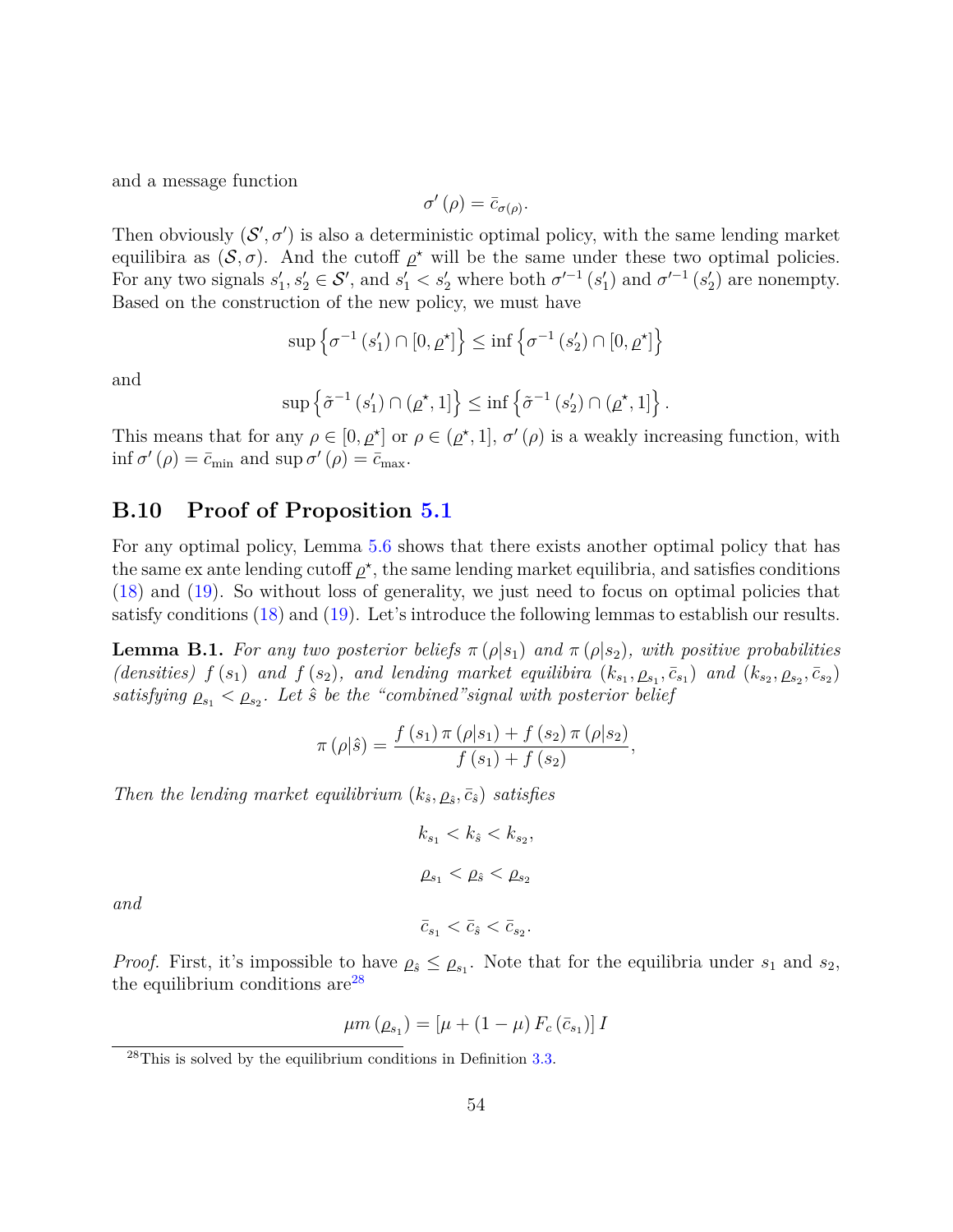and

$$
\mu m\left(\rho_{s_2}\right) = \left[\mu + (1 - \mu) F_c\left(\bar{c}_{s_2}\right)\right] I.
$$

For  $\hat{s}$ , we have

$$
\mu m\left(\rho_{\hat{s}}\right) = \left[\mu + \left(1 - \mu\right) F_c\left(\bar{c}_{\hat{s}}\right)\right] I.
$$

If  $\rho_s \leq \rho_{s_1}$ , Lemma [5.2](#page-26-1) implies

<span id="page-54-0"></span>
$$
\bar{c}_{\hat{s}} \leq \bar{c}_{s_1} < \bar{c}_{s_2}.
$$

Following the equilibrium conditions in Definition [3.3,](#page-19-4) we have

$$
\frac{\bar{c}_{\hat{s}}}{B} = \mathbb{E}\left(I^{\hat{s}}|\hat{s}\right)
$$
\n
$$
= \frac{f(s_1)}{f(s_1) + f(s_2)} \mathbb{E}\left(I^{\hat{s}}|s_1\right) + \frac{f(s_2)}{f(s_1) + f(s_2)} \mathbb{E}\left(I^{\hat{s}}|s_2\right). \tag{34}
$$

Since

$$
\varrho_{\hat{s}}\leq \varrho_{s_1}<\varrho_{s_2},
$$

we must have

$$
I^{\hat{s}}(\rho) \ge I^{s_1}(\rho) \ge I^{s_2}(\rho)
$$

for all  $\rho \in [0, 1]$ . Then

$$
\mathbb{E}\left(I^{\hat{s}}|s_1\right) \geq \mathbb{E}\left(I^{s_1}|s_1\right) = \frac{\bar{c}_{s_1}}{B}
$$

and

$$
\mathbb{E}\left(I^{\hat{s}}|s_1\right) \geq \mathbb{E}\left(I^{s_2}|s_1\right) = \frac{\bar{c}_{s_2}}{B}.
$$

Then condition [\(34\)](#page-54-0) implies

$$
\frac{\bar{c}_{\hat{s}}}{B} \ge \frac{f(s_1)}{f(s_1) + f(s_2)} \frac{\bar{c}_{s_1}}{B} + \frac{f(s_2)}{f(s_1) + f(s_2)} \frac{\bar{c}_{s_2}}{B} > \frac{\bar{c}_{s_1}}{B} \Rightarrow \bar{c}_{\hat{s}} > \bar{c}_{s_1},
$$

contradiction!

The same proof strategy works for the case  $\rho_{\hat{s}} \geq \rho_{s_2}$ . So the equilibrium must satisfy

$$
\varrho_{s_1} < \varrho_{\hat{s}} < \varrho_{s_2}.
$$

 $\Box$ 

<span id="page-54-1"></span>The following lemma provides an intermediate results about the structure of the deterministic optimal policy characterized in Lemma [5.6.](#page-29-0)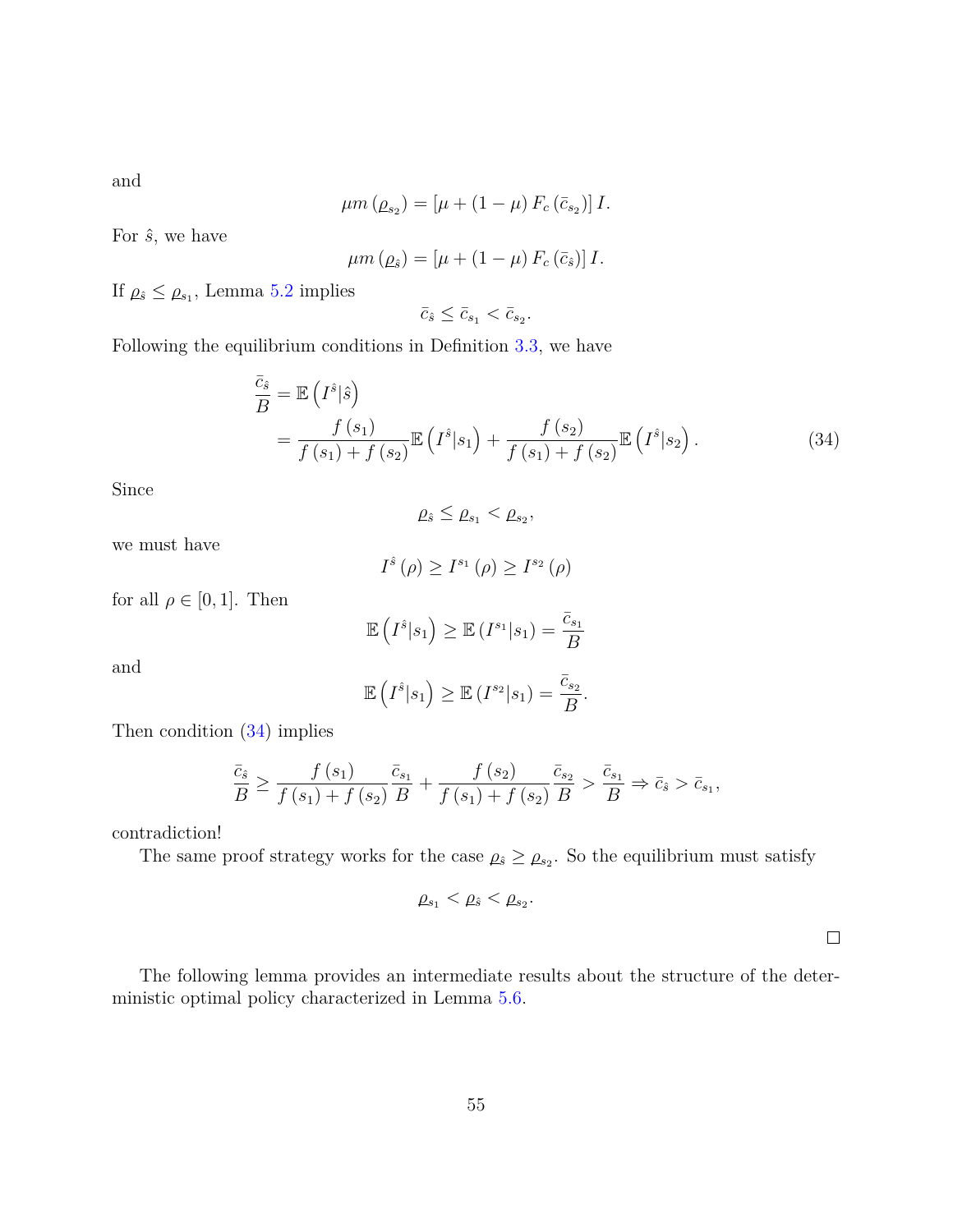**Lemma B.2.** *Suppose*  $(S, \sigma)$  *is a deterministic optimal policy, then for almost any*  $s \in S$ , *if there exists a constant*  $\epsilon_s > 0$ *, such that* 

<span id="page-55-0"></span>
$$
supp (\pi (\rho | s)) \cap (\rho_s - \epsilon_s, \rho_s) = \emptyset \tag{35}
$$

*and*

<span id="page-55-1"></span>
$$
Prob\left(\rho \leq \rho_s - \epsilon_s | s\right) > 0,\tag{36}
$$

*then there must exist a constant*  $\delta_s > 0$ *, such that* 

$$
supp (\pi (\rho | s)) \cap [\rho_s, \rho_s + \delta_s] = \emptyset.
$$

*Proof.* Suppose for the sake of contradiction that there exists  $s_0 \in S$  satisfying conditions [\(35\)](#page-55-0) and [\(36\)](#page-55-1), and at least one of the following two scenarios is true:

1. There exists a constant  $\delta$ , such that for any  $0 < x < \delta$ ,

$$
(\rho_{s_0}, \rho_{s_0} + x) \subset \text{supp} (\pi (\rho | s_0)) \cap (\underline{\rho}^\star, 1]
$$

and

$$
Prob ( \rho \in (\rho_{s_0}, \rho_{s_0} + x) | s_0) > 0.
$$

2. The first condition doesn't hold and  $\text{Prob}(\rho = \rho_{s_0} | s_0) > 0.$ 

If the first scenario is true, then let's consider another deterministic disclosure policy  $(S', \sigma')$ with signal space  $S' = S \setminus \{s_0\} \cup \{s'_0, s'\}$ , and

$$
\sigma'(\rho) = \begin{cases}\n\sigma(\rho) & \text{if } \rho \notin [0,1] \setminus \text{supp } (\pi(\rho|s_0)) \\
s'_0 & \text{if } \rho \in \text{supp } (\pi(\rho|s_0)) \setminus (\rho_{s_0}, \rho_{s_0} + x) \\
s' & \text{if } \rho \in (\rho_{s_0}, \rho_{s_0} + x)\n\end{cases}
$$

where  $x < \delta$ .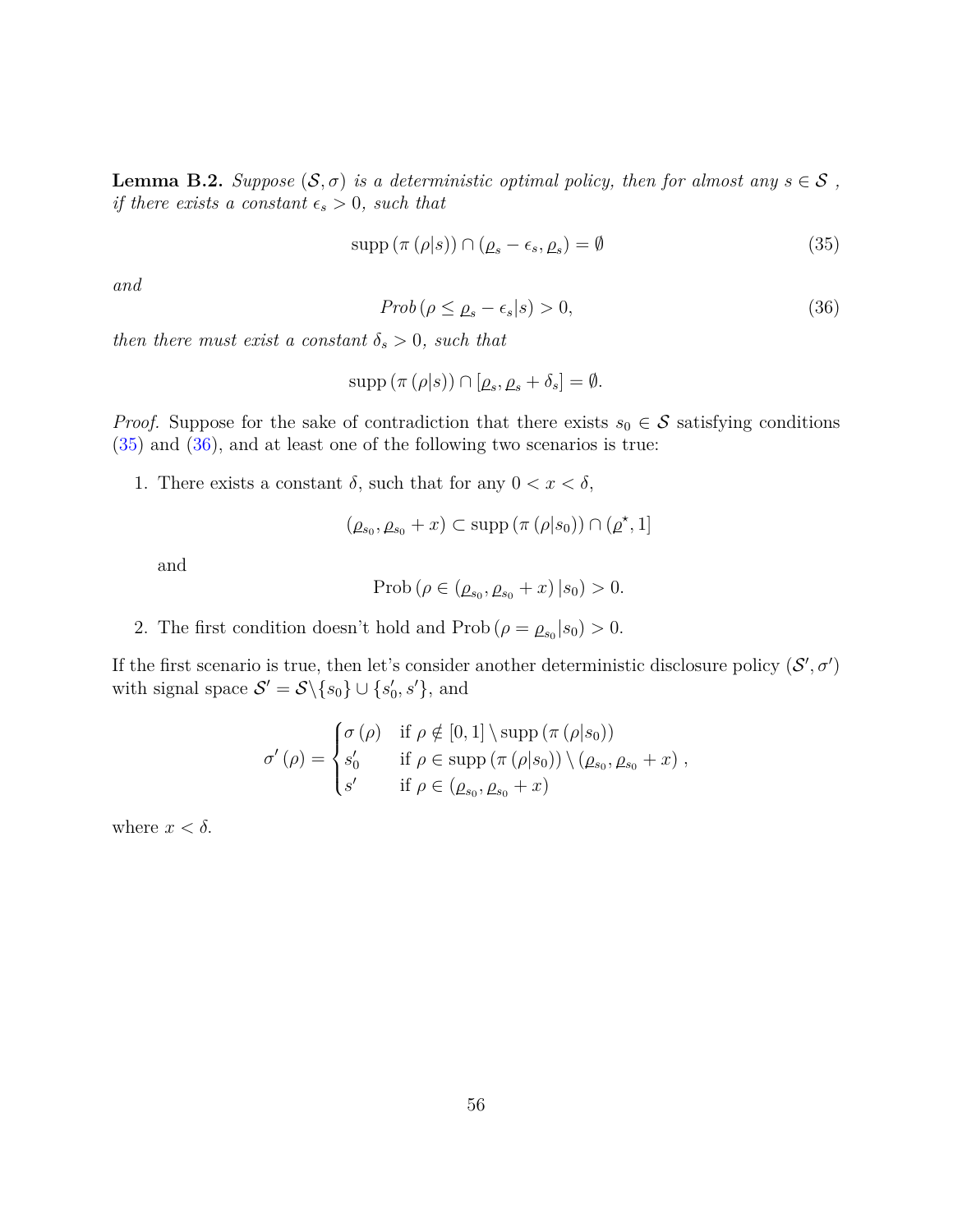The increase in regulator's payoff under this new policy is

$$
\Delta W
$$
\n=Prob  $(\rho \in (\rho_{s_0}, \rho_{s_0} + x)) \cdot \mathbb{E}^{s'_1, G} \left[ (\mu \tilde{V} - (\mu + (1 - \mu) F_c (\bar{c}_{s'_1})) ) \cdot \mathbb{1}_{\{\rho \geq \rho_{s'_1}\}} \right]$ \n+ Prob  $(\rho \in \text{supp} (\pi (\rho | s_0)) \setminus (\rho_{s_0}, \rho_{s_0} + x)) \cdot \mathbb{E}^{s'_0, G} \left[ (\mu \tilde{V} - (\mu + (1 - \mu) F_c (\bar{c}_{s'_0}))) ) \cdot \mathbb{1}_{\{\rho \geq \rho_{s'_0}\}} \right]$ \n- Prob  $(\rho \in \text{supp} (\pi (\rho | s_0))) \cdot \mathbb{E}^{s_0, G} \left[ (\mu \tilde{V} - (\mu + (1 - \mu) F_c (\bar{c}_{s_0}))) ) \cdot \mathbb{1}_{\{\rho \geq \rho_{s_0}\}} \right]$ \n
$$
\geq \text{Prob} (\rho \in \text{supp} (\pi (\rho | s_0)) ) \setminus (\rho_{s_0}, \rho_{s_0} + x) ) \cdot \mathbb{E}^{s'_0, G} \left[ (\mu \tilde{V} - (\mu + (1 - \mu) F_c (\bar{c}_{s'_0}))) ) \cdot \mathbb{1}_{\{\rho \geq \rho_{s'_0}\}} \right]
$$
\n- Prob  $(\rho \in \text{supp} (\pi (\rho | s_0)) ) \cdot \mathbb{E}^{s_0, G} \left[ (\mu \tilde{V} - (\mu + (1 - \mu) F_c (\bar{c}_{s_0}))) ) \cdot \mathbb{1}_{\{\rho \geq \rho_{s_0}\}} \right]$ \n= Prob  $(\rho \in (\rho^*, 1] \cap \text{supp} (\pi (\rho | s_0)) ) \setminus (\rho_{s_0}, \rho_{s_0} + x) ) \cdot (1 - \mu) \left[ F_c (\bar{c}_{s_0}) - F_c (\bar{c}_{s'_0}) \right]$ \n- Prob  $(\rho \in (\rho_{s_0}, \rho_{s_0} + x)) \cdot \mathbb{E}^{G} \left[ (\mu \tilde{V} - (\mu + (1 - \mu) F_c (\bar{c}_{s_0}))) \mid \rho \in (\rho_{s_0}, \rho_{s_0} + x) \right].$ 

Similar to the proof of Proposition [4.1,](#page-24-0) we know

$$
\text{Prob}\left(\rho \in (\rho^*, 1] \cap \text{supp}\left(\pi\left(\rho|s_0\right)\right) \setminus (\rho_{s_0}, \rho_{s_0} + x)\right) \cdot (1 - \mu) \left[F_c\left(\bar{c}_{s_0}\right) - F_c\left(\bar{c}_{s_0'}\right)\right] = O(x)
$$

and

$$
\text{Prob}\left(\rho \in (\rho_{s_0}, \rho_{s_0} + x)\right) \cdot \mathbb{E}^G \left[ \left(\mu \tilde{V} - (\mu + (1 - \mu) F_c(\bar{c}_{s_0}))\right) | \rho \in (\rho_{s_0}, \rho_{s_0} + x) \right] = O(x^2).
$$

So we must have

 $\Delta$ *W* > 0

when  $x$  is sufficiently small, and this means the new disclosure policy generates higher regulator's payoff, a contradiction!

If the second scenario is true, the same proof strategy applies and we can also find a disclosure policy (not deterministic) that generates higher regulator's payoff, a contradiction.

 $\Box$ 

The next lemma in this proof presents a property about the "worse" subgame (the subgame with highest data manipulation level in equilibrium).

<span id="page-56-0"></span>**Lemma B.3.** For any deterministic optimal policy  $(S, \sigma)$  that satisfies properties in Lemma *[5.6,](#page-29-0) we must have*

$$
\sup_{s \in \mathcal{S}} \rho_s = \rho^\star. \tag{37}
$$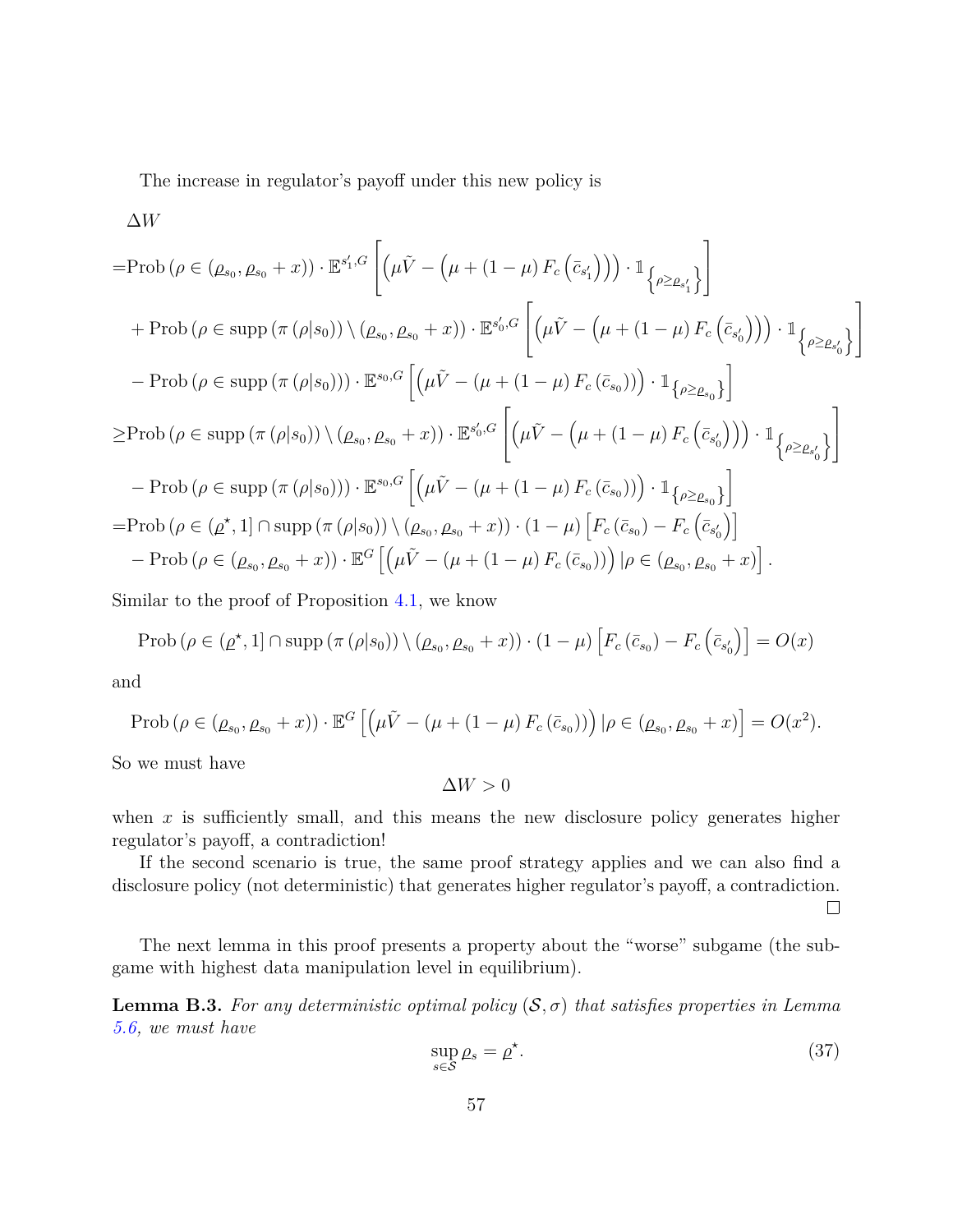*Proof.* First, we must have  $\sup_{s \in \mathcal{S}} \rho_s \geq \rho^*$ , otherwise, there exists  $\delta > 0$ , such that for any  $s, \rho_s < \rho^{\star} - \delta$ . If this is true, consider any state  $\rho \in (\rho^{\star} - \delta, \rho^{\star})$ . Since  $\rho_s < \rho^{\star} - \delta$  for any *s*, lenders will finance  $\hat{G}$  borrowers when the true state  $\rho \in (\rho^* - \delta, \rho^*)$ . However, by our definition of  $\rho^*$ , lenders will reject all loan applications if the state  $\rho < \rho^*$ , a contradiction. So we must have  $\sup_{s \in \mathcal{S}} \rho_s \geq \rho^*$ .

Now we want to show it's impossible to have  $\sup_{s \in \mathcal{S}} \rho_s > \rho^*$ . Suppose for the sake of contradiction that there exists  $\delta > 0$ , such that

$$
\sup_{s\in\mathcal{S}}\rho_s > \rho^\star + \delta.
$$

Then there must exist a signal realization, denoted as  $s_m$ , such that  $\rho_{s_m} > \rho^* + \delta$ . From Lemma [B.2,](#page-54-1) we know that there exists an interval  $(\rho_{s_m}, \rho_{s_m} + \epsilon_m)$  such that

$$
(\rho_{s_m}, \rho_{s_m} + \epsilon_m) \cap \text{supp} (\pi (\rho | s_m)) = \emptyset,
$$

and

$$
\mathrm{Prob}\left(\rho \in (\underline{\rho}_{s_m}, \underline{\rho}_{s_m} + \epsilon_m)\right) < \mathrm{Prob}\left([\underline{\rho}_{s_m} + \epsilon_m, 1] \cap \mathrm{supp}\left(\pi\left(\rho | s_m\right)\right)\right).
$$

Then we can find an interval *B*, and a one to one mapping

$$
z : (\underline{\rho}_{s_m}, \underline{\rho}_{s_m} + \epsilon_m) \to B,
$$

with  $z'(x) \equiv 1$ , such that

$$
B \subseteq [\rho_{s_m} + \epsilon_m, 1] \cap \mathrm{supp} (\pi (\rho | s_m)).
$$

Now let's consider the following deterministic disclosure policy  $(S', \sigma')$  with  $S' = S$ , and

$$
\sigma'(\rho) = \begin{cases} \sigma(\rho) & \text{if } \rho \notin B \cup (\rho_{s_m}, \rho_{s_m} + \epsilon_m) \\ \sigma(z(\rho)) & \text{if } \rho \in (\rho_{s_m}, \rho_{s_m} + \epsilon_m) \\ \sigma(z^{-1}(\rho)) & \text{if } \rho \in B \end{cases}
$$

*.*

It's easy to check that all lending market equilibria are unchanged. Then the regulator's payoff is unchanged. However, under the new disclosure policy, for the signal realization *sm*, we have

$$
\rho_{s_m} = \inf \left\{ \mathrm{supp} \left( \pi \left( \rho | s_m \right) \right) \cap \left( \underline{\rho}^\star, 1 \right] \right\}.
$$

But this violates Lemma [B.2,](#page-54-1) a contradiction. So it's impossible to have

$$
\sup_{s\in\mathcal{S}}\rho_s > \rho^\star,
$$

and thus we must have

$$
\sup_{s\in\mathcal{S}}\rho_s=\rho^\star
$$

*.*

 $\Box$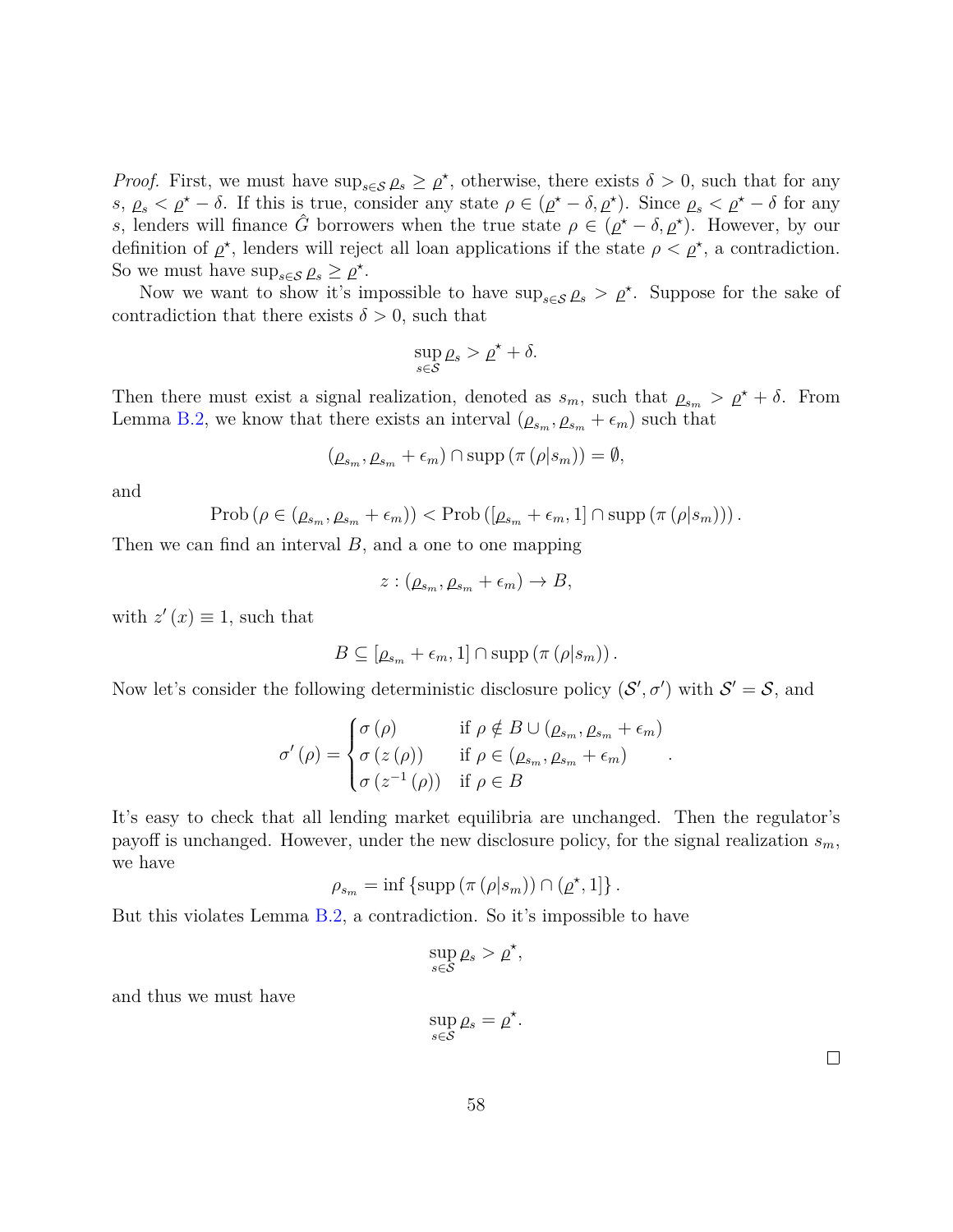Then Lemma [5.1](#page-32-0) is a direct result of Lemma [B.1](#page-53-1) and [B.3.](#page-56-0) Suppose for the sake of contradiction that  $\rho^* \leq \rho_N$ , then Lemma [B.3](#page-56-0) implies that

$$
\rho_s \leq \rho_N
$$

for all  $s \in \mathcal{S}$ . Note that the signal in no information case is a "combined" signal of all signals in the optimal policy  $(S, \sigma)$ , Lemma [B.1](#page-53-1) implies that

$$
\varrho_N < \sup_{s \in \mathcal{S}} \varrho_s,
$$

a contradiction! So we must have

$$
\underline{\rho}^\star > \underline{\rho}_N.
$$

# **B.11 Proof of Proposition [5.2](#page-32-1)**

Suppose the deterministic optimal policy is  $(S, \sigma)$ . Since there are at least two signals in the optimal policy, we must have

 $\bar{c}_{\text{max}} > \bar{c}_{\text{min}}$ .

Note that the no disclosure is the "combined" signal of optimal policy  $(S, \sigma)$ . Then Lemma [B.1](#page-53-1) implies that

 $\bar{c}_{\text{max}} > \bar{c}_N > \bar{c}_{\text{min}}$ .

# **B.12 Proof of Proposition [5.3](#page-32-2)**

Consider an optimal disclosure policy  $(S, \tilde{\sigma})$  with distribution of posteriors  $\{f(s), \pi(\rho|s)\}_{s\in\mathcal{S}}$ . Since the prior belief of  $\rho$  is a continuous distribution, for any  $s_0$  satisfying

$$
\mathrm{Prob}\left(s_{0}\right)>\epsilon,
$$

the equilibrium conditions imply that there must exist  $\epsilon_{s_0} > 0$  and  $\delta_{s_0} > 0$ , such that

$$
\text{Prob}\left(\rho \leq \rho^* - \epsilon_{s_0} | s_0\right) = \delta_{s_0} > 0.
$$

Let  $M = \frac{\bar{c}_{s_0}}{B}$  $\frac{G_{s_0}}{B}$ . Denote *T* as the solution of

$$
\frac{T \cdot \text{Prob} \left( \rho \ge \rho^{\star} | s_0 \right)}{\delta_{s_0}} = \frac{M}{1 - M}.
$$

Then let's consider a new signal space

$$
\mathcal{S}_a = \mathcal{S} \backslash \left\{ s_0 \right\} \cup \left\{ s_{a1}, s_{a2} \right\}
$$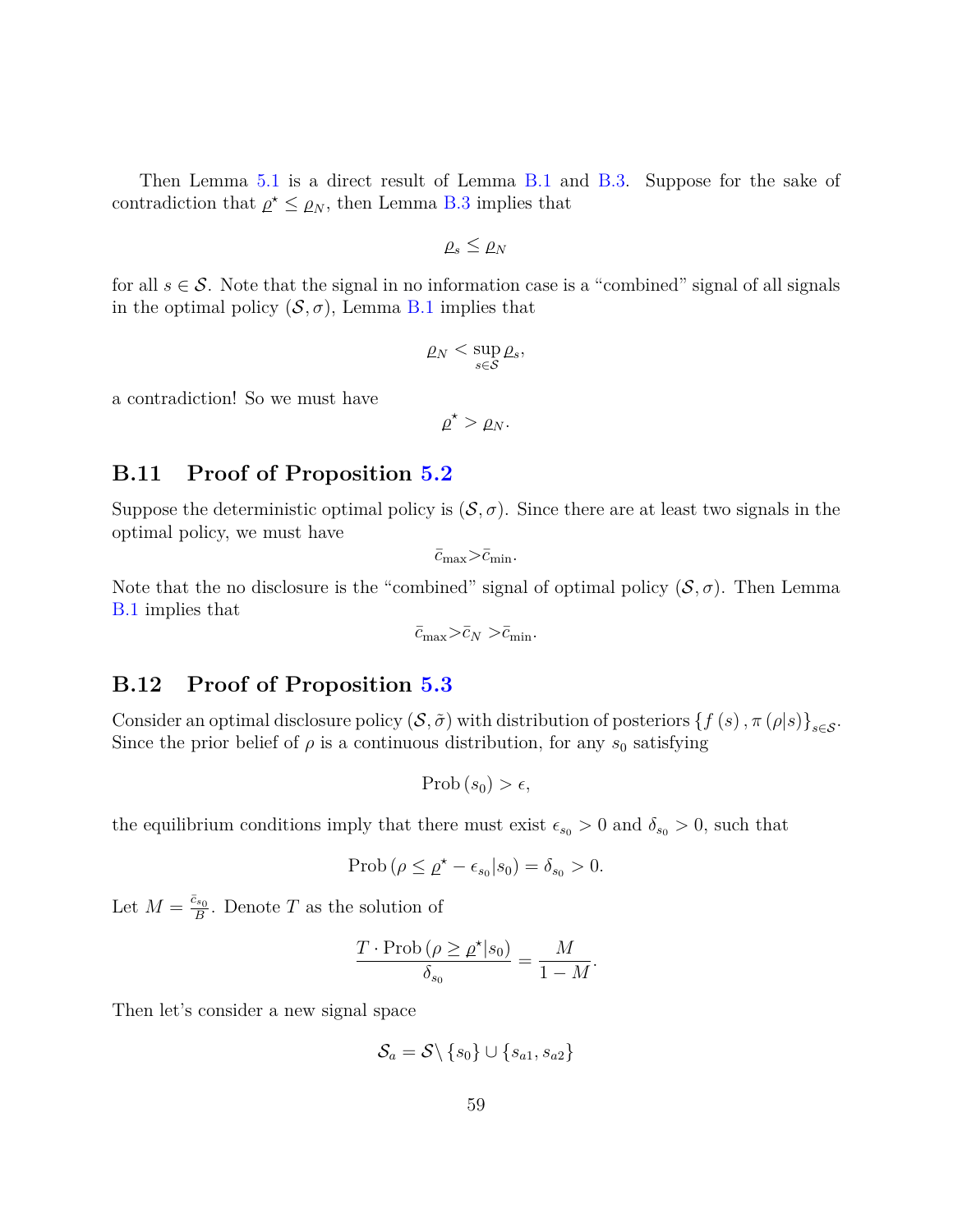and a distribution of posteriors  $\{f_a(s), \pi_a(\rho|s)\}_{s \in \mathcal{S}_a}$  where

$$
f_a(s) = \begin{cases} f(s) & \text{if } s \in S \setminus \{s_0\} \\ \frac{\delta_{s_0}}{1 - M} f(s_0) & \text{if } s = s_{a1} \\ \left(1 - \frac{\delta_{s_0}}{1 - M}\right) f(s_0) & \text{if } s = s_{a2} \end{cases}
$$

and

$$
\pi_a(\rho|s) = \begin{cases}\n\pi(\rho|s) & \text{if } s \in \mathcal{S} \setminus \{s_0\} \\
\frac{1-M}{\delta_{s_0}} \left[ \pi(\rho|s_0) \mathbb{1}_{[0,\rho^*-\epsilon_{s_0}]}(\rho) + T \cdot \pi(\rho|s_0) \mathbb{1}_{[\rho^*,1]}(\rho) \right] & \text{if } s = s_{a1} \\
\frac{1}{1-\frac{\delta_{s_0}}{1-M}} \left[ \pi(\rho|s_0) \mathbb{1}_{(\rho^*-\epsilon_{s_0},\rho^*)}(\rho) + (1-T) \cdot \pi(\rho|s_0) \mathbb{1}_{[\rho^*,1]}(\rho) \right] & \text{if } s = s_{a2}\n\end{cases}
$$

*.*

We can check the distribution of posteriors  $\{f_a(s), \pi_a(\rho|s)\}_{s \in S_a}$  is still Bayes-plausible, and there exists a disclosure policy that can induce this distribution of posteriors. Besides, we can check that the equilibrium variables  $\{k_s, \rho_s, \bar{c}_s\}$  are all the same for equilibria under signal  $s_0$ ,  $s_{a1}$  and  $s_{a2}$ . Then by Lemma [B.2](#page-54-1)<sup>[29](#page-59-0)</sup>, there must exists  $t_s > 0$ , such that

$$
supp (\pi (\rho | s_{a2})) \cap [\rho_{s_0}, \rho_{s_0} + t_s] = \emptyset,
$$

which implies

$$
\mathrm{supp}\left(\pi\left(\rho|s_0\right)\right)\cap\left[\rho_{s_0},\rho_{s_0}+t_s\right]=\emptyset
$$

because of our construction of  $\pi_a$ . Then the surplus from lending must be greater than

$$
\mu\left(m\left(\rho_{s_0} + \frac{t_s}{2}\right) - m\left(\rho_{s_0}\right)\right) > 0
$$

for any  $\rho > \rho^*$  in this posterior equilibrium  $s_0$ .

# **B.13 Proof of Theorem [5.2](#page-33-2)**

The proof of Theorem [5.2](#page-33-2) is established by three lemmas.

**Lemma B.4.** *(Pooling at the bottom) When Assumption [4](#page-33-1) is satisfied, in any deterministic optimal policy*  $(S, \sigma)$  *characterized in Theorem [5.1,](#page-30-0) there must exist*  $\epsilon > 0$ *, such that for any*  $\rho_1, \rho_2 \in (0, \epsilon) \cup (\rho^*, \rho^* + \epsilon),$  we have  $\sigma(\rho_1) = \sigma(\rho_2)$ .

<span id="page-59-0"></span> $^{29}$ Although Lemma [B.2](#page-54-1) only considers deterministic optimal policies, it can be shown that it also holds for general optimal policies.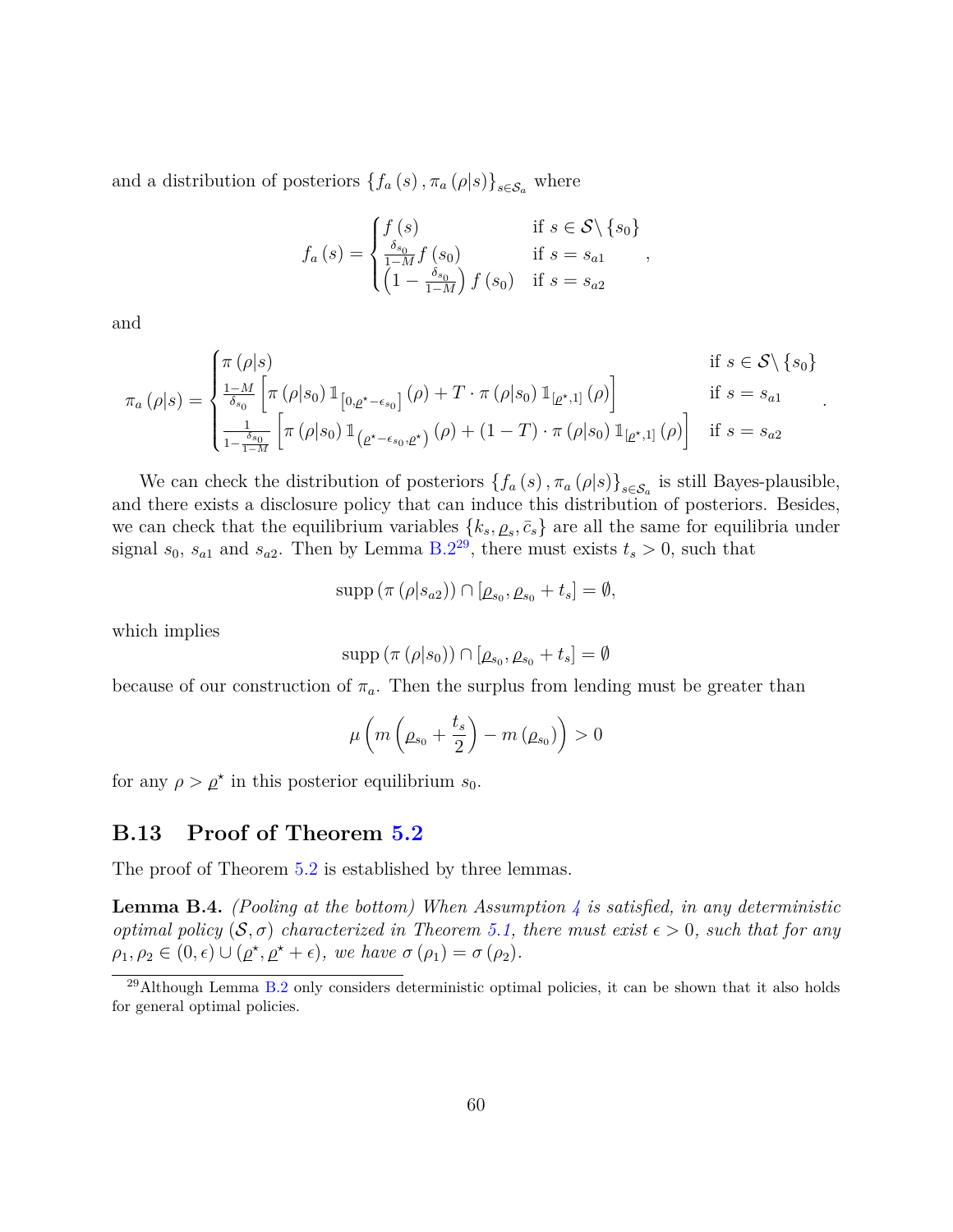*Proof.* Suppose  $(S, \sigma)$  is a deterministic optimal policy characterized in Theorem [5.1.](#page-30-0) Note Lemma [B.3](#page-56-0) implies  $\rho_s \leq \rho^*$  for all *s*, then let

$$
S_1 = \left\{ s \mid \text{sup} \left\{ \text{supp} \left( \pi \left( \rho | s \right) \right) \cap \left( 0, \rho^* \right) \right\} < m^{-1} \left( I \right) \& \rho_s < \frac{1}{2} \left( m^{-1} \left( I \right) + \rho^* \right) \right\},\
$$
\n
$$
B_1 = \cup_{s \in S_1} \text{supp} \left( \pi \left( \rho | s \right) \right),
$$

and

 $\bar{c}_1 = \sup \{\bar{c}_s | s \in \mathcal{S}_1\}.$ 

Suppose for the sake of contradiction that it doesn't satisfy the *Pooling at the bottom* property. Then there are infinite elements in  $S_1$ . Regulator's ex ante surplus from all  $s \in S_1$ is

$$
\tilde{W}_1 = \int_{s \in \mathcal{S}_1} f(s) \cdot \mathbb{E}^s \left[ (\mu m \left( \rho \right) - (\mu + (1 - \mu) F_c \left( \bar{c}_s \right)) I)^+ \right] ds
$$
\n
$$
= \int_{s \in \mathcal{S}_1} f(s) \cdot \text{Prob} \left( \rho > \rho^* | s \right) \cdot \mu \mathbb{E}^s \left( m \left( \rho \right) - I | \rho > \rho^* \right) ds -
$$
\n
$$
\int_{s \in \mathcal{S}_1} f(s) \cdot \text{Prob} \left( \rho > \rho^* | s \right) \cdot (1 - \mu) F_c \left( \bar{c}_s \right) I ds
$$
\n
$$
= \int_{s \in \mathcal{S}_1} f(s) \cdot \frac{\bar{c}_s}{B} \cdot \mu \mathbb{E}^s \left( m \left( \rho \right) - I | \rho > \rho^* \right) ds - \int_{s \in \mathcal{S}_1} f(s) \cdot \frac{\bar{c}_s}{B} \cdot (1 - \mu) F_c \left( \bar{c}_s \right) I ds,
$$
\n
$$
= \text{Prob} \left( \rho \in (\rho^*, 1] \cap B_1 \right) \mu \mathbb{E} \left( m \left( \rho \right) - I | \rho \in (\rho^*, 1] \cap B_1 \right) - \int_{s \in \mathcal{S}_1} f(s) \cdot \frac{\bar{c}_s}{B} \cdot (1 - \mu) F_c \left( \bar{c}_s \right) I ds
$$

Here we use the equilibrium condition  $\text{Prob}(\rho > \rho^*|s) = \frac{\bar{c}_s}{B}$  in the last equality. Then we show that the regulator's payoff increases under another disclosure policy that satisfies the *Pooling at the bottom* property. To see this, in the above equilibrium,

$$
\int_{s \in \mathcal{S}_1} f(s) \cdot \frac{\bar{c}_s}{B} \cdot ds = \int_{s \in \mathcal{S}_1} f(s) \cdot \text{Prob}(\rho > \rho^*|s) \cdot ds
$$

$$
= \text{Prob}(\rho \in (\rho^*, 1] \cap B_1).
$$

Let  $\bar{c}_0$  be the solution of

$$
\left(\int_{s \in \mathcal{S}_1} f(s) \cdot ds\right) \frac{\bar{c}_0}{B} = \text{Prob}\left(\rho \in (\rho^\star, 1] \cap B_1\right) = \int_{s \in \mathcal{S}_1} f(s) \cdot \frac{\bar{c}_s}{B} \cdot ds,
$$

obviously  $\bar{c}_0 < \sup_{s \in \mathcal{S}_1} \bar{c}_s$ . Based on Assumption [4,](#page-33-1) and using the concavification method [\(Kamenica and Gentzkow](#page-40-1) [\(2011\)](#page-40-1)), we know there exist  $\bar{c}_1 \leq \bar{c}_2 \leq \sup_{s \in S_1} \bar{c}_s$ , and two positive numbers  $p_1, p_2$  satisfying  $p_1 + p_2 = 1$ , such that

$$
p_1 + p_2 = 1,
$$
  

$$
p_1 \frac{\bar{c}_1}{B} + p_2 \frac{\bar{c}_2}{B} = \frac{\bar{c}_0}{B},
$$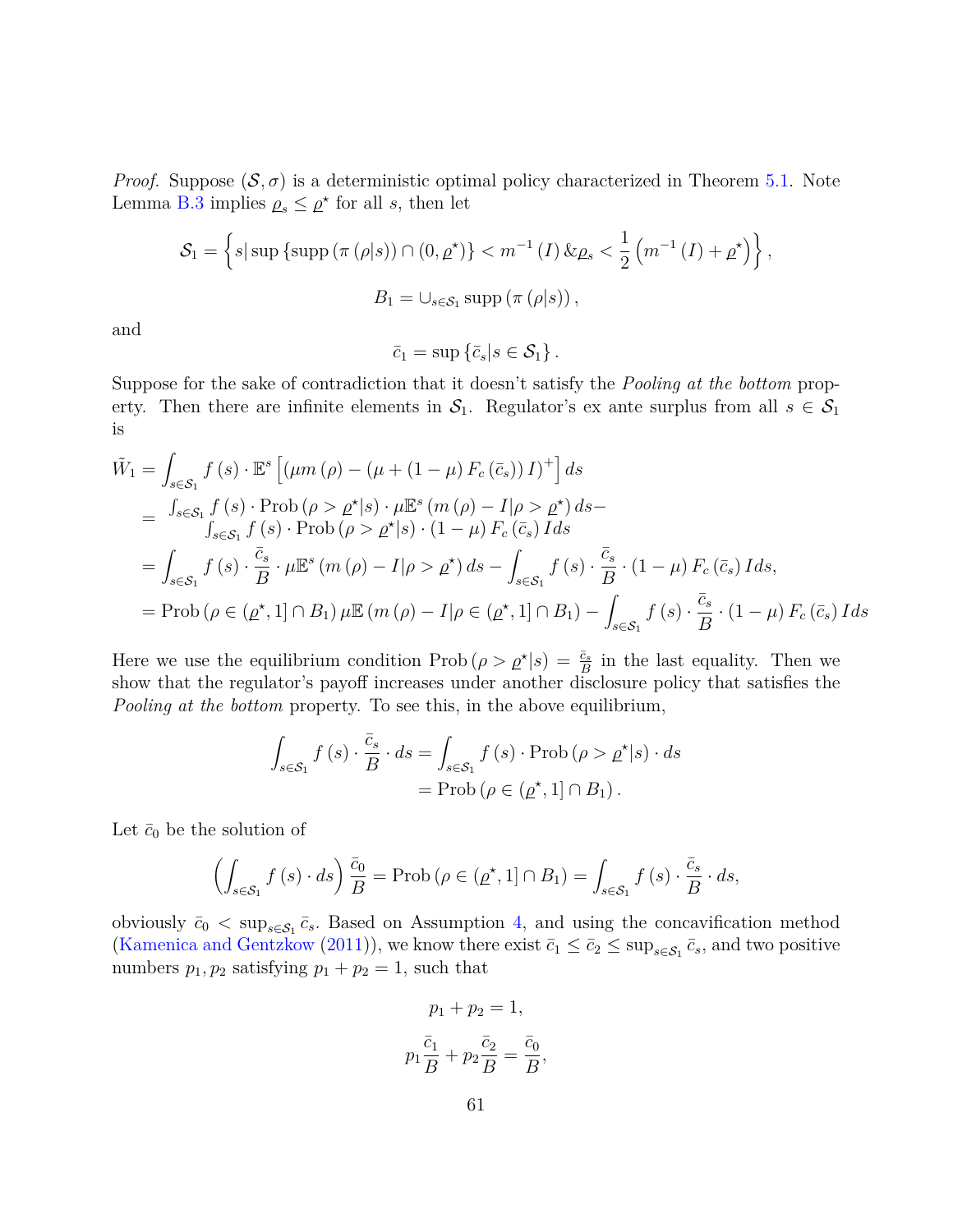and

<span id="page-61-0"></span>
$$
\left(\int_{s\in\mathcal{S}_1} f(s) \cdot ds\right) (1-\mu) \left[ p_1 \frac{\bar{c}_1}{B} F_c\left(\bar{c}_1\right) + p_2 \frac{\bar{c}_2}{B} F_c\left(\bar{c}_2\right) \right] < \int_{s\in\mathcal{S}_1} f\left(s\right) \cdot \frac{\bar{c}_s}{B} \cdot \left(1-\mu\right) F_c\left(\bar{c}_s\right) ds. \tag{38}
$$

Here  $\bar{c}_1$  and  $\bar{c}_2$  represent the equilibrium data manipulation cutoffs for two signals  $\hat{s}_1$  and  $\hat{s}_2$ . From the ex ante perspective. The regulator's payoff from financing good projects are unchanged for all states  $\rho \in B_1$ , while the ex ante surplus loss from financing bad projects decreases with the binary signals  $\hat{s}_1$  and  $\hat{s}_2$  because of condition [\(38\)](#page-61-0). Then the new disclosure policy with signals  $\hat{s}_1$  and  $\hat{s}_2$  improves regulator's payoff, and this policy satisfies the *Pooling at the bottom* property.  $\Box$ 

Then we want to show that there exists at most one discrete signal *s* satisfying Prob (*s*) *>* 0*.* To get this result, let first provide an intermediate result:

<span id="page-61-1"></span>**Lemma B.5.** *Suppose*  $(\mathcal{S}, \sigma)$  *is a deterministic optimal policy, then for any*  $s \in \mathcal{S}$  *such that Prob*(*s*) > 0*, function*  $xF_c(x)$  *can not be strictly concave at*  $x = \bar{c}_s$ *.* 

*Proof.* Suppose  $(S, \sigma)$  is a deterministic optimal policy, and there exists  $s_0 \in S$  such that Prob  $(s_0) > 0$ . Suppose for the sake of contradiction that  $xF_c(x)$  is strictly concave at  $x = \bar{c}_{s_0}$ . In this equilibrium, since Prob  $(s_0) > 0$ , there must exists  $\epsilon_0 > 0$  and  $\delta_0 > 0$  such that

$$
\text{Prob}\left(\rho \in (0, \rho_{s_0} - \epsilon_0) \cap \text{supp}\left(\pi\left(\rho|s_0\right)\right)\right) > \delta_0
$$

and

$$
\text{Prob}\left(\rho \in (\rho_{s_0} + \epsilon_0, 1) \cap \text{supp}\left(\pi\left(\rho|s_0\right)\right)\right) > \delta_0.
$$

Then there exists two sets  $L_1$  and  $R_1$ , such that

$$
L_1 \subset (0, \rho_{s_0} - \epsilon_0) \cap \text{supp} (\pi (\rho | s_0)),
$$
  

$$
R_1 \subset (\rho_{s_0} + \epsilon_0, 1) \cap \text{supp} (\pi (\rho | s_0)),
$$

$$
\text{Prob}\left(L_1\right) > 0,
$$
\n
$$
\text{Prob}\left(R_1\right) > 0,
$$

and

$$
\frac{\text{Prob}(L_1)}{\text{Prob}(R_1)} = \frac{\text{Prob}((0, \rho_{s_0}) \cap \text{supp} (\pi (\rho | s_0)))}{\text{Prob} ((\rho_{s_0}^*, 1) \cap \text{supp} (\pi (\rho | s_0)))}.
$$

Then consider the following deterministic policy with signal space  $S' = S \setminus \{s_0\} \cup \{s'_1, s'_2\}$ and message function

$$
\sigma'(\rho) = \begin{cases} \sigma(\rho) & \text{if } \rho \notin \text{supp} (\pi(\rho|s_0)) \\ s'_1 & \text{if } \rho \in L_1 \cup R_1 \\ s'_2 & \text{if } \rho \in \text{supp} (\pi(\rho|s_0)) \setminus (L_1 \cup R_1) \end{cases}
$$

*.*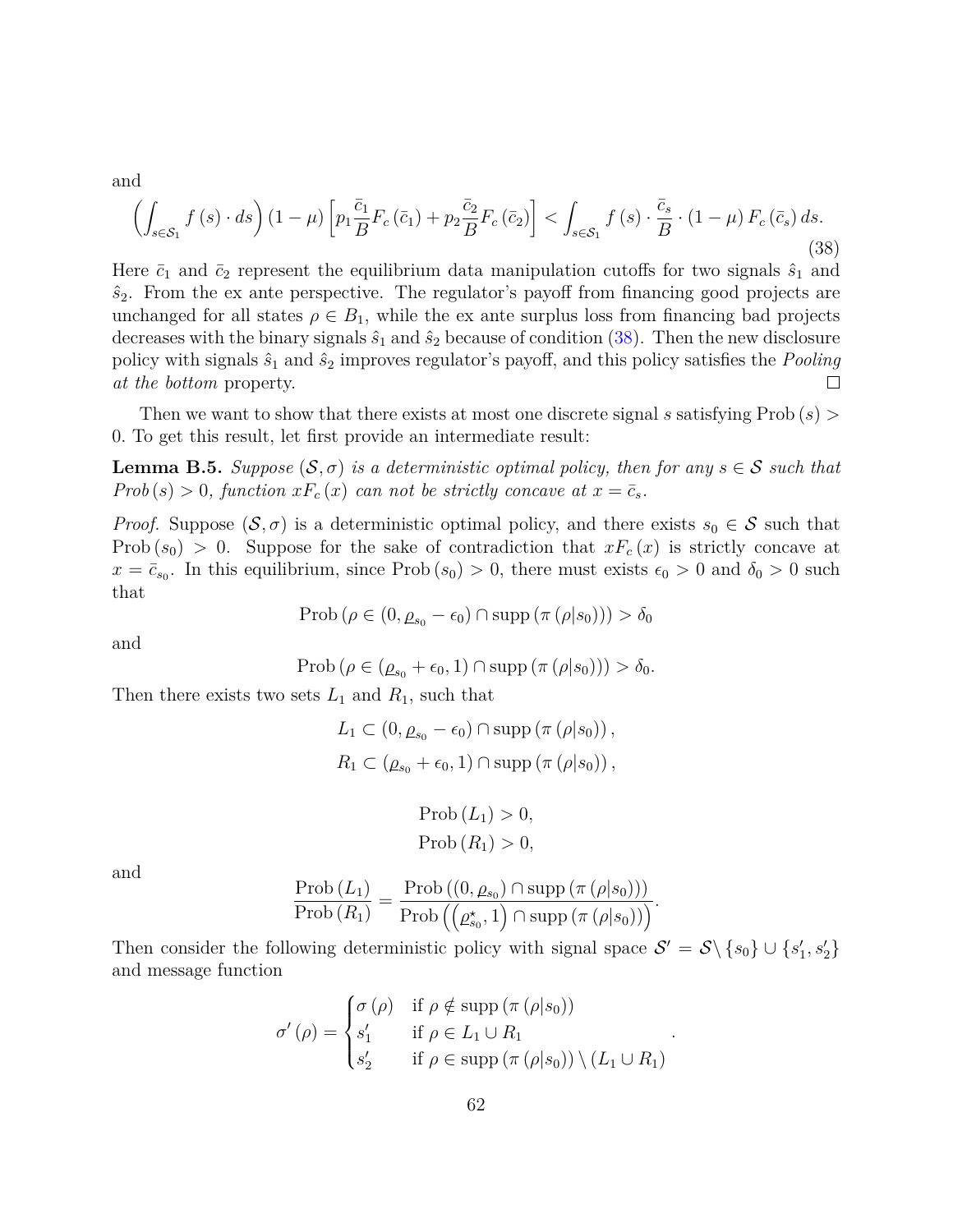The lending market equilibria under  $s'_1$  and  $s'_2$  are the same as the equilibrium under  $s_0$  with equilibrium variables  $(k_{s_0}, \rho_{s_0}^*, \bar{c}_{s_0})$ . However we can improve the regulator's payoff from states  $\rho \in L_1 \cup R_1$  by disclosing additional information based on  $s'_1$ . Since  $xF_c(x)$  is strictly concave at  $x = \bar{c}_{s_0}$ , there exists  $\bar{c}_2 > 0$ , such that for all  $\epsilon < \bar{c}_2$ , there exist two numbers  $\bar{c}_1$  and  $\bar{c}_2$  satisfying  $\bar{c}_1, \bar{c}_2 \in (\bar{c}_{s_0} - \epsilon, \bar{c}_{s_0} + \epsilon)$  and two positive numbers  $p_1, p_2$  satisfying  $p_1 + p_2 = 1$ such that

$$
p_1\bar{c}_1 + p_2\bar{c}_2 = \bar{c}_{s_0},
$$

and

<span id="page-62-0"></span>
$$
p_1 \bar{c}_1 F_c \left( \bar{c}_1 \right) + p_2 \bar{c}_2 F_c \left( \bar{c}_2 \right) < \bar{c}_{s_0} F_c \left( \bar{c}_{s_0} \right). \tag{39}
$$

Let  $\rho_1$  and  $\rho_2$  be

$$
\rho_1 = m^{-1} \left( \frac{\mu + (1 - \mu) F_c (\bar{c}_1)}{\mu} I \right)
$$

and

$$
\rho_2 = m^{-1} \left( \frac{\mu + (1 - \mu) F_c (\bar{c}_2)}{\mu} I \right),
$$

then we can choose  $\epsilon$  small enough, such that

$$
\rho_1, \rho_2 \in (\rho_{s_0}-\epsilon_0, \rho_{s_0}+\epsilon_0).
$$

Then there must exist  $L_{11}$ ,  $L_{12}$ ,  $R_{11}$ ,  $R_{12}$  such that

$$
L_{11} \cup L_{12} = L_1
$$
  
\n
$$
R_{11} \cup R_{12} = R_1,
$$
  
\n
$$
\underline{\text{Prob} \ (\rho \in R_{11})}
$$
  
\n
$$
\underline{\text{Prob} \ (\rho \in R_{11}) + \text{Prob} \ (\rho \in L_{11})} = \frac{\bar{c}_1}{B}
$$
  
\n
$$
\text{Prob} \ (\rho \in R_{12})
$$
  
\n
$$
\bar{c}_2
$$

and

$$
\frac{\text{Prob}\left(\rho \in R_{12}\right)}{\text{Prob}\left(\rho \in R_{12}\right) + \text{Prob}\left(\rho \in L_{12}\right)} = \frac{\overline{c_2}}{B}.
$$

Then let's consider the following deterministic policy with signal space  $S'_1 = S \setminus \{s_0\} \cup \{s'_2\} \cup$  $\{s'_{11}, s'_{12}\}$  and message function

$$
\sigma'_1(\rho) = \begin{cases}\n\sigma(\rho) & \text{if } \rho \notin \text{supp} (\pi(\rho|s_0)) \\
s'_{11} & \text{if } \rho \in L_{11} \cup R_{11} \\
s'_{12} & \text{if } \rho \in L_{12} \cup R_{12} \\
s'_{2} & \text{if } \rho \in \text{supp} (\pi(\rho|s_0)) \setminus (L_1 \cup R_1)\n\end{cases}
$$

*.*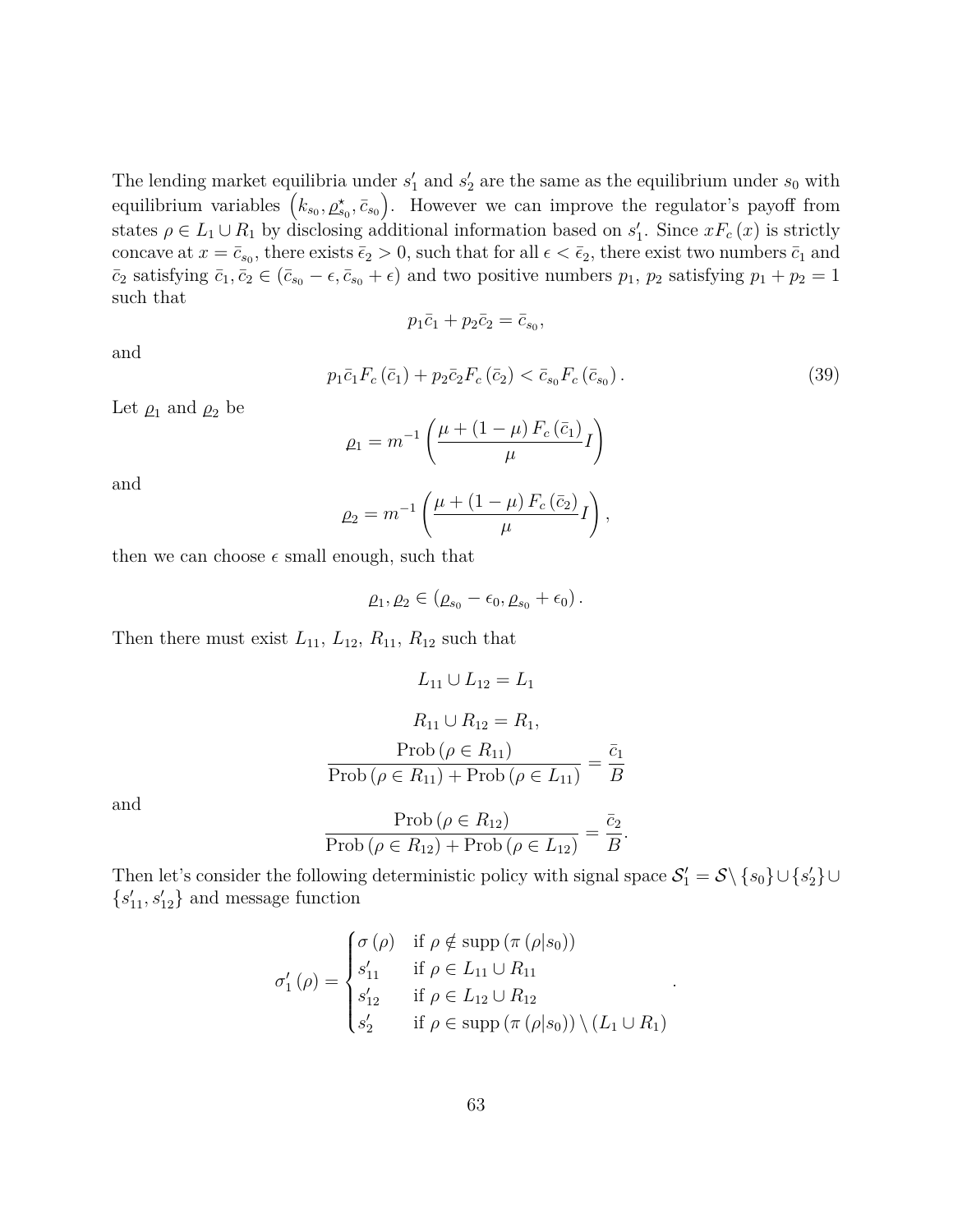It can be verified that, compared to the disclosure policy  $(S, \sigma)$ , the regulator's payoff is unchanged under the new policy  $(S'_1, \sigma'_1)$  for all states  $\rho \in [0,1] \setminus (L_1 \cup R_1)$ . And for states  $\rho \in L_1 \cup R_1$ , the regulator's payoff under  $(S, \sigma)$  is

$$
W_0 = \text{Prob}(\rho \in R_1) \,\mu \mathbb{E} (m (\rho) - I | \rho \in R_1) - \text{Prob} (\rho \in R_1) (1 - \mu) \, F_c (\bar{c}_{s_0}) \, I
$$
  
=  $\text{Prob} (\rho \in R_1) \,\mu \mathbb{E} (m (\rho) - I | \rho \in R_1) - \text{Prob} (\rho \in L_1 \cup R_1) \, \frac{\bar{c}_{s_0}}{B} (1 - \mu) \, F_c (\bar{c}_{s_0}) \, I$ 

while the regulator's payoff under  $(S'_1, \sigma'_1)$  is

$$
W_{12} = \frac{\text{Prob}(\rho \in R_1) \,\mu \mathbb{E} (m (\rho) - I | \rho \in R_1) - \text{Prob} (\rho \in L_{11} \cup R_{11}) \frac{\bar{c}_1}{B} (1 - \mu) \, F_c (\bar{c}_1) \, I}{-\text{Prob} (\rho \in L_{12} \cup R_{12}) \frac{\bar{c}_2}{B} (1 - \mu) \, F_c (\bar{c}_2) \, I}.
$$

Since

$$
Prob(\rho \in L_{11} \cup R_{11}) + Prob(\rho \in L_{12} \cup R_{12}) = Prob(\rho \in L_{1} \cup R_{1}),
$$

condition [\(39\)](#page-62-0) implies that

 $W_{12} > W_0$ 

which implies that the regulator's payoff under  $(S'_1, \sigma'_1)$  is greater than her payoff under  $(\mathcal{S}, \sigma)$ , a contradiction!  $\Box$ 

<span id="page-63-0"></span>**Lemma B.6.** *For any deterministic optimal policy characterized in Theorem [5.1,](#page-30-0) there exists a payoff-equivalent deterministic optimal policy* ( $S, \sigma$ ), such that there exists only one  $s \in S$ *that satisfies*  $Prob(s) > 0$ *.* 

*Proof.* Suppose  $(S, \sigma)$  is a deterministic optimal policy, and suppose for the sake of contradiction that there exists two signals  $s_1, s_2 \in \mathcal{S}$ , such that

$$
Prob(s_1) > 0,
$$

and

$$
Prob(s_2) > 0.
$$

Denote the equilibrium variables under these two signals are  $(k_{s_1}, \rho_{s_1}, \bar{c}_{s_1})$  and  $(k_{s_2}, \rho_{s_2}, \bar{c}_{s_2})$ , respectively. Without loss of generality assume  $\bar{c}_{s_1} < \bar{c}_{s_2}$ . Using the proof techniques in Lemma [B.5,](#page-61-1) we can create two signals  $s'_1$  and  $s'_2$  based on  $s_1$  and  $s_2$ , such that equilibrium under  $s'_{1}$  ( $s'_{2}$ ) is the same as the equilibrium under  $s_{1}$  ( $s_{2}$ ), and there exists two constant  $\epsilon > 0$ , such that

$$
\operatorname{supp} (\pi (\rho | s_1')) \cap (\rho_{s_1} - \epsilon, \rho_{s_1} + \epsilon) = \emptyset
$$

and

$$
supp (\pi (\rho | s'_2)) \cap (\rho_{s_2} - \epsilon, \rho_{s_2} + \epsilon) = \emptyset.
$$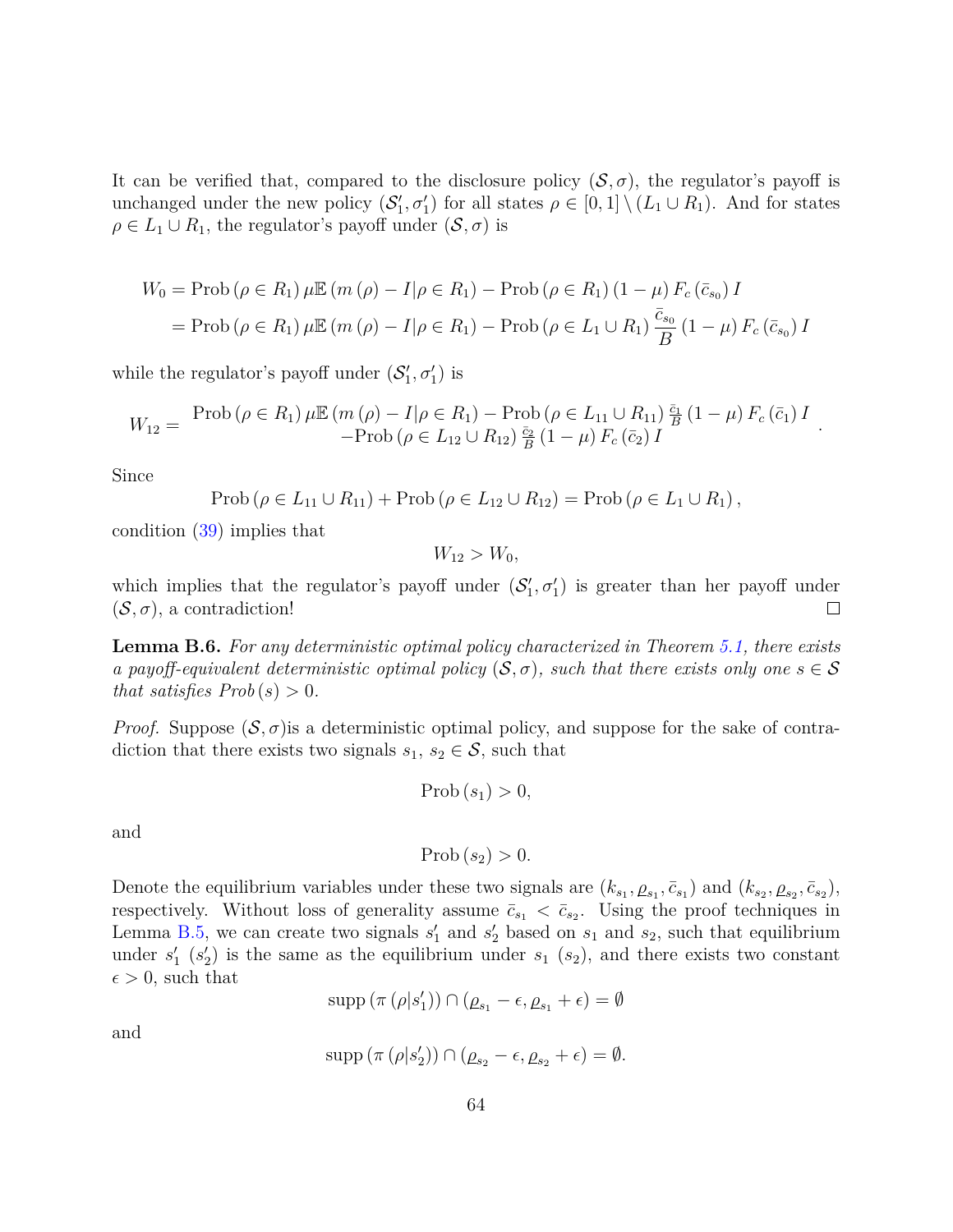Lemma [B.5](#page-61-1) implies that function  $xF_c(x)$  is weakly convex at both  $\bar{c}_{s_1}$  and  $\bar{c}_{s_2}$ .

If the function  $xF_c(x)$  is convex on  $[\bar{c}_{s_1}, \bar{c}_{s_2}]$ . Then for any  $\delta > 0$  that is small enough, there exists positive numbers  $p_1, p_2, \bar{c}_1 \in (\bar{c}_{s_1}, \bar{c}_{s_1} + \delta), \bar{c}_2 \in (\bar{c}_{s_2} - \delta, \bar{c}_{s_2}),$  such that

$$
p_1 + p_2 = \text{Prob}\left(s_1'\right) + \text{Prob}\left(s_2'\right)
$$

and

$$
p_1\bar{c}_1 + p_2\bar{c}_2 = \text{Prob}\left(s'_1\right)\bar{c}_{s_1} + \text{Prob}\left(s'_2\right)\bar{c}_{s_2}
$$

*.*

Let  $\rho_1$  and  $\rho_2$  be

$$
\rho_1 = m^{-1} \left( \frac{\mu + (1 - \mu) F_c(\bar{c}_1)}{\mu} I \right)
$$

and

$$
\rho_2 = m^{-1} \left( \frac{\mu + (1 - \mu) F_c (\bar{c}_2)}{\mu} I \right).
$$

Then we can choose  $\delta$  small enough, such that

$$
\rho_1\in(\rho_{s_1}-\epsilon,\rho_{s_1}+\epsilon)
$$

and

$$
\rho_2\in (\rho_{s_2}-\epsilon,\rho_{s_2}+\epsilon)\,.
$$

Then following the proof strategy in Lemma [B.5w](#page-61-1)e can create another deterministic disclosure policy that generates higher regulator's payoff by creating two signals with equilibrium cutoffs  $\rho_1$  and  $\rho_2$ .

If the function  $xF_c(x)$  is not always convex on  $[\bar{c}_{s_1}, \bar{c}_{s_2}]$ , based on Assumption [\(4\)](#page-33-1), we must have  $(xF_c(x))''|_{x=\bar{c}_{s_2}}=0$ . Let

$$
L_1 = \mathrm{supp} \left( \pi \left( \rho | s_2 \right) \right) \cap \left( \underline{\rho}^\star, 1 \right],
$$

and

$$
C_1 = \left[ F_c^{-1} \left( \frac{\mu}{1-\mu} \left( \frac{m \left( \inf L_1 \right)}{I} - 1 \right) \right), F_c^{-1} \left( \frac{\mu}{1-\mu} \left( \frac{m \left( \sup L_1 \right)}{I} - 1 \right) \right) \right].
$$

if  $xF_c(x)$  is linear on  $C_1$ , then we can show that there exists a disclosure policy such that the message function is strictly increasing on  $L_1$ . If  $xF_c(x)$  is not linear on  $C_1$ , then there must exist  $c_2 \in C_1$ , such that  $xF_c(x)$  is strictly concave at  $c_2$ . The using the proof strategy in Lemma [\(B.5\)](#page-61-1), we can show this disclosure policy must be suboptimal, a contradiction.  $\Box$ 

Besides,the based on the general characterization in Theorem [5.1,](#page-30-0) there must exists cutoff  $\rho_a$ ,  $\rho_b$  and  $\rho^*$  and a signal space  $[\bar{c}_{\min}, \bar{c}_{\max}]$  such that the message function is weakly increasing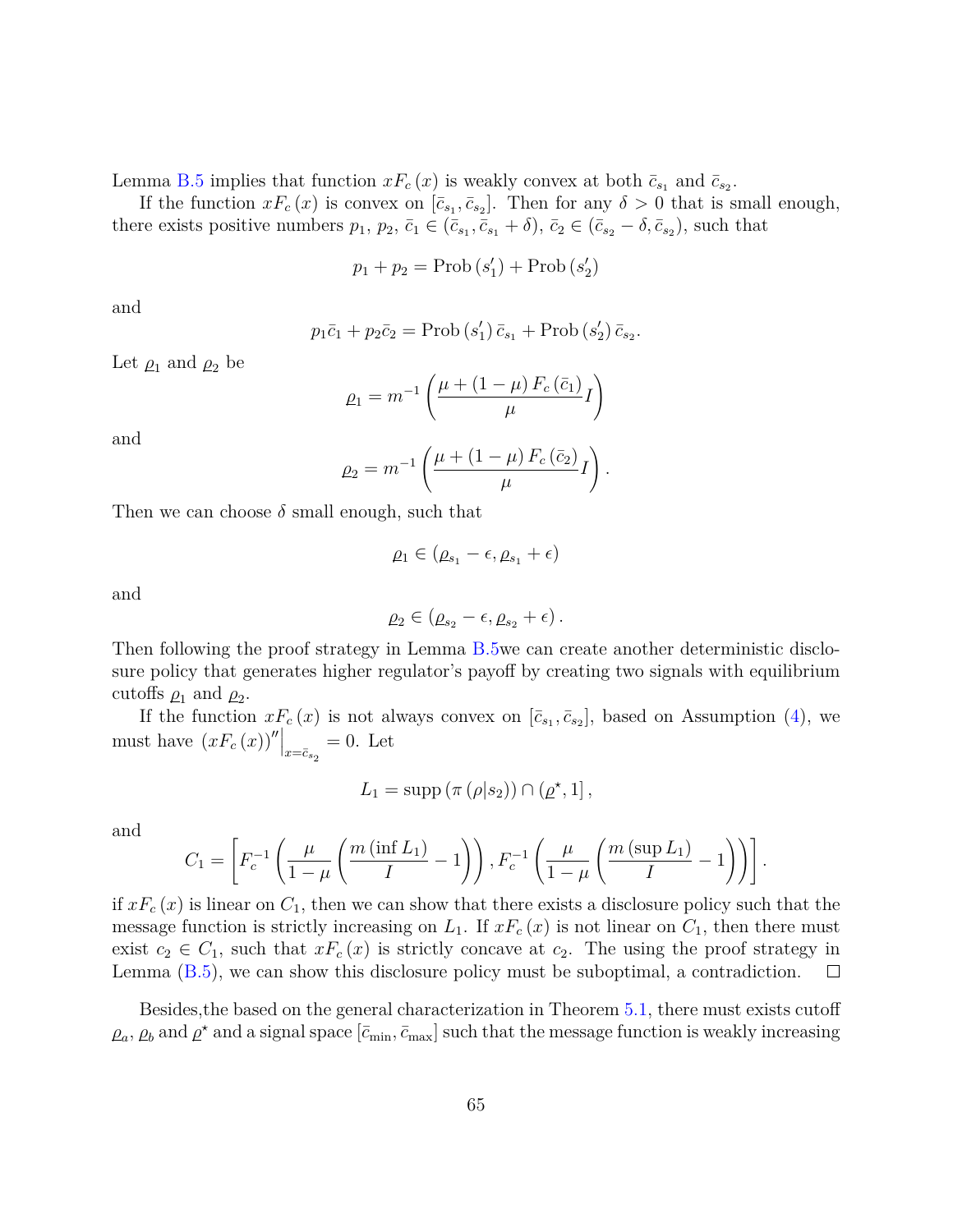on  $[0, \rho^*]$  and  $(\rho^*, 1]$ . Since message function is  $\sigma(\rho) = \bar{c}_{\sigma(\rho)}$ , we can consider a different signal space  $\mathcal{S}' = [\rho_a, \rho^{\star}],$  such that new message function is

$$
\sigma'|_{[0,\rho^\star]} = \begin{cases} \rho_a & \text{if } \rho \in [0,\rho_a] \\ \rho & \text{if } \rho \in (\rho_a, \rho^\star] \end{cases}
$$

*,*

and

$$
\sigma'|_{(\rho^\star,1]} = \begin{cases} \rho_a & \text{if } \rho \in (\rho^\star, \rho_b] \\ \gamma(\rho) & \text{if } \rho \in (\rho_b,1] \end{cases}
$$

where  $\gamma(x) = \text{supp} (\pi (\rho | s = \sigma(x))) \cap [0, \rho^*].$  Then there must exist a deterministic policy that has the structure characterized in Theorem [5.2.](#page-33-2)

# **B.14 Proof of Lemma [5.7](#page-34-1)**

Suppose  $(S, \sigma)$  is the deterministic optimal signal characterized in Theorem [5.2.](#page-33-2) For any  $\rho \in (\rho_a, \rho^*)$ , the signal is  $s = \rho$ , and

$$
supp (\pi (\rho |s)) \cap [0, \rho^*] = s.
$$

If

$$
\rho_s = \sup \{ \text{supp} \left( \pi \left( \rho | s \right) \right) \cap [0, \rho^{\star}] \}
$$

doesn't hold for  $\rho_0 \in (\rho_a, \rho^*)$ , there must exist an interval  $B_0 \in (\rho_a, \rho^*)$  and a constant  $\epsilon_0 > 0$ , such that

$$
\rho_x > \sup \{ \sup \left( \pi \left( \rho |x \right) \right) \cap [0, \rho^*] \} + 2\epsilon_0
$$

for all  $x \in B$ . Besides, Lemma [B.3](#page-56-0) implies that there exists  $B \in B_0$  and a constant  $\epsilon < \epsilon_0$ , such that

$$
\rho_x < \inf \{ \operatorname{supp} \left( \pi \left( \rho |x \right) \right) \cap \left( \rho^*, 1 \right] \} - 2\epsilon.
$$

Then for all  $x \in B$ , we have

$$
\rho_x \in (\sup \{ \text{supp} \, (\pi(\rho|x)) \cap [0,\rho^{\star}] \} + 2\epsilon, \inf \{ \text{supp} \, (\pi(\rho|x)) \cap (\rho^{\star},1] \} - 2\epsilon).
$$

Theorem [5.2](#page-33-2) implies that there exists  $s_0$  with

$$
\mathrm{Prob}\left(s_{0}\right) > 0,
$$

and  $\rho_{s_0} < \rho_x$  for any  $x \in B$ . Without loss of generality, based on Assumption [4,](#page-33-1) we can focus on the cases when  $xF_c(x)$  is concave on  $x \in B$  or it's convex on  $x \in B$ . This is because there is only one inflection point for function  $xF_c(x)$ , so if this condition doesn't hold, we can always "truncate" it such that the concavity of function  $xF_c(x)$  is unchanged on  $x \in B$ .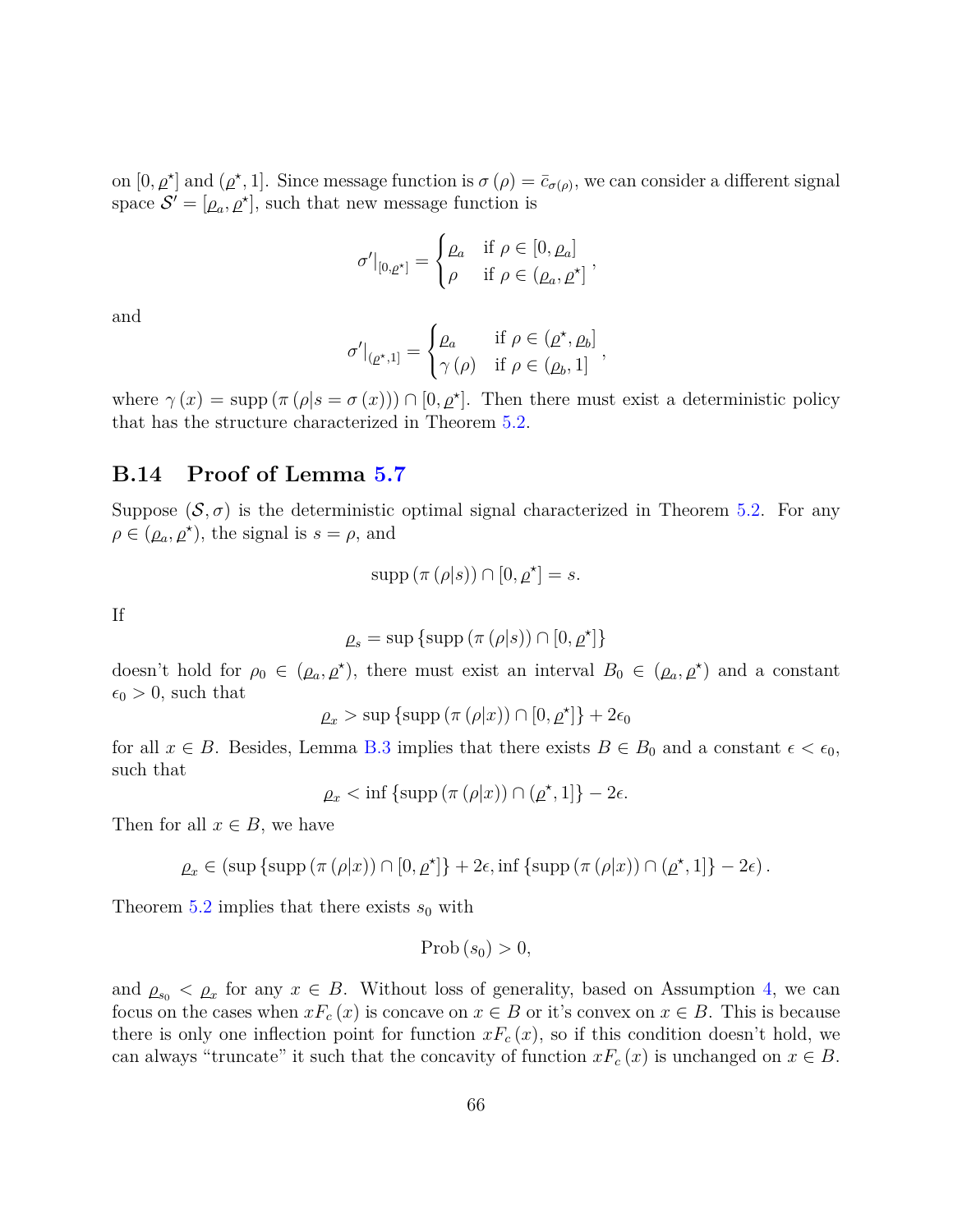If  $xF_c(x)$  is convex on  $x \in B$ , since  $B \cap \text{supp } (\pi (\rho | s_0) \cap [0, \rho^*]) = \emptyset$ , we can find  $\bar{c}_1 > \bar{c}_{s_0}$ , and two functions  $f_n(\rho)$  and  $\bar{c}_n(\rho)$  on  $\rho \in B$ , such that

$$
\int_{\rho \in B} f_n(\rho) d\rho = \int_{\rho \in B} f(\rho) d\rho
$$
  
Prob(s<sub>0</sub>) $\cdot \bar{c}_1 + \int_{x \in B} f_n(x) \bar{c}_n(x) d\rho = \text{Prob}(s_0) \cdot \bar{c}_{s_0} + \int_{x \in B} f(x) \bar{c}_x dx$ 

and

$$
\text{Prob}(s_0) \cdot \bar{c}_1 F_c \left( \bar{c}_1 \right) + \int_{x \in B} f_n \left( x \right) \bar{c}_n \left( x \right) F_c \left( \bar{c}_n \left( x \right) \right) d\rho
$$
\n
$$
\langle \text{Prob}(s_0) \cdot \bar{c}_{s_0} F_c \left( \bar{c}_{s_0} \right) + \int_{x \in B} f \left( x \right) \bar{c}_x F_c \left( \bar{c}_x \right) dx,\tag{40}
$$

where the last condition is from the convexity of function  $xF_c(x)$ . We can always find  $(\bar{c}_1, f_n(\rho), \bar{c}_n(\rho))$  such that

<span id="page-66-0"></span>
$$
\bar{c}_1 < \inf_{x \in B} \bar{c}_n(x) \,,
$$

and

$$
\inf_{x \in B} m^{-1} \left( \left( 1 + \frac{1 - \mu}{\mu} F_c \left( \bar{c}_n \left( x \right) \right) \right) I \right) > \sup_{x \in B} \left\{ \sup \left( \pi \left( \rho |x \right) \right) \cap \left[ 0, \rho^{\star} \right] \right\}.
$$

This proof strategy replicates the idea in the proof of Lemma [B.6,](#page-63-0) basically we want to design a new disclosure policy that generates higher regulator's payoff. And the conditions we impose here guarantee that under the new disclosure policy, the regulator's payoff from financing good projects is unchanged, while the cost from financing bad projects decreases because of the condition [\(40\)](#page-66-0). The complete proof is omitted here because the rest is the same as the proof of Lemma [B.6.](#page-63-0)

If  $xF_c(x)$  is concave on  $x \in B$ , then we can follow the idea in proof of Lemma [B.5](#page-61-1) and show this is suboptimal. To see this, note we can find two functions  $f_m(\rho)$  and  $\bar{c}_m(\rho)$  on  $\rho \in B$ , such that

<span id="page-66-1"></span>
$$
\int_{\rho \in B} f_m(\rho) d\rho = \int_{\rho \in B} f(\rho) d\rho
$$

$$
\int_{x \in B} f_m(x) \bar{c}_m(x) d\rho = \int_{x \in B} f(x) \bar{c}_x dx
$$

and

$$
\int_{x \in B} f_m(x) \,\bar{c}_m(x) \, F_c\left(\bar{c}_m(x)\right) d\rho < \int_{x \in B} f(x) \,\bar{c}_x F_c\left(\bar{c}_x\right) dx \tag{41}
$$

where the last condition is from the concavity of function  $xF_c(x)$ . We can always find  $(f_m(\rho), \bar{c}_m(\rho))$  such that

$$
\inf_{x \in B} m^{-1} \left( \left( 1 + \frac{1 - \mu}{\mu} F_c \left( \bar{c}_m \left( x \right) \right) \right) I \right) > \sup_{x \in B} \left\{ \sup \left( \pi \left( \rho |x \right) \right) \cap [0, \rho^{\star}] \right\}.
$$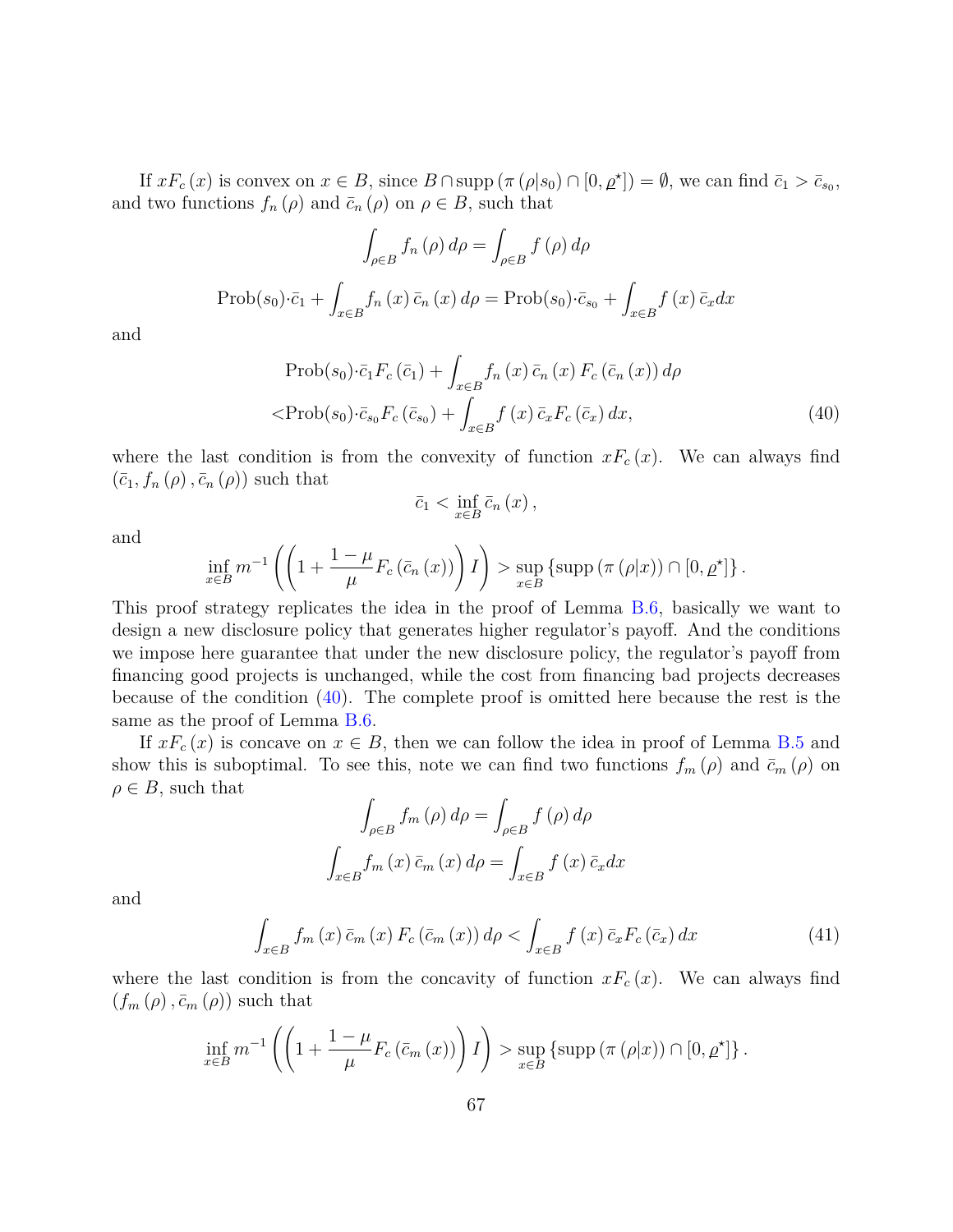This proof strategy replicates the idea in the proof of Lemma [B.5,](#page-61-1) basically we want to design a new disclosure policy that generates higher regulator's payoff. And the conditions we impose here guarantee that under the new disclosure policy, the regulator's payoff from financing good projects is unchanged, while the cost from financing bad projects decreases because of the condition [\(41\)](#page-66-1). The complete proof is omitted here because the rest is the same as the proof of Lemma [B.5.](#page-61-1)

### **B.15 Proof of Theorem [6.1](#page-37-1)**

First, it's obvious that when verification cost *t* is sufficiently high, the verification technology will never be used. In our analysis, we already show that in any equilibrium *s* that the verification is used, we must have

$$
k_s = k^v = \frac{\mu I^2}{I - t},
$$

and the data manipulation level is

$$
\bar{c}^v = F_c^{-1} \left( \frac{\mu t}{(1-\mu) (I-t)} \right).
$$

Then the lending market equilibrium variables  $(k_s, \rho_s, \bar{c}_s)$  are uniquely determined whenever there is verification used in equilibrium. Suppose the disclosure policy is  $(S, \tilde{\sigma})$ , then there is at most one signal *s* under which verification is used. Suppose under  $s_0 \in \mathcal{S}$  there is verification used in equilibrium, and  $\text{Prob}(s_0) > 0$ , then we must have

$$
\operatorname{supp} (\pi (\rho |s_0)) \cap \left(0, m^{-1} \left(\frac{k^v}{\mu}\right)\right) = \emptyset.
$$

To see this, suppose for the sake of contradiction that

$$
\operatorname{supp} (\pi (\rho |s_0)) \cap \left(0, m^{-1} \left(\frac{k^v}{\mu}\right)\right) = B,
$$

and Prob  $(B|s_0) > 0$ . It's clear that lenders will never lend to any borrowers if  $\rho \in B$  in equilibrium *s*0. Then let's consider a new disclosure policy which keeps everything unchanged except disclosing whether the true state  $\rho \in B$  or not if the signal realization is  $s_0$  in the previous policy. It's clear that if the true state  $\rho \in B$ , the regulator's payoff from these states is zero under the old policy, and is non-negative under the new policy, so it weakly improves. The regulator's payoff from other states are unchanged, because lenders are always indifferent between verifying types or not under this equilibrium, and thus the regulator's payoff will be unchanged from these states. Then the regulator's payoff weakly increases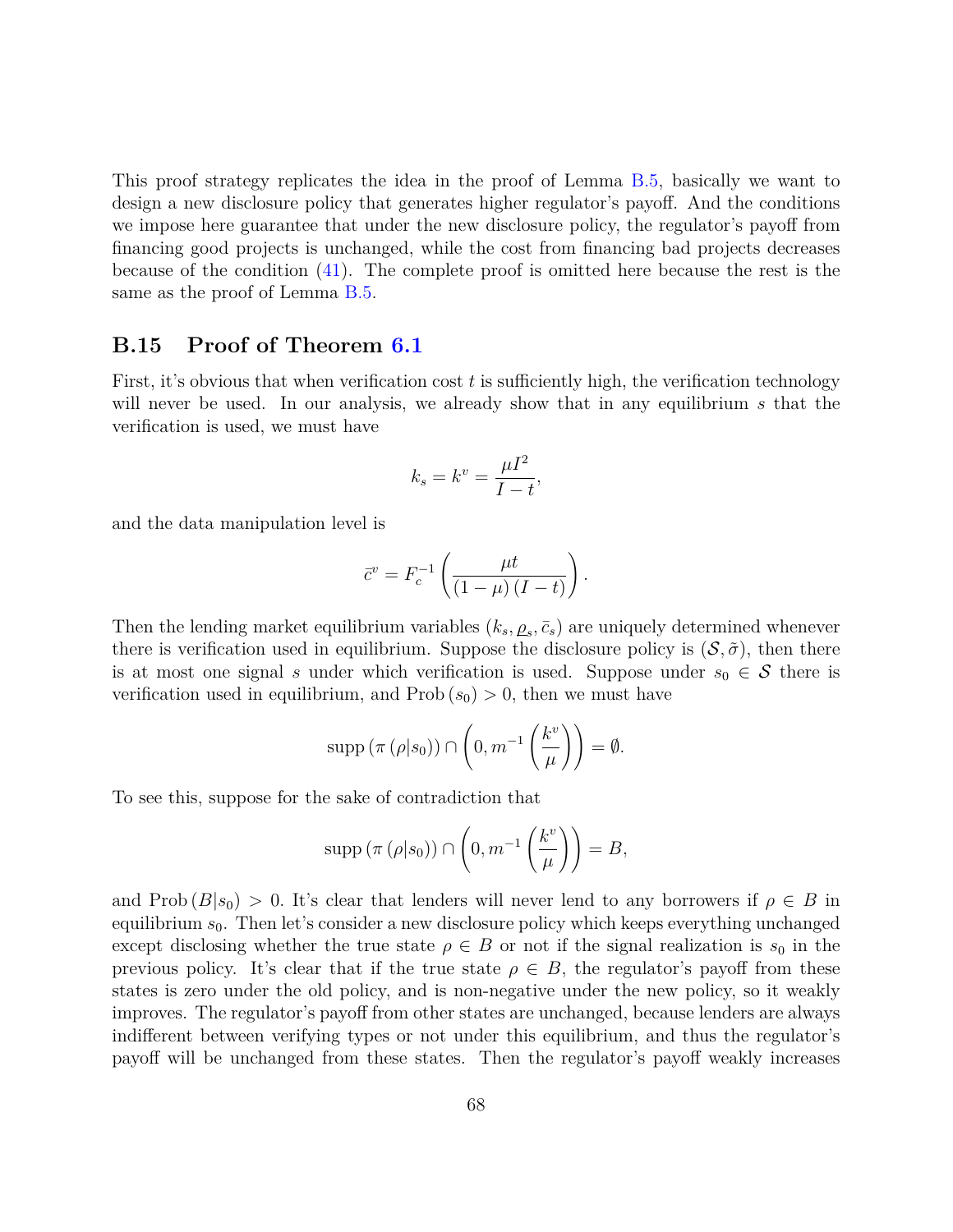under the new policy. Besides, we know that for all  $s \in S \setminus \{s_0\}$ , we have  $\rho_s < m^{-1} \left(\frac{k^v}{\mu}\right)$ *µ .* Then without loss of generality, we can consider the policy such that the signal  $s_0$  reveals if the true state is above a threshold or not. Formally speaking,

<span id="page-68-0"></span>**Lemma B.7.** *There exists an optimal disclosure policy*  $(S, \tilde{\sigma})$  *and a cutoff*  $\rho^v$  *such that* 

$$
supp (\pi (\rho |s_0)) = (\rho^v, 1],
$$

*and*

$$
supp (\pi (\rho |s)) \subset [0, \rho^v]
$$

*for any*  $s \in S \setminus \{s_0\}$ , where  $s_0$  *is the signal under which verification is used with positive probability.*

Then all signals  $s \in S \setminus \{s_0\}$  can only reveal information about states below  $\rho^v$ . The following lemma shows that the disclosure policy conditional on  $S \setminus \{s_0\}$  is the optimal disclosure policy when the prior belief is  $\rho \sim U[0, \rho^v]$ .

<span id="page-68-1"></span>**Lemma B.8.** *Suppose*  $(S, \tilde{\sigma})$  *is an optimal disclosure policy characterized in Lemma [B.7,](#page-68-0) then the disclosure policy*  $(\mathcal{S}_1, \tilde{\sigma}_1)$  *where* 

$$
\mathcal{S}_1 = \mathcal{S} \backslash \left\{s_0\right\}
$$

*and*

$$
\tilde{\sigma}_1\left(s|\rho\right) = \tilde{\sigma}\left(s|\rho\right)|_{\rho \in [0,\rho^v]}
$$

*is an optimal disclosure policy when the prior*  $\rho \sim U[0, \rho^v]$ *.* 

The proof of Lemma [B.8](#page-68-1) is intuitive. Suppose  $(S_2, \tilde{\sigma}_2)$  is an optimal disclosure policy under prior belief  $\rho \sim U[0, \rho^v]$ . If

$$
\sup_{s\in\mathcal{S}}\rho_s\leq\rho^v,
$$

then this optimal disclosure policy is consistent with the constraint of no verification:  $\rho \leq \rho^v$ , and thus this is optimal. If

$$
\sup_{s\in\mathcal{S}}\rho_s > \rho^v,
$$

then including verification can actually increase the regulator's payoff from states  $\rho \in [0, \rho^v]$ , which means that  $(S, \tilde{\sigma})$  is not optimal, a contradiction!

The last part of the proof is to show that for any cost  $t_x$ , if when  $t = t_x$ , verification is used with positive probability under the optimal disclosure policy, then verification will always be used under optimal disclosure policy for any  $t < t_x$ . This result is straightforward. Suppose  $W_{NV}$  is the regulator's payoff when there is no verification technology available,